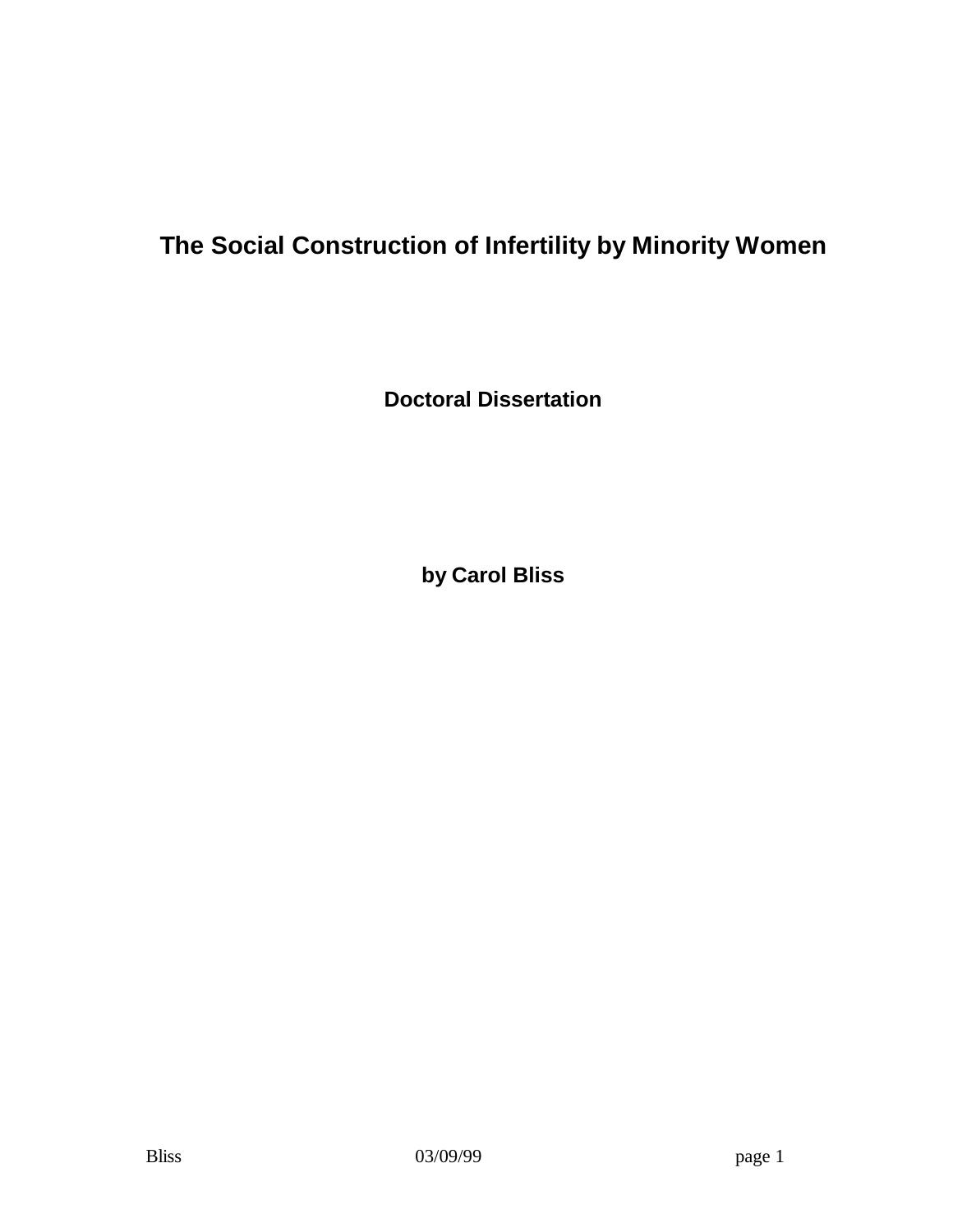### **Abstract**

Infertility is a growing social problem. The population affected by the experience of infertility has increased dramatically in recent decades and is expected to continue to increase. Furthermore, the incidence of infertility is higher in minority and lower socio-economic groups. People affected by infertility often need the services of social workers. Despite this growing need, the phenomenon of infertility has been largely overlooked by the social work profession.

The contemporary understanding of infertility is too narrow. In the twentieth century, infertility has come to be defined almost exclusively as a medical condition. The psychological and social needs are not adequately addressed within the framework of such a medical model.

Modern day infertility needs to be interpreted within a broader historical and biopsychosocial theoretical perspective. New social work research is required to advance current understanding of infertility within this broader view and to encompass affected populations inadequately investigated until now. A deeper understanding of infertility in contemporary society can guide future public policy and determine directions for effective social work practice.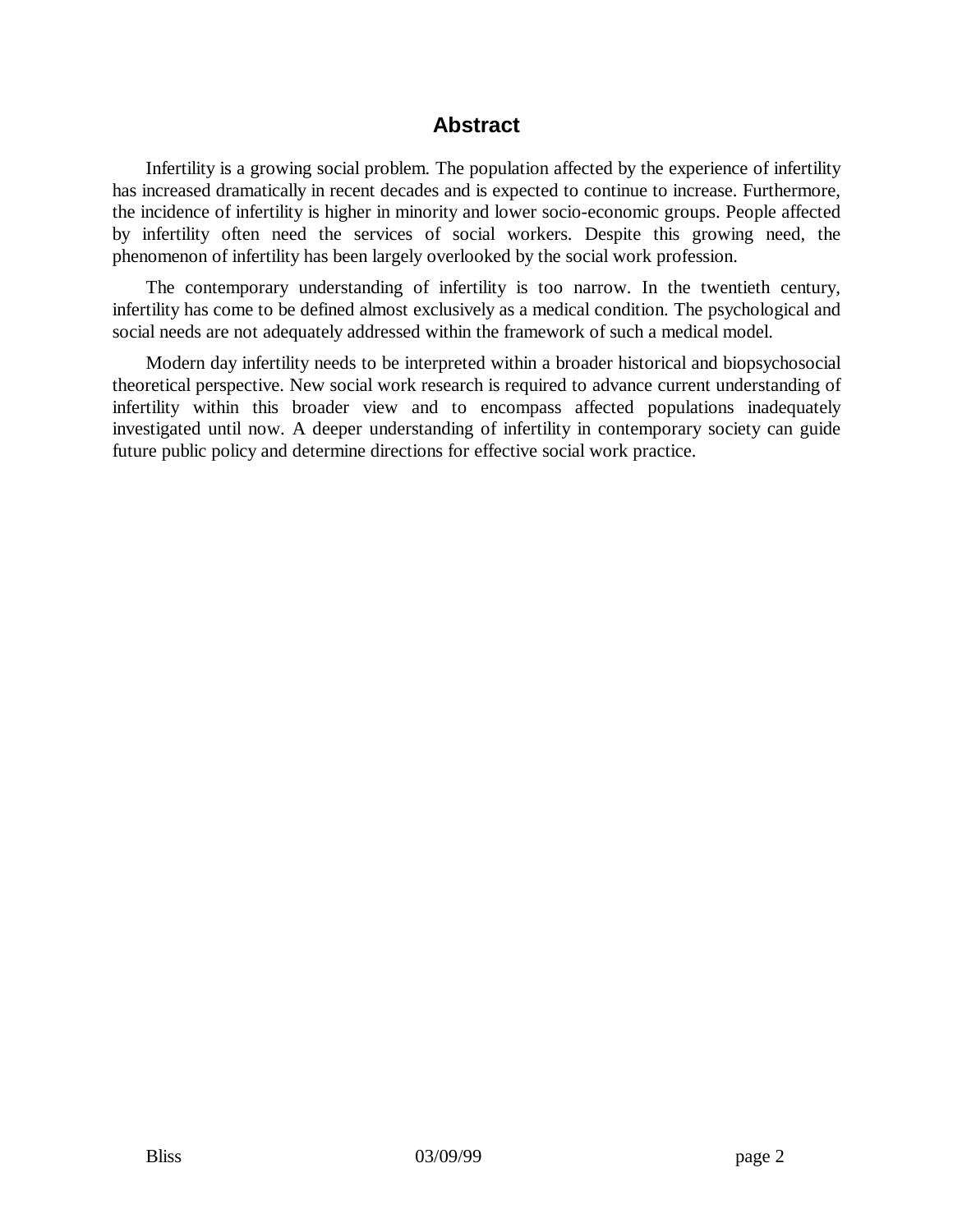**Table of Contents**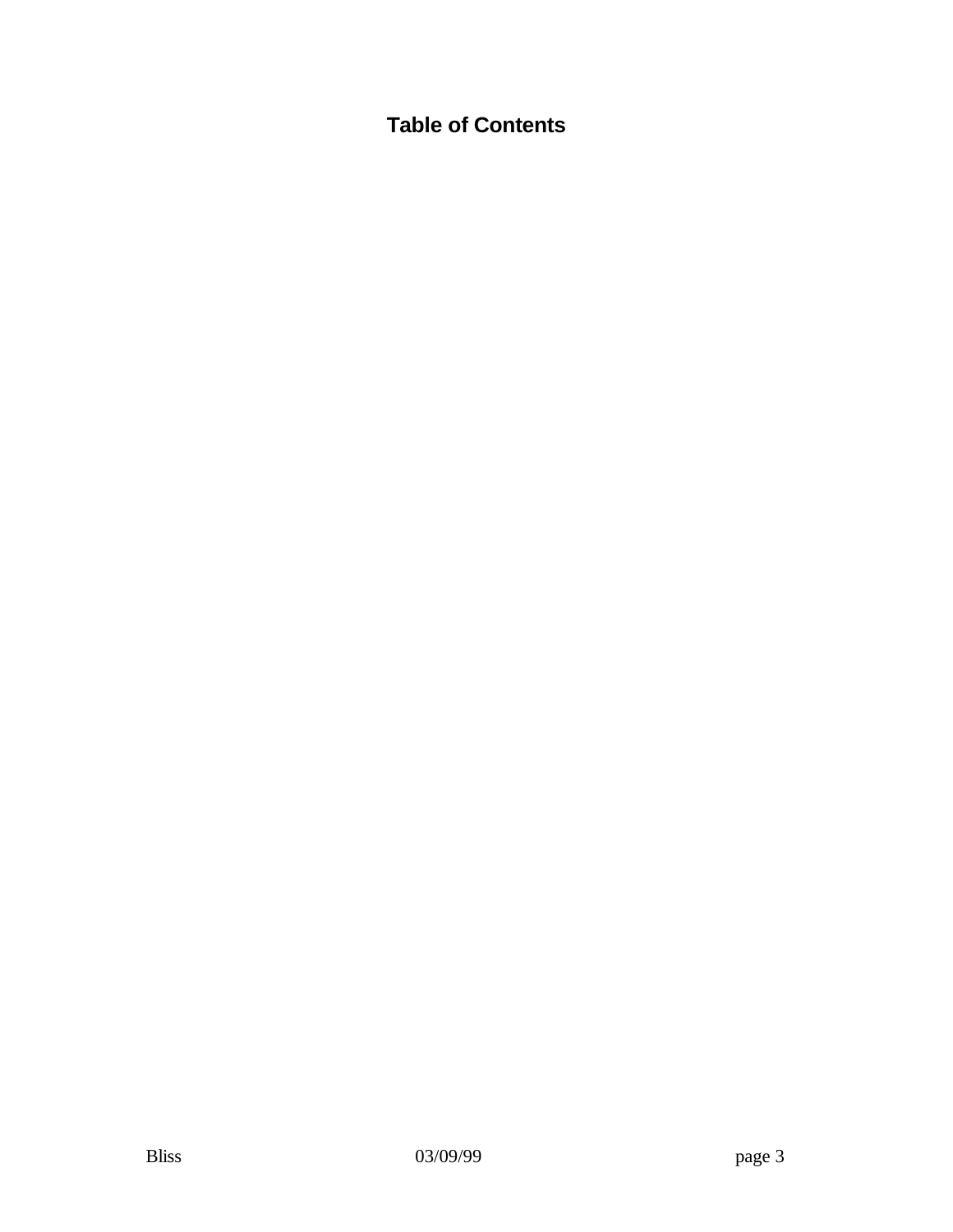### **Chapter One: Overview**

*Chapter One introduces the dissertation by providing an overview of the research and the document. It motivates the study of infertility among minority women as a biopsychosocial problem; summarizes the analysis of the interviews about the experience of infertility as fitting into distinct patterns of irresolution; proposes the interpretation of these results as the consequence of an inability to formulate effective autobiographical narratives of infertility within the cultural and social contexts of minority women; and suggests the necessity of providing social work solutions to this problem.*

Infertility has been a topic of interest to me for several decades. As an infertile woman, I have reflected long and hard on my own personal experience of infertility. I often wondered if my experience of infertility was similar to, or different from others' experiences. As I have progressed through the developmental life stages -- now well past my childbearing years -- my infertility has continued to accompany me. Having completed this study, I now realize that I have routinely revisited my own understanding and interpretation of infertility and I have often had to reconstruct my narrative about who I am in light of my infertility.

Given my personal interest, I have talked with many people, male and female, about infertility. Throughout my career as a child developmentalist and as a social worker, I have worked professionally with children and families within a variety of settings, including Head Starts, Indian Reservations, private and public education programs, and special needs populations. Through my work I met many people dealing with infertility. Some have remained childless while others took various routes to parenthood, such as becoming foster or adoptive parents or through conception via modern medical treatments. I have observed that infertile people come to understand their infertility based on their social backgrounds and cultural interpretations. Like everyone, infertile individuals construct an autobiographical narrative understanding of who they are on the basis of values and roles they find in their cultural and social contexts. Infertile individuals face a difficult task in constructing a positive self-understanding about their life experience because fertility is a deeply entrenched social value while infertility is a culturally shunned topic.

As a result of these observations, I was interested in understanding infertility in more depth. During a qualitative research class while in social work graduate school, I conducted a case study of an infertile women who underwent years of painful and expensive high-tech medical intervention which eventually resulted in the birth of a son. What struck me about her narrative was that even through she achieved parenthood, she still considered herself infertile since her son was one of the first children in the world conceived from a frozen embryo. She made me understand that she would never be like the mothers on the playground who told stories of their natural conceptions and deliveries. Shortly after his birth, her son was dropped from their insurance plan with a thinly veiled excuse about the potential negative medical effects of the Assisted Reproductive Technology (ART) she had used to conceive. I still remember her laughing while saying "embryo freezer burn" was their concern. Yet, underneath I felt her pain of still being different due to her infertility.

The information gleaned from this case study motivated me to complete my comprehensive examination on infertility as a prerequisite leading to this dissertation. From the literature review, it was clear that only a narrow population of infertile individuals have been studied. These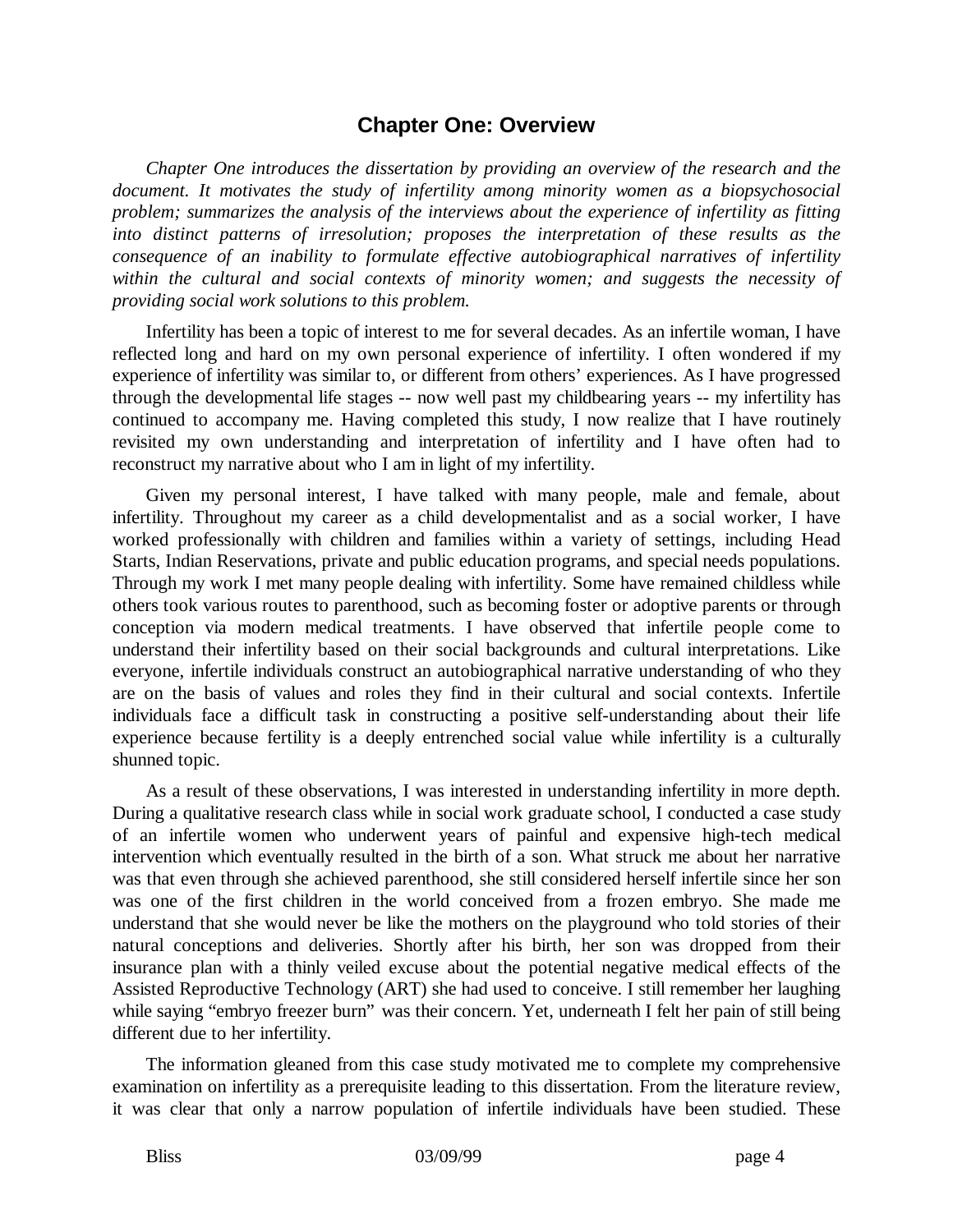individuals have primarily been female medical patients involved in advanced medical intervention to resolve their infertility. This is understandable because these women are easily accessible to researchers. These women represent the majority culture and typically are well-educated and from higher socio-economic groups. Despite documentation that indicates infertility knows no economic, racial, cultural, or ethnic boundaries, there have not been studies of infertile populations other than this narrowly defined population. Statistics also suggest that the incidence of infertility is higher within some minority populations and lower socio-economic groups. However, the available infertility research has virtually ignored these populations. The biopsychosocial consequences of infertility among the populations that social work typically serves have not been explored either quantitatively or qualitatively.

By this time my curiosity was piqued. What was the experience of infertility among women from minority populations? This question became the topic of my dissertation research. Considering the lack of information into their experiences of infertility, as well as a sense that they may lack resources needed to address their infertility, I proposed an exploratory qualitative study to better understand the experience of infertile women from minority populations. I succeeded in talking informally with many women who met the criteria, but who chose not to be in this study. In hindsight, I think this information was as telling as the data I did gather. These women felt a powerful need to tell their story. Interestingly, they all talked with me in detail, often spontaneously answering the questions I used in the official interviews, but they declined to formally participate. In some of these instances I spent as much time just listening to them talk as I did with the actual participants. All the women who decided against participation thanked me profusely for the opportunity to talk with me and encouraged me to tell their stories, but through other women. Despite their desire to tell their stories, they felt even stronger social and cultural pressures that kept them from being full participants in the study.

Eventually, I did succeed in interviewing eleven infertile women who met the criteria for this study. One predominant theme emerged from a careful analysis of the interview transcripts: none of the participants are resolved about their infertility. Previous research on infertility and the practice of the major national infertility support group, RESOLVE, tend to treat the experience of infertility -- among upper middle class women -- as a grieving process that aims for resolution. However, analysis of this data indicates that "resolution" is a misnomer. Rather, the minority women I interviewed were at different stages of irresolution. For them, resolution is an elusive goal, never attained as a stable destination. Rather, the struggle for resolution is an on-going process of making meaning of one's personal experience of infertility at different stages of life and based on shifting cultural identities and social relationships. The eleven women in this study fell distinctly in three categories of irresolution. I call these categories: "defeated", "resigned", and "denying". These three categories represent different stances these women have taken in giving meaning to their infertility.

Reflection on this analysis and categorization of experiences of infertility led me to an interpretation of the fundamental hardship confronting infertile minority women. These women have had difficulty constructing autobiographical narratives about their experience as infertile. Faced with the shame, secrecy, and deep-seated taboos about the topic of infertility, they have not been able to talk openly about being infertile within their marriages, families, friendships, colleagues, churches or other support systems. These women have lacked safe places to tell their stories and to construct a positive meaning about their experiences. Within cultures that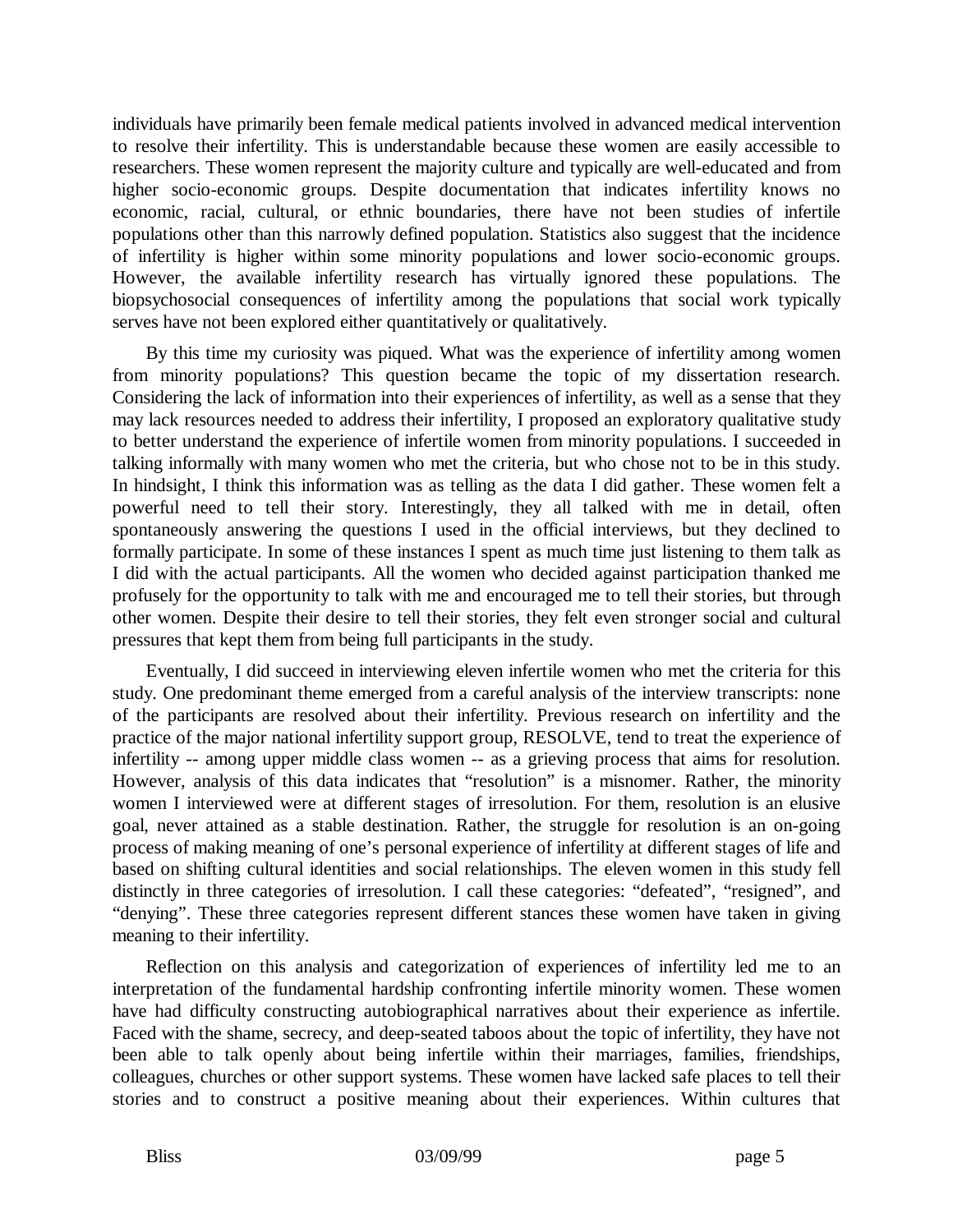perpetuate derogatory myths about infertility, it is absolutely necessary to talk with others about the experience of infertility in order to overcome the prevalent biases and articulate a positive identity. Turning inward, the women interviewed have had to choose between being overwhelmed by their situation ("defeated"), accepting it as a negative fate ("resigned"), or ignoring it and assuming an unrelated identity ("denying").

The consequences for the social work field are obvious. A significant proportion of the lowincome minority population that social work traditionally services consists of infertile women. Without supportive cultural norms, social structures, and resources necessary to narrate their story, these women have had to face their infertility in isolation, without a chance to develop positive self identities about their infertility. Social work can help to educate the general public and other professionals about infertility, while dispelling the anachronistic myths and taboos. This alone would make it easier for the infertile population to talk about their experience and to feel less alienated. Counseling can be sensitized to the issue of infertility, recognize cases where people are struggling with its biopsychosocial impacts, and establish safe havens where groups of infertile minority women can gradually feel safe about sharing their experiences. At the institutional level, social work can advocate for legislation and insurance practices that are in the interest of infertile minority women. By illuminating the experiences and needs of previously unstudied infertile populations, social work can become proactive in legitimizing this biopsychosocial phenomenon for all infertile populations. Additionally, this study identifies future areas of research, especially the need to include males in the research as well as other systems, like extended family members.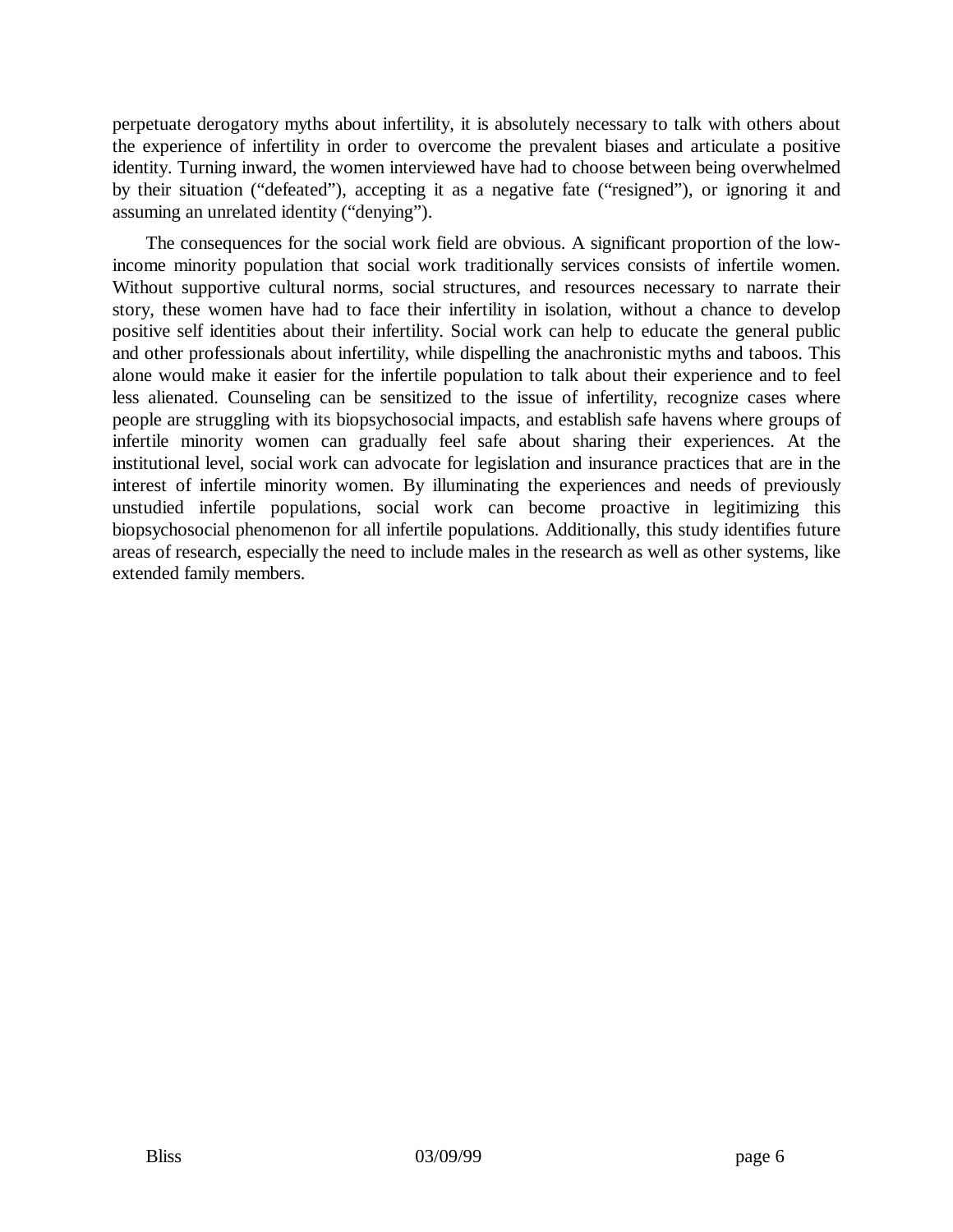# **THE CULTURAL CONSTRUCTION OF INFERTILITY**

### *INTRODUCTION*

Historical Background Information Supporting the Study:

Birth and death are the most basic of human events and reproduction transcends the boundaries of individual lives to signal the survival and continuation of the family and the species (McDaniel, Hepworth & Doherty, 1992). Fertility is revered in almost all cultures and the ability to reproduce is perceived as a milesone in adult development (Notman, 1990). Individuals who desire parenthood, often experience external or internal pressure to become parents (Greil, 1991; MCDaniel, Hepworth & Doherty, 1991; Monarch, 1993). Since the ability to reproduce is usually taken for granted, the realization of infertility problems, comes as a shock that has been labeled the "crisis of infertility" (Cook, 1987; Taymor, 1978).

Although statistical documentation of the incidences of infertility are difficult to determine accurately due to the very nature of infertility and the fact that many indivduals dealing with invertility do not seek treatment, documentated cases of infertility have continued to rise, although the statistics vary. According to RESOLVE, a national non-profit organization which offers education, counseling, referral, resource, and support groups to individuals dealing with infertility, 15% of the population in their childbearing years experience problems associated with infertility (Menning, 1980). Another study from the Division of Vital Statistic (Mosher & Pratt, 1990) estimated that approximately 8.4% of women deal with infertility and this translated into about 4.9 million or one in twelve women. Another prediction of infertility estimates the trend may result in 20% of the population over the next few decades (Stanway, 1980). Regardless of the statistic used, documented cases of infertility are significant and are predicted to rise.

Currently many stigmas and myths about infertility still exist. Although there is much more scientific information about the biological or medical asepcts of infertility, understanding the psychological and social implications of infertility have lagged behind. One of the most prevalent myths about infertility is that since women ultimately conceive and become pregnant, infertility or the inability to conceive and become pregnant is perceived almost exclusively as a "woman's" problem. Contrary to popular belief, however, statistics confirm that in fact, infertility impacts men and women almost equally: approximately 40% of infertility problems are male related, 40% are female related, 10% are a combination of male and female problems,. and 10% are of unknown etiology (McDaniel, Hepworth & Doherty, 1992). Although one or the other partner or both partners may exhibit specific conditions which lead to infertility, typically it is ultimately the couple that is infertile.

Another misperception is that infertility is limited to specific populations, mainly the majority population. However, studies of infertility that include women from minority populations indicates that infertility is statistically higher within some minority populations: infertile women were significantly more likely to be black than fertile women, 13% being black compared to 7.5% of fertile women (Mosher, 1987, p. 620). Infertility also tends to impact lower-socio-economic groups (Greil, 1991; Monach, 1993). However, since women from higher socio-economic groups are more able to seek expensive medical intervention, these women also achieve more popular press coverage especially if treatment has resulted successful prenancy.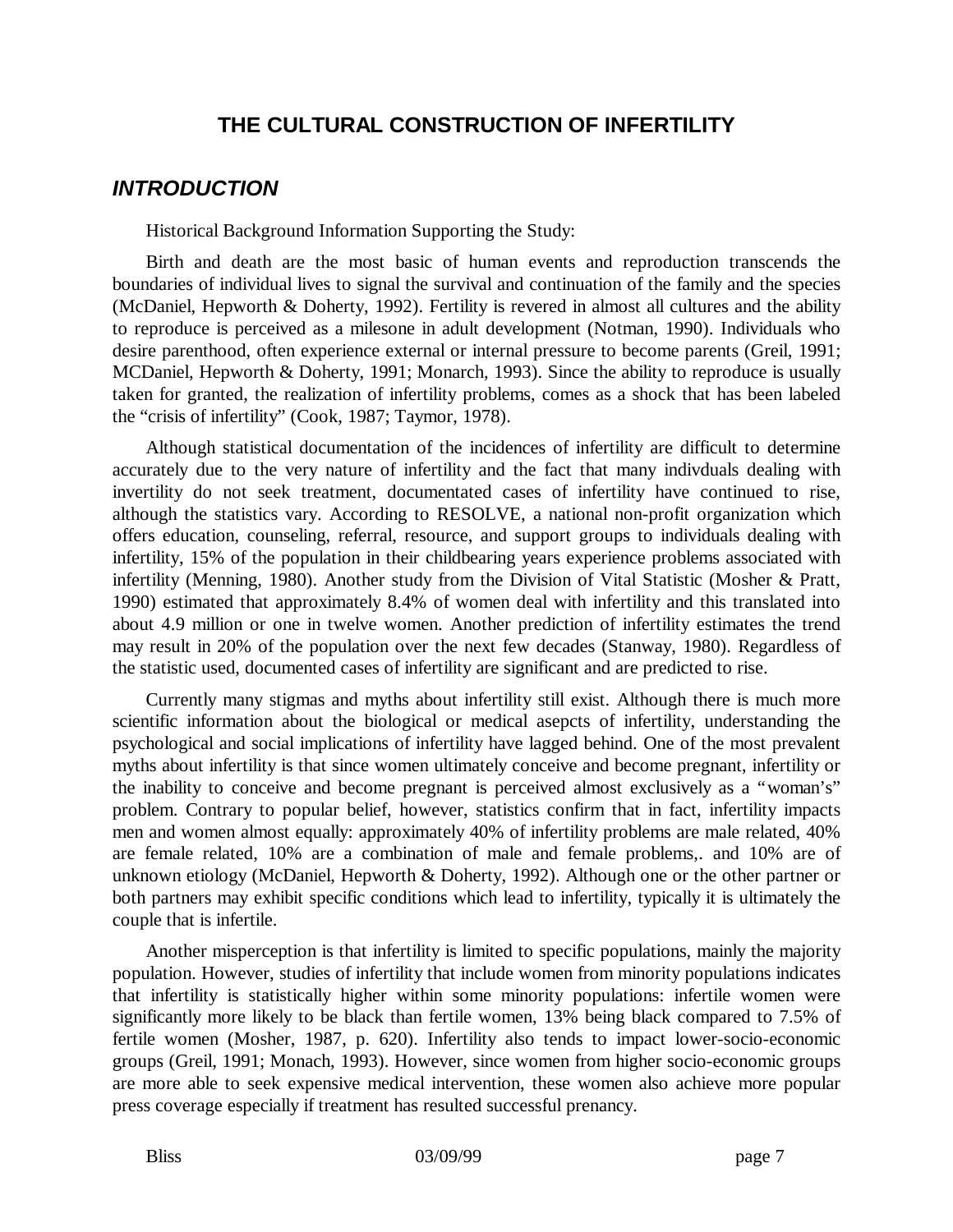Other frequently expressed myths like "just adopt" and your own children will follow evolve from misinformed supporters when there is no basis in reality for such a statement since those who adopt have no higher a fertility rate than those that don't adopt. "Relax" is another of those expressions that also shows a lack of true understanding about the problem of infertility, but again is offered as helpful advice often in an already stressful situation.

Traditionally infertility has been seen within Western society as mainly a medical problem, although many medical, cultural, and social advances and changes have been responsible for the increase in infertility. For example, birth control has been well-documented as partly responsible for the increase in infertility rates (Greil, 1991; Menning, 1977; and Monach, 1993). Since abortions have been legalized, and theoretically are performed under more optimal conditions, side effects of abortions such as secondary infection have decreased, but side effects from abortions have been reported as responsible for between 1% and 5% of the future infertility problems (Evans, 1989).

Delayed childbearing, sexually transmitted diseases and environmental and lifestyle factors have also further contributed to the infertility rates. Additionally there may be other as yet unidentified variable that further contirbutes to the rising infertility rates.

Regardless of the causes, for those individuals who unsuccessfully seek parenthood, infertility comes to most as a surprise as the ability to conceive, one's fertility, is usually taken for granted, unless there is a definitive reason to suspect otherwise.

#### Statement of the Problem of the Study:

The problem is that infertility is an increasing biopsychosocial problem that affects a significant population, particularly a segment of the population typically served by the social work profession. Currently the experience of infertility is not well researched and subsequently not well understood within minority populations. Therefore, this study is an attempt to better understand the experience of infertility within minority populations so so that social work can better address the needs of the entire infertile community.

Within Western society the incidence of infertility continues to rise. Historically infertility has been viewed predominantly as a "women's" health problem which is often resolved through hightech medical intervention. However, infertility is has not just a medical condition, but rather is a biopsychosocial phenomena (McDaniel, Hepworth & Doherty, 1992) . Additionally, not all those experiencing infertility seek medical intervention to resolve their infertility, nor can it be assumed that those experiencing inferility have the desire or resources needed to seek medical intervention as a solution to their infertility.

The purpose of this study is to understand the experience of infertility among women from minority or opressed populations who have not previously been studied in the research. By answering the question: "What has been your experience of infertility?", in addition to answering complimentary sub-questions, this study attempts to understand how women from these previously unstudied populations experience infertility and interpret that experience.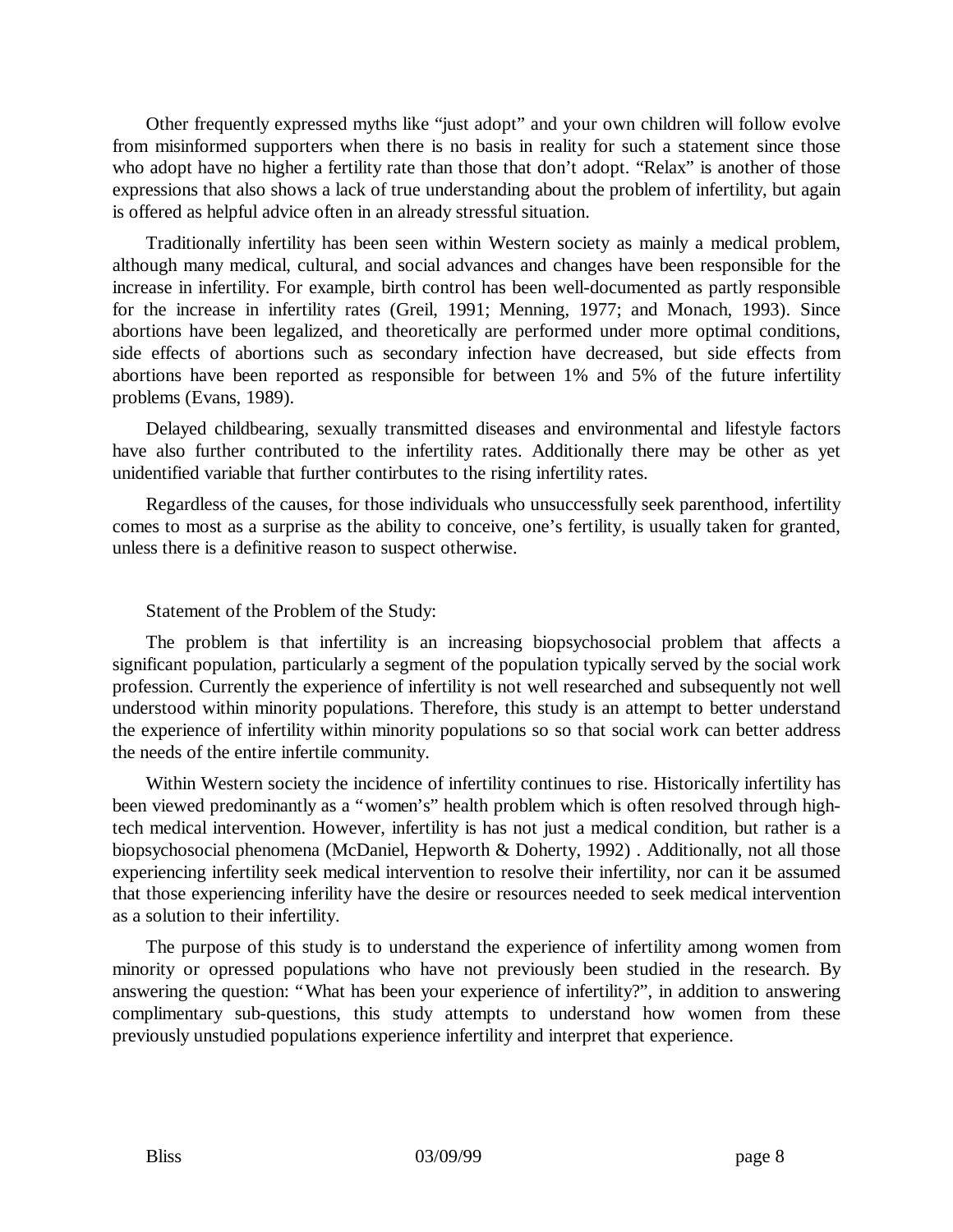By better understanding the experience of infertility across all populations, social work can become better equipped to provide future research, education, and practice to the infertile community and those impacted by the infertility.

### Significance of the Study:

It is important to answer this question and accompanying sub-questions for many reasons. First, there is virtually no information on the impact of infertilily on minority or oppressed female populations. Infertilite individuals from these populations tend to be invisible and have virtually been ignored. Current popular literature and scientific research has focused mainly on women from majority populations who have very homogeneous characteristics. Overall these women are already involved in medical intervention and therefore represent a convenient sample for research purposes. Additionally these women are almost exclusively from the majority Caucasian population. Overall these women are generally older and are from higher socio-economic and educational backgrounds thus affording them the luxury and resources to seek expensive, hightech medical intervention. Often these women have delayed child bearing to pursue higher education or careers and are in traditional, commited, long-term, heterosexual marriages. And yet statistically we know that infertility impacts women, and men, with many diverse characteristics. But virtually nothing is known about women, or men, who do not have similar traits to the studied populations.

Second, "social policies" or "policies" related to infertility are sorely lacking and have been slow in being developed as they are fraught with controversy over one's fundamental right to reproduce. Typically policy discussions related to infertility have been intricately intertwined with adoption or reproductive and procreative policies and thus have stirred legal and emotional debates which has stalled policy making.

Third, current documentatioin of the infertility populations already studied, even when parenthood has been achieved, indicates significant psychological and social impacts on those dealing with infertility, particularly women. Although there is more speculation than actual research on men than women, infertility is also assumed to impact men, although possibly differently than women. Because the nature of infertility is cyclic, infertility often triggers responses typcially seen with other major loses. Thus, social work intervention could be beneficial to those dealing with infertility.

Fourth, the social factors leading to infertility can be ameloriated to some degree through better medical care and education. Sexually transmitted diseases (STD's) have been attributed as a cause of infertility and can often go undetected, espeically in women. Those lacking access to affordable medical care may go without appropriate treatment for resolution of STD's, thus resulting in future infertility problems.

Fifth, the profession of social work has been absent in advancing research related to better understanding the phenomenon of infertility and thus has been negligent in advocating or providing social work intervention to those impacted by infertility. Social work has believed the myths related to infertility and has viewed infertility as not of significance to the population typcially served by social work.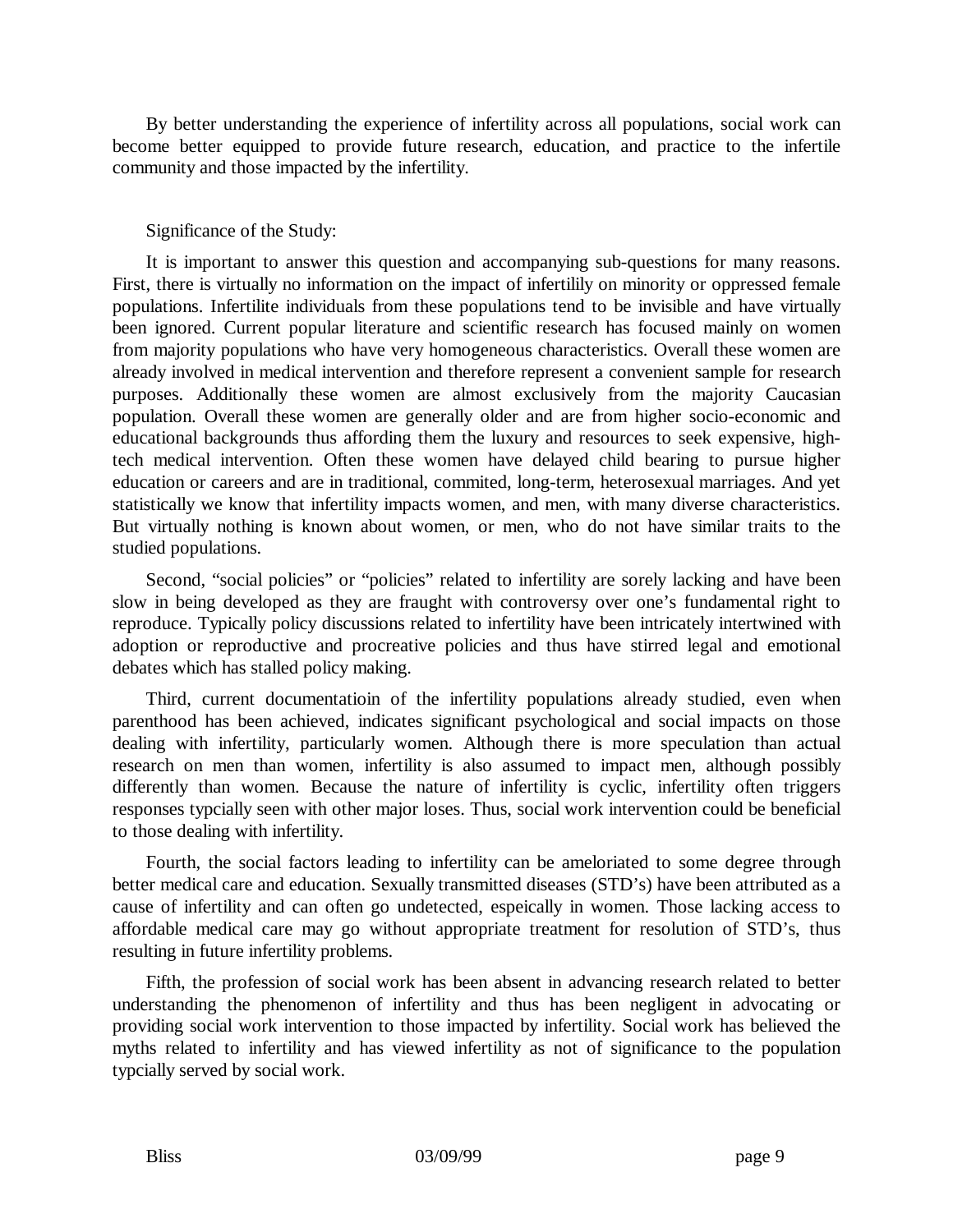Assumptions of the Study:

This study is based primarily on three assumptions or theoretical perspectives: general systems, biopsychosocial, and constructivist models.

First, understanding systems theory provides a broad foundation for understanding infertility. Although there may be a realtively simple medical explanation for an infertility problem, systems theory demands a deeper exploration of the obvious or presenting problem by analyzing multidimensional influences of a particular situation (Newman & Newman, 1991). Understanding human behavior is dependent on understanding, the person, the environment, and the interaction between them, thus resulting in a "person-in-the-environment" context (Greene & Ephross, 1991).

Second, infertility is a biopsychosocial phenomena. There are no biological problems without psychosocial implications, and no psychoscial problems without biological implications (Cook, 1987, Greil, 1991; McDaniel, Hepworth, Doherty, 1992). Within Western society, infertility has become medicalized since the medical model attributes pathology to biolgical and molecular processes (McDaniel, Hepworth & Doherty, 1992).

Although emotional factors were once thought to be responsible for between 40 and 40% of the cases of infertility (Eisner, 1963) current research indicates the actual number of cases of infertility caused by emotional or psychological factors is less than 5% (Seibel & Taymor, 1982). Yet psychological or emotional problems resulting from the stress of infertility may antagonize the existing infertility problem (Monach, 1993).

Third,

Personal Experience of Infertility:

Definition of Key Terms Used in the Study:

Infertility:

Primary Infertility:

Secondary Infertility:

Minority and Oppressed Populations

Assisted Reproductive Technology (ART)

Summary of the Importance of the Study:

Social work's hands are tied in dealing with the phenomenon

Organization of Remaining Chapters: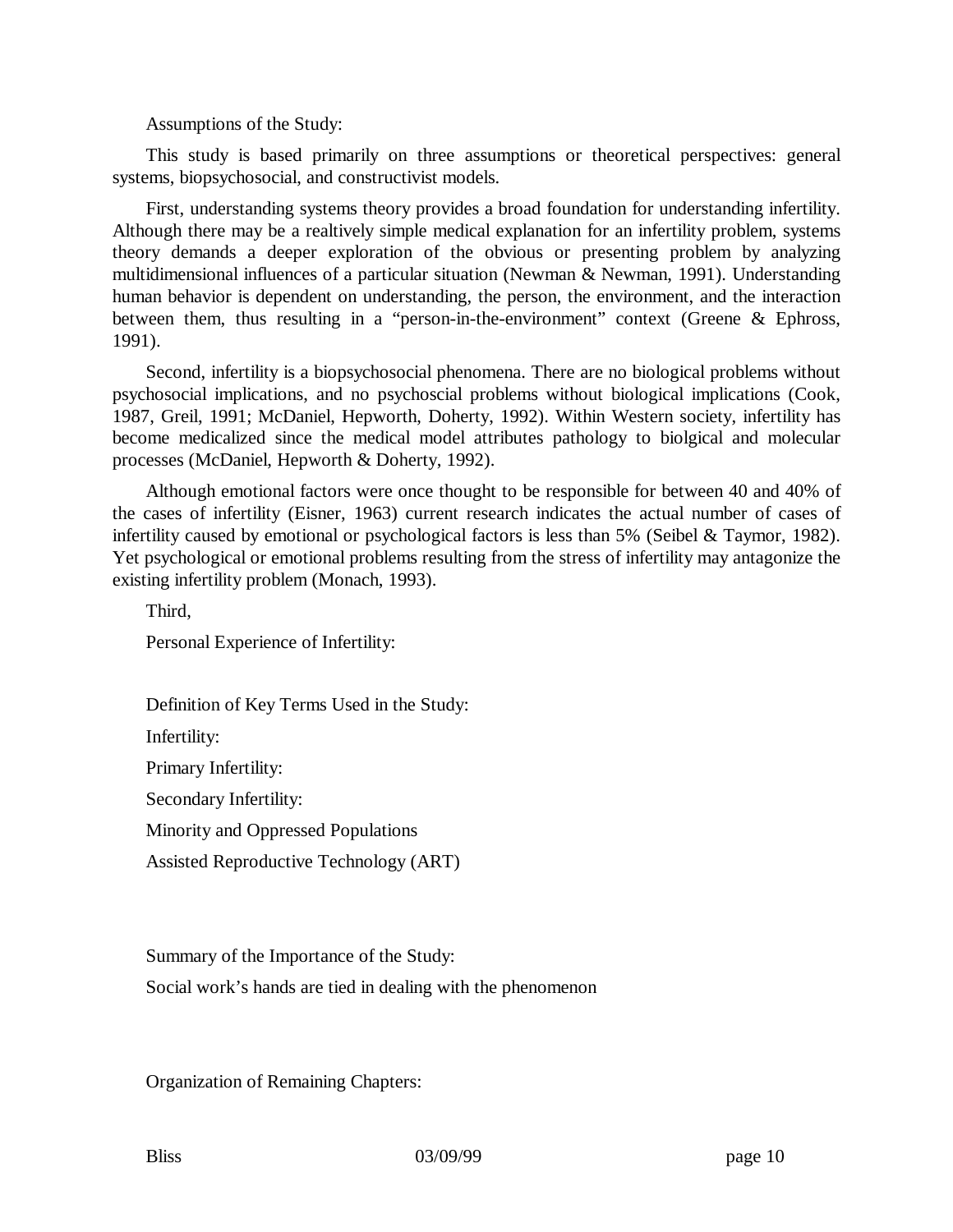Personal Interest in the Study:

# *SOCIAL ROLE OF FERTILITY*

Birth and death are the most basic of human events. Reproduction transcends the boundaries of individual lives to signal the survival and continuation of the family and the species (McDaniel, Hepworth & Doherty, 1992). Accordingly, fertility is revered in almost all cultures and pregnancy is seen as a milestone in adult development (Notman, 1990). Reproduction frequently stands as the marker of adulthood; consequently men and women typically experience both internal and external pressures to have children (Greil, 1991; McDaniel, Hepworth & Doherty, 1992; Monach, 1993).

Since most individuals take the ability to reproduce for granted, the realization of one's infertility usually comes as a shock. It sets the stage for a series of complex reactions that has been referred to as the "crisis of infertility" (Cook, 1987; Taymor, 1978).

### *DEFINITION OF INFERTILITY*

In order to understand infertility and to measure incidences of infertility, an operational definition is needed. Naturally, infertility is closely related to fertility; thus both concepts need to be defined. One commonly accepted definition of fertility is as follows: for women, it is the ability to conceive and give birth to a live baby and for men it is the ability to impregnate a woman (Menning, 1977). Conversely, infertility is conventionally defined as the inability of a couple to achieve a pregnancy or to carry a pregnancy to term after one year of regular unprotected intercourse (Berger, Goldstein & Fuerst, 1990). These biological definitions of infertility are used when documenting infertility statistics.

Infertility can be broken down into primary infertility and secondary infertility. Primary infertility refers to problems with a first pregnancy, while secondary infertility is the failure to conceive following one or more births (Lauersen & Bouchez, 1992). It is more common for individuals to seek medical treatment for primary infertility than for secondary infertility (Greil, 1991). Women with primary infertility are twice as likely to seek medical services than women with secondary infertility (Hirsch & Mosher, 1987).

In reality, infertility is much more than just a medical diagnosis. Infertility is a stigma. For men, infertility is often taken as an assault on their masculinity (Greil, 1991). For women infertility is equated with barrenness, which history tells us is a curse (McGuirk & McGuirk, 1991). Since the interpretation of infertility is socially constructed (as elaborated in the theory chapter) its meaning has changed throughout history.

# *PERSONAL EXPERIENCE OF INFERTILITY*

As the author of this paper, I have been able to draw on my own experience. Dealing with and making meaning of my infertility has been an on-going process over the past fifteen years. My personal experience with infertility is only one of the factors which has motivated me to examine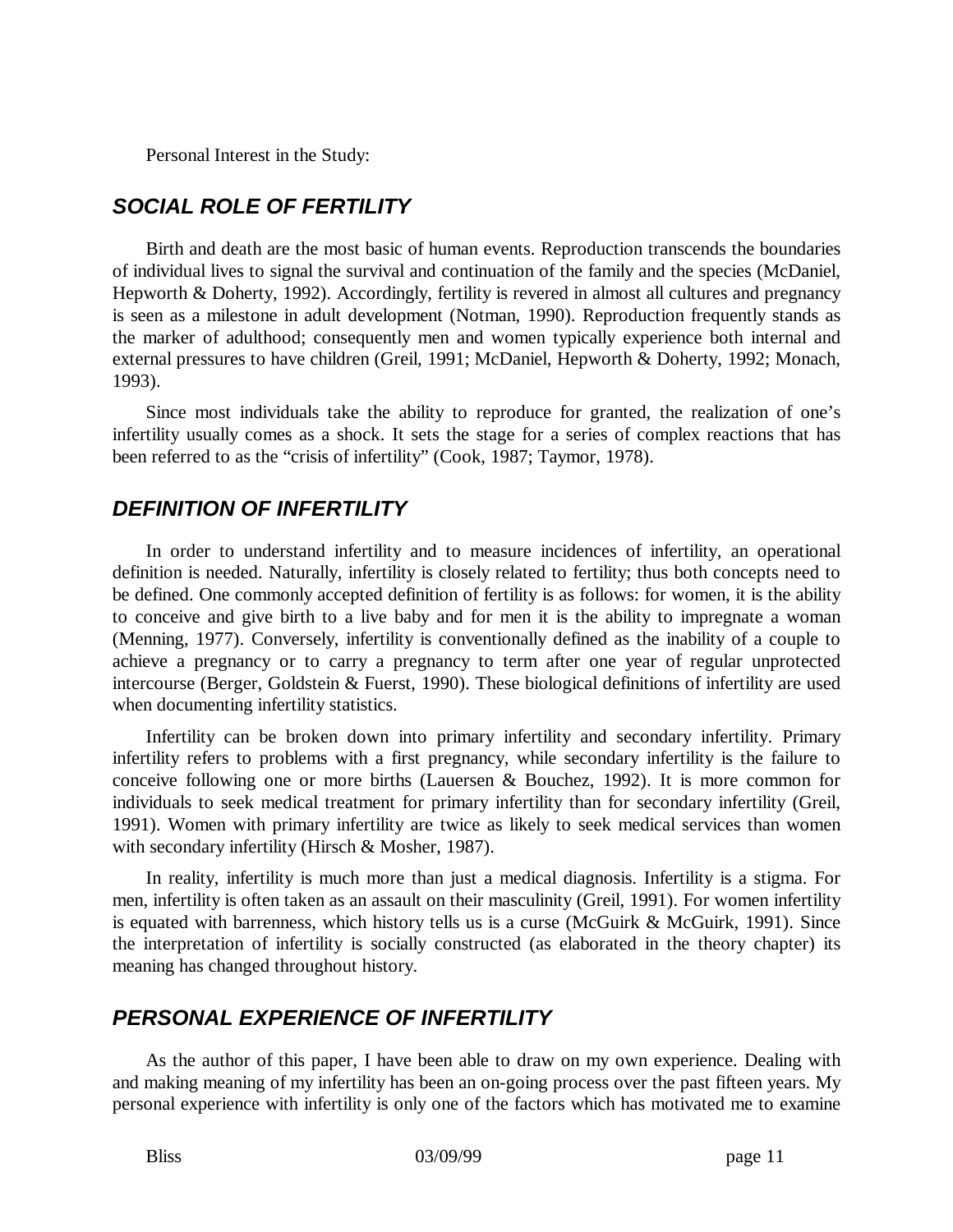this complex and often misconceived phenomenon further. For reasons to be discussed, the topic of infertility has largely been kept secret, so that the breadth and depth of its impact has not been fully appreciated. Only with the emergence of the deep-seated ethical issues surrounding recent medical "solutions" is infertility becoming a hot social issue.

In hindsight, I now understand how I came to interpret my infertility almost exclusively through the medical model. As a couple, my husband and I had lost our power to control our reproductive destiny. The message we got from the medical community was, "if you just keep trying, eventually you will have a baby." This kept us on the emotional roller coaster ride of trying the newest technologies. There was no end in sight to the physical, psychological, financial, and marital stress. Given our desire to reproduce, it was hard to get off the medical roller coaster when our infertility was viewed in purely medical terms. Not only were we deeply affected by our infertility, so were our families, extended families, friends, and other support systems around us, such as co-workers, even our insurance company. Our infertility created different meanings for those around us, depending on their values, beliefs, backgrounds, and life experiences. Looking back, it is clear that infertility is a social issue with complex implications.

As I listen to the experiences and stories of people currently experiencing infertility, directly or indirectly, I realize that their experiences are more similar to mine than different. I had assumed that people's experience of infertility today is very different from when my experience initially began since there is now an increased awareness and understanding of the medical, psychological, and social aspects of infertility. However, recent medical advances appear to have shifted the focus of the infertility experience even further from the psychosocial context to a more narrow medical model emphasis. Therefore, from both my own experience and those of others, I believe that the experience of infertility has become even more complicated. It is increasingly defined within the confines of a medical model, more and more ignoring the broader psychological and social contexts.

# *ROLE OF SOCIAL WORK*

Another reason I chose infertility as my topic is because social work has largely overlooked infertility as a growing social problem requiring the expertise of social work. Traditionally, social work has not been directly involved with infertility except as an adjunct to medical interventions. However, social workers often come into contact with those dealing with infertility. Because of its emotional impact, infertile individuals may seek out counseling. Infertility is often not the presenting problem; but depression may be the predominant underlying theme (Mahlstedt, 1985). Social workers typically work with disadvantaged populations, and infertility is more prevalent in lower-socio-economic groups and in the black community (Greil, 1991; Hirsch & Mosher, 1987; Monach, 1993). Infertile women were significantly less likely to be in higher-status occupations and to have husbands in professional jobs (Mosher, 1987). Estimates based on findings obtained from studies by the National Fertility Study (NFS) in 1965 and the National Survey of Family Growth (NSFG) in 1976, found infertility rates were higher among black couples than white couples (Mosher, 1982). The NSF study was the first national study to include an adequate sample of black women. Infertility among the black couples rose from 16% in 1965 to 18% in 1976 compared with 11% and 9% respectively among white couples. Infertile women were significantly more likely to be black than fertile women, 13% were black compared to 7.5% of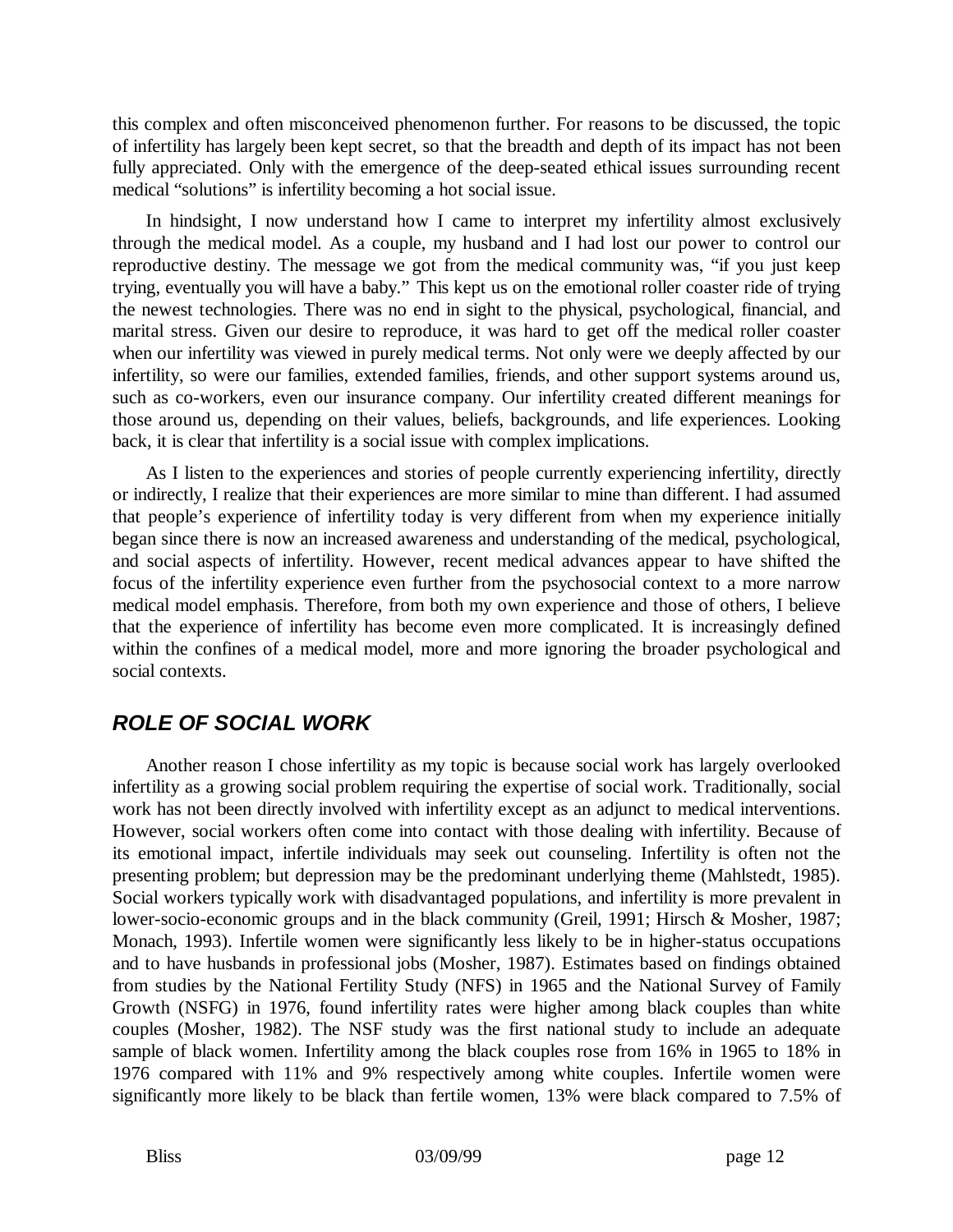fertile women (Mosher, 1987, p. 620). Accordingly, social workers may— unknowingly— already be working with individuals who are dealing with infertility. Therefore it is important that the social work profession take a more conscious and pro-active role in addressing the biopsychosocial implications of infertility.

Not only should social work address the needs of the infertile individual, but it should also address the needs of the social systems within which that individual exists. The values that social work places on understanding and accepting the person-in-the-environment can positively impact people's experience of infertility. Social work can provide the balance between the medical, psychological, and social perspectives that is frequently missed when infertility is only interpreted within the medical context.

# *APPROACH OF THIS PAPER*

The argument of this paper is that infertility has become too narrowly defined within the medical model framework, thus primarily influencing how infertility is experienced and understood. The medicalization of infertility that currently exists within technical Western cultures ignores the importance of the psychological and social aspects of infertility. The rationale for writing this paper is to broaden the understanding of infertility from a biopsychosocial perspective so that the social work profession realizes the need for increased involvement with the growing social problem of infertility.

Chapter 1, history, will document the increasing statistics of infertility as a growing social problem in the United States. This chapter will show how the medical model, through the "medicalization" of infertility, has come to dominate modern interpretations of infertility, especially within the last few decades since high-tech medical interventions for the treatment of infertility have developed.

Chapter 2, theory, will discuss how three major theories prominent in social work literature general systems, biopsychosocial, and social construction— can be applied to the problem of infertility. The rationale for the exclusion of other theories will also be included. The theories presented will serve as the framework for understanding the complex impact infertility has had, not only directly on a couple, but indirectly on the systems that surround them.

Chapter 3, policy, will describe the current state of infertility policy in the United States. This chapter will focus on the developing state of policy and analyze why infertility policy has been slow to develop. Policy from other countries will be presented as a potential model for future policy. Recommendations will be made for the implementation of policy in the United States.

Chapter 4, research, will identify, describe, and critique the three primary groups of infertility research that currently exist: medical, psychosocial, and popular. Social work's lack of involvement in this research will be explored. Future research recommendations will be identified, specifically as it applies to populations not represented in the contemporary research.

Chapter 5, application to social work, will elaborate upon the main themes from the previous chapters which support the importance and the need for increased social work involvement in addressing today's problem of infertility from both direct and indirect practice perspectives. Specific suggestions for social work's contribution will be made.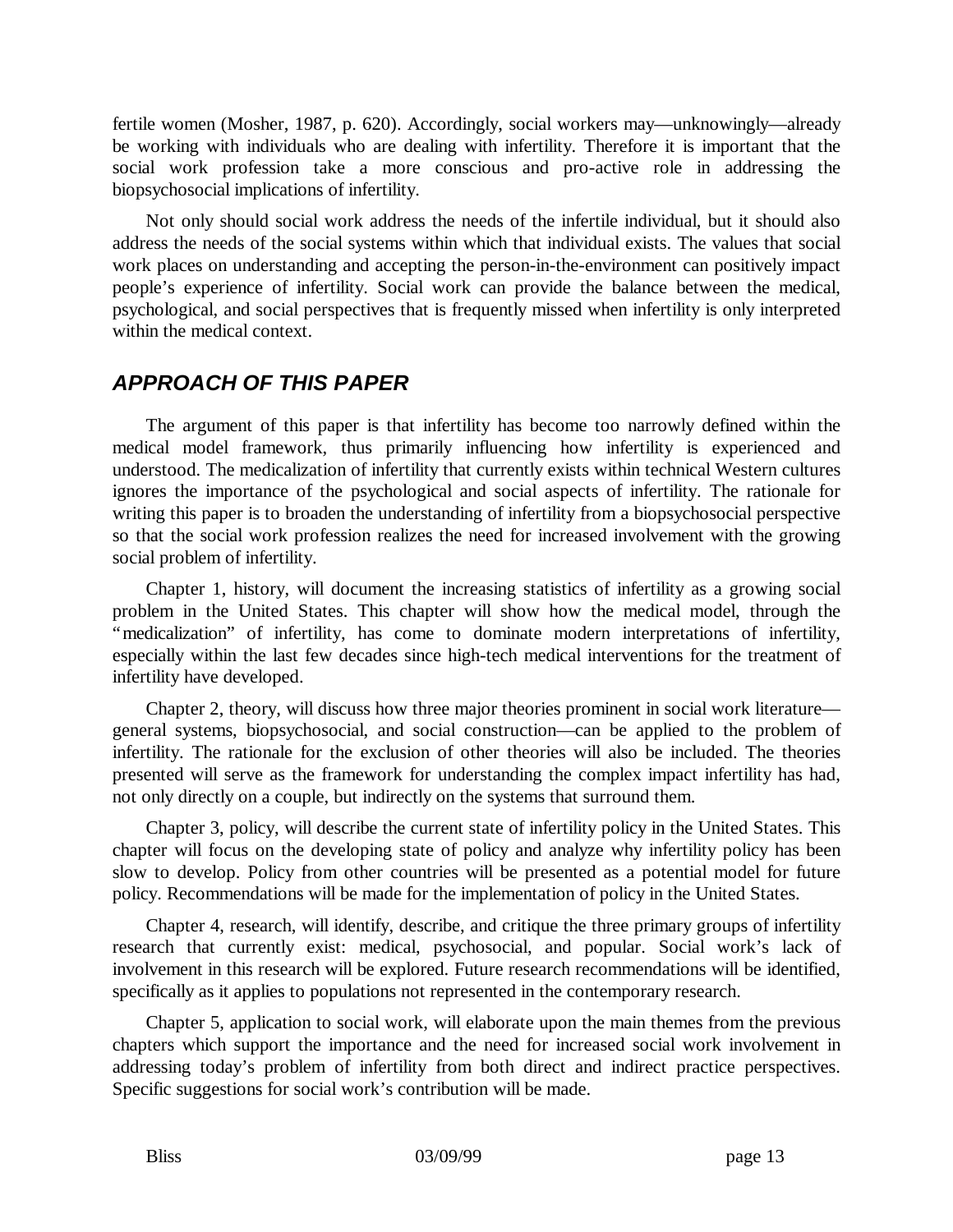The conclusion is intended to bring the discussion of infertility full circle by highlighting the fact that infertility is a complex social problem which needs the expertise of the social work profession.

The paper is dedicated to those who have been touched or remain to be touched, directly or indirectly, by infertility.

More than two decades ago I was a new bride, content with my life, but knowing someday my husband and I wanted and would have children. After all, children were something we were seemingly destined to have as we had talked about wanting children long before we married and we both very much wanted to be parents. Having both finished college and having worked several years, our future looked bright and the decision to have children seemed right. Innocently, we assumed that once we were ready for children, the rest would be easy and the excitement of becoming pregnant and eventually parents mounted. But month after month, the disappointment of not conceiving also mounted, and the anticipation of pregnancy leading to parenthood gradually turned into frustration and despair.

After years of misguided trying and confusion, the medical community finally identified our problem as "infertility", an unfamiliar word in the foreign world of medicine. Misled by the "promise" of a miracle cure, we endured years of unsuccessful medical interventions and treatments. Our embarassment and shame of being infertile often prevented us from reaching out to those who loved and cared about us and so we often pursued our dream in isolation. As our financial investment in modern medical increased, our emotional resources dwindled until eventually we lost hope of having children. Adoption taunted us as it seemed a reasonable solution. But cruelly, at that time, adoption was also difficult as "normal" babies were at a premium and were frequently onlay available to an exclusive clientele. Thus, instead of helping us resolve our infertility, adoption was another disappointing dead end. Against doctors' orders (after all wwe were told, the technology was there, as long as we kept trying), we finally exited the medical treadmill. However, the strain of infertility had taken a toll on our marriage and sadly, our relationship finally ended in divorce.

I now know many others who have experienced infertility and I have learned from talking and listening to them. But back then, as the "identifed patient", I could only relate to **my** experience and could only feel **my** pain. Although intellectually I knew I was not the first or the only woman to have experienced infertility, I did not know of any one else who was infertile. On the contrary, ironically it seemed, everybody I knew who wanted a baby was able to conceive almost immediately. It took me a long time to remember women, mainly in history, some famous like the barren Biblical characters and the artist Frida Kahlo, and some fictional and infamous, like Martha in "Who's Afraid of Virginia Wolfe", who were also infertile. However, knowing other infertile women existed was little consolation as I felt alone in a fertile world.

Many years have passed now and I personally and\or professionally know of many, many women, men, couples and families who have also experienced infertility. I wondered if my experiences of infertility was similar or different to their experiences. Through my research, I discovered that my experience of infertility was moe similar than different with those women studied, but that they were similar in background and culture to me. Thus, I couldn't help wonder if our interpretation of infertility was because we were all women or if it was more influenced by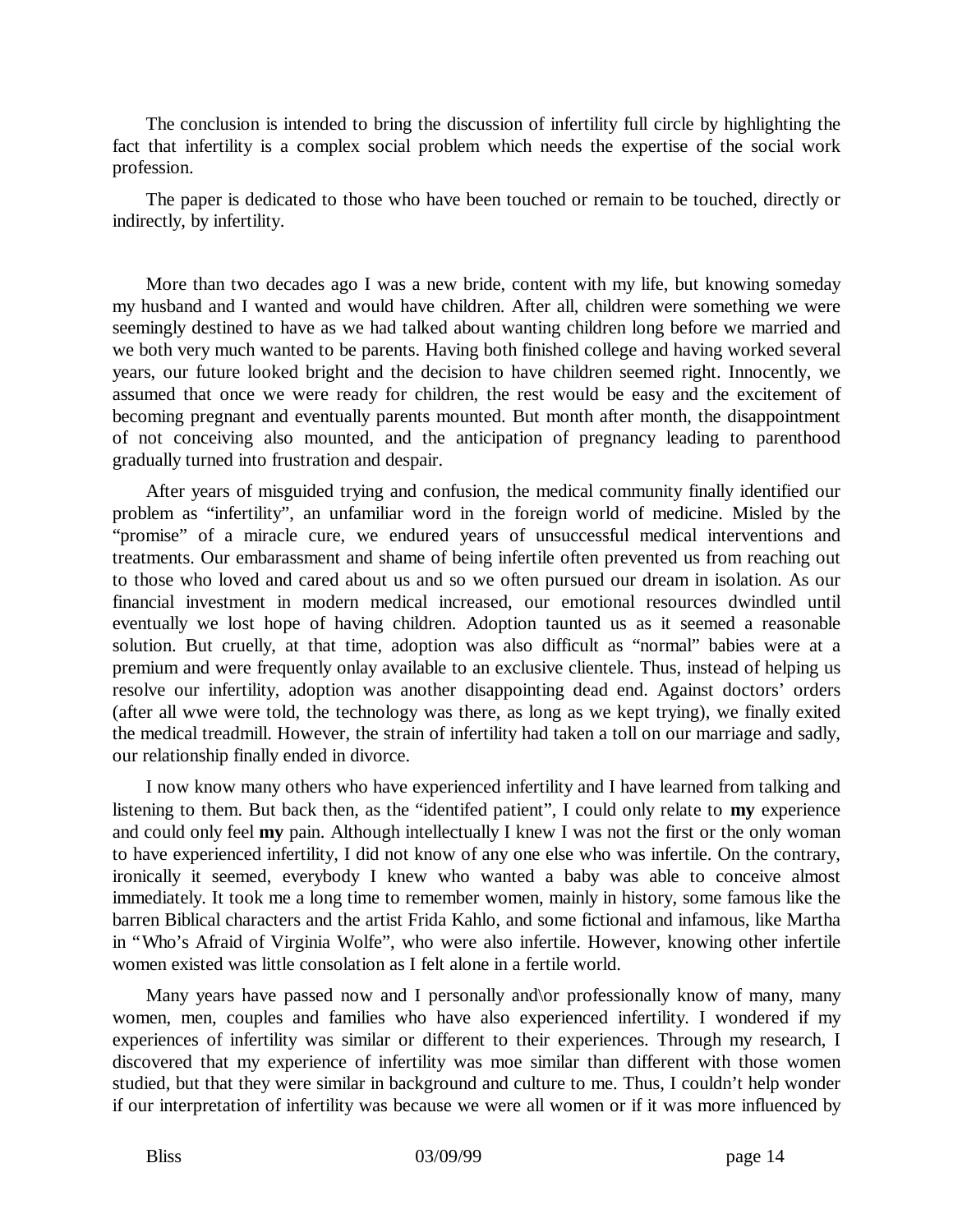how our similar backgrounds led to similar interpretations. After all, the population studied was the majority population and women from minority populations were virtually absent from the literature. Therefore my curiosity peaked. How similar or different were all women's ewxperiences or were they dependent on their unique heritages?

This sense of wonder has sparked my personal interest in learning even more about the impact of infertility, especially in populations not yet explored. And as a social worker, I cannot help but wonder what contributions can be made to those dealing with infertility.

The stories of the participants in this study that follow are amazingly individual, although all are woven together by the often unspeakable thread of infertility. Their personal journeys are powerful in their own right, regardless of their collective experience with infertility. I am humbled to think that each participant was so willing, eager even, to share their incredible stories with me and hopefully through me. The trials and tribulations reflected in these pages are a meager offering to their true spirits and voices. I shall always treasure the opportunity this research gave me in coming closer to these women.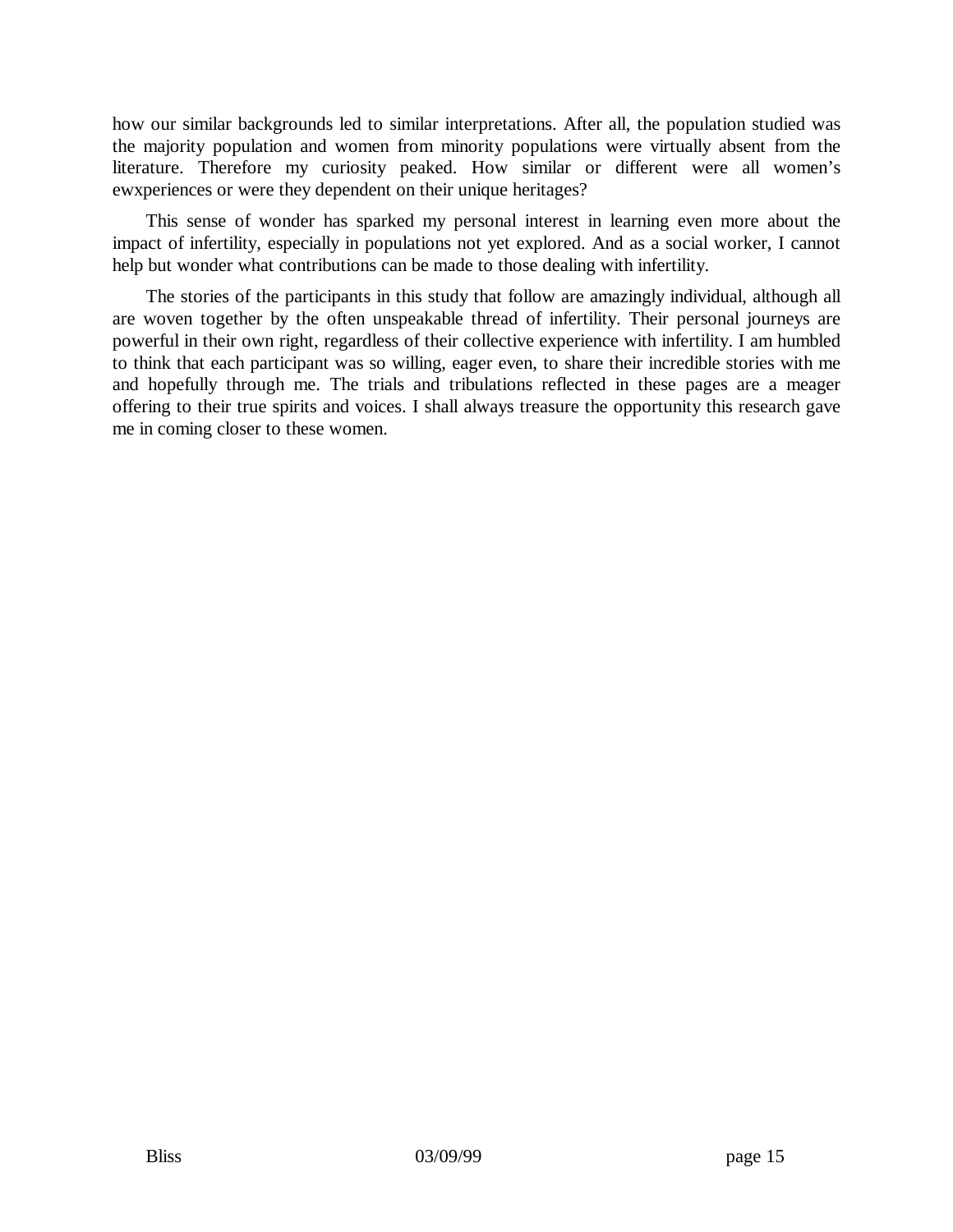### **Chapter Two: Literature Review**

### *INTRODUCTION TO RESEARCH*

Until recently, infertility research has focused on the medical aspects of infertility. From the previous history, theory, and policy chapters it is understandable why infertility has been researched primarily from a medical perspective. One practical reason is that the medical community has had almost exclusive access to the infertile population as medical treatment for infertility has increased. Medical research has had a willing audience of consumers available for research as they searched for solutions to their own infertility. Furthermore, because of the stigmatizing and private nature of infertility, research into other than medical concerns was restricted and more difficult.

As the understanding of the biopsychosocial nature of infertility has evolved, and the number of people impacted by infertility, directly and indirectly, has grown, so too has the public's awareness of the prevalence of infertility increased. This revelation has helped decrease the secrecy and stigmatization of infertility and has opened up opportunities for expanding infertility research into other dimensions. Expensive, dramatic and painful ART advances have further peaked professional and consumer interest. Questions of the efficacy of intervention are being researched. As more challenging moral and ethical decisions related to treatment arise and as more children are born via ART, many questions requiring research have been posed. The possibilities for infertility research have only recently been realized. Expanded research within the realm of infertility is becoming a new frontier of interest.

A review of the published infertility research indicates that it falls within three distinctive categories geared specifically to three separate and unique audiences. First, the largest body of research falls within medical research. This research is mostly geared to the medical factors related to diagnosis and treatment, although there is a smaller body of material which addresses the psychosocial reactions to infertility. Second, there is a growing body of literature which specifically focuses on the psychosocial factors of infertility, but is written within the medical literature. Third, there is an increasing wealth of popular literature targeted to the infertile population or to a non-professional audience. These writings serve as potential guides or self-help books for understanding personal infertility and infertility in general.

This chapter will identify and critique existing infertility research and literature from each of these three categories as it applies to the broader biopsychosocial theory of infertility advocated in this paper. Recommendations for future research which advance social work's knowledge base in understanding infertility will be articulated.

### *MEDICAL MODEL RESEARCH*

#### **Identification**

Understanding the technical information in the medical research literature is difficult for those without medical backgrounds, such as many social workers. This body of information is written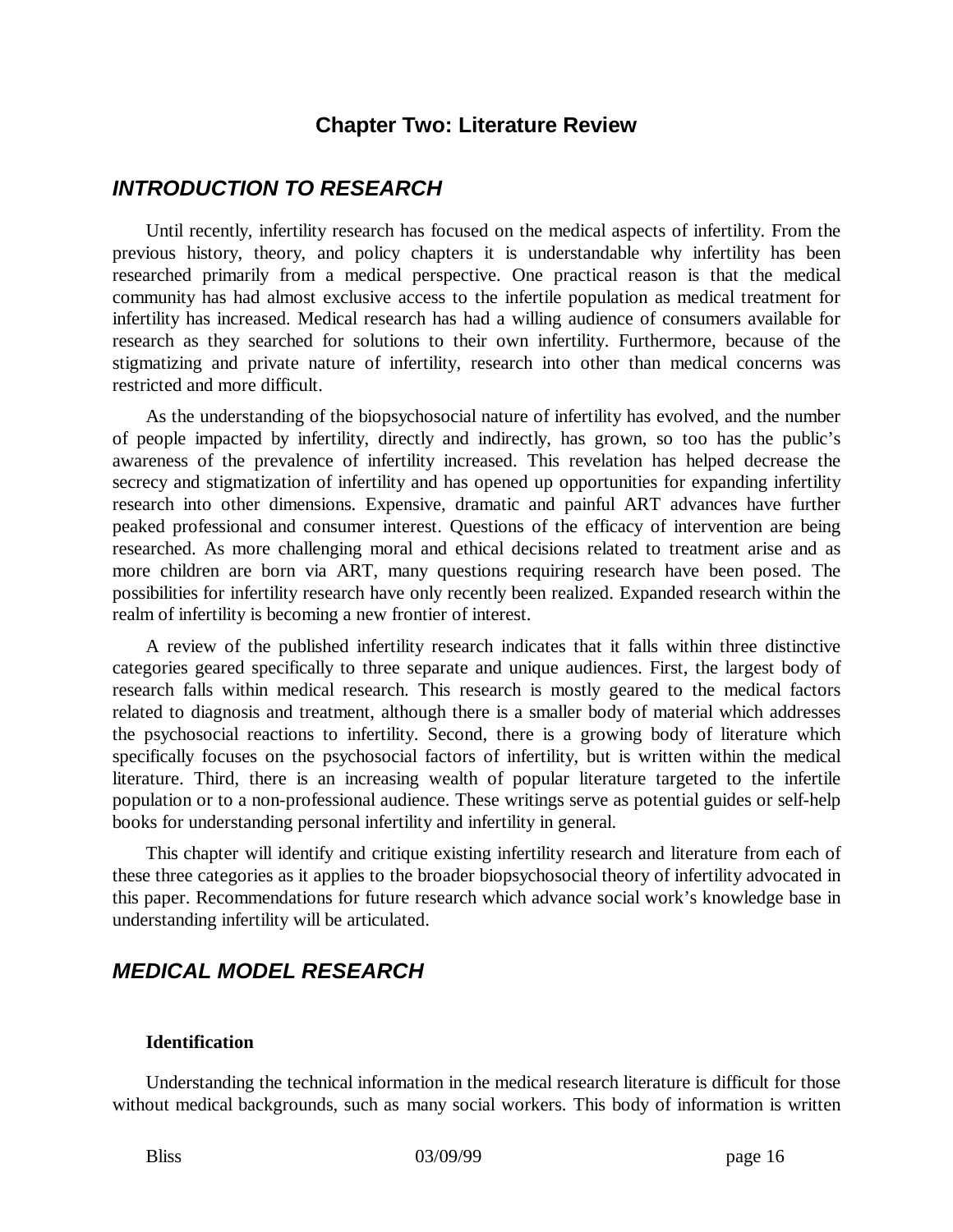for an audience that is sophisticated in the medical diagnosis and treatment of infertility. Obviously, research from this perspective is the most crucial ingredient for understanding infertility from the medical perspective. As ART has continued to advance, and the number of individuals seeking infertility treatment has increased, so too has research from the medical model perspective expanded. The journal, *Fertility and Sterility*, is a good example of this type of research. It is highly technical and it does fill a necessary role in documenting the efficacy of treatment.

Without a doubt, research within this category is the direct result of a medical model theory which strives to understand cause and effect relationships in scientific terms as evidence for medical interventions and more effective medical "cures". Ironically, medical interventions have offered hope for the infertile population, but simultaneously have contributed to the psychosocial or iatrogenic stressors of the infertility experience as evidenced by the increase in marital distress exhibited by couples in long term diagnostic and clinical interventions (Berk & Shapiro, 1984; Butler & Koraleski, 1990; Cook, 1987; Ulbrich, Coyle, Llabre, 1990). Since the thrust of this paper is not meant to illuminate the medical understanding of infertility per se, this body of information will not be explored further. Suffice is it to say that its importance and valuable contribution to understanding infertility cannot be denied.

Another major contribution of the medical community is its observations of the psychosocial reactions to infertility and the initiation of much of the beginning research in this area. From clinical observations, descriptions of common psychological reactions to infertility have been documented within the medical journals (Bresnick & Taymor, 1979; Mahlstedt, 1985; Menning, 1980). This body of information corresponds and overlaps with other research from the psychosocial literature that will be elaborated upon below. Overall, this body of information suggests that infertile individuals experience similar psychosocial reactions to their infertility, although their individual circumstances and experience of infertility may not be the same.

### **Critique**

In perusing the medical model research one is struck by the technical and empirical nature of this research. Even for a non-medical professional familiar with some of the terminology, the material is so scientific and advanced it almost seems unreal.

Interestingly, not all the information appearing in medical journals is by medical personnel; some is by mental health professionals. Overall this information serves to reinforce the medical community's role in the interpretation of infertility. Additionally, it acknowledges infertility from the psychological and, to some degree, social perspectives.

The psychological information available in this body of research dispels some of the myths that assume psychological causes for infertility. Previously, when only about one-half of all infertility problems were able to be medically diagnosed, hypotheses about psychogenic causation of infertility prevailed (Cook, 1987; Seibel & Taymor, 1982). Experts agree that infertility can be prompted or even exacerbated by emotional factors (Kaufman, 1970) and that psychological factors may contribute to some types of infertility (Cook, 1987). However, this is not the norm. Current evidence suggests that a direct cause and effect relationship between psychological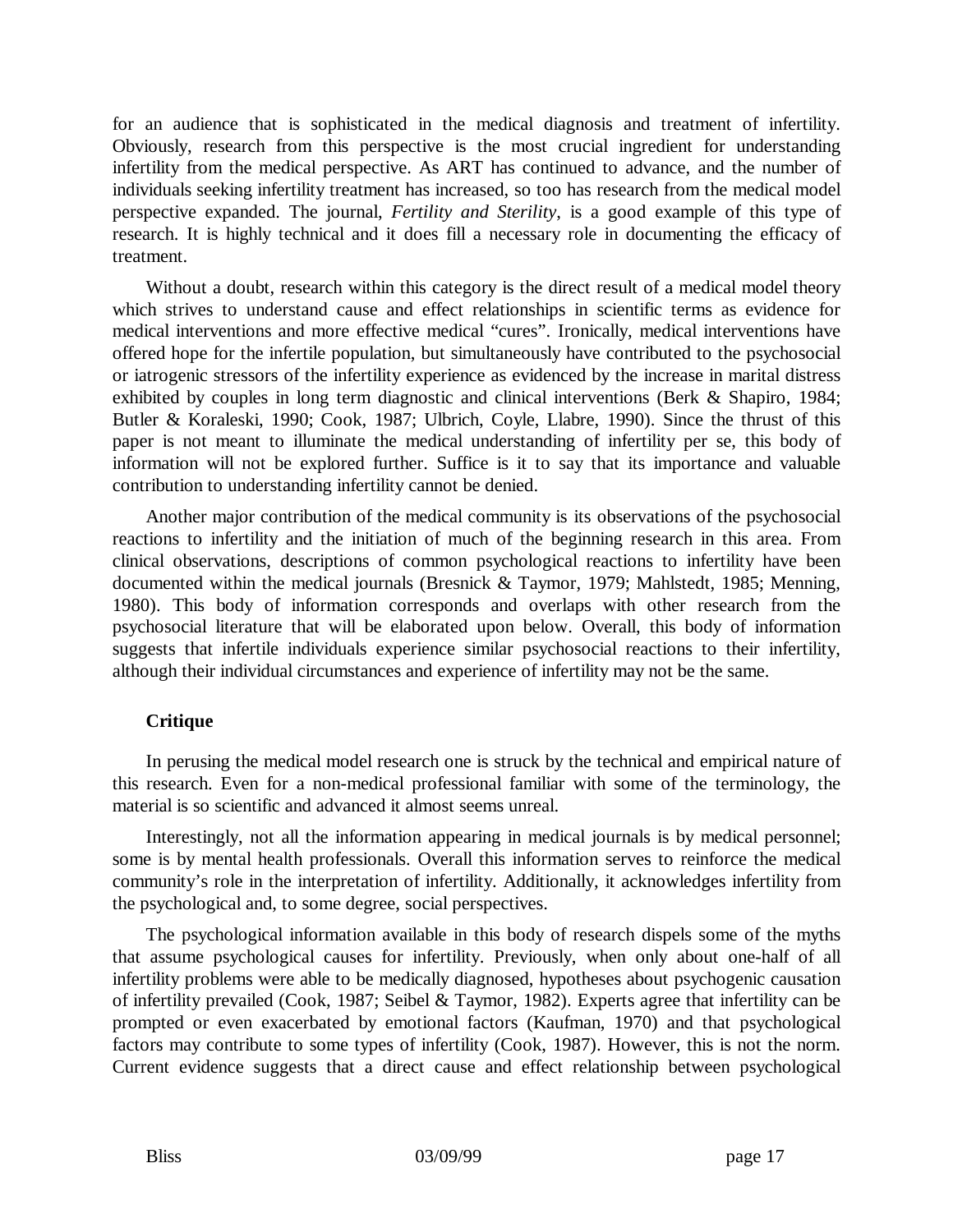factors and infertility is generally illusory (Denber, 1978: McCartney, 1985; Seibel & Taymor, 1982), although current myths about this relationship persist (Cook, 1987).

The psychosocial research within the medical model lacks the rigor of the more scientific empirical medical studies. As explorative studies, the psychosocial information addresses some important questions, but is not convincing enough or thorough enough to answer specific questions. Generally, this data was gathered through informal methodology and not necessarily based on any careful plan or theories. Sample sizes were relatively small and there were no comparison groups identified which could help explain any discrepancies. Although the medical community may not be the best profession to investigate the psychosocial factors of infertility, their acknowledgment of its presence is a validation of its importance in understanding infertility from a biopsychosocial perspective. The empirical medical model also serves as a relevant research model for further research in examining psychosocial considerations.

# *PSYCHOLOGICAL RESEARCH*

### **Identification**

The psychosocial research on infertility has evolved primarily from medicine's observations of the psychological reactions to infertility and reflects the theoretical understanding of infertility already discussed in the theory chapter. Research on the psychosocial nature of infertility tends to be more theoretical than empirical, is more qualitative than quantitative, and often takes the form of individual case studies. It frequently overlaps with the findings reported from the medical community. Other mental health disciplines, mainly psychology, and to a limited degree social work, have also contributed to a growing body of psychosocial research on infertility. Only a couple of references in this paper have been authored by social workers. To date this body of information represents the experiences of heterosexual couples within traditional relationships, who have been involved with some level of medical, mental health, or support group intervention.

Two recent major research studies, Greil (1991) and Monach (1993), have been selected as representative of the current state-of-the-art research on the psychosocial aspects of infertility, although other studies will also be cited as support for these findings. It should be noted that Greil's study included twenty-two married couples who were all Caucasian and from above average socioeconomic levels, living in the Northeastern part of the United States. Snowball sampling was used and data was gathered from a series of "focused" interviews. Although Monach's research was conducted in Britain, findings agree with other studies completed in the United States. This study was selected because it provides some longitudinal data— although only four years after the couples initially entered treatment— regardless of their resolution. In Monach's study, thirty couples were recruited from a prominent university's infertility clinic. Both studies acknowledge that their samples may not be representative of the infertile population.

The research findings from these two studies and other studies support the theoretical foundations addressed in the theory chapter. Infertility is not only a medical problem. For most, it is a life crisis with serious psychosocial implications (Cook, 1987; Greil, 1991; Mahlstedt, 1985; Menning, 1980; Monach, 1993). The psychological stressors in response to infertility set the stage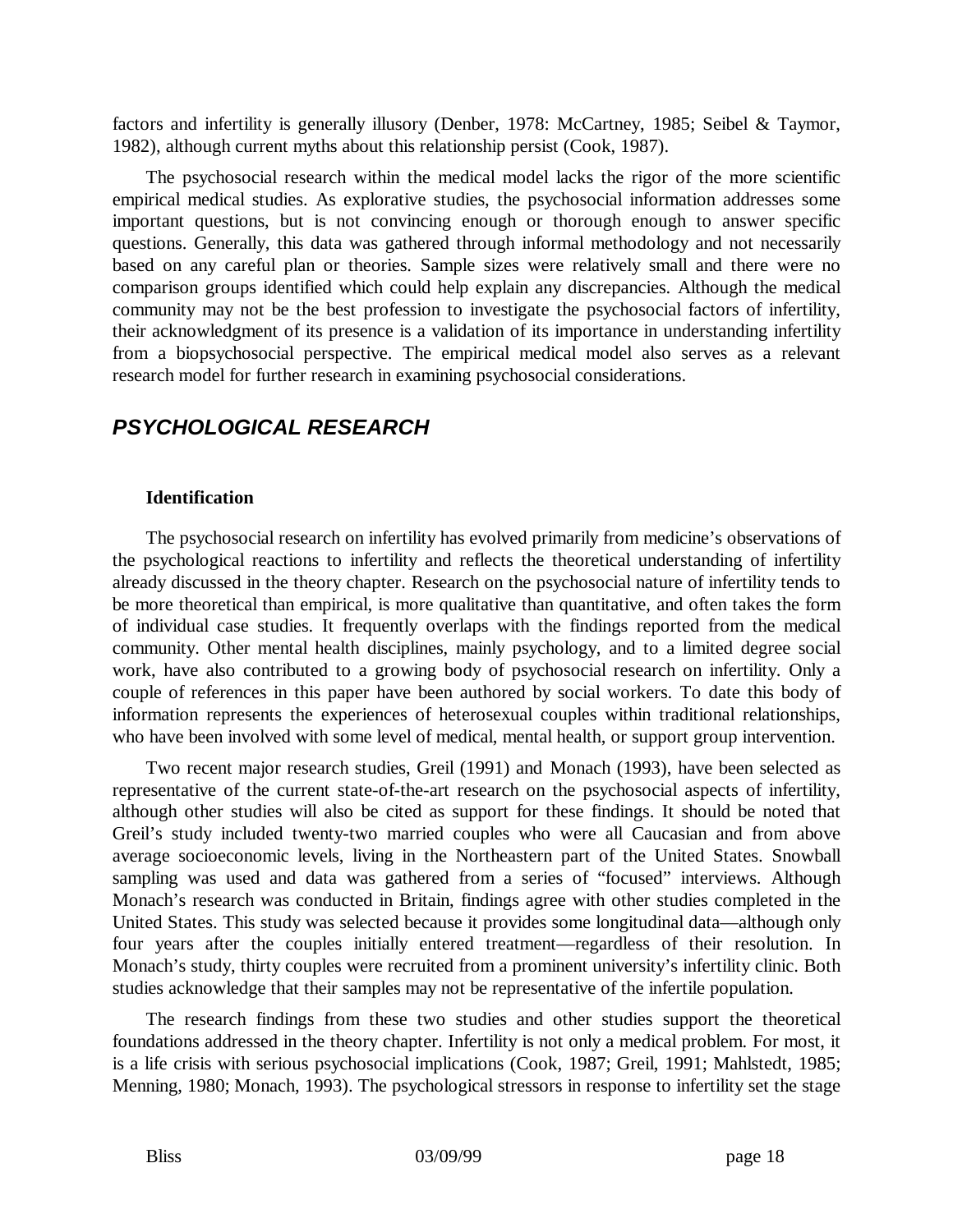for a series of complex reactions which has been labeled as the "crisis of infertility" (Taymor, 1978).

Loss is a dominant theme in the two identified research findings (Greil, 1991; Monach, 1993), as well as in numerous other studies (Conway & Valentine, 1988; Halman, Abbey & Andrews, 1992; Mahlstedt, 1985). Following the primary loss— that of a biological child— five groups of associated losses emerge: the experience of pregnancy; childbirth and breastfeeding; parenting; control over relationships; and one's view of oneself as a fertile individual (Conway & Valentine, 1988). "Having no choice: this was one of the most common ways of describing the feelings of involuntary childlessness; it involved the loss of one of the most fundamental and taken-forgranted choices, the bearing of children" (Monach, 1993, p. 181). Even at their four year followup interviews, couples in Monach's study who had not conceived were still experiencing loss and a lack of control over their reproductive selves.

Although infertility loss parallels other familiar losses, infertility loss is often perceived differently from other traditional losses. Since infertility is the loss of potential, it is an abstract loss. Thus it is seldom acknowledged as a real loss (Menning, 1980). There may be no recognized need to grieve, especially since grief, even after death, is still a difficult topic in Western societies. There are no societal rituals for acknowledging abstract losses, especially those related to infertility. Even the infertile couple may not see or understand the impact of that loss on their psychosocial well-being. There may be uncertainty about the finality of the loss, and support systems may be uncertain of what roles to play.

Research results have identified grief as the most pronounced "emotional" reaction to infertility (Conway & Valentine, 1988; Daniluk, 1991; Menning, 1980; Shapiro, 1982). Grief is the feeling which follows major loss due to the death of a loved one (Mahlstedt, 1985; Conway & Valentine, 1988) or in coping when diagnosed with a chronic illness (McDaniel, Hepworth & Doherty, 1992). Although the quality of grieving is documented as changing over time, the impact of reproductive loss never completely disappears (Conway & Valentine, 1988). The five stage theory of loss/grief proposed by Kubler-Ross (1969) in response to death also applies to dealing with infertility. It includes: denial and isolation, anger, bargaining, depression, and acceptance. However, infertility studies have expanded these stages to also include disbelief and guilt (Menning, 1980). Cook (1987) expanded disbelief to include surprise, and isolation to include anxiety. Realization of the possibility of not having a biological child sets the loss/grief cycle into motion, often before any medical intervention takes place. The treatment for infertility is likely to exacerbate loss/grief reactions.

Feelings other than grief that accompany infertility have also been identified in the research as being present in varying degrees and intensities. A consolidated list of these feelings from several different studies includes: disbelief and surprise; denial; anxiety; anger and loss of control; isolation and alienation from others; guilt, inadequacy, and low self-esteem; depression and grief; and resolution (Harrison, O'Moore, O'Moore & Robb, 1984; Mahlstedt, 1985; Mazor, 1984; Menning, 1980; Shapiro, 1982). Reproductive loss not only results in feelings of anger, shock, unfairness, fear, and sadness, but in a sense of being different from others (Conway & Valentine, 1988). Infertile individuals report feelings of isolation and loneliness from the fertile world and elaborate on these feelings in different ways.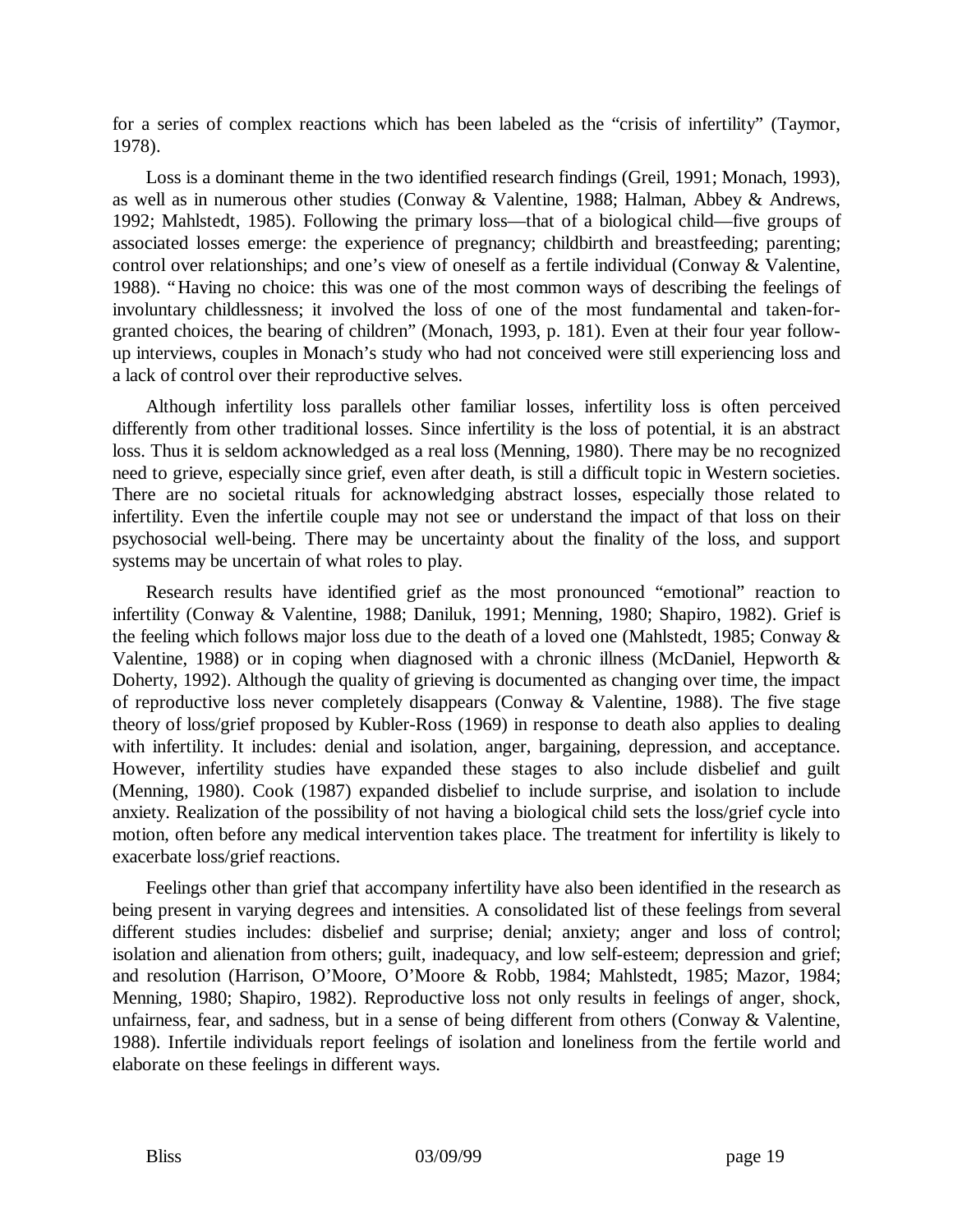Depression is another common reaction to infertility, primarily among women. It may be more pronounced during the diagnostic and intervention phases of treatment (Mahlstedt, 1985). Depression often follows the sense of multiple losses associated with infertility and the prolonged stress and uncertainty associated with treatment. The depression and preoccupation from infertility can negatively impact one's effectiveness at work (RESOLVE, 1991). Depression is characterized by a sense of hopelessness and despair (Mahlstedt, 1985).

Although a couple faces infertility together, men and women experience the psychosocial reactions to infertility differently. Research suggests that gender differences exist, but more research is still needed in this area. Overall women tend to be more devastated and consumed by the experience of infertility. They give it "master status"; the infertility becomes the focus of the relationship (Greil, 1991). Women tend to think of themselves as inadequate.

Men may feel crushed, not completely a man, when diagnosed with the impairment, but men seldom described themselves as "spoiled identities" (Monach, 1993). Although men were disappointed by infertility, they did not perceive it as life threatening, but as something they could get over. Frequently men's feelings are in response to their wives' reactions to the infertility.

Understanding pronatalism is a prerequisite to understanding how infertility interrupts the developmental life cycle stages discussed in the theory chapter and confirmed in the infertility research. Pronatalism, the attitude that exalts motherhood and assumes or encourages parenthood for all, flourished during the 1970's and 1980's (Monach, 1993). In 1985, only 10% of American women between eighteen and thirty-four did not expect to have a biological child (McDaniel, Hepworth, Doherty, 1993). Although there is a popular assumption that choosing to be childfree is on the rise, this is not proven in the statistics since between 90-95% believe childlessness is an undesirable state for themselves and others (Greil, 1991). Typically, a couple is likely to discuss the question of when to have children, rather than whether to have children (Menning, 1980).

Another theme which permeates the psychosocial infertility research (and was described from a theoretical perspective in the theory chapter) is that infertility disrupts the normative developmental life cycle, thereby creating additional psychosocial stresses on infertile individuals (Greil, 1991; McDaniel, Hepworth, Doherty, 1992; Menning, 1980; Monach, 1993). Greil (1991) asserts that parenthood is the norm, but that biological parenthood is the most desirable. This explains the incredible thrust toward medical resolution. In our pronatal culture, not having children is often interpreted as not moving on to the next stage of adult development (Mahlstedt, 1985). Pejorative terms are typical: "For those who are unsuccessful in confronting the psychological tasks presented by their infertility, the result is not only a failure to meet a crisis, but also a failure to come to terms with the issues related to parenting as a developmental step in the life cycle" (Kraft et al., p. 620-621). Research confirms that the interruption of the normative stage of parenthood because of infertility creates additional psychosocial stressors (Greil, 1991; Monach, 1993) which may potentially have life-long effects on infertile individuals. Thus, it is not surprising to find research results that confirm the impact of infertility on interrupting the life cycle stages and on one's sense of belonging within a normative cycle.

Infertility is reported as a social stigma by many infertile individuals for three primary reasons: the belief that infertility is psychological rather than physical, the association that infertility is equated with sexual incompetence, and the assumption that infertility is a woman's problem (Greil, 1991). Infertile individuals report an invasion of their privacy, a trivialization of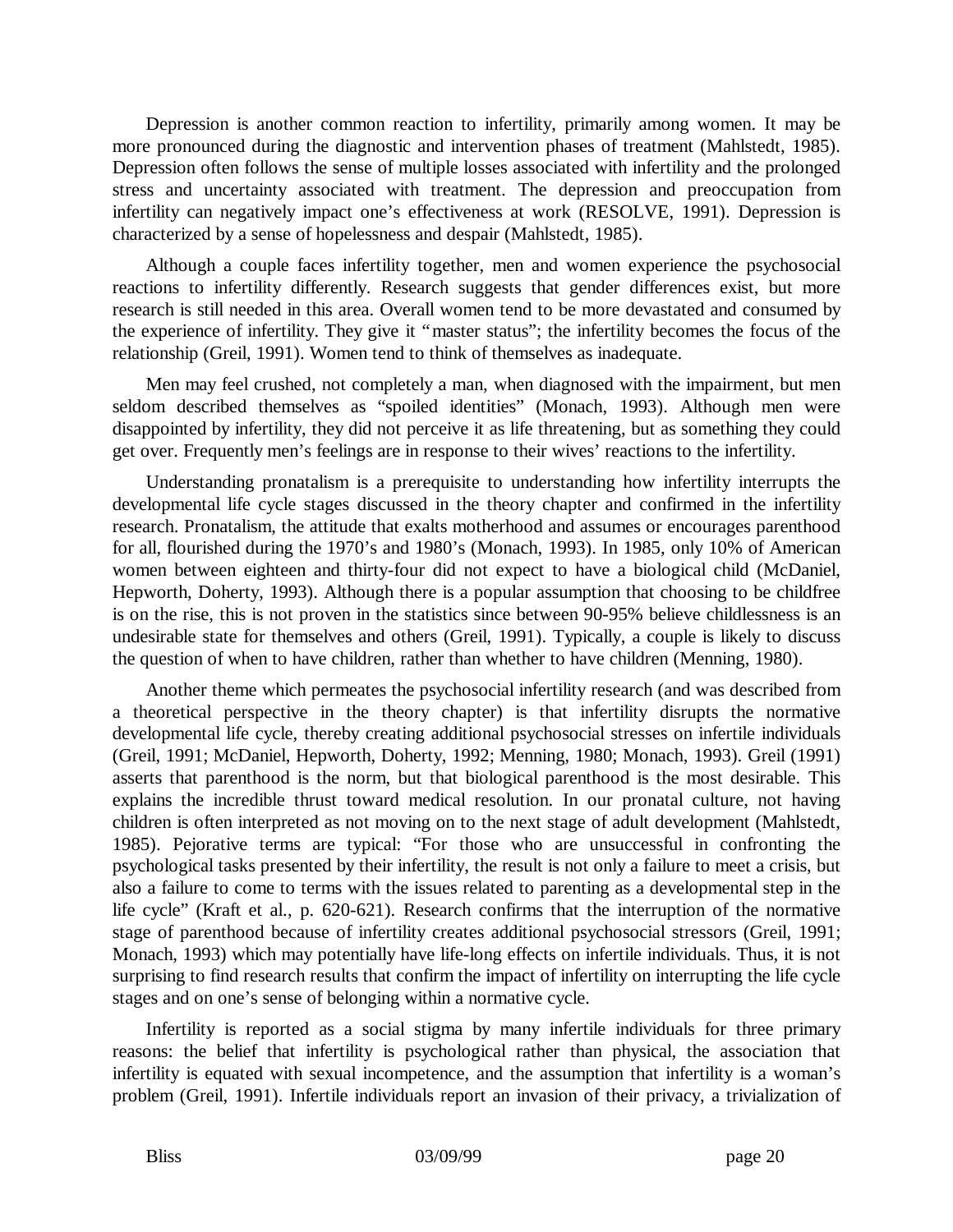their problem, and an insensitivity of taking fertility for granted. There is some indication that isolation from the fertile world protects the infertile couple from unnecessary painful experiences (Jones, 1991; Menning, 1977). However, the high incidence of suicidal behavior among those without children may indicate the isolating impact of childlessness (Monach, 1993). Suicide rates have been reported to be twice as high for infertile couples (RESOLVE, 1991).

Infertility is an intergenerational crisis which threatens the family and the extended family's future. Anecdotal reports describe the interruption of the normal stages of development of other family members. The inability of family members to understand and discuss reproductive loss is pervasive, possibly because family members themselves are experiencing their own losses, such as the parents of the infertile couple never becoming grandparents (Conway & Valentine, 1988). Bierkens (1975) found that childless couples experience continual discomfort as other family members have children. The discomfort increases when family members do not talk with childless couples about their pain. Friends, too, were perceived as non-supportive, possibly due to their own feelings of discomfort (Conway & Valentine, 1988). Friends and family members' responses further influence the infertile couple's reactions and interpretation of their infertility and their ability to cope with the circumstances.

The discovery of infertility can provoke a complex biopsychosocial crisis which involves an interaction among physical conditions predisposing infertility, possible medical interventions addressing the infertility, social assumptions about parenthood, reactions of others, as well as individual psychological characteristics (Cook, 1987; Taymor, 1978).

### **Critique**

Research about the psychosocial factors of infertility is relatively recent, but has been growing. It is a valuable contribution to the understanding of the devastating psychosocial effects of infertility as well as to dispelling commonly held myths and assumptions about the psychological and emotional make-up of the infertile individual. However, the research described here has narrowly focused on the psychosocial factors of those directly impacted by infertility, with only an introductory understanding to those systems indirectly impacted, such as the extended family.

Although the samples studied in the research have been relatively small, the research designs, repetitive nature, and sampling would indicate high reliability and validity of the findings. However, the samples are not representative of those impacted by infertility. For example, in one study, all but one couple in the sample was Caucasian and all but one couple had at least an Associate's degree (Conway & Valentine, 1988). Samples were generally from those already seeking medical intervention or referred through an infertility support group. Again, they cannot be considered representative of the infertile population. Additionally, since most couples were traditional married couples, the samples have ignored other groups such as non-traditional couples, same sex couples, or single individuals. Those lacking access to expensive health care, such as lower-socio economic groups, were not represented. Current research has not been able to make comparisons between groups of individuals affected by infertility.

Another drawback to this research is that it is not longitudinal and only looks at one slice of a person's life, primarily during the diagnostic and treatment phases of infertility. Understanding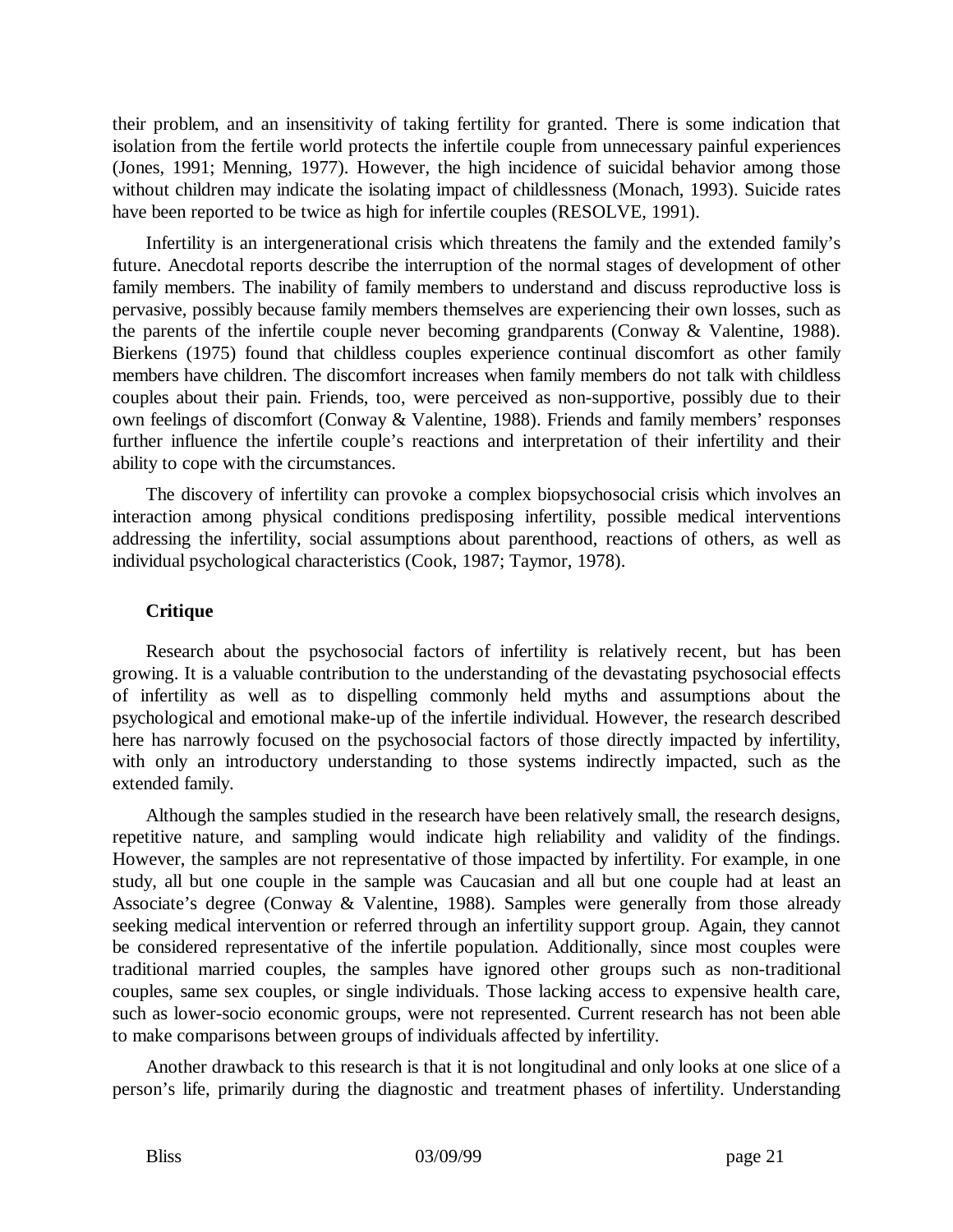how the impacts of infertility change with individuals over time and across developmental life stages has not been investigated. Additionally those not directly impacted by the infertility experience, such as extended family members, have only barely begun to be studied. Research looking at possible needs of the children born via ART has not yet been undertaken.

Finally, although the research presented represents couples, the emphasis still tends to be on the woman since ultimately it is the woman who becomes pregnant or not pregnant. While differences have been reported between men and women's interpretation of infertility, these differences are only minimally understood.

Although the interest in psychosocial research associated with infertility has increased, it's importance in understanding the experience of infertility is in the infancy stage.

# *POPULAR LITERATURE*

#### **Identification**

Although this category is on the borderline of the main scope of this paper, it is important to acknowledge its presence in the literature for two reasons. First, its mere existence speaks to a need. People want more information about infertility. Because of the secret nature of infertility, information has not always been available to the general public. This explains the explosion of recent publications in this category, especially as the rates of infertility have escalated. Individuals want information to assist them in dealing with their personal infertility as well as in understanding infertility in general. Second, this body of information is another avenue for the social work profession to become informed about the intensity of infertility and the problems faced by many infertile individuals.

This grouping of writings is important because it combines both medical and psychosocial aspects of infertility. This section on popular/self-help documentation is to provide an overview, not an in-depth assessment, of the material that falls within this category.

A survey of one of the largest private bookstores in the Denver Metro area and two other nationwide chain bookstores was conducted by this author. Interestingly, all three bookstores had a specific section where infertility literature was housed: within the women's section. Information present in these sections ran the gamut, from case histories written by infertile individuals (Liebmann-Smith, 1987), to self-help resources and reference guides for seeking treatment (Menning, 1977), to books geared only to a specific topic such as surrogacy (Andrews, 1989), to books questioning the moral and ethical dilemmas of ART (Evans, 1989), to those documenting new relationships between technology and conception (Hotz, 1991). The earliest copyright date was 1977 (Menning). Information in this book is still relevant today even though it lacks information about many of the most recent ART developments.

#### **Critique**

About twenty books were present among the stores surveyed and several of the books were available at all three stores. Since women seek out treatment more than men, their appearance in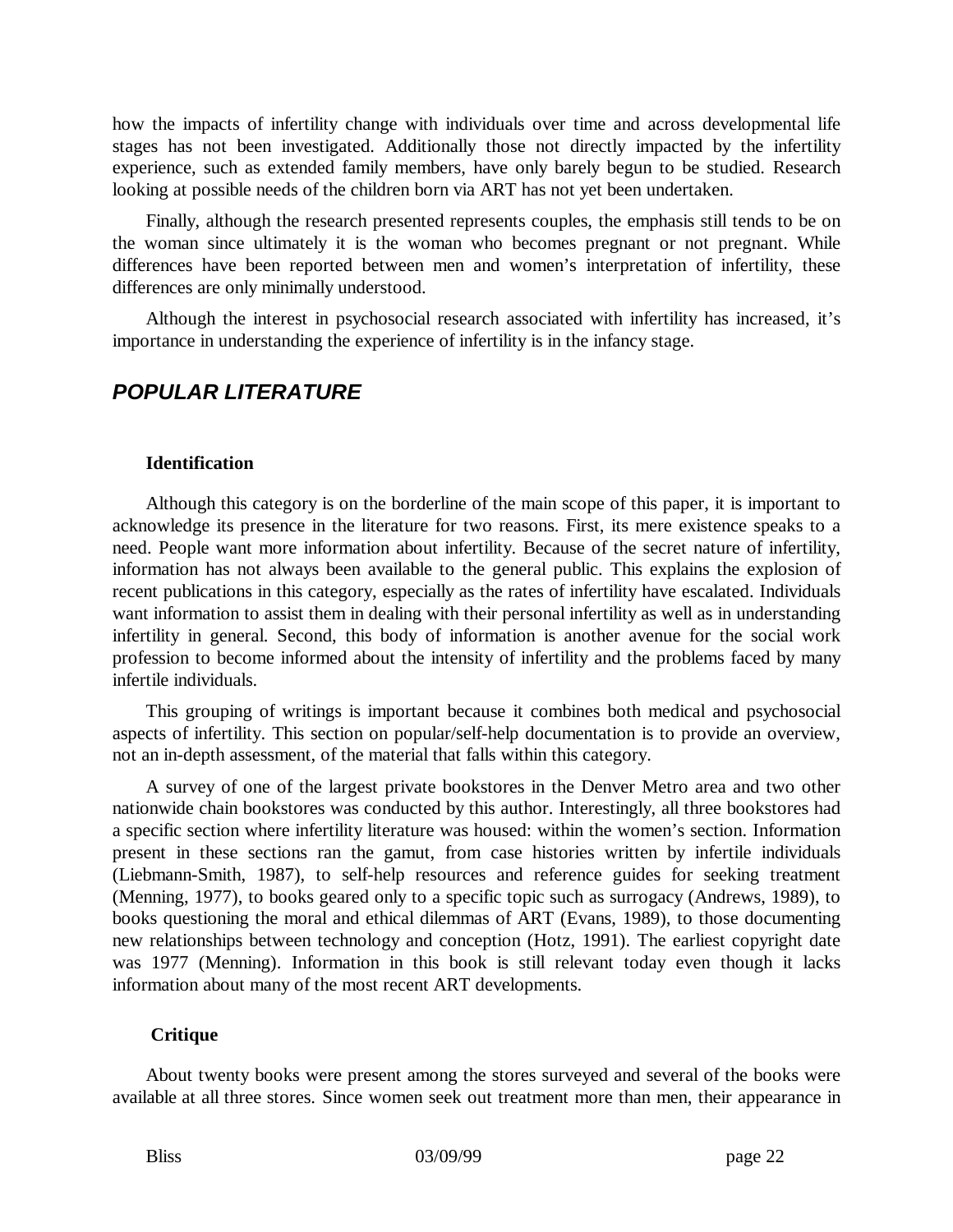the women's section, instead of general health, was not surprising. Although, most of the material could not be considered scientific strictly speaking, it does provide a form of descriptive information from individual case studies which could be considered qualitative research. The works are not based on theory, nor representative of specific research designs. Much of this information is self-help oriented, in understanding and compassionate ways.

Perusal of these books suggests their intentions are to provide a sense of normalcy to the experience of infertility, partially by bringing it out in the open and demystifying some of the stigmas that have historically shrouded infertility. Additionally this information provides a realistic representation of infertility and its treatment. It shows that not everyone is cured and underlines the emotional and financial costs. It presents not only the miracle cures, but the disappointments of infertility and related medical interventions. It presents realistic stories, whether they result in a baby or not. At the same time it provides hope and some feeling of control to know what options are available.

Clearly, this material addresses the needs of an audience starved for details and coping with the psychosocial reactions of infertility which are documented within these pages. It normalizes the secrecy and stigma of infertility by presenting insightful data that may be more difficult to access via the medical community or directly from someone who has gone through infertility personally. It also provides legitimate well known resources from which additional information can be gathered. It does an excellent job of showing the biopsychosocial components of infertility. This information may also be more readily available to those with limited access to such information, due to geographic considerations or restricted access to medical personnel.

# *RECOMMENDATIONS*

Considering the biophychosocial nature of infertility, future research should try to integrate the biological, psychological, and social factors inherent to infertility. Historically, medical research has tended to focus on the diagnosis and treatment of the patient. As ART advances, there will be an on-going need to determine the safety and efficacy of new technologies through rigorous and empirical studies. In that sense, medical research has its work cut out for it in immediate research as well as future research needs.

The possibilities for additional research from a psychosocial viewpoint are endless, even when viewed only from a medical model perspective. From a social work perspective, one of the most critical aspects of research that needs immediate attention is to understand infertility from the point of view of those populations not included in the research to date. That is, we need to study lower socioeconomic, minority, and special populations. Current research has primarily focused on the populations already involved with medical or psychosocial support and has ignored the needs of other groups of infertile individuals. Research has confirmed a lot about the infertile medical patient, but not about the infertile non-patient. Since relatively well educated individuals seeking medical intervention have usually been the subjects of research, little is known about disadvantaged populations. Future research must focus on the other groups traditionally served by the social work profession: poor, under-educated, minority, disadvantaged, and special populations.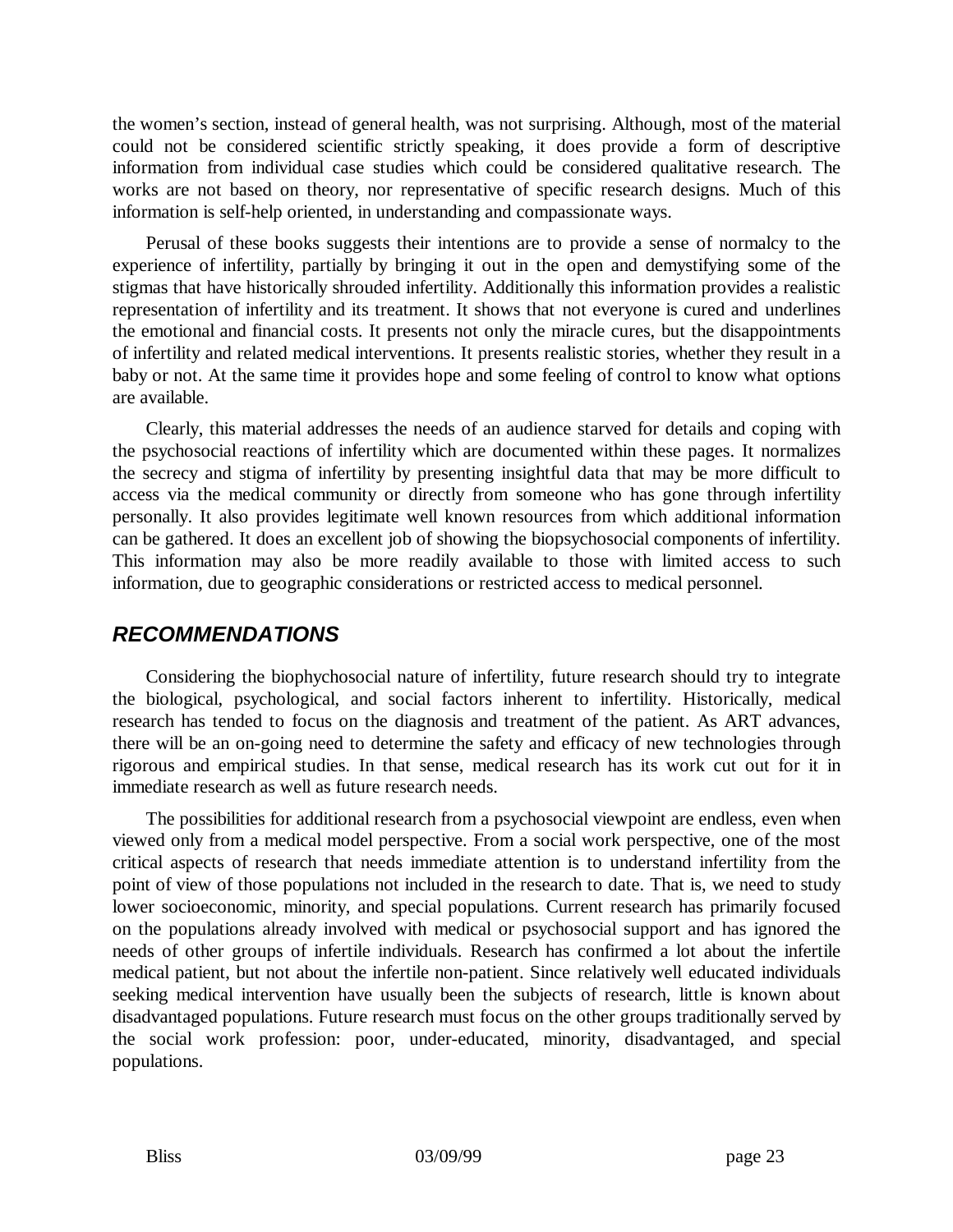In addition to research directly addressing the infertile individual or couple, more information is needed on understanding the impact of infertility on other social systems, including family members, extended family members, friends, co-worker, agencies, even communities.

Since infertility is defined by its cyclic nature, future research must also address how infertility may or may not impact individuals once they pass through the developmental stage of child bearing. Current research only assesses one specific period within the infertile individual's life and does not yet understand the effects of infertility over time. Even among individuals who seemingly have resolved infertility (e.g. through adoption) little is known about how other types of resolution come to be and their impact on one's social construction of infertility. Interestingly, popular beliefs among many mental health professionals indicate a higher incidence of emotional problems among adopted children than biological children and question if this may somehow be related to unresolved infertility (Kraft et. al, 1980). Additionally infertility research may be able to contribute to the existing body of information on adoption. Another population also related to infertility is the new generation of children born via ART. It is feasible that their needs are not yet completely understood. Research which addresses infertility has an obligation to understand these children's potential needs. The concerns of reproductive medicine should not end at conception or delivery.

The medical community has been criticized by the infertile population— to some degree behind its back— of not always addressing more of their psychosocial needs. Patients often expect more from physicians than physicians themselves believe they can give. Frustrated, angry patients sometimes want to get back at their physicians, while frustrated physicians often feel: "I can't be all things to all people" (Mahlstedt, 1985, p. 335). The medical community's focus on the patient has been a distracter in understanding how medical personnel can address the psychosocial needs while treating the medical condition. Medicine's motives and procedures of working with the infertile population need to be investigated. Research could assess the medical community's influence, overt or covert, on their patients' decisions regarding medical intervention, especially with regard to continuing or discontinuing treatment.

Regardless of technological advances, medicine alone cannot resolve all cases of infertility. Future research must also learn about the course of these individuals who are the involuntary childless. There has been little follow up of infertile individuals once they leave the medical system. Perhaps they may show up for mental health services which initially seem unrelated to the crisis of infertility. For instance, depression has been reported as being linked with infertility and may be a precipitant to seeking counseling (Link & Darling, 1986).

As technology advances, many infertile individuals and medical professionals treating infertility, have expressed concern regarding moral and ethical considerations related to treatment. This has become the topic for much discussion among medical personnel (Chen & Wallach, 1994; Kempers, 1994). Research which targets understanding how these dilemmas impact and are resolved by infertile individuals, would be a logical next step.

### *RESEARCH SUMMARY*

Some of the highlights of current research studies have been presented here. Additional knowledge from research which addresses the biopsychosocial perspective is needed if social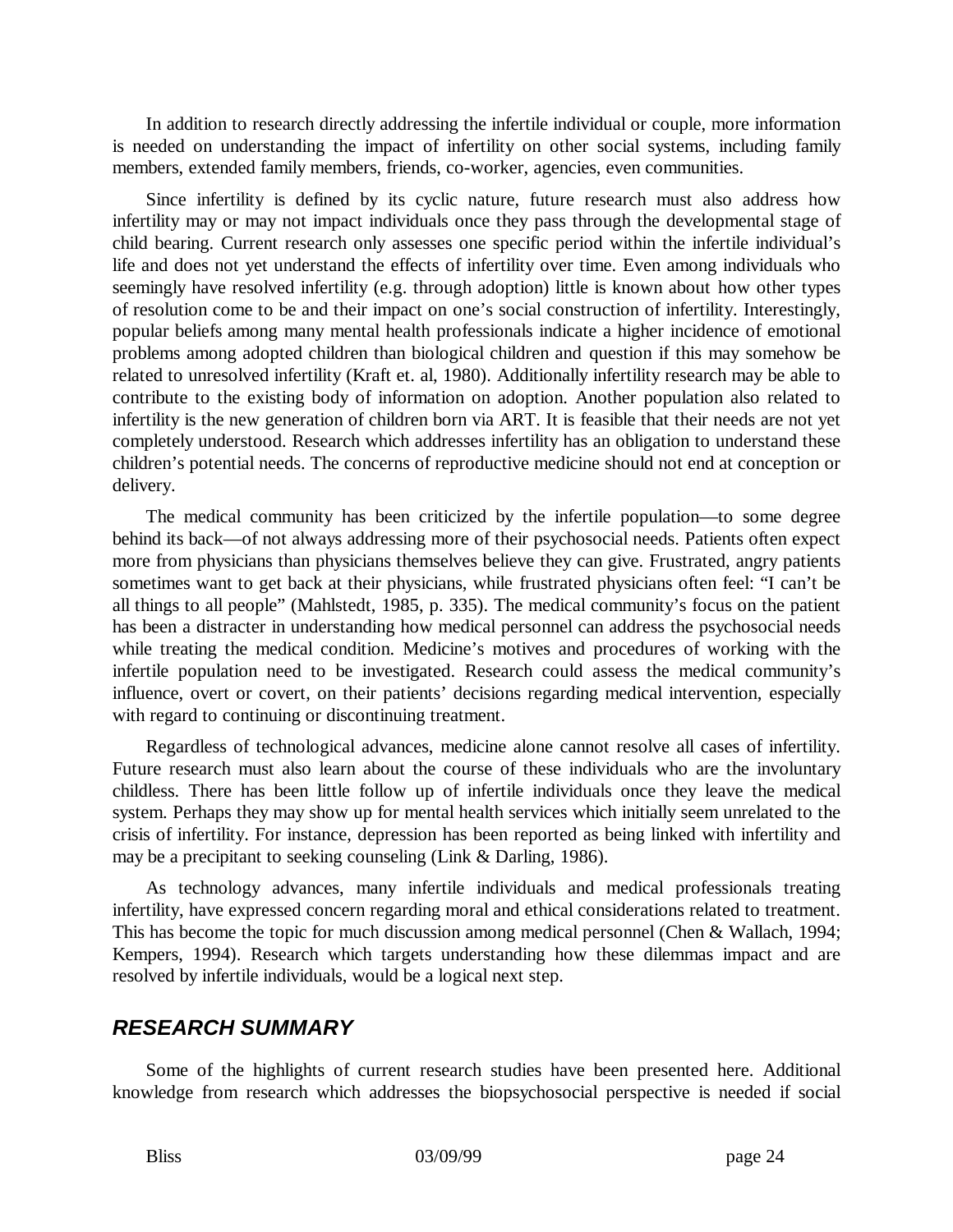work is to be effective in supporting those directly and indirectly impacted by infertility. Social work must become more active in initiating infertility research that represents populations not previously studied. Research today lags far behind the need for understanding infertility from a biopsychosocial perspective.

*Chapter Two reviews two main sources of literature about infertility which guided this study: 1) non-technical literature, and 2) technical literature. As a result of this review of available literature, this chapter also discusses the theoretical foundations which provided the framework for this study. The three theories most salient to understanding the experience of infertility are: 1) biopsychosocial, 2) general systems, and 3) social construction.*

### *Non-technical Literature*

Non-technical literature includes biographies, diaries, documents, manuscripts, records, reports, catalogues, and other materials that can be used as primary data (Strauss & Corbin, 1990, p. 48). Non-technical literature can also include information from popular media, television and magazine articles. Much of this literature has sensationalized the experience of infertility by focusing on positive outcomes of Assisted Reproductive Technology (ART) such as the recent birth of octuplets. Other examples include the personal stories of celebrities who have either eventually given birth or adopted. Since these stories generally have happy endings, the general public does not have a realistic impression of the true dynamics of infertility. These isolated stories do not represent the real stories of the majority of individuals adapting to their infertility. Such publicity gives a false impression of the outcomes of infertility treatment and makes ART look like the miracle cure. Due to the expense, usually not covered by insurance, ART is only available to a select group of the infertile population. Many infertile individuals do not choose medical intervention as a viable solution due to personal, financial, religious, or moral reasons. Unfortunately popular literature does not realistically represent the biopsychosocial impacts of infertility on individuals and the systems that surround them. Rather it serves to further alienate the infertile population from the fertile world.

Non-professional written documentation about infertility focuses on how to get pregnant, how to choose a medical specialist or personal anecdotal accounts of one's journey with infertility. Within this body of information there are references made to the psychological and social implications of infertility, but usually within the context of medical intervention. Again, these sources of information tend to focus on outcomes that include parenthood and not on any alternatives other than medical intervention.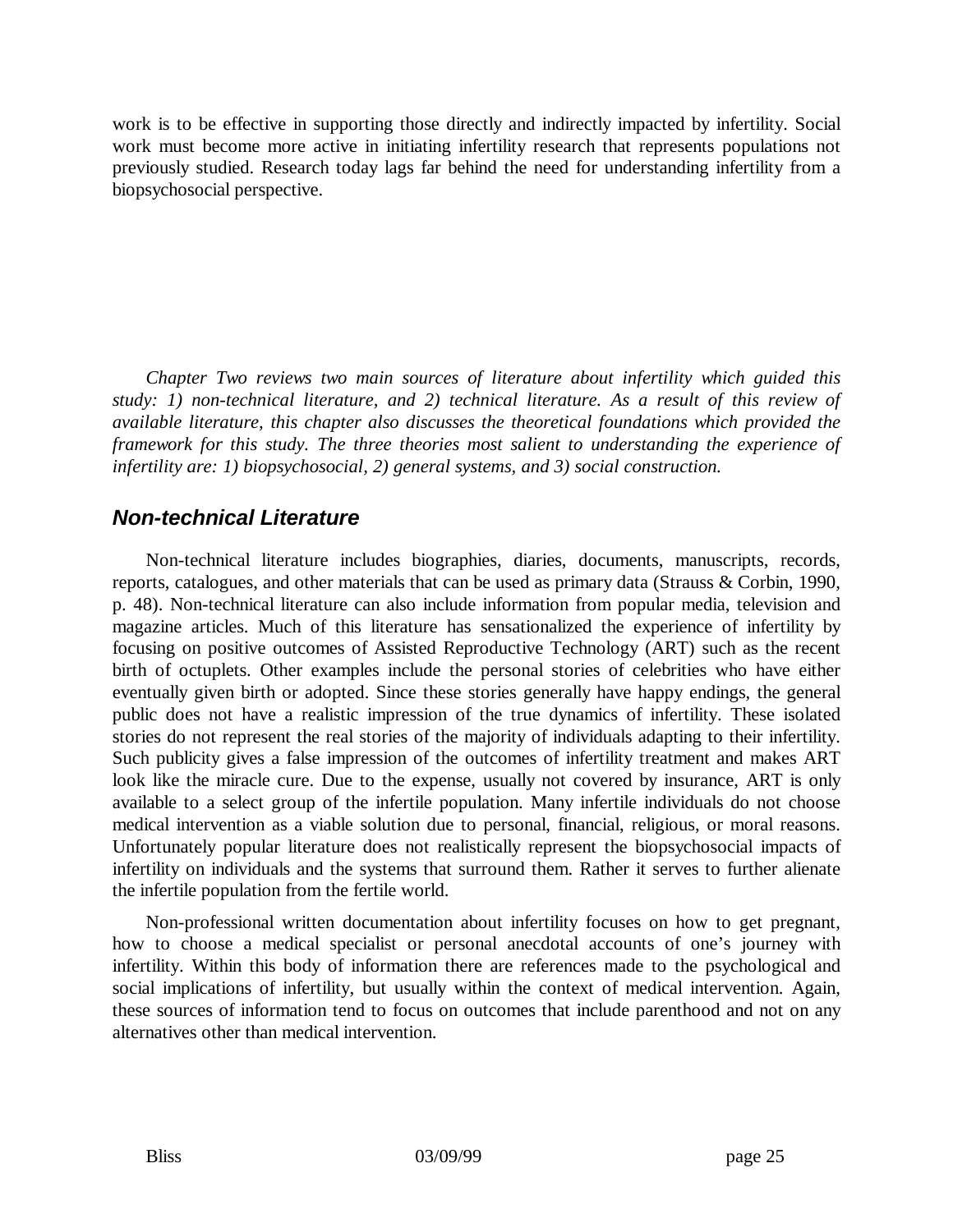### *Technical Literature*

Technical literature includes reports of research studies, and theoretical or philosophical papers characteristic of professional and disciplinary writing (Strauss & Corbin, 1990, p. 48). Technical literature clearly has a different agenda from non-technical literature. Since most of the research on infertility emanated from the medical arena, the original focus of the literature has been on medical diagnoses and intervention. Although the sole emphasis on medicine has slowing been changing, addressing the psychosocial implications of infertility is not the main focus of the medical community. Essentially infertility research has been dominated within the medical community. Again, even though statistics document that men and women are equally affected by infertility, the medical research has focused on women. Since women are the ones who ultimately conceive, they are more likely to seek medical treatment, even if the male is determined to be infertile. Therefore, infertility is erroneously perceived as predominantly a woman's condition.

Women who enter the medical community for infertility treatment are convenient samples for research subjects. Typically women seeking intensive medical intervention such as ART are more likely to be white, college-educated, and affluent. Therefore these women make convenient research subjects. Thus, current research studies do not include a representative cross-section of infertile individuals, even of women. Infertile individuals from other populations, particularly women from minority populations, have been ignored despite higher incidences of infertility in those populations.

Since the focus of this study is on the psychological and social implications of infertility, strictly medical findings will not be reviewed here. Rather findings that address the more biopsychosocial implications will be addressed.

Preliminary research findings indicate women and men typically react differently to infertility. Although gender differences have not been adequately explored, since women have been studied more than men, overall women are more negatively impacted by the experience of infertility than men.

Involuntary childlessness places additional stresses on the infertile couple's relationship. Infertility triggers the loss-grief cycle and in women is often accompanied by depression. Due to the cyclic nature of infertility, each month reinforces the roller coaster nature of dealing with infertility and can make absolute resolution more difficult since the progression through the typical developmental life stages is interrupted. Infertility tends to deepen women's sense of isolation and chasms develop between the fertile and the infertile worlds. Additionally negative overt and covert pressures are put on the infertile individual and the couple from the systems that surround them, despite others' seemingly positive intentions.

# *INTRODUCTION TO THEORY*

As evidenced in the preceding history chapter, current understanding of infertility in the United States is primarily constructed through its *medicalization* or from within a medical model perspective. However, there is much more to understanding infertility than understanding its medical component. This chapter will focus on the most relevant social work theories that support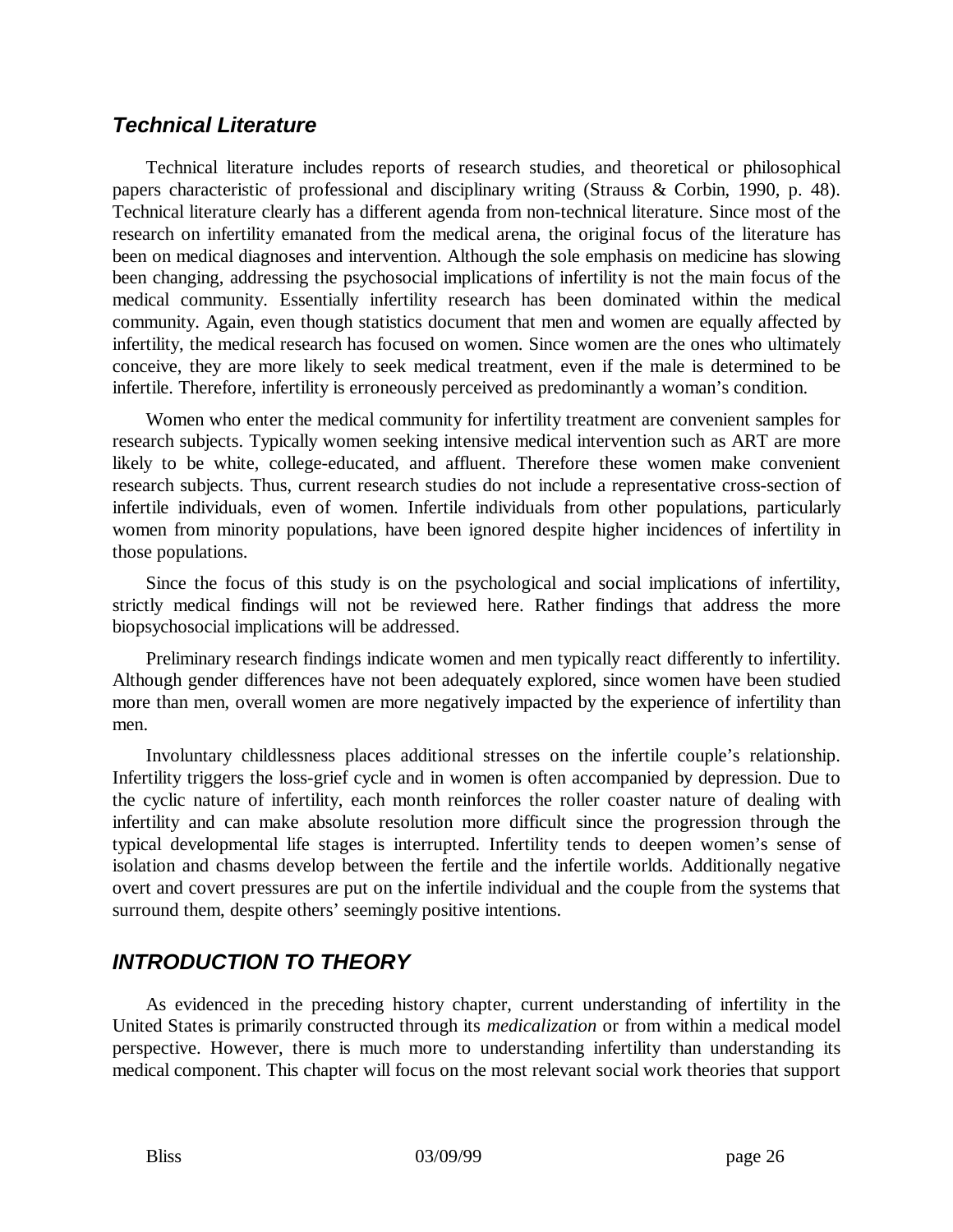a broader understanding of the complexity of infertility. The theories to be discussed include: 1) general systems theory; 2) biopsychosocial theory; and 3) social construction theory.

The theories presented here were deliberately selected as the most salient ones for increasing the understanding of infertility while providing an integrated overview of the complexity of infertility. Admittedly, other social work theories are also relevant to understanding infertility. Their exclusion from this paper is a factor of both space and focus. Feminist theory was omitted because an emphasis from this perspective runs the risk of further delineating infertility as a "women's problem". Infertility impacts men and women almost equally, although differently, and this paper's focus is on those impacted, directly and indirectly, by the experience of infertility. Since social construction theory is included, feminist theory can be viewed as an extension of that theory. Similarly, communication, role, empowerment, and cognitive theories could also all be applied to this topic, but critical aspects of each theory are represented or alluded to within the theories presented. Ecological theory may have been another appropriate approach, but was eliminated since systems theory generally encompasses ecological theory and this paper's emphasis on the biopsychosocial is grounded in general systems theory.

General systems theory (also referred to here as systems theory for ease in reading) has been selected as the primary theory since it is the skeletal framework for applying a biopsychosocial framework in understanding infertility from a broader perspective. Additionally, general systems theory is the contemporary foundation of much of current social work practice (Turner, 1974). Systems theory will be used to explore how infertility impacts many different systems, even when only one person has been identified as the "infertile patient". More specifically, the use of systems theory will focus on the biological, psychological, and social subsystems.

Within this biopsychosocial perspective, the medical model will be elaborated upon as a particular form of biological theory. It is important to situate the medical model since it has come to dominate current understanding of infertility. It will serve as a comparison for the other theories presented, specifically as a contrast to the psychosocial theories. The psychosocial perspective will be examined by seeing how developmental or life cycle and loss/grief theories pertain to infertility.

As seen in the history chapter, the meanings given to infertility have changed depending on the beliefs and values of a particular society within a specific historical period. The social construction of reality theory makes the assumption that one's unique interpretation of infertility is based on the experiences of an individual from within his/her personal environment and culture. It therefore provides a theoretical framework for analyzing the historical development of the current understanding of infertility, including the medical interpretation.

These theories were chosen because they represent a comprehensive understanding of infertility from the broader biopsychosocial perspective. By examining these theories, it is hoped that the reader will come to appreciate infertility from several different and complex, but complementary theoretical bases.

# *GENERAL SYSTEMS THEORY*

Overall, general systems theory is most relevant to understanding infertility since it lays the foundation for understanding infertility from a broad perspective. Systems theory originated from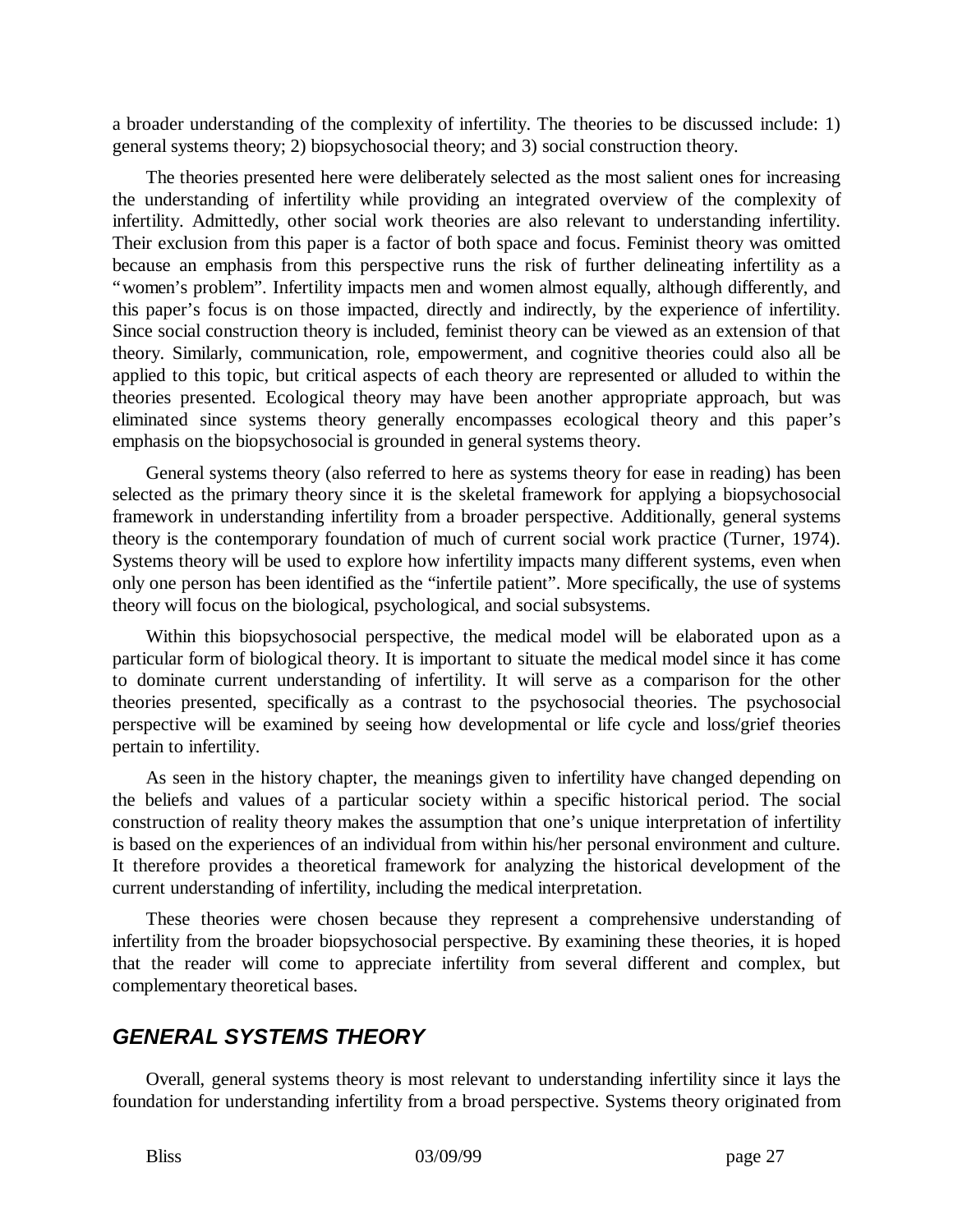a biologist's, von Bertalanffy, understanding of organisms as systems (Rodway, 1974). It has subsequently been generalized to apply to social systems, such as groups, families, and societies (Payne, 1991). Systems theory invites one to look beyond the obvious or presenting problem. It does not focus on simple cause and effect relationships, but rather analyzes the multidimensional influences of a particular problem (Newman and Newman, 1991). Systems theory and ecological theory have formalized the idea that understanding human behavior is dependent on understanding the person, the environment, and the interaction between them. From this, the person-in-theenvironment concept, a central premise to social work practice, has evolved (Greene & Ephross, 1991). Within social work practice, systems theory can be implemented at three different practice levels: micro, mezzo, and macro (Zastrow, 1992). Using these levels as a framework, the personin-the-environment assumption can help to clarify current understanding of infertility.

### **Micro Level**

In thinking about infertility, the micro system level is key since a married couple comprises a micro system. Traditionally a couple seeks parenthood as a couple. Whether one partner or the combination of the two partners is physiologically responsible for the infertility, it is the couple that is affected since the medical diagnosis of infertility impacts men and women almost equally (Greil, 1991; Menning, 1984; Monach, 1993). Infertility embroils a couple in the gender politics of marriage (McDaniel, Hepworth, Doherty, 1992).

One of the problems frequently reported by infertile couples is the invasion of their privacy and intimate areas of their relationship, primarily their sex lives (Greil, 1991). This in turn can create a host of additional problems around trust and intimacy (Monach, 1993). Women may adjust better to infertility if they have a confiding relationship (McDaniel, Hepworth, Doherty, 1992), while men often are stigmatized by the experience and seek to maintain privacy through secrecy (Greil, 1991). Greater emotional and marital difficulties have been reported by both men and women when the underlying cause of infertility is attributed to the man (Connolly, Edelmann & Cooke, 1987).

### **Mezzo Level**

On another level, mezzo systems that include family, friends, church, groups, and work, to name a few, are also impacted by a couple's infertility. Infertility is an intergenerational crisis since it threatens the loss of the family's future (McDaniel, Hepworth, Doherty, 1992). Couples may experience pressure to have children to extend the family tree. Often potential grandparents may question if somehow they caused the infertility. This is especially the case for women who took the drug diethylstilbestrol (DES) to maintain their own pregnancies (Greil, 1991; Menning, 1977).

Numerous case studies report the "split" between the fertile world and the infertile world as being a painful alienation and isolation for the infertile individuals (Greil, 1991; Monach, 1993). Because of the secret nature of infertility, friends or co-workers may not know specifically about the infertility, but sense something is wrong or different. They may be unsure how to go about supporting a couple (McDaniel, Hepworth, Doherty, 1992).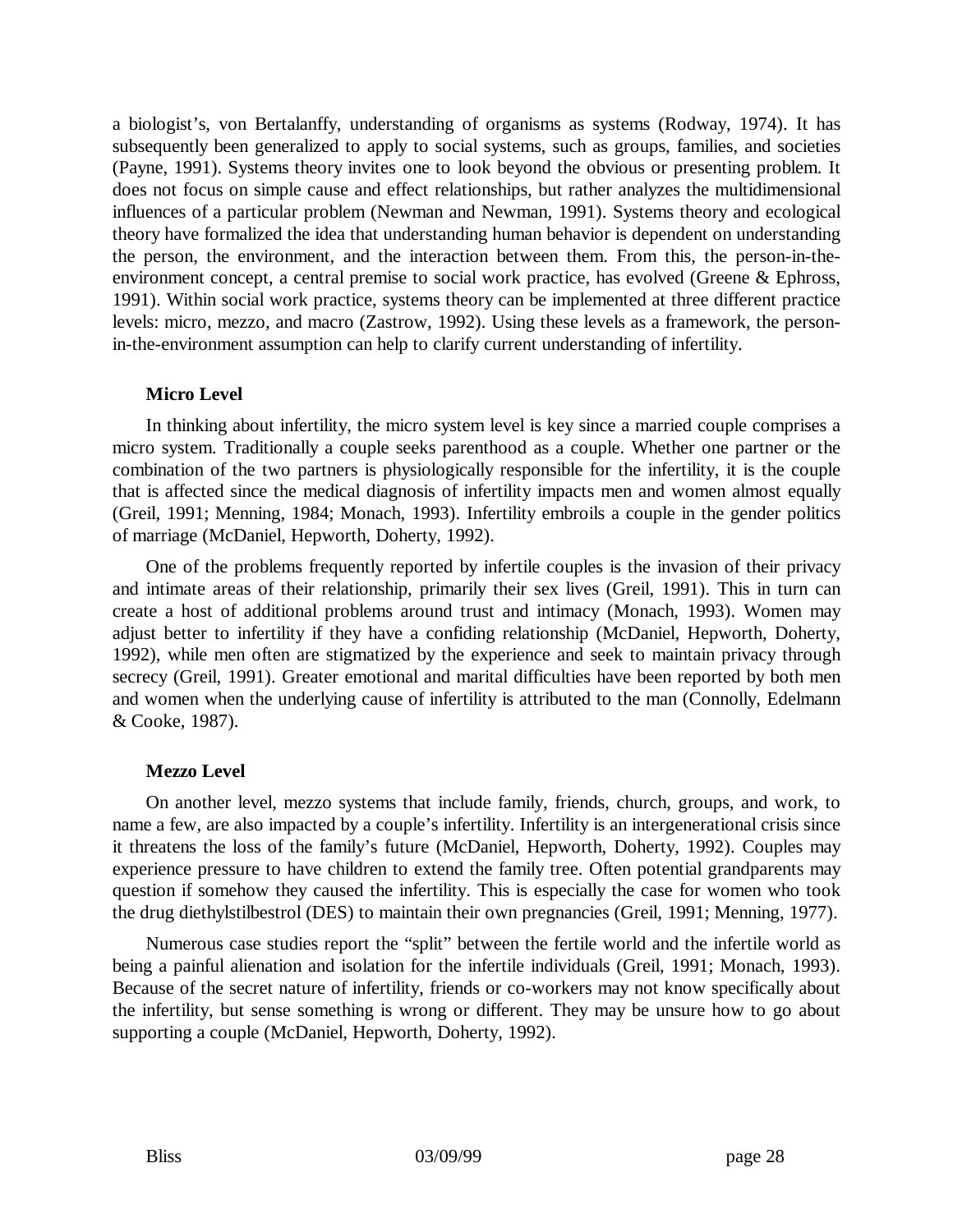#### **Macro Level**

On the macro system level, even larger social systems such as governments, agencies, and organizations experience the societal effects of infertility (these will be elaborated on in the policy section). Federal and state legislators are under pressure to more directly address statutes and policies related to infertility. For instance, the advocacy group RESOLVE has worked diligently to bring the concerns of the infertile population to the attention of national and state policy makers. Insurance companies have also experienced the need to adjust polices related to infertility. Federal and state legislators are under pressure to more directly address statutes and policies related to infertility.

In summary, systems theory stresses that a change in one part of the system naturally impacts other parts of the same or other systems. Three key concepts of systems theory are: wholeness, relationship, and homeostasis (Zastrow, 1992). With these concepts, systems theory can help deepen our understanding of infertility at all three levels of social work practice.

*Wholeness* means that the sum is more important than each of the individual parts. Thus in a married couple, the family unit is the critical level of analysis. If one person is identified as infertile, the couple, is in many ways more affected than the particular infertile individual. This means that the *relationship* between the parts, the interaction and communication between two individuals within the couple, is more important than the problem element itself, the infertility of one, the other, or both partners. How infertility is interpreted and communicated about is more critical than the specific physical cause(s) of the problem. *Homeostasis* implies that systems seek to maintain balance in order to preserve themselves. By its very nature, infertility upsets the previous balance in a couple's relationship regardless of how stable that balance may or may not have been. Attempts to maintain or regain that established sense of balance can create additional disequilibrium. Often, an outside observer, such as a social worker, can recognize the destabilizing behaviors and aid the homeostatic function.

### *BIOPSYCHOSOCIAL THEORY*

Biopsychosocial theory is an integration of several other theories: biological, psychological and social theories. The term biopsychosocial refers to the idea that problems are at once biological, psychological, and social. Essentially, there are no biological problems without psychosocial implications, and no psychosocial problems without biological implications (Cook, 1987; Greil, 1991; McDaniel, Hepworth, Doherty, 1992). The medical model is an instance of a purely biological theory. Although there may be simple or complex medical reasons to explain infertility, other psychosocial factors, such as familial, gender, and cultural, also impact and influence one's interpretation of the infertility experience. Until recently, psychological or social factors have not been adequately addressed within the medical model. Additionally there has been less than an ideal professional interaction between the medical and mental health communities (McDaniel, Hepworth, Doherty, 1992 ).

Biopsychosocial theory provides a framework for understanding the complex interactions between all the systems affected by infertility. The biopsychosocial approach, also referred to as medical family therapy, is founded on the premise of systems theory as developed in family therapy, but applied to the modern medical model (McDaniel, Hepworth, Doherty, 1992). This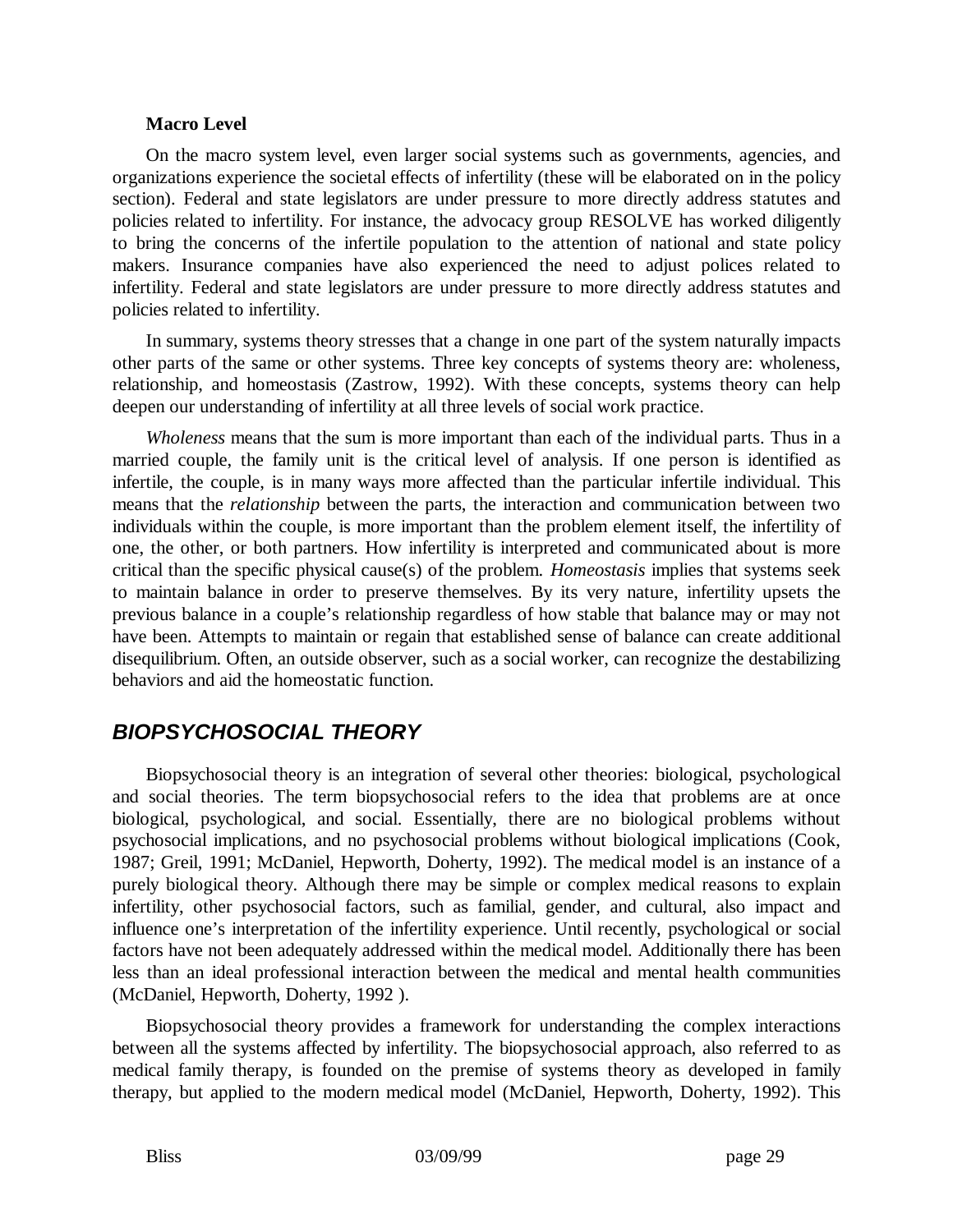approach is characterized by conscious attention to the medical condition and its role in the personal life, not only of the patient, but of the interpersonal life of the whole family and other impacted systems.

In examining the biopsychosocial theory, it is important to understand the influences of the underlying theories that comprise it: biological or medical model theory and psychosocial theory.

#### **Biological or Medical Model Theory**

The history chapter has documented the evolution of present day understanding of infertility as rooted within medicine or the medical model. Infertility has become medicalized. The medical model attributes pathology to biological and molecular processes (McDaniel, Hepworth, and Doherty, 1992). In approximately 90% of the cases referred for infertility treatment, a physical reason for the infertility can be diagnosed (Greil, 1991; Monach, 1993). If emotional or psychological problems are deemed to cause a medical condition, such as infertility, the medical model identifies these instances as mental illnesses (Zastrow, 1992). At one time, 40% to 50% of infertility cases were thought to be caused by emotional factors (Eisner, 1963; Seibel & Taymor, 1982). Although mental illness is still linked to some cases of infertility, current research would indicate this accounts for less than 5% of cases (Seibel & Taymor, 1982). However, infertility has been well documented as leading to psychological or emotional problems that may antagonize the pre-existing infertility (Monach, 1993). Both men and women undergoing prolonged and extensive clinical investigation and treatment for infertility report increased emotional and marital difficulties (Connolly, Edelmann & Cooke, 1987).

Within the medical model framework, it is an unspoken assumption that clienthood and autonomous selfhood are mutually exclusive concepts. Clienthood has far-reaching effects on clients, their families, and society as a whole (Holmes & Saleebey, 1993). Holmes and Saleebey contend that medical professionals come to "own" the client, giving or withholding services according to how well the patient plays the role in terms of dependence and acquiescence. Thus when a patient plays the role well the possibility of self-management and decision making is diminished.

Infertility is commonly identified as an illness, mostly a chronic illness, since it is often longterm, is shrouded in uncertainty, and can dominate and intrude on one's life. However, it may be more appropriate to consider infertility as merely analogous to illness, rather than to say it is a type of illness. It differs from illness in three significant ways (Greil, 1991). First, infertility typically impacts more than just the identified patient. It primarily affects the couple, as discussed above in the section on systems theory. Other illnesses primarily affect the patient who has the illness; thus other systems are impacted only indirectly. Second, infertility is not necessarily the result of a pathological condition. Rather infertility is the absence of a desired condition. Thus, it is theoretically impossible for an infertile woman to be diagnosed as normal, even when there is no pathology. Infertility can be considered idiopathic in nature. Third, infertility does have solutions other than biological resolution. That is, infertile individuals have choices other than biological conception, such as adoption or childfree living. (These potential alternatives present their own social work issues, which will not be explored further since they are beyond the scope of this paper). Since fertility is cyclic, whether naturally or medically regulated, there is often hope that conception might occur. Infertile individuals are seldom told by the medical community that they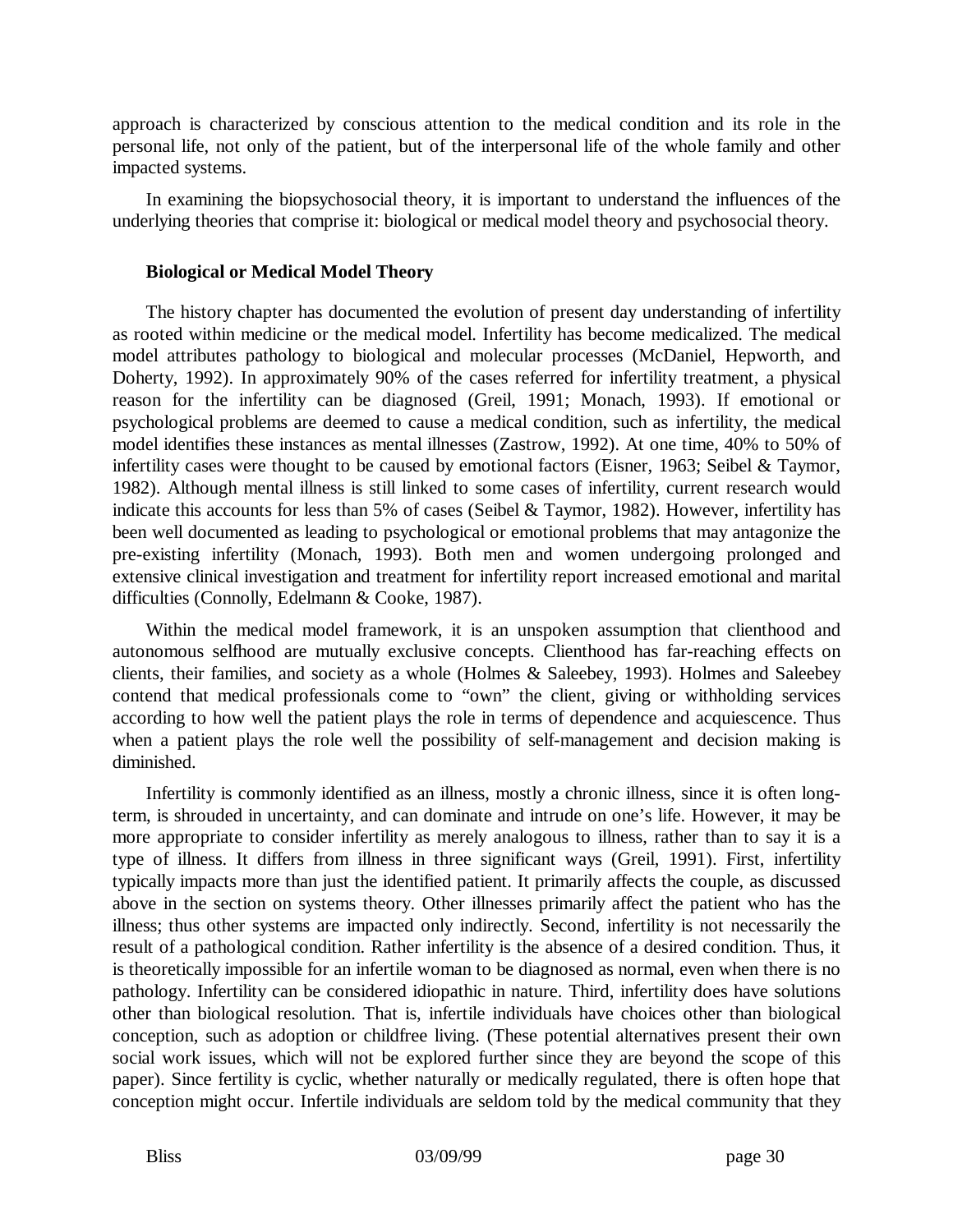have no chance for conception (Greil, 1991; McDaniel, Hepworth & Doherty, 1993; Monach, 1993; Taylor, 1990).

Despite the differences from chronic illnesses, infertility has come to be understood through a medical model theory. It is now perceived as a medical condition or an illness. Infertile individuals seek out medical advice and expertise to resolve their infertility. This further reinforces a medical framework. As a practical consequence, office visits for the medical treatment of infertility almost tripled during the period 1968-1984 (Greil, 1991).

The medical interpretation of infertility is part of a larger social trend. The medical profession has substantially increased its power over women's health in general. In 1981, 61.9 % of all visits to gynecologists were for reasons other than illness (Greil, 1991). A statistical indicator of the growth of this trend is that membership in the American Fertility Society, the major organization for physicians specializing in infertility, more than tripled during 1968-1984 (Greil, 1991).

The medical model's focus on highly technical medical solutions has guaranteed the medical community's dominance in the field of infertility. ART's response to the treatment needs of the infertile population further assures the prominence of the medical model as the primary framework for interpreting infertility.

### **Psychosocial Theories**

Infertility a not just a problem which may require medical intervention. For most infertile individuals and families it is a life crisis with serious psychosocial implications (Cook, 1987; Mahlstedt, 1985; Seibel & Taymor, 1982). The emotional reactions which develop as a result of realizing one's infertility has been called "the crisis of infertility" (Seibel & Taymor, 1982). Erikson's developmental theory provides a framework for understanding how infertility interrupts the normal developmental and emotional stages of life and for understanding how infertility triggers the loss/grief cycle theory of Kubler-Ross. These two theoretical views will be elaborated on in this section.

### *Eriksonian Theory: A Developmental Approach*

Erickson understood human development to be the interaction between the individual (psychological) needs and abilities and the societal (social) expectations and demands (Erickson, 1950). One of Erickson's major contributions is his conceptualization of a developmental approach to ego mastery, which must occur before passing on to the next life stage of development (Greene & Ephross, 1991). Erikson's focus on a biopsychosocial view of development has contributed to social work by providing a less fatalistic and medical model view of an individual's unique personality (Newman and Newman, 1991).

Although Erickson's original work only proposed eight stages of psychosocial development, subsequent theorists expanded those initial eight stages to reflect a changing culture where adults are living longer. Infertility is not considered an interruption of the normal developmental cycle until Erikson's Stage VI, Young Adulthood. Here, child bearing is considered the norm. Although child bearing can happen in the earlier Stage V, Adolescence, this is not the norm. Stage VI encompasses ages 22-34, the time when the focus shifts from self to other. Typically partners are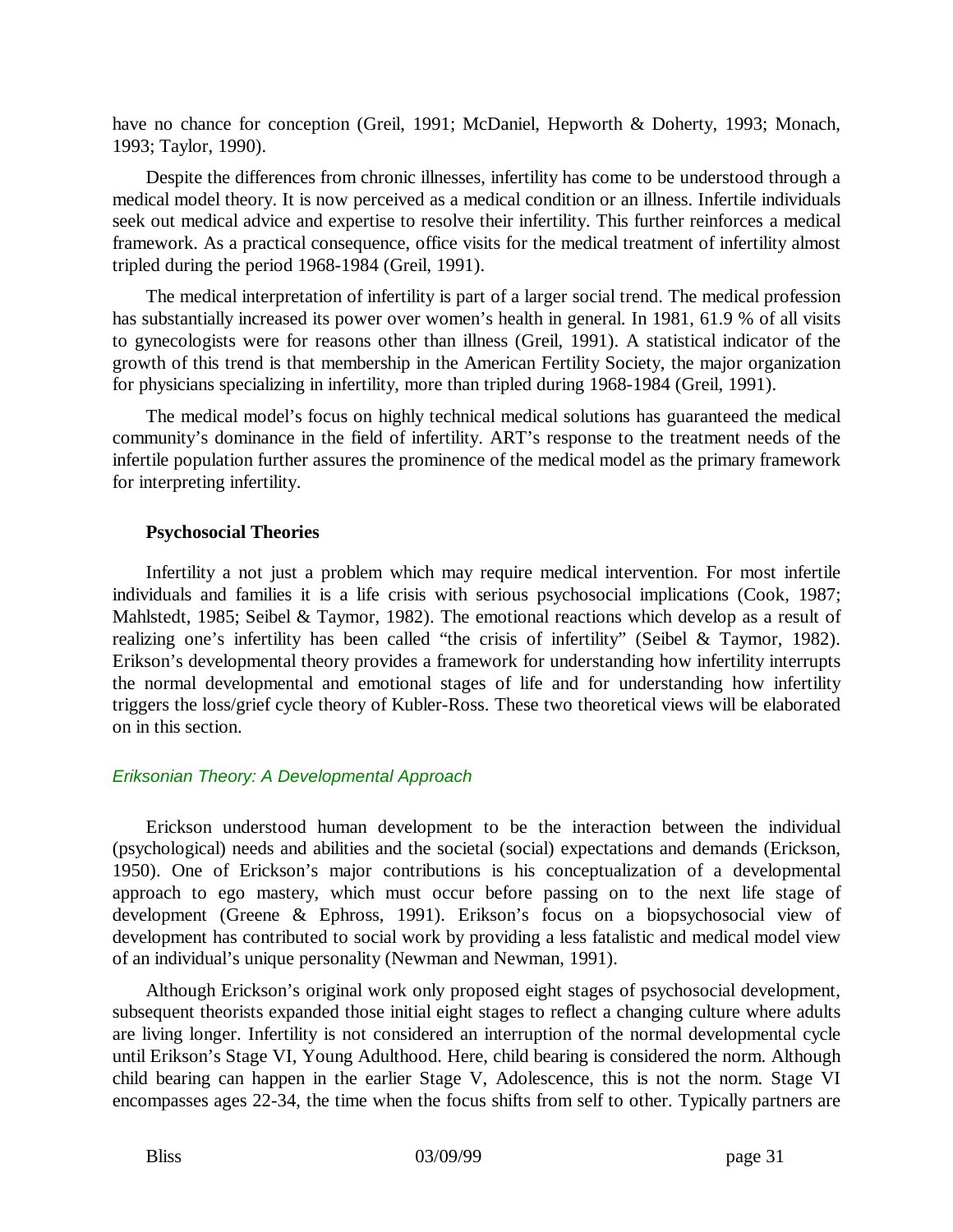selected and intimacy becomes the focus. Families and children are created during this stage (Newman and Newman, 1991). Reproduction is seen as a prominent marker of this stage, so infertility is seen as an interruption of normal development (Butler & Koraleski, 1990; Kraft, Palombo, Mitchell, Dean, Meyers, Schmidt, 1979; McDaniel, Hepworth, Doherty, 1992). Developmentally, infertility represents a failure to achieve one of life's milestones. Erikson (1974) believed that young adults were moving toward the stage of generativity and that having children was "the first, and for many, the prime generative encounter" (p. 130). Failure to produce children can be a block to ego development (Lindell & Dineen, 1986). For some, the lack of children may make their life seem pointless (Corson, 1983).

The discovery of one's infertility results in an identity crisis since the normal societal expectation of parenthood has not been achieved (McDaniel, Hepworth, Doherty, 1992). Infertility not only interrupts Stage VI, but to some degree it impacts all the remaining stages. Each subsequent stage of development has some link, although not necessarily primary, with being a parent. In addition to interrupting the current life stage of the infertile couple, future life stages (e.g., being grandparents) are also interrupted. The couple's parents may feel robbed of the opportunity to interact with grandchildren (McDaniel, Hepworth, Doherty, 1992). From the psychosocial developmental perspective, unresolved infertility can potentially disrupt one's entire adult life.

Family loyalty is based on biological hereditary kinship (Boszormenyi-Nagy & Sparks, 1973). Couples may feel internal and external pressure to become parents. Parenthood is an extended family event that immediately changes the new parent's relationship with their parents (McDaniel, Hepworth & Doherty, 1993). Emotional and biological continuity from generation to generation helps form family identity, legacy and myths which further pressure young adults to reproduce. Society also reinforces personal feelings of inadequacy since the value systems of others treat childlessness as inappropriate (Matthews & Matthews, 1986a). Couples receive messages that somehow they are "unfulfilled, lacking in adult adequacy, immature, or selfish" (Valentine, 1986, p. 66).

Although delayed childbearing has become acceptable and the perception may be that couples are choosing to be childfree, the "norm" is still on marriage and children. The number of young adults who plan or intend to remain childless has not increased significantly in the twentieth century (Newman and Newman, 1991). In 1987, only about 5% of married women expected not to have children and of those who anticipate marriage, only about 5% expect to have no children by choice. However, some of these may in fact be infertile and thus would have had "no choice" had their infertility been identified (Monach, 1993). Even a conscious decision to delay childbearing or to remain childfree means potentially addressing issues of fertility. This still disrupts the developmental stage as adults and makes even the transition to voluntary childlessness stressful (Ulbrich, Coyle, Llabre, 1990). The general unacceptability of childless families in society (Lalos, Lalos, Jacobson & von Schoultz, 1986), jealousy toward family and friends with children, and the isolation felt by the infertile couple (Butler & Koraleski, 1990) contribute to their difficulty of adapting to the life stages that traditionally include children.

Not only does infertility impact each individual's developmental stage, infertility disrupts the couple's developmental stages as well. The transition to non-parenthood has been well documented as different for males and females (it will be elaborated on below within the social construction theory section). Matthews and Matthews (1986b) describe this transition as a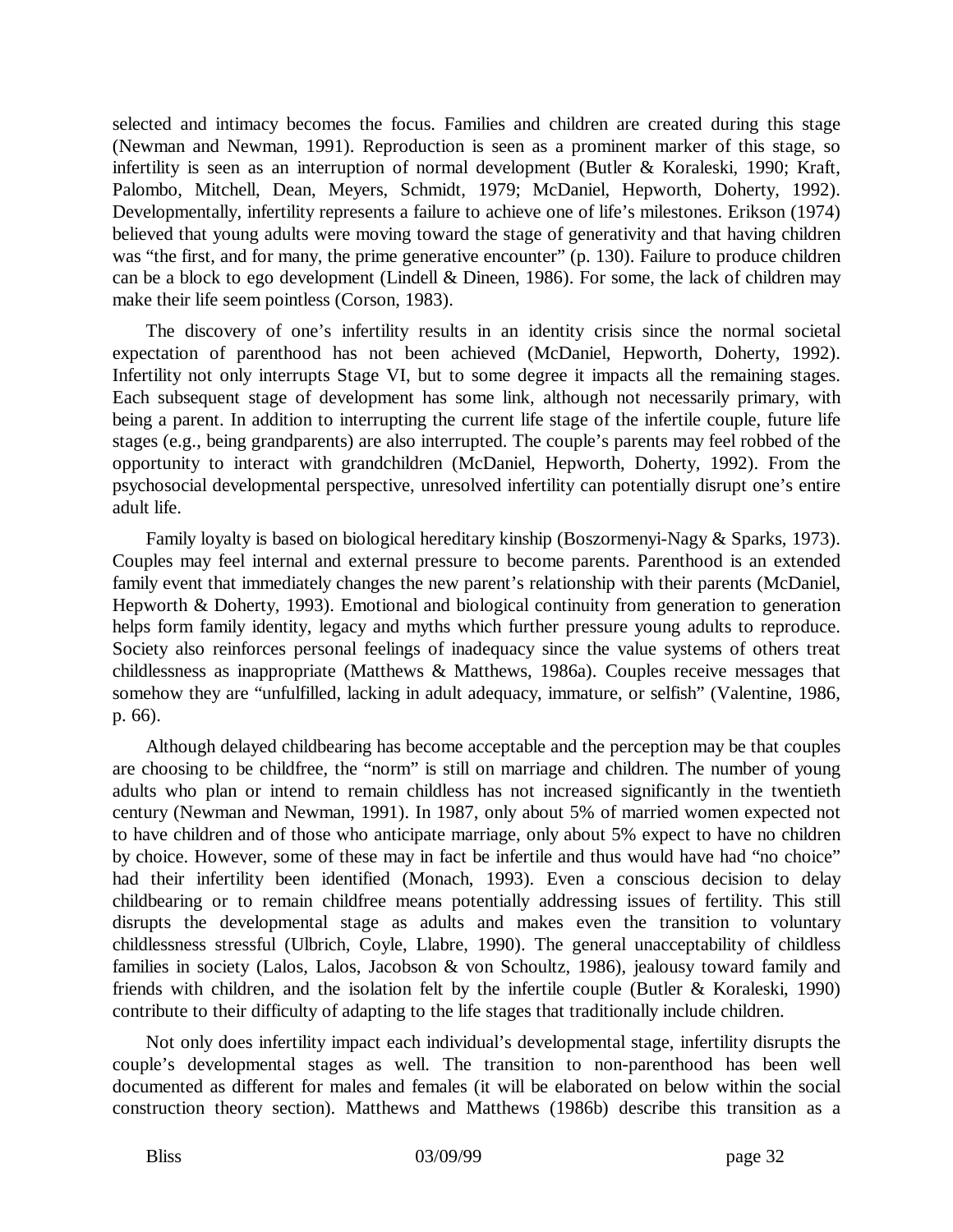"status-passage" which poses a threat to the couple's shared realities and necessitates the construction of new shared realities (Greil, Leitko, Porter, 1988).

One's ability to reproduce is taken for granted and infertility is an unexpected disruption in most peoples lives (Butler & Koraleski, 1990; Menning, 1982. When that expectation is lost, it creates a series of psychosocial reactions. The loss of one's reproductive self can prevent one from moving into the next developmental stage. The experience of infertility is most commonly described as not having choice since it involves the loss of one of the most fundamental and taken-for-granted choices, the choice to bear children (Monach, 1993).

#### *Loss and Grief Theory*

One of the most prominent themes surrounding infertility is the profound sense of loss, which dominates the infertility literature (Cook, 1987; Mahlstedt, 1985; Menning, 1977, 1982, 1984). Adapting loss/grief theory, developed from Kubler-Ross's (1969) work with death and the dying, to infertility has provided insight into the losses experienced with infertility. Obviously, infertility's major loss is that of having a biological child (Conway & Valentine, 1988). The feelings associated with this loss have often been equated with the feelings at the death of a loved one. Five stages of grief from this loss/grief theory include: denial and isolation, anger, bargaining, depression, and acceptance (Kubler-Ross, 1969). Experts in the field of infertility have expanded these states to include disbelief and guilt (Menning, 1980) and surprise and anxiety (Cook, 1987).

Grief is the internal process of re-establishing emotional and cognitive equilibrium after the disorganizing effects of experiencing a loss (Cook and Dworkin, 1992). It is a natural response to loss (Bowlby, 1980). Grief can also be a reaction to non-death losses such as infertility (Shapiro, 1982). Grief in response to infertility is unique since the process of dealing with infertility tends to be cyclic and may be recurring with each menstrual cycle (Monach, 1993). Overall there is not just one significant event which triggers the loss/grief cycle, but a series of losses, even on a monthly basis. Thereby, grief is triggered on a recurring basis.

Other losses related to the loss of the "hoped for child" include: loss of the experience of pregnancy, childbirth, and breastfeeding; loss of parenting; loss of control; loss of relationships; and loss of the view of oneself as a fertile individual (Conway & Valentine, 1988).

# *SOCIAL CONSTRUCTION THEORY*

The social construction of reality theory is rooted in sociology. The basic premise of social construction theory is inherent in its title: "reality is socially constructed and the sociology of knowledge must analyze the processes in which this occurs" (Berger & Luckmann, 1966, p. 1). Translated to infertility, the existence of a physiological impairment in one or both partners (the medical condition) does not in and of itself determine the course of the couple's experience of infertility. Rather, the process of being infertile is dialectical; spouses interpret, respond to, and give meaning to physical symptoms and psychological conditions (Greil, 1991, p. 6). Thus the most important decisions about infertility— whether to pursue treatment, stop treatment, initiate adoption etc.— are not medical decisions at all (Greil, Leitko, Porter, 1988). Interpretations of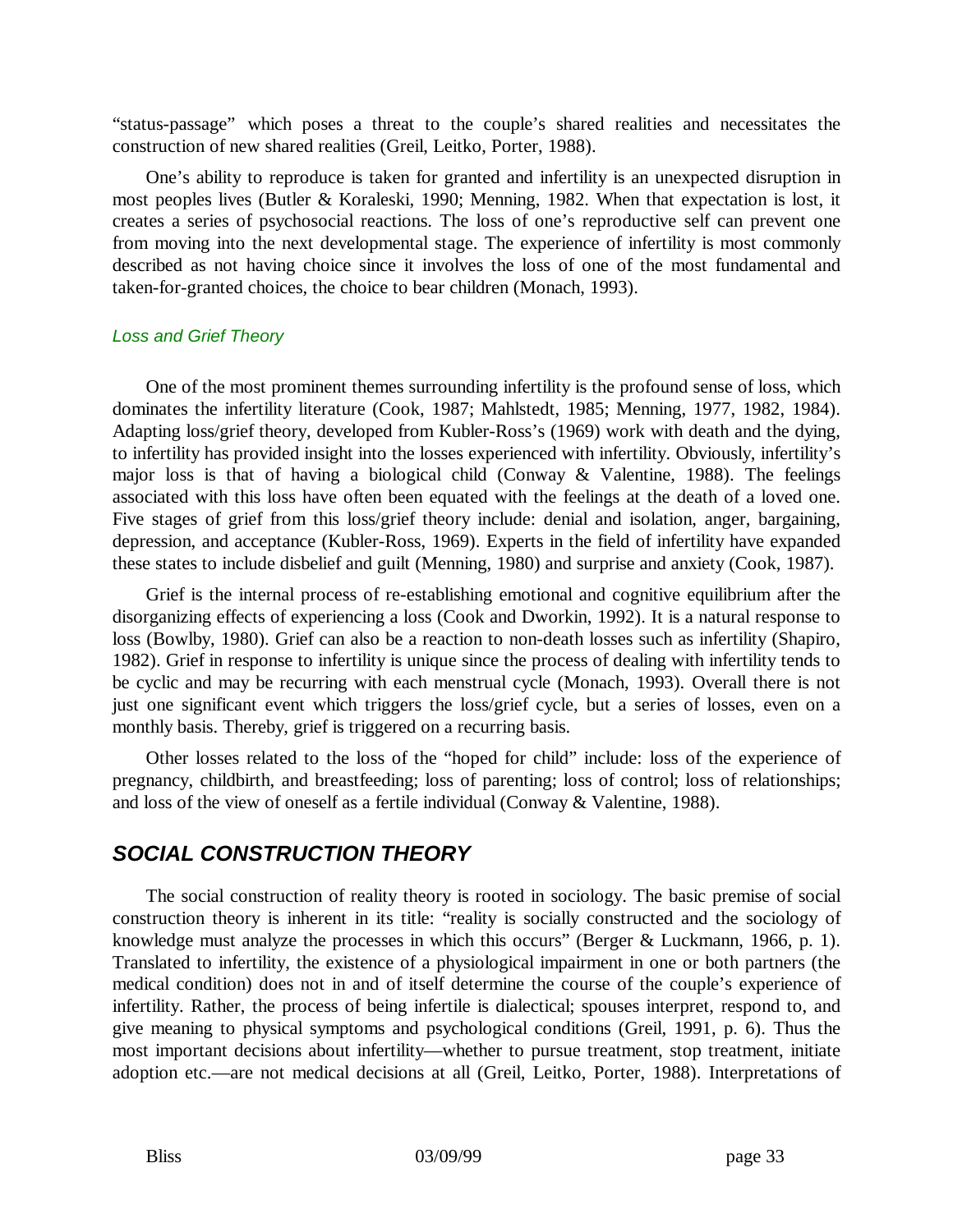infertility are socially constructed from the ideology and social structure of the society in which people live. Greil (1991) says it well:

... it [infertility] is influenced, among other things, by the nature of medical technology in a given society, by the function of marriage and the family in that society, by role expectations for men and women, and by the social value of children. It is also influenced by beliefs about the importance or non-importance of blood relationships, by ideas about the relative contributions of men and women to the processes of conception and child rearing, by general theories about the causes and cures of health problems, by societal beliefs about the nature of moral action and the causes of suffering, and so forth. (p.7)

From the perspective of social construction theory, infertility is not a static condition with predictable psychosocial outcomes, but rather a dynamic, socially conditioned process that changes as individuals struggle to deal with and to make meaning of their unique experience of infertility. Often the process of constructing meaning about infertility begins once a couple suspects a problem, even before medical treatment is sought (Greil, Leitko, Porter, 1988). Socially constructed definitions of infertility include: the absence of a desired state (Greil, 1991) or the failure of conception within a specific timeframe (Monach, 1993).

Social construction theory is critical for understanding how different people interpret infertility. In particular, it can help to expand current thinking about how infertility impacts minority and special populations since their ideology and social structure may be significantly different from that of the majority population, but are living within a dominant culture. As will be seen in the research chapter, more work needs to be done about understanding possible differences. However, to provide a flavor for the importance of socially constructed interpretations, three variables which influence the interpretation of infertility will be presented briefly: culture, gender, and socio-economics.

#### **Cultural Differences**

Cultural differences are a poignant way to show how different interpretations of infertility evolve from particular social contexts. Although most cultures do not attribute a single cause to infertility, there are fundamental ideas or beliefs which influence the meaning given to infertility. The following example was selected from many examples since it depicts a similar value, but reflects opposite practical applications (Greil, 1991).

Korea and Taiwan provide good examples of cultural differences. Many values are similar, but other related values are the antitheses of each other. In both Korea and Taiwan, a son is traditionally required to perform ancestor rituals and to insure family continuity. Therefore, having no sons is similar to being childless. The lack of a son is equated with being childless or essentially infertile. Yet, within these two cultures where such a similarity exist, there is a vast difference in how blood relatives are perceived. In Korea, one can solve being sonless by adopting. However, in Taiwan blood relations are considered more important and it is more feasible to adopt a daughter in the hope that she will "call in a younger brother." Not only do cultural differences exist for the causes of infertility, but also for the remedies. Both must be understood when evaluating how culture impacts the interpretation of infertility. Adoption is not a universal answer to infertility.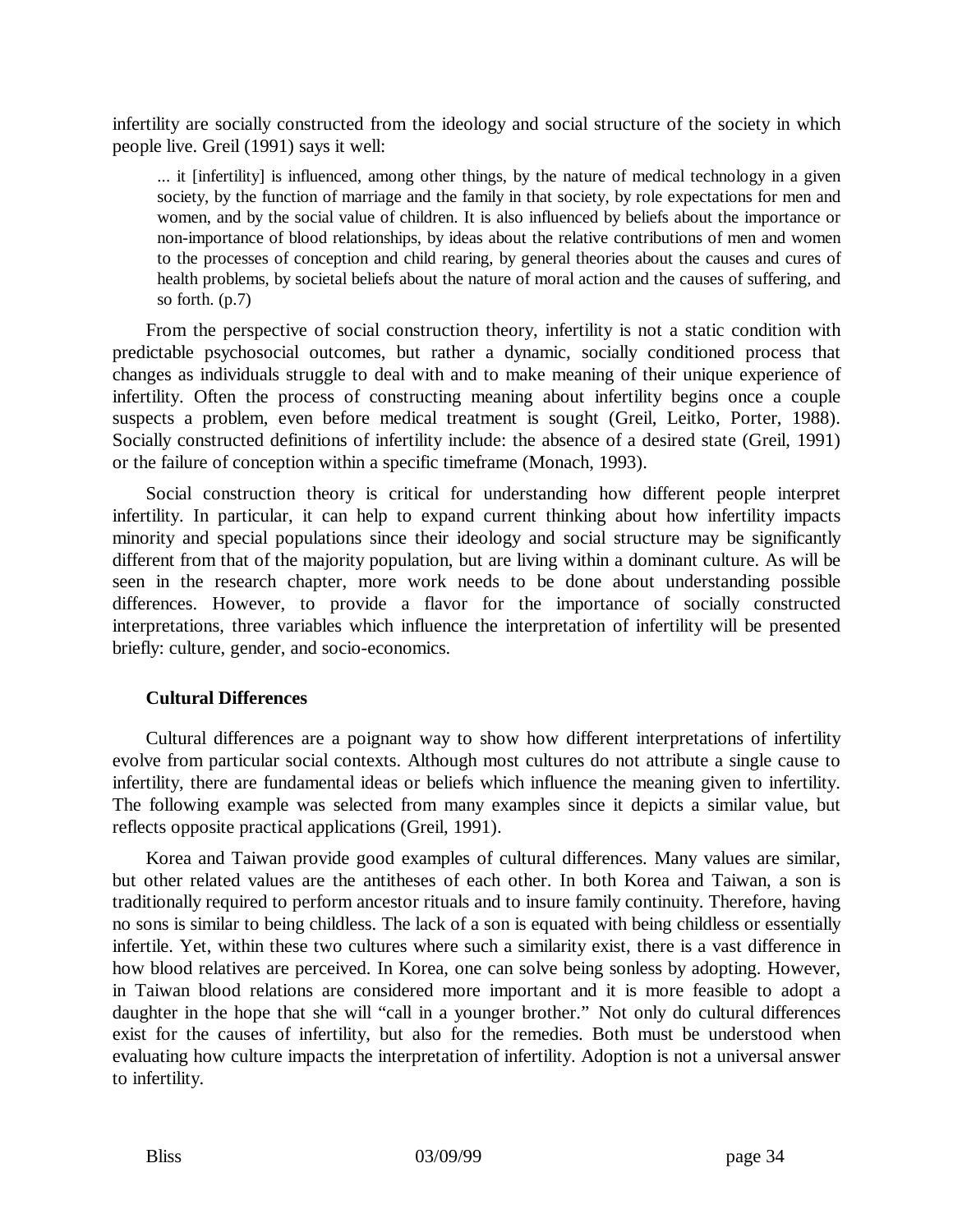This example may not seem representative of understanding diverse groups currently residing in the United States. However, from the history chapter it is clear that even erroneous historical beliefs influence modern day thinking. The influence of past socially constructed interpretations may be subtle and an individual's degree of identification or acculturation may temper a particular interpretation. Even in industrialized societies, the understanding of infertility is not based exclusively on scientific evidence or logic. In the United States, a highly technical society, many traditional infertility myths are still prevalent. The following are a few of the more common myths (followed by the scientific facts in parentheses): 1) Infertility is a female condition. (Infertility affects males and females almost equally). 2) Infertility is all in the individual's head; it is a psychological rather than a physiological problem. (The psychological impact of infertility is the result of the infertility, not the cause). 3) Infertile people have no right to get pregnant in an already overpopulated world. (Zero population growth allows each couple to produce 2.11 children) (RESOLVE, 1993). Other anecdotal advice is reported by the infertile population and supports cultural differences about infertility and resolution. Many infertile people are advised: adopt and pregnancy will follow, relax, or go on a vacation (Monach, 1993; personal communications, 1994). These are just a few on the list of advice, but the list is endless and depends on one's cultural beliefs and values.

#### **Gender Differences**

Infertility as a medically diagnosed physiological characteristic of individuals (often called reproductive impairment) must be distinguished from infertility as a socially constructed reality. One of the biggest differences in interpretations of infertility is related to gender. Infertility impacts women differently than men (Connolly, Edelmann & Cooke, 1987; Greil, Leitko, Porter, 1988).

Essentially, the biological drama of infertility, regardless of the root cause, is played out in the woman's body since she is primarily the subject of medical interventions. Even if the infertility problem is male related, there is still a tendency for a woman to perceive the situation as her problem (Greil, Leitko, Porter, 1988). The medicalization of infertility impacts the woman greater than a man since women become accustomed to medical intervention in managing other aspects of the couple's reproductive life, such as birth control (Monach, 1993). Socialization and biology combine to teach women that they are the childbearers and childrearers (McDaniel, Hepworth, Doherty, 1992). A women's recurring menstruation serves as an on-going reminder that something is amiss. Since women typically utilize medical services more than men, it is no surprise that women initiate medical intervention for infertility treatment more than men, often under pressure from their husbands (Greil, 1991).

Women may be more emotionally impacted by infertility and have more negative outward psychological responses than men. Women experience infertility as a serious crisis, whereas husbands perceive it as disappointing, but not an emergency (Lindell & Dinee, 1986). Women's medical visits for infertility have risen substantially while men's have remained virtually the same (Greil, 1991). There is an underlying, usually unspoken, assumption that being childless is the women's fault, which is bound to impact a couple's interpretation of infertility.

In America there is not the same mandate for fatherhood as there is for motherhood. Nevertheless, infertility may be more stigmatizing for a man than a women since infertility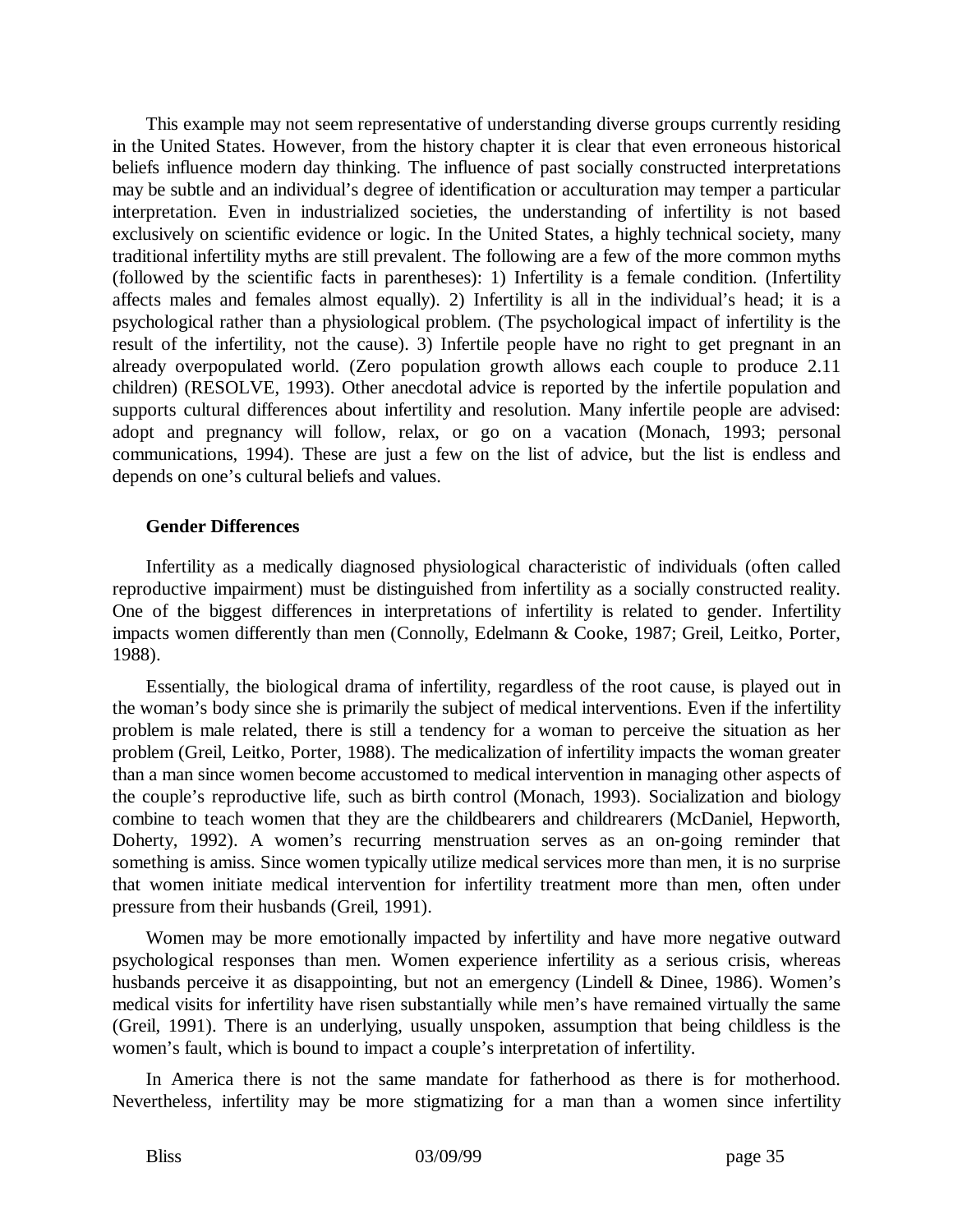becomes associated with male impotency (Greil, 1991). Men are expected to carry on the family line, and traditionally children signal a man's virility (Stotland, 1990). Furthermore, men often experience the emotional aspects of infertility based on how they perceive the impact on their wives (Monach, 1993).

Cultural difference also impact a specific gender's interpretation and response to infertility. In African Dogan society, when children are not present in a marriage the man is encouraged to divorce and remarry. Some cultures support the man in taking a second wife (Greil, 1991).

#### **Socioeconomic Differences**

Currently there is more speculation than documentation about potential differences in interpretation of infertility related to socioeconomic status. The socioeconomic debate is important when applying a socially constructed theory. What is known is that the incidence of infertility is higher in lower socioeconomic groups (Hirsch & Mosher, 1987), while treatment of infertility is positively correlated with higher socioeconomic status (Greil, 1992). Women from middle class or higher economic classes seek treatment more often than women from lower socio economic groups, but this is true of all reproductive medicine (McDaniel, Hepworth, Doherty, 1992). Are these current statistics indicative of one's interpretation of infertility or simply the result of financial resources? In order to fully understand socially constructed interpretations of infertility, this question must be more adequately addressed (it will be elaborated on in the research chapter).

## *THEORY SUMMARY*

As those impacted by infertility continue to interpret and re-interpret their experience of infertility, social workers with a strong knowledge of the underlying theories will be in excellent positions to support the infertile population and other impacted systems. These theories are the basis for social work's interest in future research, policy development, and integrated practice to be discussed further in the following chapters.

### *Biopsychosocial Theory*

Instead of viewing infertility as only a medical condition, biopsychosocial theory is a more accurate description of infertility since there is a biological component as well as psychological and social implications. Although science has created a broader knowledge base for understanding the physiological roots causing the infertility, the medical community has been lacking in addressing the psychological and social needs of the infertile population. Yet these non-medical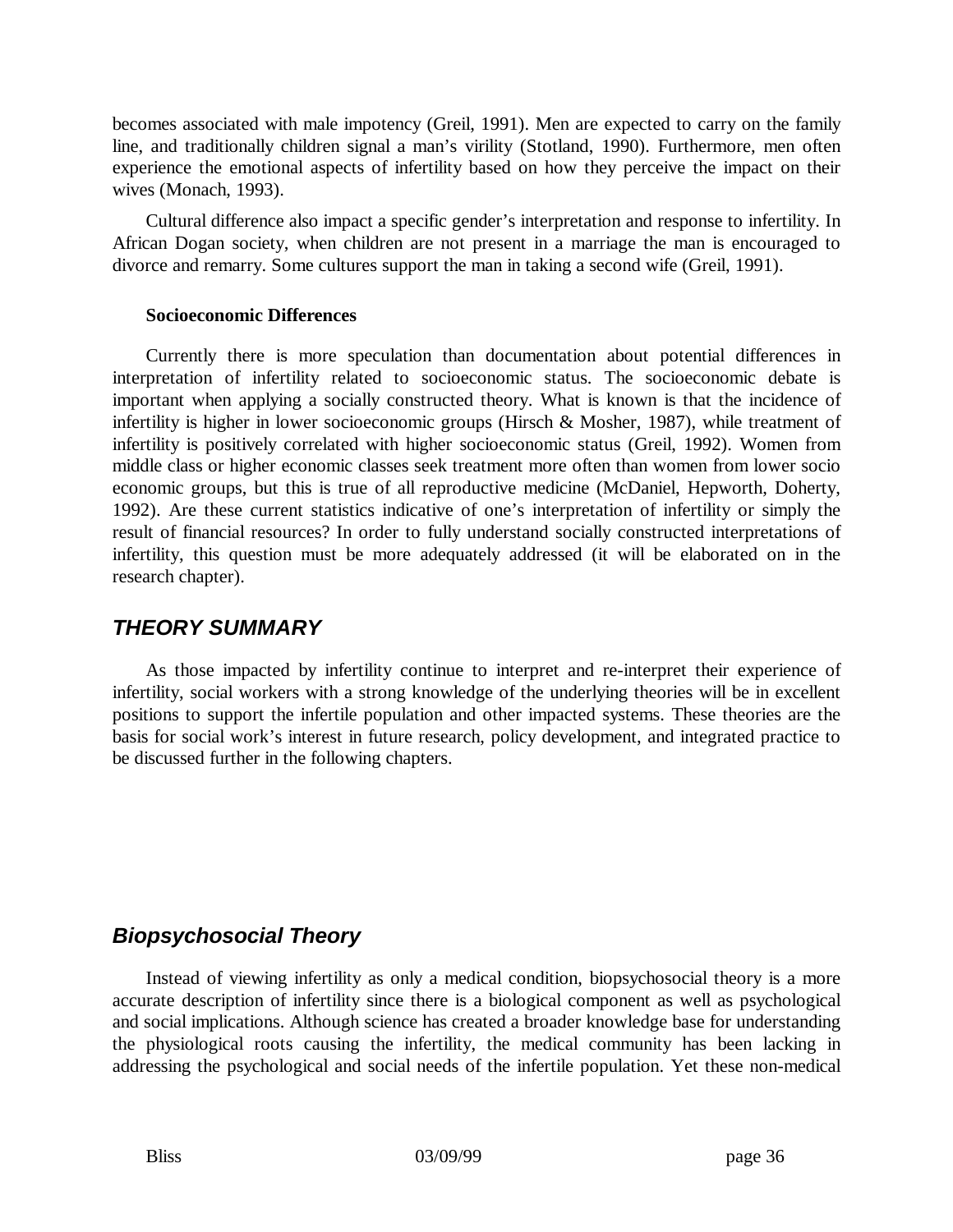needs are critical, especially when advanced medical treatments turn out to be long term or unsuccessful.

# *General Systems Theory*

General systems theory sets the stage for understanding infertility from a broader perspective and invites a deeper look at infertility as not just a biological problem. The person-in-environment concept, central to social work practice, serves to explain how when one system, the infertile individual, is impacted, so too are other systems. With infertility, not just the infertile person is affected, but also other systems, such as the partner relationship, immediate and extended families, friends, colleagues, and the surrounding systems, are also impacted.

# *Social Construction Theory*

Many factors influence how infertility is interpreted. Considering all the variables that contribute to one's understanding of infertility, social construction theory is pertinent. Factors such as gender, religion, relationships, culture, race, ethnicity, age, economic status, education, medical intervention all contribute to how infertility is perceived and attempted to be resolved. Although the characteristics of the experience of infertility may be similar, each individual has a unique experience and interpretation of their own journey with infertility.

Social construction theory emphasizes the importance of the human capacity to tell narratives that give meaning to life. Geertz (1973) argues that human life would be too chaotic if our culture did not provide narratives about what it means to be a productive member of society. Bruner (1990) stresses the role of autobiographical narrative in the individual's construction of identity within their social context. More specifically, Lave and Wenger (1991) argue that a crucial role of support groups like Alcoholics Anonymous is to provide a safe community in which members can learn how to construct their own stories. This social construction perspective analyzes the constraints on autobiographical narration imposed by the social context.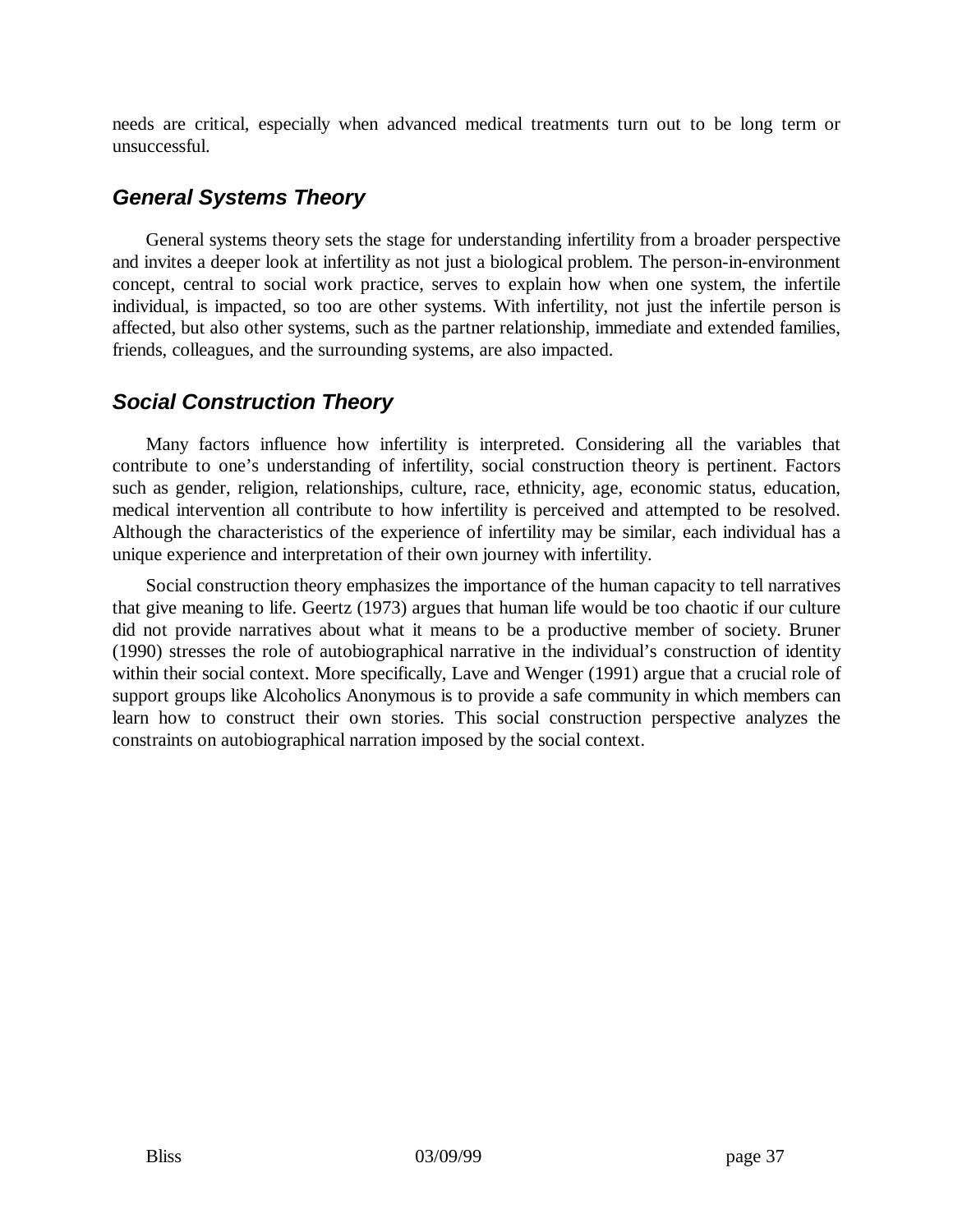# **Chapter Three: Methodology**

*Chapter Three provides detailed descriptions and discussions of the procedures used in this study. Included in this chapter are purpose and research question, research design and approach, theoretical perspectives, researcher's role, responsibilities, and presuppositions, data collection and analysis, and assessing the quality of the research*

## *Research Purpose and Question*

The purpose of this study is to understand the experience of infertility in women from previously unstudied populations. Thus, the research question of: "What is your personal experience of infertility? was the grand tour question which was followed by a series of subquestions.

## *Research Design*

Considering the exploratory nature of this study, a qualitative design was implemented. A qualitative study uses a constructivist or naturalistic approach (Lincoln & Guba, 1985). The only reality is that constructed by the individuals involved in the research situation (Creswell, 1994, p.4). This research design was used so that the data would speak to the researcher and subsequently to the readers.

# *Theoretical Perspective*

Although several different theoretical perspectives were appropriate for this study, and pieces of other approaches were utilized to some degree, the heuristic approach was most fitting for two primary reasons: 1) The heuristic approach focuses on discovering the nature and the meaning of the experience and 2) heuristic inquiry assumes the researcher has some personal experience with the phenomenon being studied and is able to go beyond description to capture the essence.

Heuristic research is a journey not only of the participants, but of the researcher. Through exploratory open-ended inquiry, self-directed search, and immersion in active experience, one is able to get inside the questions, become one with it and thus achieve an understanding of it (Moustakas, 1990, p. 15). Unlike phenomenology which encourages a detachment from the phenomenon being investigated, heuristic inquiry emphasizes connectedness and relationship. The main research question develops from an intense interest in a particular topic. Implicit in heuristic inquiry is the notion of tacit knowledge, we can know more than we can tell. In heuristic inquiry, the researcher bridges between the explicit knowledge and the tacit, creating almost an intuitive level of understanding. Having personal experience with a particular phenomenon facilitates that depth of understanding.

Heuristic inquiry places the emphasis on the researcher's internal frame of reference, selfsearching, intuition, and indwelling to portray qualities, meanings, and essences of unique experiences (Moustakas, 1990, p. 12 & 13). Data generated is dependent upon accurate, empathic listening; being open to oneself; being flexible and free to vary procedure and to respond to what is required in the flow of dialogue; and being skillful in creating a climate that encourages the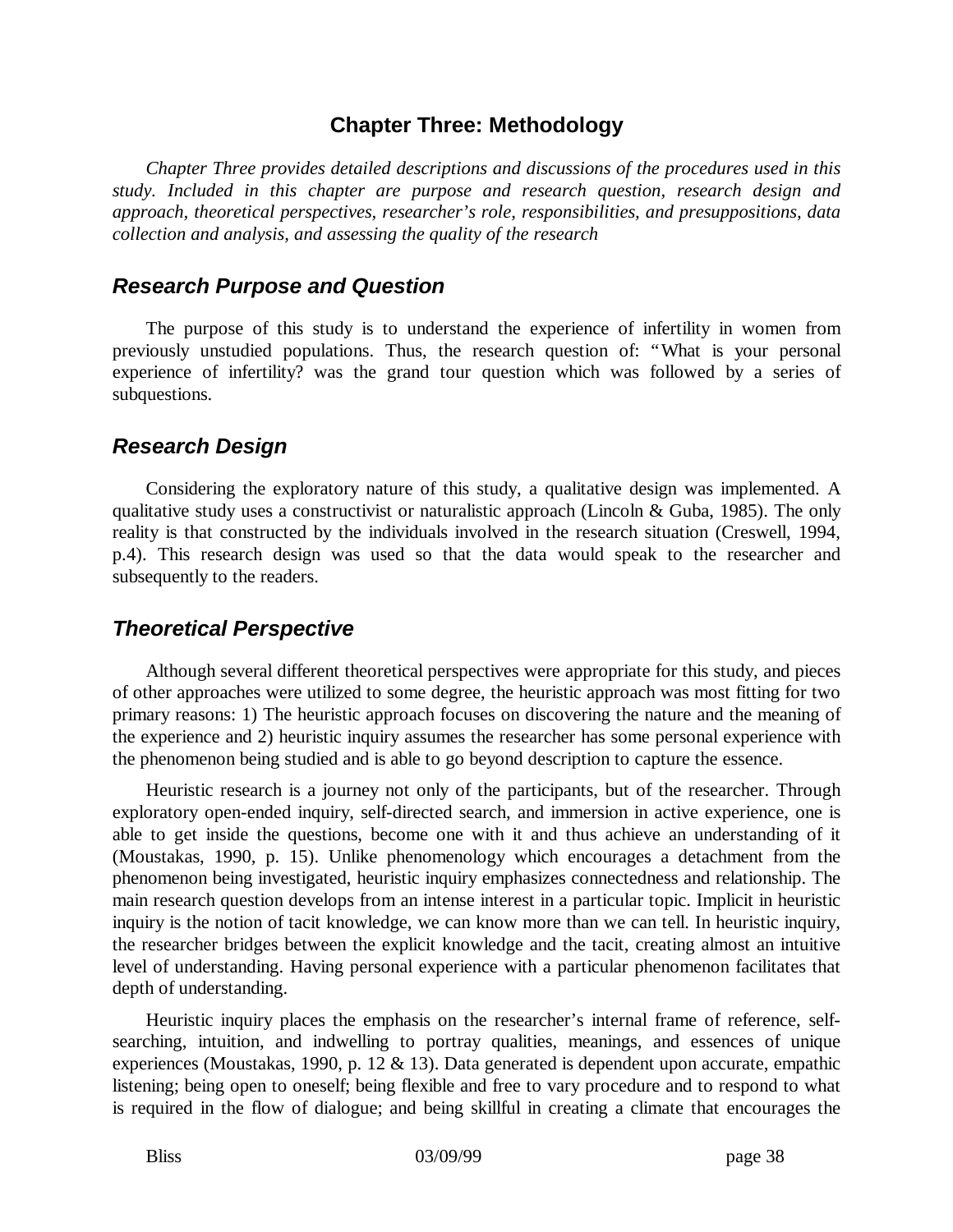participant to respond comfortably, accurately, comprehensively, and honestly in elucidating the phenomenon (Moustakas, 1990, p. 48).

# *Research Approach*

Raw data needs to be developed into useful information. Therefore, a grounded theory method of analysis was utilized in this study. Grounded theory, the discovery of theory from data, systematically obtained and analyzed, is inductively derived from the data (Glasser and Strauss, 1967, p. 1).

# *Research Process*

The information necessary to understanding why this study was undertaken and the framework for implementing the study have already been discussed. The purpose of this section is to provide insight into the nuts and bolts methodology of the study. Thus, sample, interview guide, interviews, ethical considerations, role of researcher, and research quality will be elaborated upon.

## **Sample**

In keeping with a qualitative research study, purposeful sampling was implemented. Purposeful sampling relies on selecting information-rich participants for in-depth study (Patton, 1990). A form of snowball or chain sampling was implemented by contacting well-situated people in an attempt to secure an intensity sample which is often used with a heuristic approach. An intensity sample consists of information-rich cases that manifest the phenomenon of interest intensely (but not extremely) (Patton, 1990, p. 171). With intensity sampling, some prior information and judgment must be executed to determine the appropriate sample. Extreme cases do not lend themselves to the reflective process of heuristic inquiry and thus were not part of the sample.

From the literature review, it was obvious that only a specific group of infertile women had been studied. These women were predominantly from upper middle class, educated, and white populations. They had sought ART in resolving their infertility. Women from minority populations had virtually been ignored in the infertility literature. Thus the first criterion for my sample was women from minority populations who identified as being infertile.

Other criteria that emerged as relevant from the review of literature was accessing some diversity with regard to education and socio-economic backgrounds.

Chapter Four further describes the sample in more detail.

## **Interview Guide**

Based on a review of the literature, professional experience and personal experiences, an initial interview guide was developed. Although a heuristic approach is open-ended, an interview guide was determined an important tool so that the same information could be covered with each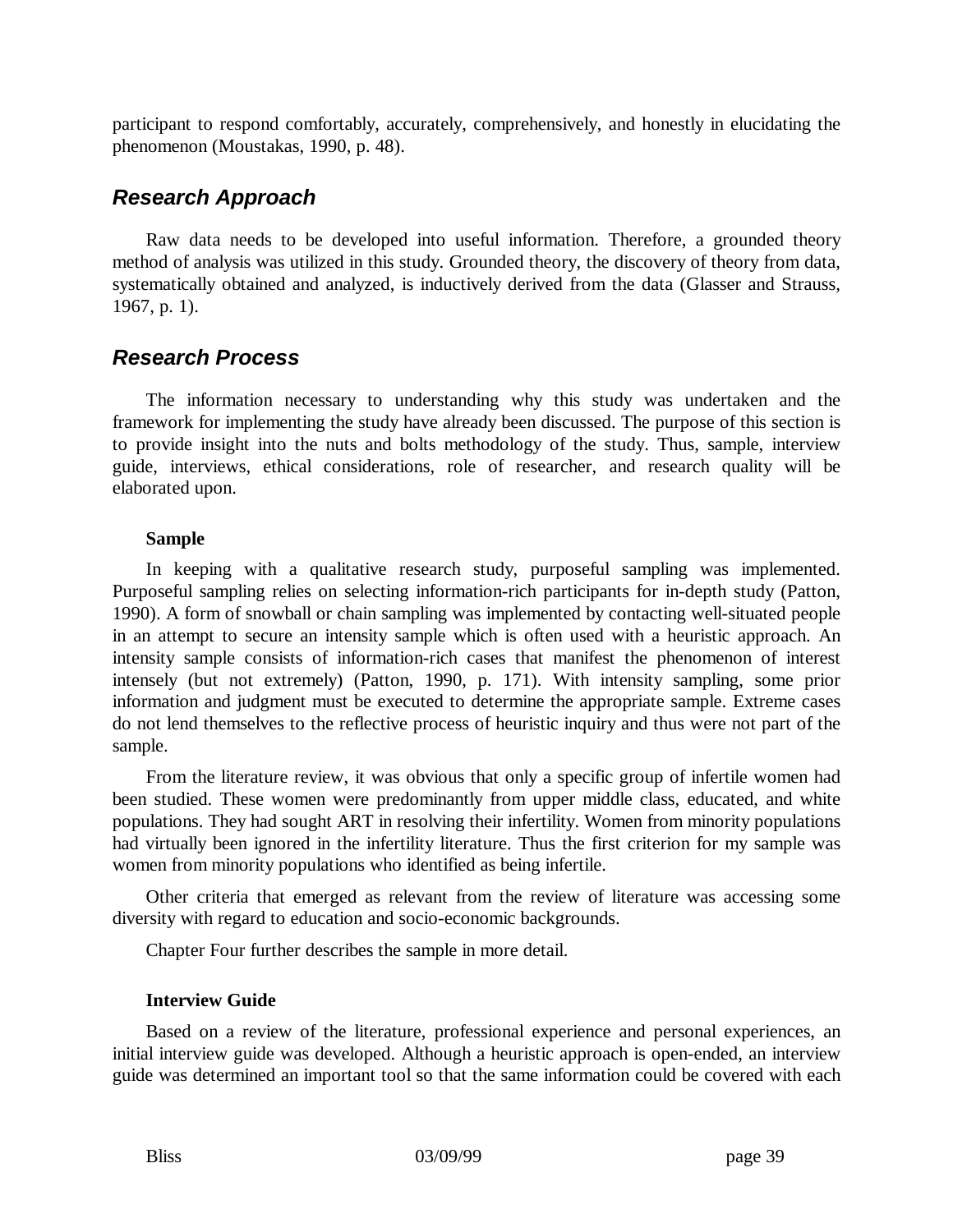participant. However, the guide, was only intended as that, a guide, so as not to stifle the openended nature of this study. See Appendix H.

Once the guide was developed, an expert panel was asked to review the guide and provide input at several different stages of revision. The expert panel consisted of an infertility nurse, a professor of social work who specializes in qualitative data, and an infertile woman from a minority population who was willing to support this project, but who did not want to be a direct participant.

Subsequently the revised guide was used with a "mock" participant who was not part of the formal study, but who was infertile. Essentially, a grand tour question asking the participant to describe their experience of infertility in their own words is following by several sub-questions. The final interview guide can be seen in Appendix . Throughout the interview, participants were asked to clarify certain statements and probing questions were asked for more details. the interview guide did not hinder the quality of the interaction, but rather focused on assuring all participants had ample opportunity to address certain concerns garnered from the literature review.

## **Data Collection**

Finding appropriate participants was more challenging than initially thought, but in the end, women were recruited from a variety of sources. The original research proposal planned to access participants by placing flyers in critical locations and by placing information in publications that served the targeted population. In reality, these recruitment attempts were futile. Next, wellsituated individuals were contacted. Finally, after months of following false leads and failed contacts, I connected with a private practice physician who saw patients through Denver General Hospital's Women's Clinic. For months I assisted him while he provided access to women who met the research criteria. Although many women from the clinic qualified for the study and wanted to participate in such a study, there was a language barrier. Some of the women spoke only Farshie, Spanish, African or Asian dialects. Considering the heuristic approach of this study and the importance of the ability of the researcher to understand the pariticpant's story from a unique perspective, using a translator to interview these women was not deemed a viable option. The risk of losing the richness of the data was simply too great to use a translator.

Word of mouth also became an ally and contributed to the snowball effect as women began to self-recruit. Potential candidates came forth from unlikely sources and there was constant scrutiny to assure women met the criteria, while maintaining a heterogeneous sample.

Interestingly, during the recruitment phase, many women who wanted to be in the study, but eventually who chose not to, contacted me, mainly by phone. During those conversations, these women shared with me much of the same information gathered in the interviews with the participants. However, these women shied away from being in a study because they were afraid their husbands would find out they had talked to someone and they perceived that as betrayal. Despite understanding the confidentiality, these women worried that somehow their "secret" would be exposed and they did not want to take that chance. Overall, these women thanked me for listening and expressed gratitude that some women were willing to tell their stories.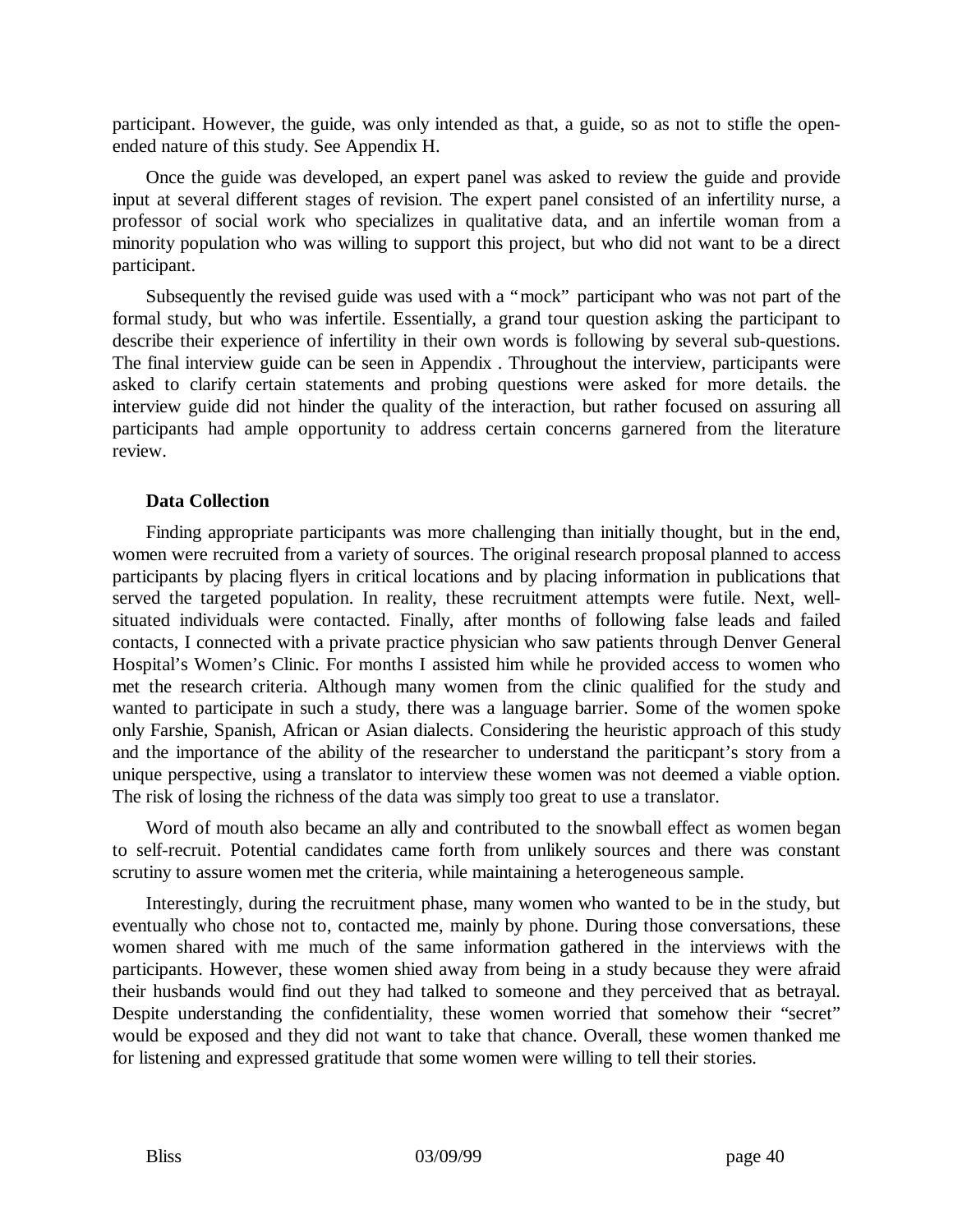## *Interview Process*

In all, I ended up talking with over twenty-five women who qualified for the study, twelve of whom were interviewed officially for the study. Many others were automatically eliminated because of the language barrier. I was encouraged by a committee member to recruit an infertile lesbian as representative of the minority population. One of the twelve women I did interview was an infertile lesbian woman. However, that woman is excluded from my study as her data would be considered an outlier. Also, according to Heuristic research protocol, she would be considered at best an "extreme" and would therefore be excluded from the data analysis. The population of infertile lesbians should be considered as a separate future study as her story which was rich with data was conceptually different from the other infertile women in my sample.

Although several women in the study did want to participate in the focus groups, their geographic locations, sometime hundred of miles apart, made that an impossibility. To recruit a diverse population for my study I traveled over ten hours one way to reach some of them in person. The population was clearly there to be studied, but more difficult to access than I had anticipated. Once accessed, these women were more than willing to share their stories and intimate details with me. All the participants expressed in one way or another their appreciation for the opportunity to participate.

There is no definitive number of participants required for a study of this kind. The number of participants interviewed is determined by saturation which was reached with the ninth interview, but to assure the accuracy of saturation, three more participants were interviewed with one being identified as an outlier or in the heuristic approach as an extreme and therefore eliminated from the data. Overall these women represent a diverse population of women from minority populations and they will be described in detail in the next chapter.

# *Researcher's Role: Ethics, Responsibilities and Presuppositions*

The role of researcher is a critical aspect of the success of implementing a qualitative research study. Particularly when a heuristic approach is utilized, the researcher does not take an impartial back seat, but rather becomes an integral part of the research.

## **Ethics**

This study was approved by the Institutional Review Board (IRB) at the University of Denver. See Appendix for a copy of the IRB application and approval. As part of the approval process, the rights of privacy and confidentiality of the participants had to be guaranteed. To assure anonymity, each participant was assigned a letter in the chronological order in which they were interviewed so nobody knows their true identity except the researcher. Each participant received a participation letter which outlined the whole research study and the procedures in place to protect their participation. Audio and videotapes and any additional identifying information, such as field notes and research journals, would only be viewed, other than by the researcher, by the dissertation chair if necessary.

Additionally, participants were informed in writing and again verbally prior to the interviews that participation was voluntary and they could withdraw from the process at any time. As a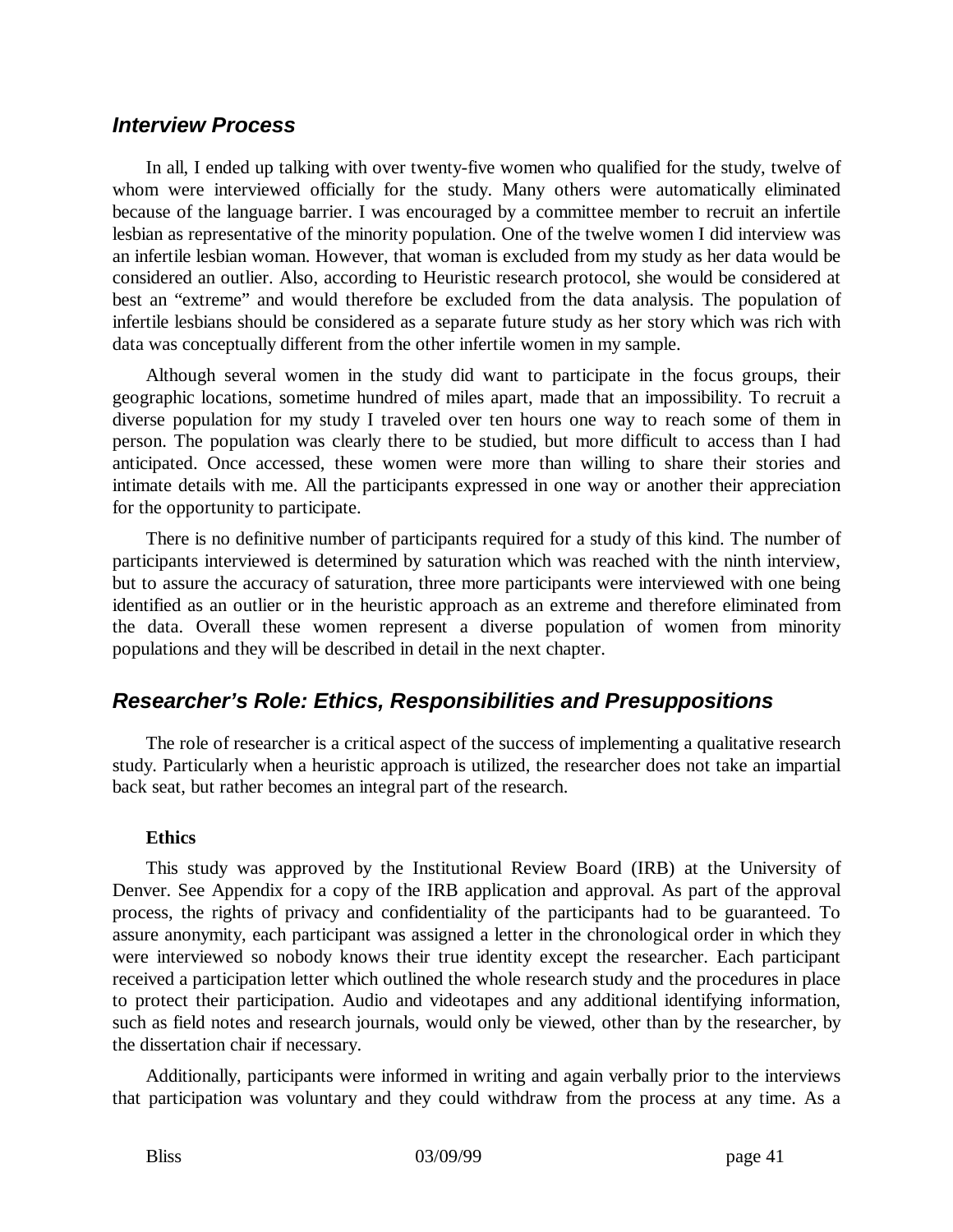trained social worker, my experience would help identify undue stress and if the participants warranted, they would be referred to outside sources if necessary.

All participants rights and protections were listed in the information letter. Letters of consent for participation and audio and video taping purposes were signed by all participants. See Appendix for copies of the letter and consent form.

### **Researcher As instrument**

The responsibility of the researcher to the participants is monumental especially since qualitative research is interpretive. Therefore, it is imperative that the researcher be aware of personal bias and values during all stages of the investigation. Not only should the researcher be sensitive to the intimate nature of the research topic, the researcher should also be competent to conduct the study and inform the participants of that competency.

As an infertile woman, I have had personal and professional contact with many infertile individuals. Although the focus of my professional career was working with young children and their families, infertility was not a stranger to some of these families. As a graduate student I have had the opportunity to participate in many discussions about women's issues and am familiar with the arguments that infertility is a medical problem and not of concern to the social work profession. Even professional social workers have fallen prey to the myths that shroud infertility.

The key similarity I have with the participants is that we are all infertile. But, the main difference I have with the participants is that I am Caucasian and do not come from a minority group. There are other differences, mainly education status and economic background of childhood.

## **Presuppositions**

Without acknowledging the presuppositions and biases I bring to this study, I cannot be an effective heuristic researcher. First, I acknowledge that not all women desire or pursue motherhood, although all the women in this study desired parenthood at some time in their lives. And for those women who wanted to become mothers, infertility poses a unique dilemma to their womanhood. Second, women assume the responsibility of infertility since it is women who ultimately conceive. Third, infertility is a sorely misunderstood phenomenon that is plagued with myths and misconceptions that isolate the infertile population from the fertile world. Fourth, the medical community has not adequately met the needs of the entire infertile community. Fifth, the infertile population and their needs have virtually been ignored by the social work profession.

# *Assessing Research Quality*

Validity has long been a key issue in debates over the legitimacy of qualitative research because of the absence of "standard" means of assuring validity typically found in quantitative research (Maxwell, 1992). While Wolcott (1990) questions if validity is a legitimate concept in qualitative research, Lincoln and Guba (1989) substitute the concept of "authenticity" for validity.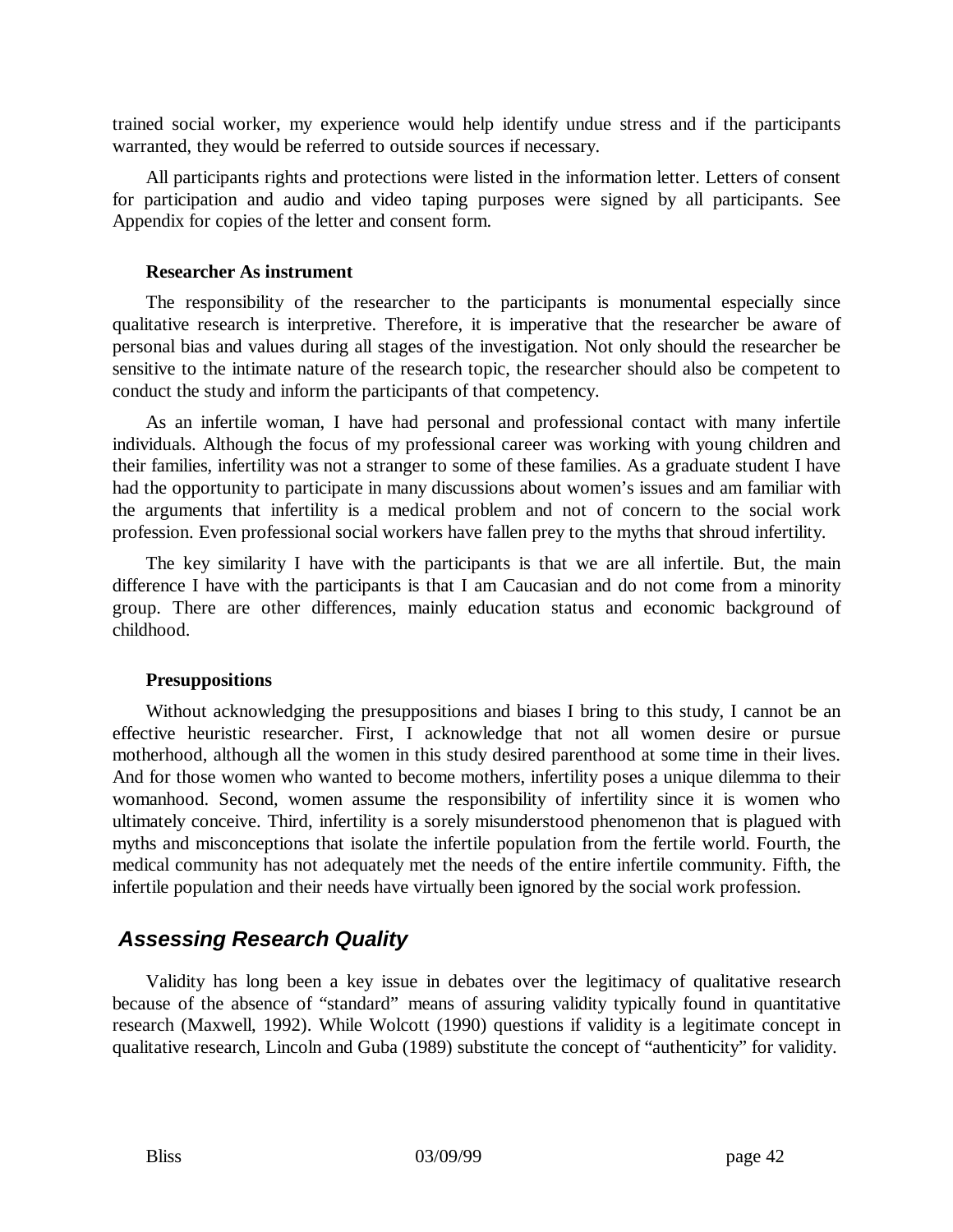Although Wolcott's critique that understanding is a more fundamental concept for qualitative research than validity (1990, p. 146) is understandable, specific measures were taken in this study to increase validity or authenticity.

### **Descriptive Validity**

The first concern of most qualitative researchers is factual accuracy as other questions of validity are dependent on these facts (Maxwell, 1990). "Description is the foundation upon which qualitative research is built" (Wolcott, 1990, p. 27). To assure factual accuracy, all face to face initial interviews were audio and video taped. Tapes were transcribed verbatim and rechecked for accuracy. Videotapes were reviewed to capture features omitted in the verbatim transcript such as non-verbal communications which are essential to the understanding of the interviews and these observations were also noted on the transcripts.

### **Trustworthiness**

Trustworthiness in qualitative research increases the validity of the study. Philosophically, the researcher must believe and trust that the research participants are in fact the true experts on the topic under investigation. Without a doubt, this is my belief and this is the first step to trustworthiness. Prior to initiating this study, there was no preconceived ideas of where the data would lead. Since I had identified my own biases and presuppositions before the interviewing took place, I was able to refer to them and reflect on them to determine if they were influencing my understanding and interpretation of the data. Through careful and systematic analysis of the raw data, themes and categories began to emerge which were subsequently confirmed with the participants at different stages throughout the analysis. By checking back with the participants (member checks) for validation of the preliminary findings, triangulation of the information begins. Further triangulation took place in comparing the verbatim transcribed interviews, with field notes, research journals, and other observations.

## **Credibility or Truth Value**

Credibility or truth value in qualitative research parallels internal validity. Ultimately credibility answers the question of logic and common sense: Are these findings in keeping with the data? Prolonged engagement, persistent observation, and triangulation are activities that increase the probability that credible findings will be produced (Lincoln & Guba, 1985, p. 301). All three activities were present in this study. Additionally, there were member checks with all the participants. Peer debriefing sessions were held with other colleagues and graduate students as well as with committee members. Also the use of videotapes served as referential adequacy by capturing and holding episodes that could then be later critiqued for accuracy (Lincoln & Guba, 1985).

## **Transferability**

Transferability or applicability corresponds with external validity. Since the goal of this study was not to generalize to other populations, but rather to explore findings specific to the sample population, controlling for transferability was not a major priority. However, because there was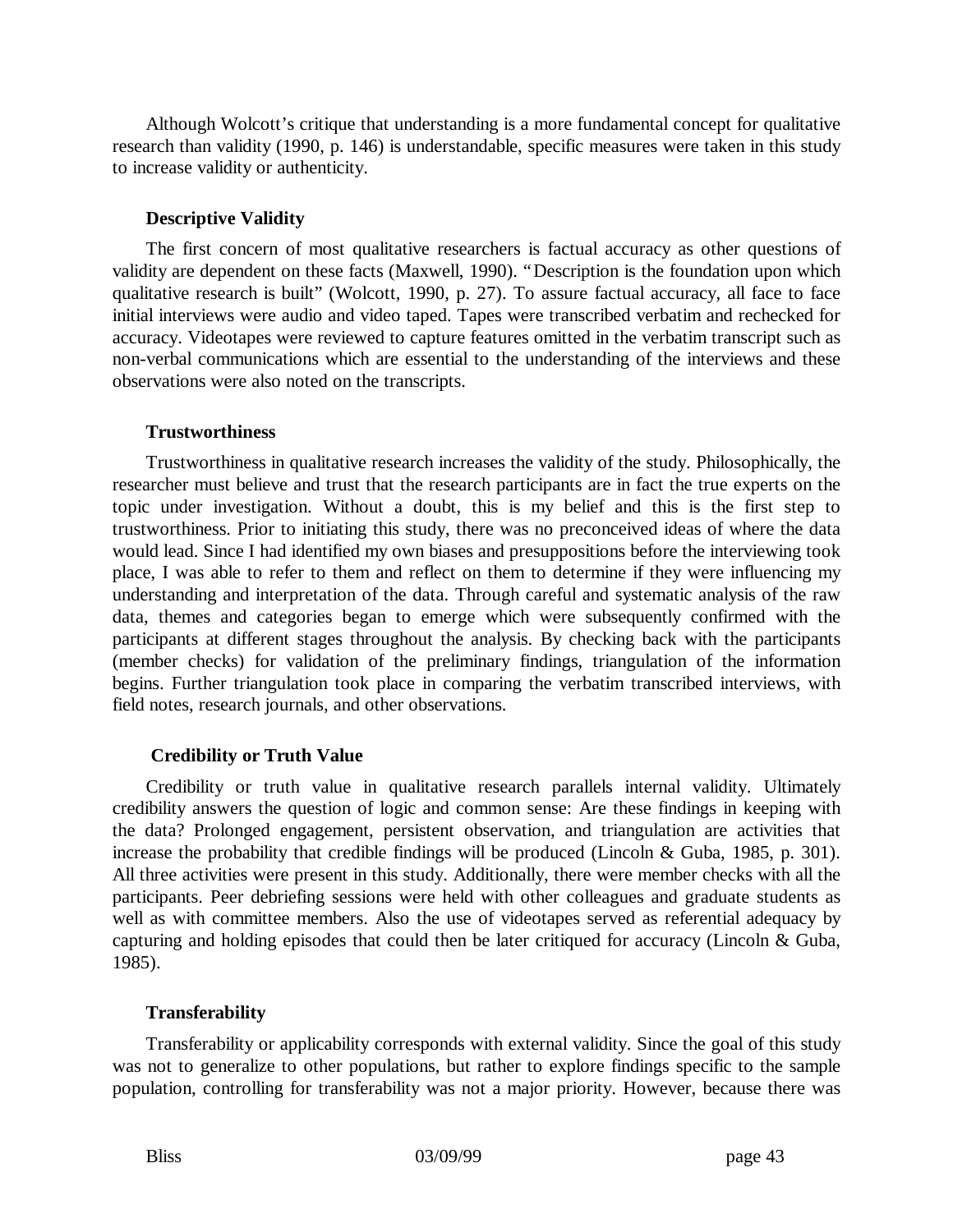some diversity within the sample, this does allow for some generalizability, more so than would a homogenous sample.

"Thick description" (Geertz, 1973) was also used at various points and for different purposes in this study. Through such interpretation of the meaning of the participant's direct words and quotes, a reader is given some understanding about the context of the study and its feasibility in generalizing to other scenarios.

### **Dependability**

Dependability pertains to reliability or if findings can be replicated in other similar studies. Through systematic and detailed analysis, the dependability of a study can be increased. By constantly examining the data, triangulating it between and among different sources, the researcher is more likely to uncover possible biases or values that have led to false findings. Through a careful review of the literature and the development of an interview guide, there was continuity between interviews.

## **Confirmability**

Confirmability refers to objectivity (which the lack of) has long been a criticism of qualitative research. To ensure objectivity, participants were informed of my own infertility. Throughout the interviews and during the member checks, participants were repeatedly asked to for more detailed explanations or probing questions were used to clarify particular points. As a researcher I was able to enter their world and suspend mine. Since there are lengthy descriptions as well as direct quotes and expressions from the participants, the findings can be compared back to the data. Also since there are detailed procedural notes, an audit of the analysis is also possible.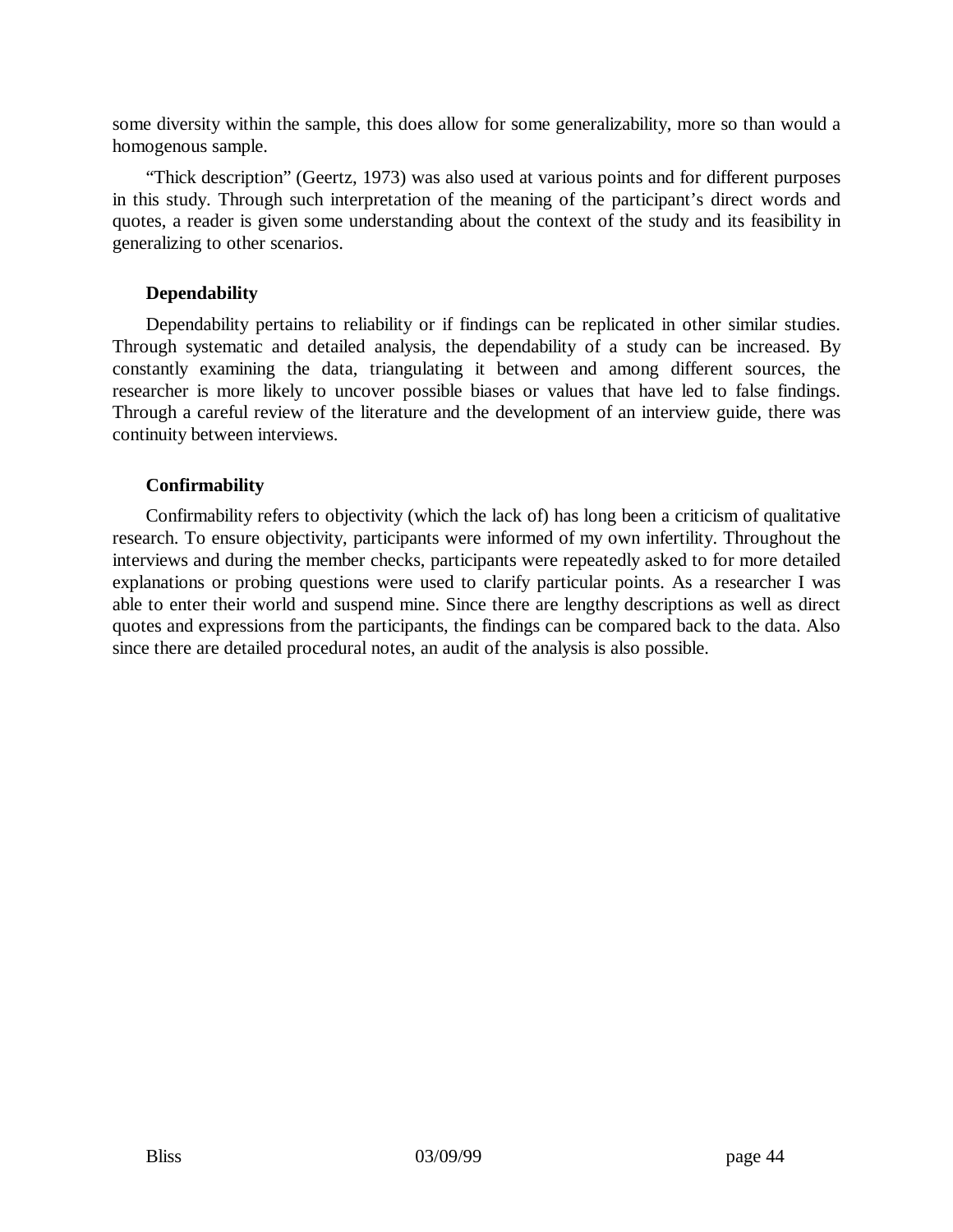# **Chapter Four: Description of Participants**

*Wolcott's (1994) three step approach to qualitative research, description, analysis and interpretation, was used for transforming data into meaningful information. Chapter Four is the first step of that approach, description. This chapter describes the participants by providing demographic information as well as some personal facts that help the reader understand their individual uniqueness and similarities.*

Thus, this chapter focuses on describing the women interviewed for this study while subsequent chapters focus on analysis and interpretation. The intention here is to capture a snapshot of the uniqueness of each woman before integrating her experiences into a more definitive package though analysis and interpretation. To protect confidentiality, actual names and any substantially identifying information has been fictionalized. For ease in reading and so as not to diminish their voices, each woman has been assigned an alphabetic letter which represents something unique about her to the researcher, thus while maintaining her essence, instead of creating fictional characters.

Considering the vast amounts of description and information gathered for each woman, the details presented here are limited to what directly pertains to the phenomenon being studied, in this case infertility. Thus, information that answers the question, "Is this relevant?" (Wolcott, 1994, p. 14) is included while other less focused information, although potentially interesting, was excluded.

# *Demographic Descriptions*

Description treats demographic information as fact. Factual description of participants is a way to get to know them and personalize the data. Although descriptive information consists of facts, through detail, the uniqueness of each participant in the study is illuminated. Without clean and concise descriptions, a deeper understanding of the data gathered in the interview process would be difficult Description sets the stage by painting a picture of what is going on and is derived from what the researcher is told as well as what is observed. Therefore, description provides the foundation for further analysis and interpretation, or deeper understanding. The information presented here is limited to what directly pertains to infertility and according to Wolcott (1994, p. 14) answers the question : "Is this relevant?"

Although all three guidelines overlap, description treats descriptive data as fact. Qualitative research typically starts with description as a factual ndepiction of the participants and as a way to get to know them and personalize the data. Description consists of demographic or factual information, yet through its detail, it describes the uniqueness of each individual woman who participated in the study. Without clear and concise descriptions, a deeper understanding of data gathered in the interview process could be more diffcult. Description paints a picture of what is going on here.and is derived from the what is told to the researcher and what is observed by the researcher. Therefore description provides the foundation for further analysis and interpretation, the deeper understanding.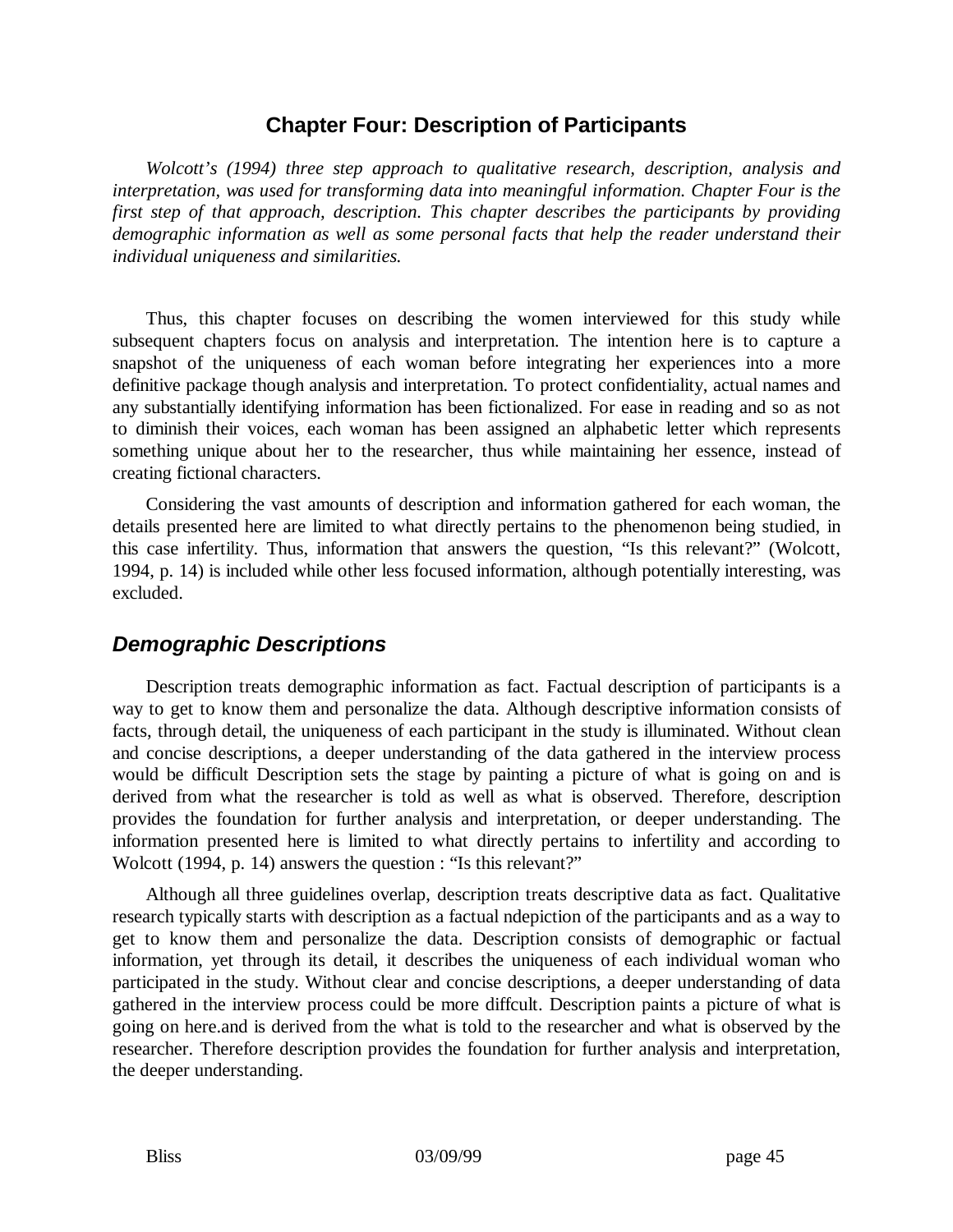The following chart identifies each participant by the following demographic information: infertility status, number of years of known infertility, age, ethnic or racial identity, educational and marital status, amount of medical intervention, family income and personal occupation. To preserve confidentiality and protect anonymity, each participant was assigned an alphabetical letter (A-J) in the chronological order in which they were first interviewed. The following chart does not give the demographic information of the participant previously identified as an outlier.

|              | <b>Infertility</b> | # Years          | Age | <b>Identity</b> | Educ | <b>Marital</b> | <b>Medical</b> | Family        | Occupation  |
|--------------|--------------------|------------------|-----|-----------------|------|----------------|----------------|---------------|-------------|
|              | <b>Status</b>      | <b>Infertile</b> |     |                 |      | <b>Status</b>  |                | <b>Income</b> |             |
| A            | Secondary          | 15               | 48  | <b>NAI</b>      | 12   | Divorced       | Diagnostic     | \$28,000      | Nurse's Aid |
| B            | Primary            | 14               | 45  | Hispanic        | MA   | Divorced       | N <sub>0</sub> | \$29,000      | Case Mgr    |
| $\mathbf C$  | Primary            | 5                | 40  | Hispanic        | BA   | Married        | AIH            | \$40,000      | Health      |
|              |                    |                  |     |                 |      |                |                |               | Worker      |
| D            | Primary            | 14               | 36  | AfrAm &         | 11   | Divorced       | No             | \$15,000      | Unemployed  |
|              |                    |                  |     | NAI             |      |                |                |               |             |
| E            | Primary            | 4                | 21  | AfrAm &         | 13   | Separated      | Diagnostic &   | \$37,000      | Security    |
|              |                    |                  |     | Creole          |      |                | Meds           |               | Guard       |
| $\mathbf{F}$ | Primary            | 10               | 38  | Hispanic        | MA   | Married        | 2 IVF's        | \$70,000      | Social      |
|              |                    |                  |     |                 |      |                |                |               | Worker      |
| G            | Secondary          | 4                | 29  | Hispanic        | BA   | Divorced       | Diagnostic     | \$23,000      | Student     |
| H            | Primary            | 4                | 27  | Hispanic        | 12   | Married        | Diagnostic &   | \$10,000      | Homemaker   |
|              |                    |                  |     | &               |      |                | Meds           |               |             |
|              |                    |                  |     | Moslem          |      |                |                |               |             |
| I            | Primary            | 6                | 41  | Hispanic        | BA   | Married        | N <sub>o</sub> | \$140,000     | Case Wker   |
| $\bf J$      | Primary            | 9                | 37  | Hispanic        | MA   | Married        | N <sub>o</sub> | \$80,000      | Mental      |
|              |                    |                  |     |                 |      |                | Hysterectomy   |               | Health Wker |

All the participants are from minority groups. However, these participants represent diversity in many of the other demographic categories.

# *Personal Descriptions*

This section will describe characteristics other than the uniform demographic data that personalizes the individual, such as the community they live in, hobbies, and self-professed descriptive traits that make them unique from one another and further defines their diversity.

## PARTICIPANT A:

A is a forty year old single Native American (Crow) Mother of two daughters she had while still a teenager herself. A lives on a rural Indian Resevation and who works in the medical facility on the reservation. A has been trying to have other children for the last fifteen years. Initially A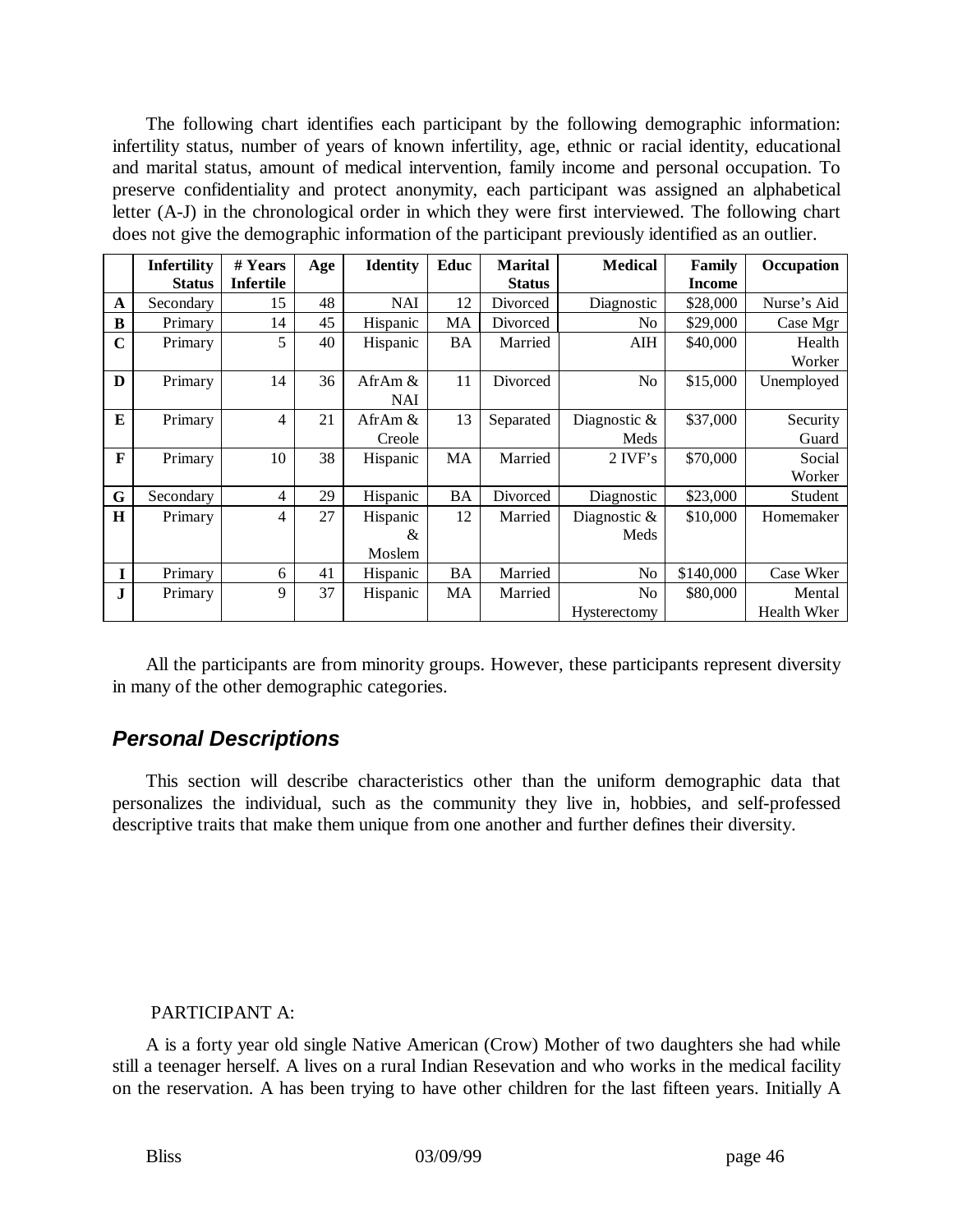sought medical intervention and was told that her secondary infertility was "all in her head". Subsequently A was also told there was nothing medicine could do for her. A was encouraged by family and tribal members to consult a medicine man, but chose not to because she flet her belief in God was more important, although she reflects now and wonders if that would have helped.

A is now separated from her partner as she blamed herself for not being able to give him a child and wanted to allow him that opportunity and he also blamed her for not being able to have a child. A felt a responsibility to protect her tribe's "bloodline" by having more children since woman are of greater value if they have more children. A reports feeling guilty and depressed. While appearing strong on the outside, A often cried in secrecy and acts as a surrogate parent to prove that she is a more adequate parent so God will grant her more children.

A is concerned that her own worries and insecurities about her infertility have been transferred to her daughters, particularly her older daughter as A sees her as trying to get pregnant with any man as a way to prove her own fertility, although she has been unsuccessful thus far.

A received no formal counseling for her infertility and feels isolated from communicating with other women about her infertility.

#### PARTICIPANT B:

B is a forty-six years old, single, childless, Hispanic caseworker who lives alone with her three dogs, often referred to as her children, in a semi-rural community. Although unconfirmed by medical expertise, B believes herself to be infertile for over fifteen years during which time she was married several times and actively tried to conceive.

B's initial response to her infertility is self-described as flippant, rationalizing that the either the timing or the relationship weren't right while questioning her ability to parent or her motives for wanting children. However, as she enters mid-life, B has begun to question her previous seeming acceptance of her infertility and has engaged in provocative exploration of her true feelings about her infertility through self-reflection and therapy. As B acknowledges the fact that she most likely will never experience biological parenthood, her inquiry into it's true meaning has become a somewhat prominent interest in her life including possibly getting medical consultation.

After the initial interview, this participant expressed her gratefulness for the opportunity to talk about some things that had been obscured in her life and expressed her realization that how she dealt with her infertility permeated many aspects of her life and to some degree has kept her stuck and has forced her to deal with her loneliness and how she truly feels about her own childhood and most probably never having that sense of closeness that one has with a child.

Culturally B resented the pity other Hispanic woman expressed to her and the stereotype that she should have children. B committed herself to betterment through education as a way out of the migrant life style she had experienced as a child.

### PARTICIPANT C: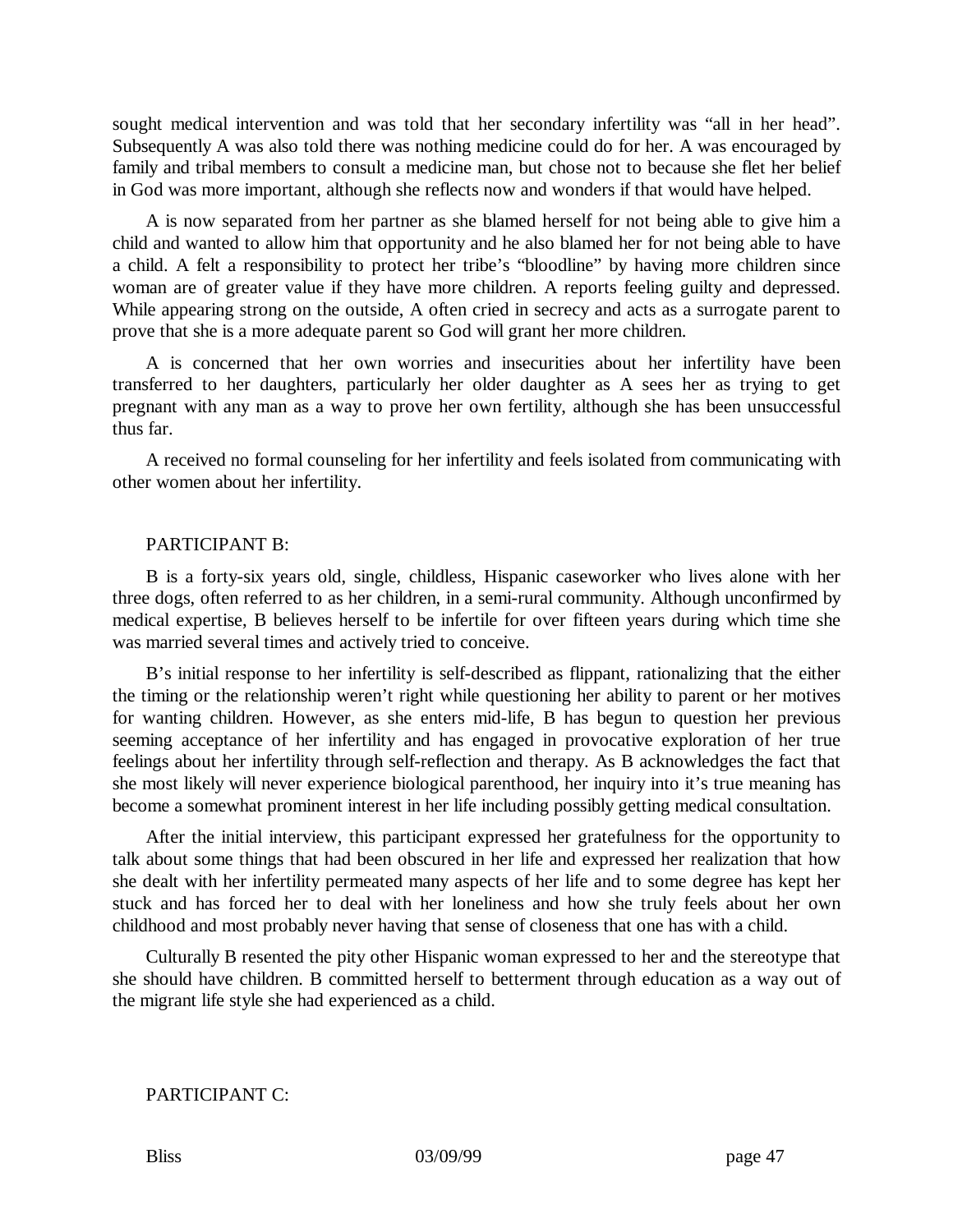C is forty-three years old, childless, married Hispanic mental health worker who lives with her new husband (recently married her long-term partner) and their dog (who C refers to as their child) in a rural and predominantly Hispanic agricultural community.

Although known to be infertile for almost eighteen years, C actively sought unsuccessful medical intervention consistently over the last six years. The frustration of failed medical intervention and lack of unlimited financial resources has prevented C from pursuing the medical route more rigorously.

C's inability to have children within a Hispanic family where having children is the norm has put additional pressure on her and has alienated her from many family members who continue to make insensitive and hurtful comments. C's husband's command of English as his second language has made it difficult from them to find culturally sensitive support groups or appropriate counseling.

Having come from a devout Roman Catholic background and experiencing infertility has caused C to question her faith, particularly as see observes less capable parents have the ability to reproduce. C's guilt at not being able to give her husband a child led her to give him permission to leave the relationship (which he hasn't) and has further isolated her and made her feel less valuable than the fertile world.

As her biological timclock ticks away, C has never felt more ready and capable of being a parent, while the reality is very bleak for her to have a biological child, she has a difficult time reconciling that dichotomy and it makes it difficult for her to rejoice in other's ability to become parents.

## PARTICIPANT D:

D is a thirty-seven year old, childless, single , half Black and half Native American (Cherokee) airport ramp worker who is currently on disability due to a work related injury. D lives alone in a metropolitan area and although she has no biological family close to her, D maintains a very close relationship with her Mother's best friend who is a foster mother and D often helps this woman care for her foster children.

D's income falls well below poverty guidelines. D is known to be infertility for over fifteen years. Initially she had a miscarriage at three months and subsequently miscarried a stillborn child at six months gestation. D reported that hospital personnel never let her see the child or even told her its gender. D had a difficult time losing her stillborn child, and years later was still crying a lot until an older woman from her church read her a passage from a Maccabee Bible that allowed her to begin to heal from her loss: her baby had one mission, to be born and was too good for this earth and that's why God takes them back, to be angels. D continues to experiment with her beliefs and has difficult accepting family members advice that she's either overweight or that there are already too many children as reasons why she can't have children. D beliefs that God has a plan for her.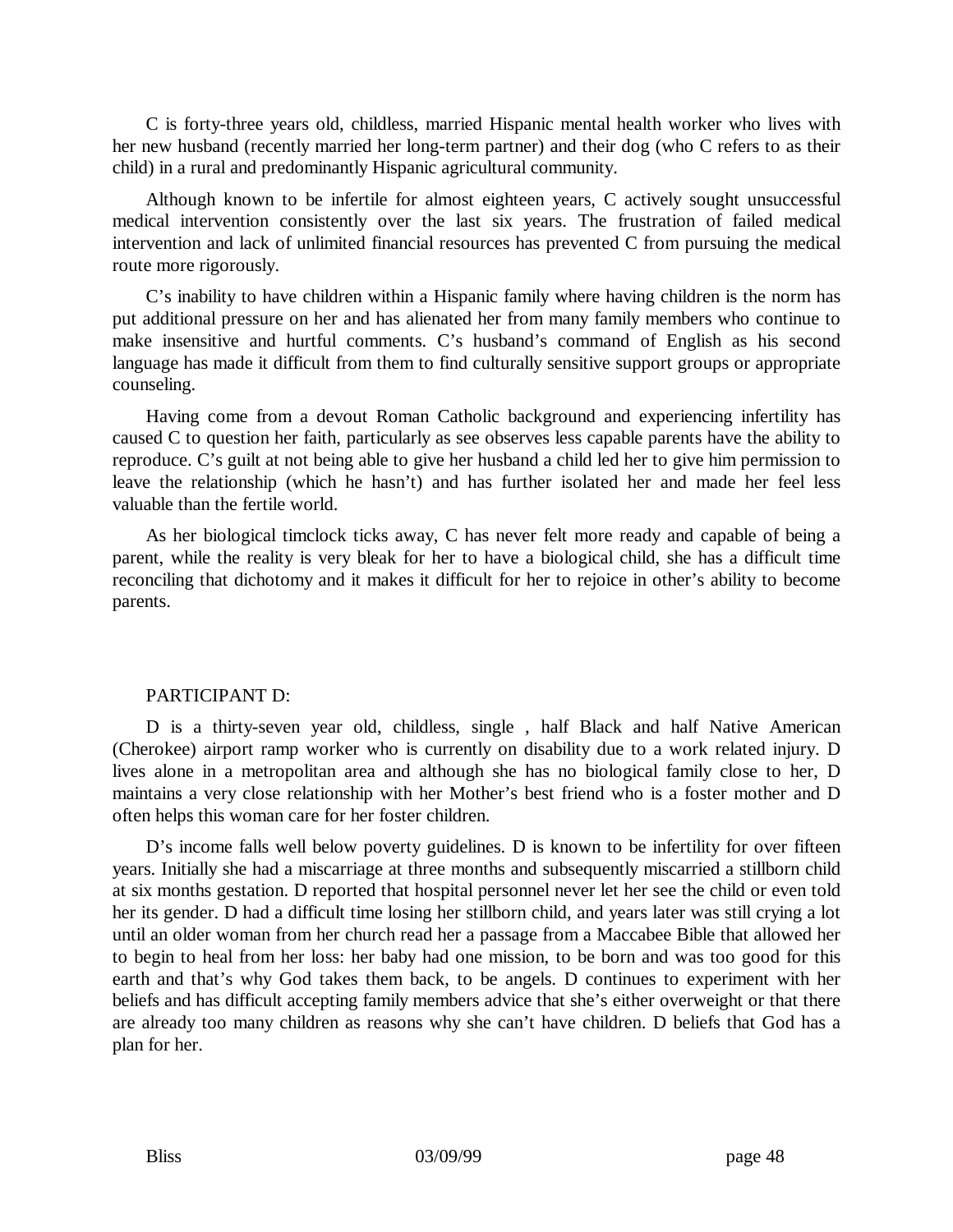D is bitter about the medical care she has received an partially blames them for her ongoing infertility problems. D continue to receive medical treatment through a City Hospital which does not provide extensive infertility services.

D's depression and anger over her infertility have diminished over the years, especially due to the peace she has found from the one particular Bible verse, but she still has difficulty understanding "why me" when she sees so many other incompetent mothers have children so easily.

### PARTICIPANT E:

E is a twenty-three year old, childless, Black Creole who currently lives alone in a metropolitan city. E is currently dealing with what she sees as her husband's virtual "kidnapping" due to their inability to have children and particularly his family's cultural belief that as the oldest son he needs to take another wife so he can have a child as fulfillment for his parents. E's family too has been unsupportive of her marriage to a man from a different ethnic, racial, and religious background, so E is essentially alone in her incredible grief. E and her husband had believed that love does conquer all and E is learning a cruel lesson about the hardships of life strictly brought on by her inability to have a child.

E has been infertile for over four years and has been frustrated with the medical community casual attitude toward her problem and reassurance that she is young and therefore has lots of time to eventually conceive. E had been receiving medical treatment through the city hospital up and until her husband disappeared and they both felt uncomfortable with all the pregnant and newborns in the waiting room.

Even coming from a family with a female history of infertility, E was essentially rejected by her parents' new found religion as it is unsupportive of her cross-cultural marriage. E also dismissed her voodoo background. Therefore, E has found little support among her family and from friends who are in their child bearing stage, so she feels alone and isolated. Compounded by her husband's recent disappearance, in her desperation, E has found herself in the emergency room and has also found some peace in talking with a phone psychic who just listened, didn't judge, and gave her some hope.

E describes her journey with infertility as "a war inside of you" as there is no control and no resolution.

### PARTICIPANT F:

F is a forty year old married Hispanic social worker whose family lives in South America. F currently lives in a metropolitan area in the United States with her husband and their dogs who she says are accused of being like their children by other family members.

F's familial background makes it difficult to communicate with her family members about her longings for a child and her series of high-tech medical intervention attempts (all unsuccessful and financially devastating) to have a child over the last ten years of her infertility. F found it frustrating that the medical community assumed the infertility problem was hers alone and she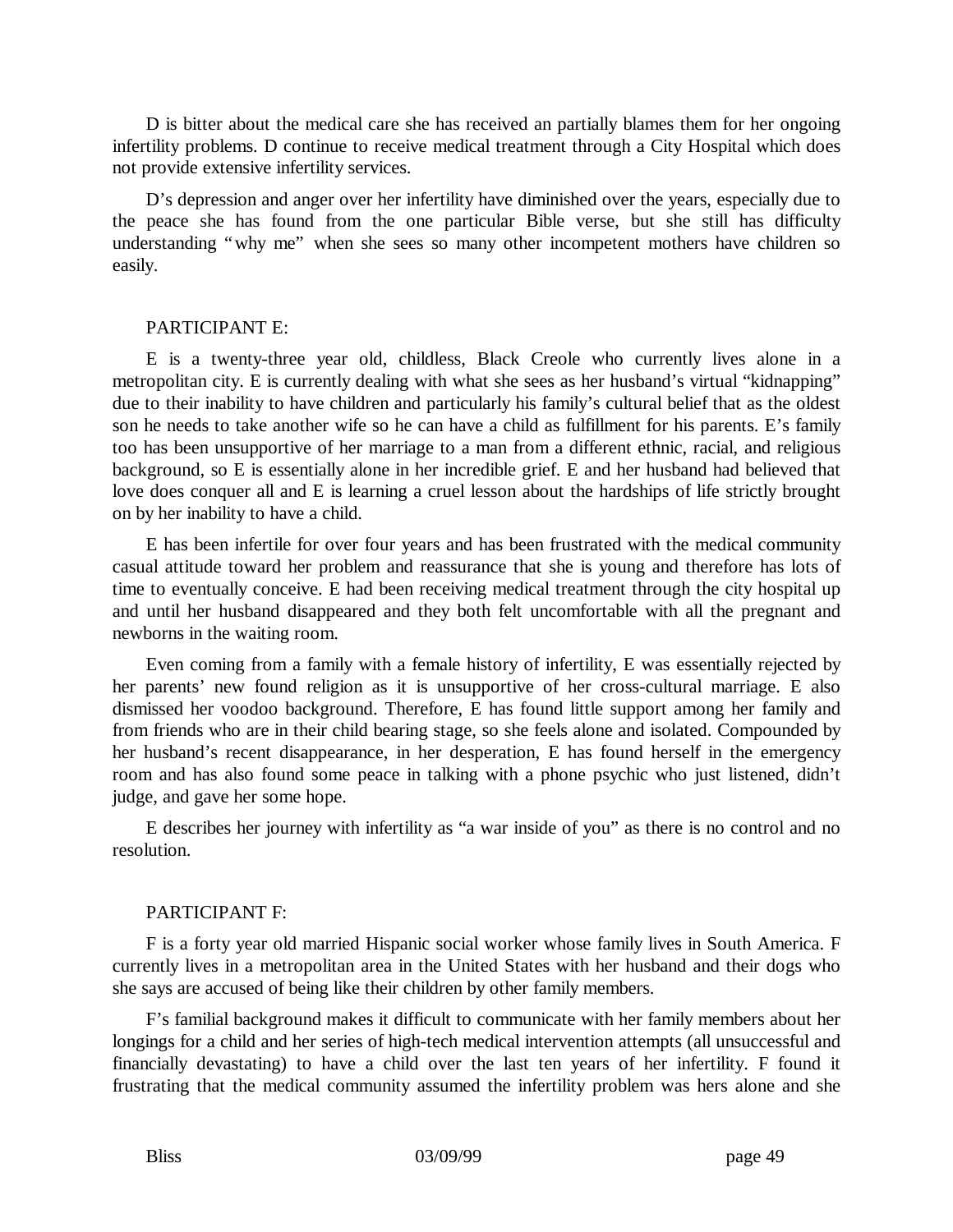when through a series of painful testing until years later her husband was also tested and they both have medical problems complicating their ability to conceive.

Family members make hurtful remarks, including a niece who said she would act as a surrogate and when she got pregnant, then decided on abortion. Discussion of their options has grown difficult as E's husband will not consider adoption (much to his own Mother's surprise) and E feels alienated from him as far as other compromises except more painful and expensive medical intervention that was difficult physically, emotionally, and financially.

In her desperation F has secret fantasies of adopting a child on her own, but is conflicted as she loves her husband and feels they have a good relationship other than not having children.

F attended group counseling alone (without her husband) and she found it only to be mildly helpful, rather it stirred her up thinking how much they were all doing and F was feeling like she couldn't handle anymore. F thinks that most people have no clue how painful a process infertility is to go through and since you are continually surrounded by a fertile world, you become extremely isolated and alienated.

#### PARTICIPANT G:

G is a thirty year old single Mother of two girls who lives in a metropolitan area. After her divorce which was precipitated by their infertility, G returned to school and is now a graduate student completing a Master's Degree in Social Work.

G never considered herself infertile although the medical community initially focused on her. After over two years in treatment, and after minimal testing of her husband, G learned their problem stemmed from her husband. G was angry and frustrated with the medical community as she had endured years of physically painful and emotionally draining interventions at a great financial cost. Even knowing the problem, G continued to protect her husband from the humiliation of him being infertile so as not to lose his "Macho" image. Discussing their problem by themselves was difficult and although they agreed to go to counseling together, G's husband never showed up at the appointments and G was too embarrassed to return alone.

G's strategy was to hide their infertility from family members and friends because of the assumption that it was G's preference not to have more children, all the while G was considering desperate measures including secret sexual encounters or inseminations to conceive.

Few even close friends know of G's struggle with secondary infertility since she has two children and hopes eventually to have more. G prefers to keep her secret private and clearly did not want to participate in group settings to protect her animosity and says "...for some reason I don't want anyone to know".

However, as G told her story her eyes still fill up with tears as she never saw herself in such a humbling experience and losing someone she loved dearly in the process.

### PARTICIPANT H:

H is a twenty-nine year old, childless, half Hispanic Moslem who lives in a metropolitan area with her husband who is an immigrant from Algeria.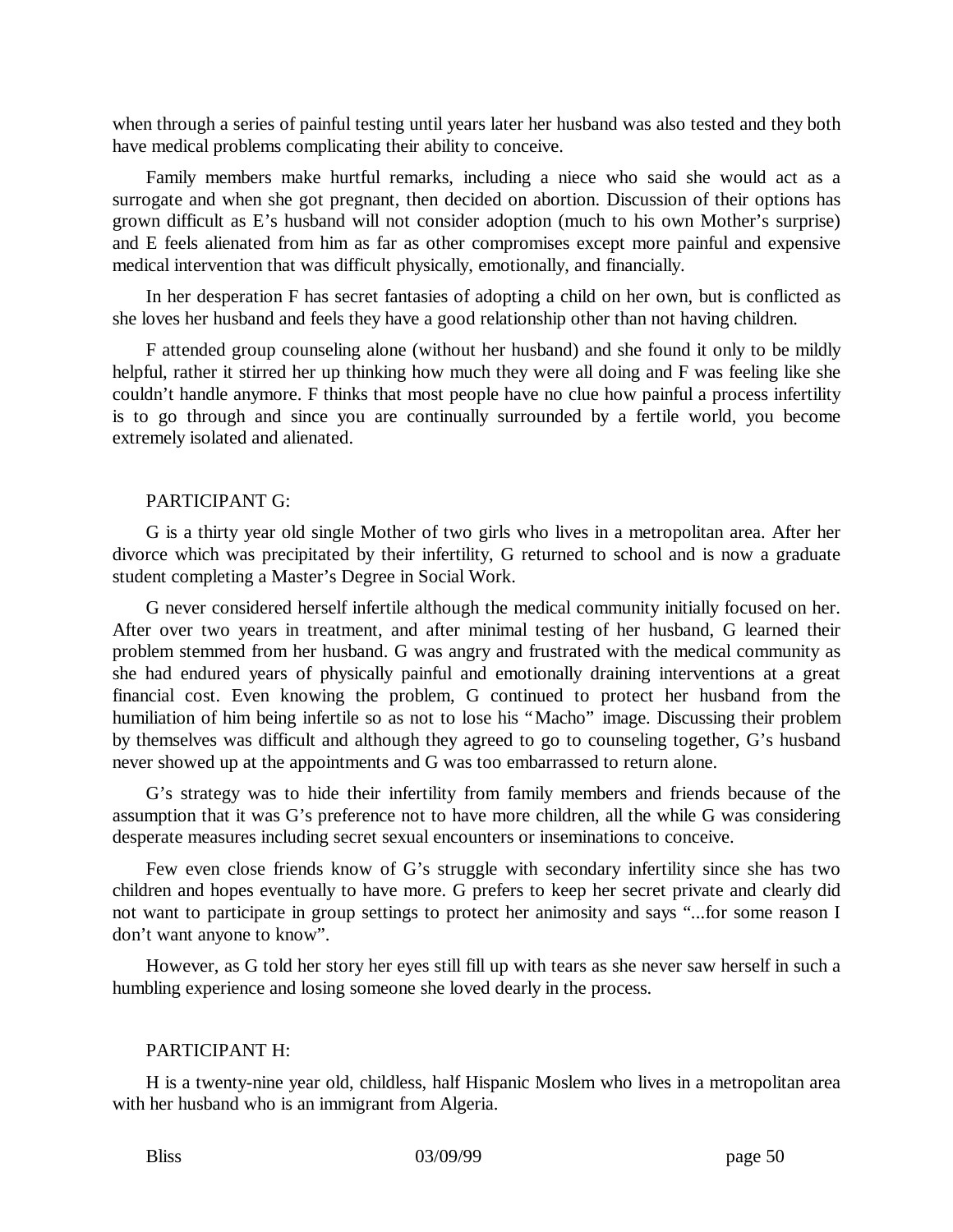Dealing with their infertility for over the past five years has been difficult for H as she was raised believing in Western medicine, but now her and her husband's religious faith and belief that Allah determine if you have children puts her in a Catch 22. Many of the necessary interventions and treatments goes against their belief system. As her motherly instinct has taken hold, H questions her faith in Allah which further upsets her husband. In order to deal with her depression and frustration, h admits to eating for comfort and ironically now her weight may be a possible factor in her inability to conceive.

H understands that her role as a woman is to have children and continue the bloodline. Thus her inability has isolated her from the community as different and H cannot help but feel resentful to those who seems to have children so easily. H worries that her husband may take other wives to fulfill the cultural expectation that once he marries, he father children.

Even the limited medical intervention has been a financial struggle and continually challenges them about what they can do without crossing the boundary with their religious beliefs. Adoption of family members is considered as a possibility, but since H is a Westerner, she is not seen as favorable as some other potential adoptive Mothers which alienates her from his family even further while already feeling somewhat alienated from her own family for marrying an immigrant.

### PARTICIPANT I:

.I is a forty-three year old childless married Hispanic who lives in a metropolitan area. I lives with her Hispanic husband who has an adult son from a previous relationship. After unsuccessfully trying to conceive for over six years while assuming her husband was fertile, I then assumed and self-diagnosed herself as infertile. I has never sought medical consultation that support or negates her conclusion.

Since learning of their infertility, I has maintained a seemingly positive attitude about being childless until more recently when she entered mid-life. More and more I has wondered what life would have been like with a child. I's own Mother's comment that there is no greater love than that of a child has haunted I's thoughts and I questions who will take care of them as she begins to age.

While I continues to present the impression of having a blessed life, there is an underlying theme that she may in fact have missed out on something and not thoroughly examined her options when she was more vigorously trying to conceive.

I's strong faith in God and her belief that in all things, good and bad, there is a reason gives her peace when she begins to look too closely at her own true feelings about her infertility. I has an older sister who is also childless and I seems to find some solace in her closeness with that sister and the fact that neither of them have children.

I rationalizes that having a child puts a great deal of stress on a couple, emotionally and financially. At the same time I talks about possibly taking in children or working directly with them when she and her husband retire.

 I also says that since she perceived as a stereotypical Hispanic female, when she feels pressure from others she tells them of her infertility as it takes her off the hook.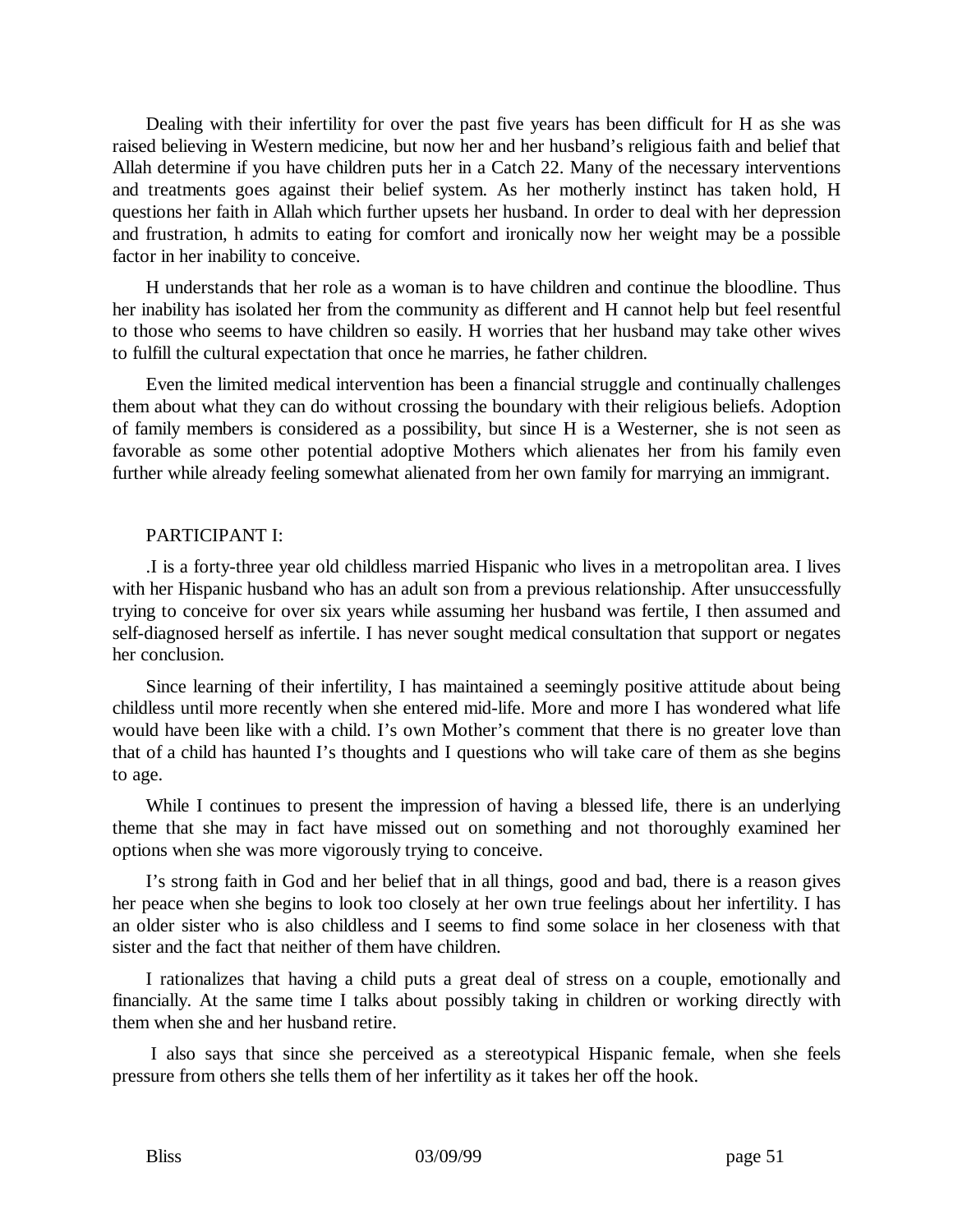### PARTICIPANT J

J is a thirty-eight year old Hispanic who was divorced because of her infertility and is currently remarried and lives with her husband in a metropolitan area.

J struggled with medical problems, which eventually led to her infertility, since she first began menstruating. J often was in severe pain and frequently ended up in the hospital, sometimes life threatening hemorrhaging. Although J very much wanted a child and she did receive medical intervention over the almost ten years she was infertile, J refused to take fertility drugs due to concern regarding possible multiple births and often related medical problems with multiple births.

Despite J's desire to have children, medically she was essentially forced to have a hysterectomy which ironically made her feel better both physically (alleviated her pain) and emotionally (hormones were in balance and she was no longer up and down with her infertility status). However, as a result of their on-going inferility problems which subsequently resulted in surgery as well as the fear of cancer, J's marriage ended shortly after her surgery.

Although J is still saddened that she did not have children, she has a strong faith and belief in God. J has dealt with her infertility by trying to turn something negative into something positive. J sees bad things that have happened to her a growth potential and feels her spirituality has been strengthen through her experience of infertility even though J still has a hard time going to baby showers or being in the children's section of a department store. J also worries who will care for her as she ages and may need assistance.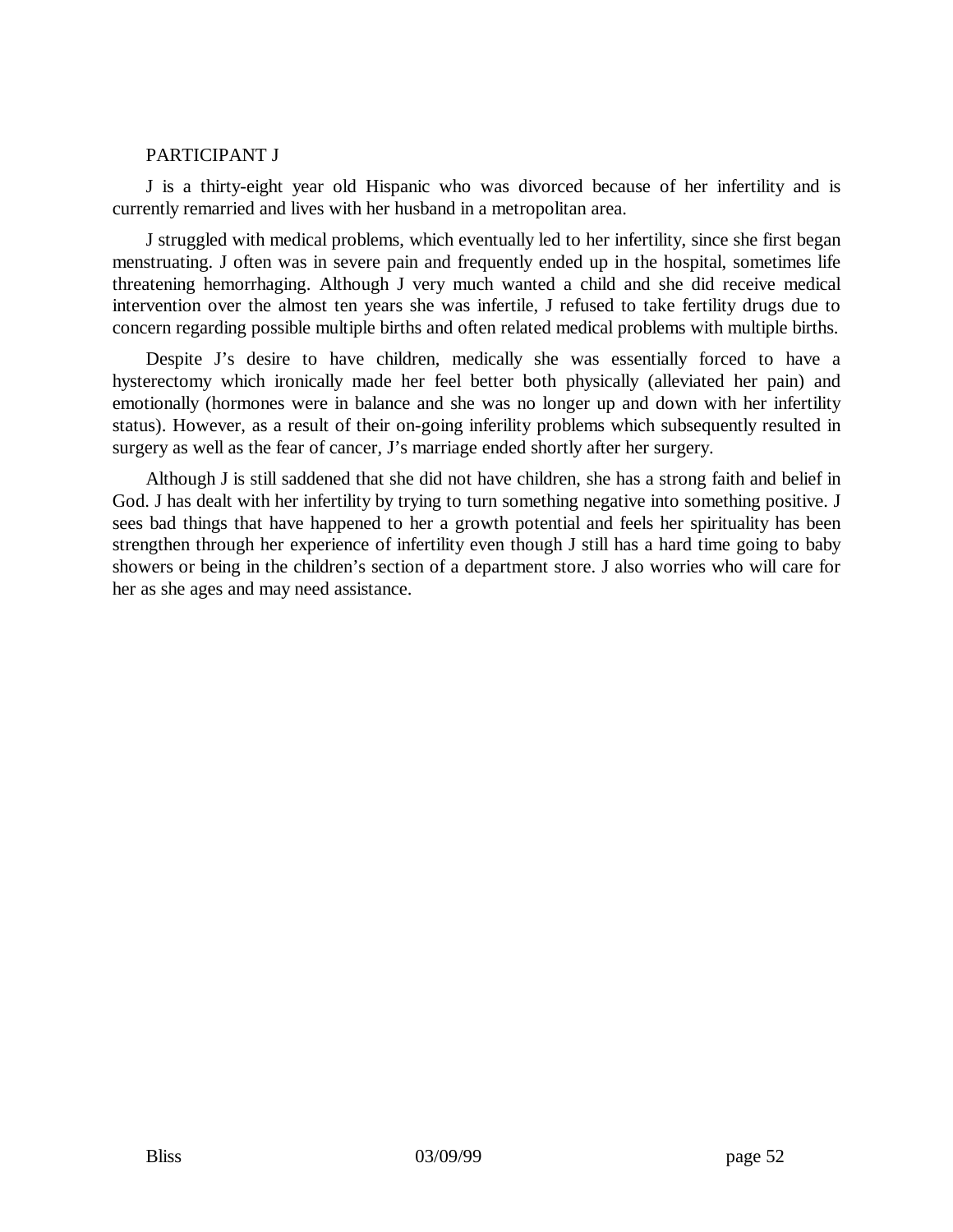# **Chapter Five: Data Analysis**

*Chapter Five centers on the analysis of these participants' comments. According to Wolcott's (1994) schema, analysis answers the question: How things work?. Analysis is the elaboration and expansion of data which develops from clear and concise description. Through a systematic and thoughtful examination of the individual participant's comments, common threads of similarities and differences emerge. By categorizing these into groupings, a collective voice of the participants emerges. Through analysis of their individual voices, a deeper understanding of their common experiences is illuminated. Analysis takes description one step further and sets the stage for interpretation.*

# *Resolution or Irresolution?*

Defining resolution as the solving of a problem sets the stage for understanding these participants difficulty with resolution. The central theme that resonates in each of these participant's experience is their lack of resolution about their infertility, thus their "irresolution". Participants talked about resolution as a goal, a positive destination that when attained, they could then put their infertility behind them and move forward as if they were never infertile. However, that has not been the experience of these participants.

Although each participant hopes for resolution and at times may feel resolved, it's temporary. Their infertility, and the feelings that accomapny it, continues to surface and resurface. As one participant so aptly summed up her struggle with infertility, she laughingly commented "...it's resolved for today" meaning tomorrow or the next day might be an entirely different story. That sentiment is echoed by other participants: "All of a sudden it [her infertility] comes up again and again." or "I think it [my infertility] will always come and go".

Due to the cyclic nature of infertility, resolution is difficult as there is always that hope, no matter how subtle, that something will change. After desperately trying to become pregnant for over five years, listen to what one participant said about the cuclic nature of infertility:

...I still watch my cycle very, very closely. I still sometimes use an ovulation kit. I still try to, you know, be sexually active during the days that I am fertile and hope and pray that some miracle might still come about. I still go to the doctor's on a regular basis and ask them what's my status, has it changed, is it worse, it is it better, is it the same and hoping and praying that I go in one day and there's no problem anymore. I try to convince myself that I am doing it [seeing doctor regularly] for medical reasons, but in reality I think that I still have a little glimmer of hope that [begins to cry] I just can't give up. (3)

Thus, this cyclic nature leads to a sense of ambivalence which was expressed by another pariticpant.

I don't know what it would be like if I were resolved. I don't know. Maybe I wouldn't be so ambivalent about it right now. That wouldn't be present. I think I would just know that. I wouldn't be thinking well you know women my age have had children for the first time and that kind of stuff, I think that wouldn't be happening then [if I were resolved].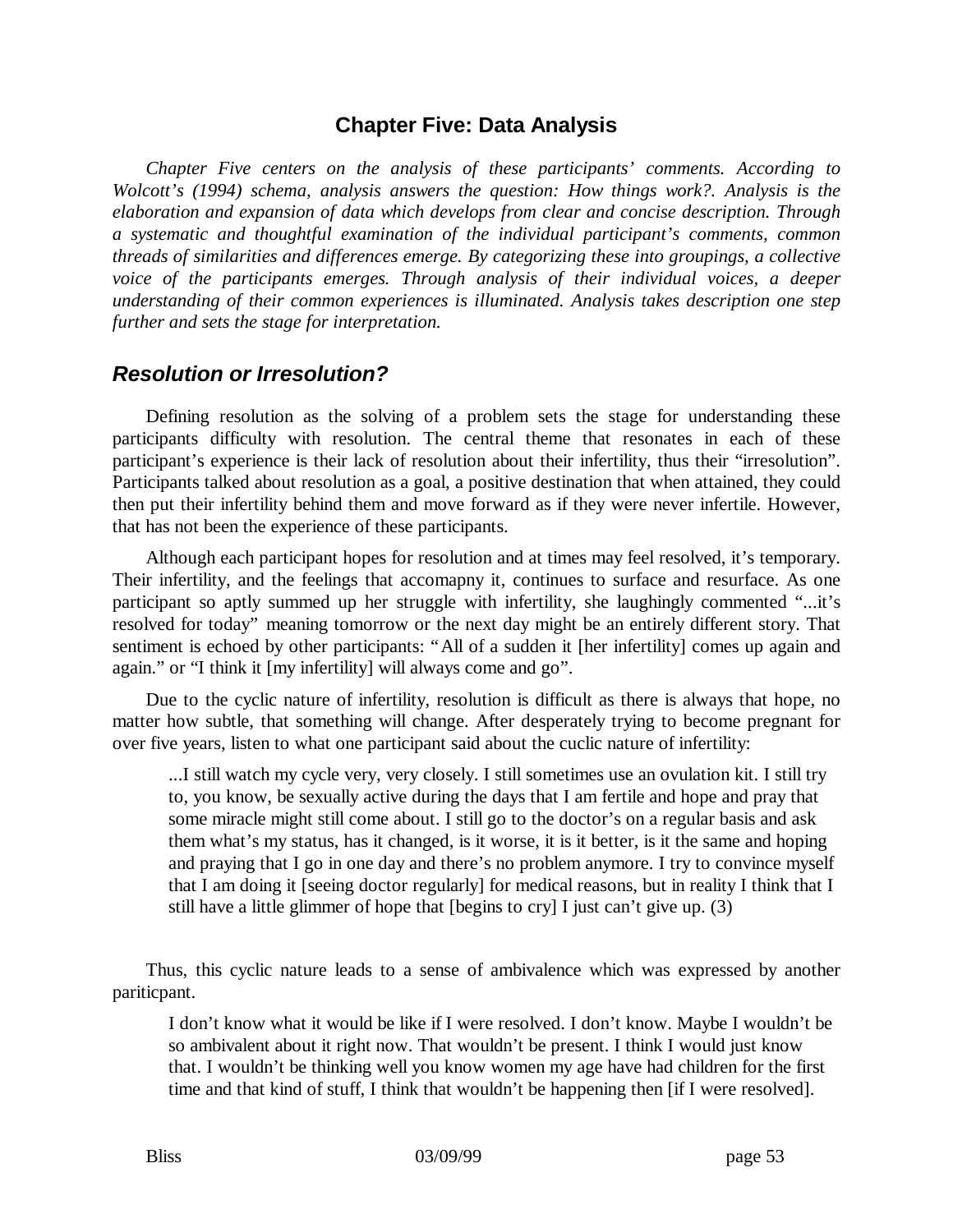Although paticipants understand intellectually that infertility is going to be a part of them for the rest of their lives, emotionally the permanency and longevity of being childless is difficult to accept. For one pariticpant the indecivenes of infertility and not being able to let go keep her infertility present.

 ....(laughs) I think that I am going to feel it's resolved when I am comfortable with...well, I don't know that I am ever going to resolve it really. If I am never going to have kids, I am always going to have that little, you know, that little hole inside of me. And if I choose to be childfree, you know, which I would never have chosen, you know I would never have kids. Sometimes I feel...I feel like I am trying to resolve it. I am trying to tell myself, okay, make a choice, so what are you going to do now. You are going to be childfree so adapt to being childfree. And I think that as time has gone by and I am kind of and I have processed all of this in my head, I realize that I may never resolve it. It will always be a part of me and my life. And if I choose to[pause], I guess what I am trying to say is that I don't feel like I have resolved it because I am getting close to a point where I might end up being childfree and that is still not satisfying to me. I guess there is a part of me saying that, it wouldn't be bad, but there's another part that I can't let go of. (6)

For another participant, the finality of her being childless is too hard and so she denies her infertility by holding onto some small hope:

...the final thought I have is that until I go through menopause, I am still going to have that glimmer of hope and I don't know it that's good emotionally or not. And after that I don't know what to expect, but I doubt it will be totally resolved, *ever* [italics added].

The reality of how ingrained infertility impacts these woman is summed up by one participant. Even if she allows herself to see herself with children, the infertility is still there and the reality of not having kids is still upsetting to her: "I think that even if I have children, I am still going to have, even if I were to have kids, it would, I mean, it would still be there. [long pause] It's still [voice quivers] so hard for me to imagine myself really without kids". (6)

Instead of resolution, dealing with infertility is an on-going process. One can read the following words, but one cannot hear the sadness in her voice. She know she will now never have children, but she cannot accept it. Listen carefully to her pain:

I don't think my infertility will every be totally resolved. I think I will have to touch base with reality at some point and that is getting very close. But hum [pause], I think that the only way I will ever resolve it, will be to put my energy in other areas, like my dog, that has helped me so much to even come to gripes with where I am at. But I don't think you ever can be resolved because it will always be there. I don't think I am going to wake up one day and say it's over, no more [voice quivers]. Now, when I'm almost fifty years old and I'll never have a child, I know that, I know that, intellectually, but in my heart, and in my soul, I will still grieve [tear rolls down her cheek]. (3)

At different points in their lives, participants have rationalized their thoughts and feelings about their infertility to keep it under control. Pariticpants have been modifying and reconstructing their understanding of infertility to accommodate their changing circumstances. An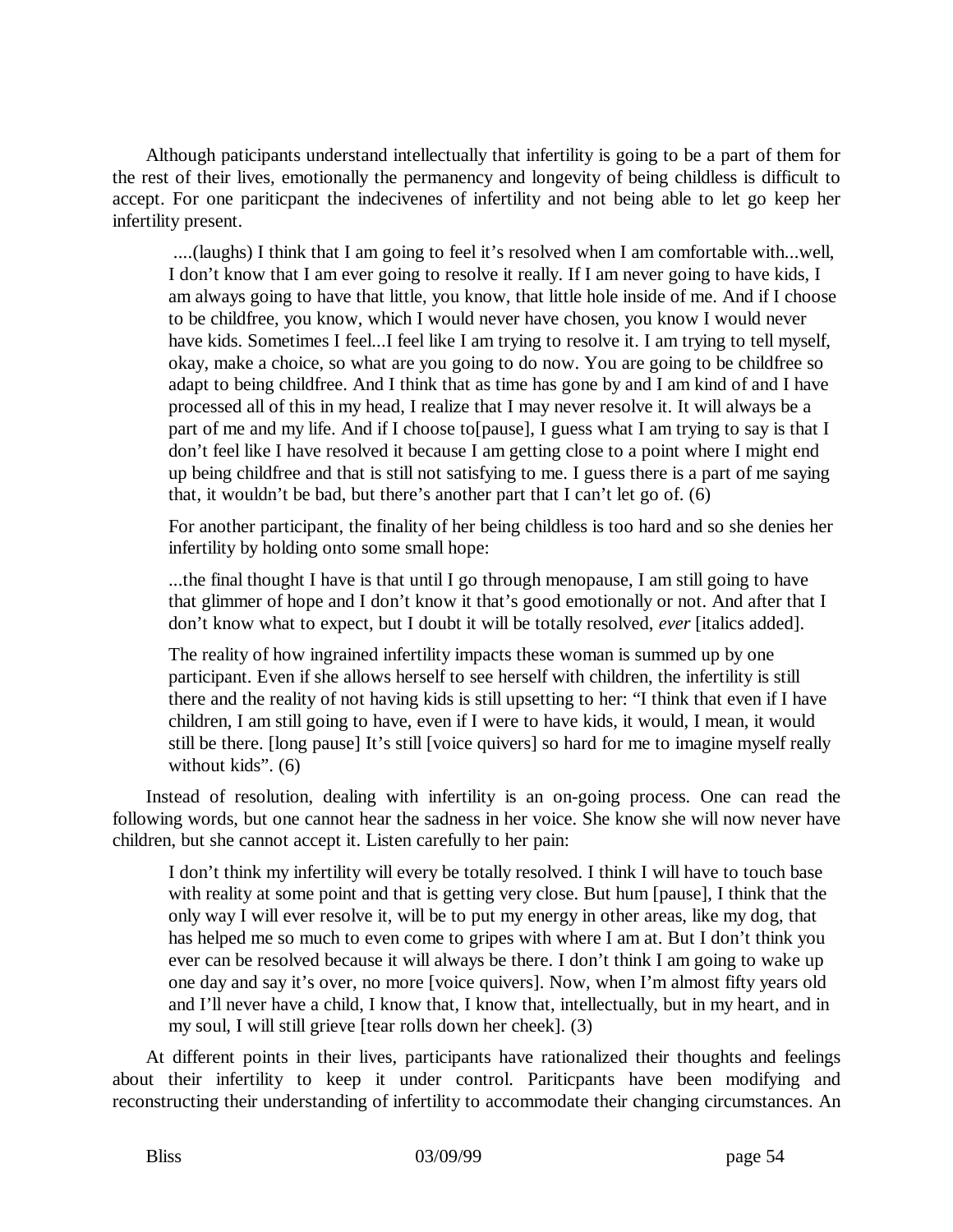explanation that previously worked, may no longer fit. For example, one woman explains: "I was convinced at the time [when I was actively trying to get pregnant] that I just didn't want kids that badly. But it wasn't true then and it isn't true now." Essentially, at that time, she had fooled even herself into believing that she didn't want children that badly.

At other times, participants maintain hopeful attitudes to avoid deny the reality of their infertility. One participant had easily gotten pregnant and had two children as a teenager, but is having trouble with the reality of secondary infertility. Despite evidence to the contrary, she still emphatically relates that: "I still want a child and if I really can't get pregnant, I don't know what the future holds, but deep down inside of me, I know I can still get pregnant." Another women dealing with primary inferility for over fourteen years has a similar fantasy that if she keeps trying she will eventually conceive: "I'm still going to keep trying to get pregnant."

As these women have opportunities to tell their stories and not be judged, they develop new awareness about their infertility and are able to construct more realistic interpretations about that experience. During one participant's interview, she seemed to have a revelation about how she has dealt with her infertility, basically by thinking something other than what she was feeling, thus making her very conflicted about her situation. The day after the interview, this participant called to express her gratitude. Talking about her experience allowed her to understand that being dishonest about how she perceives her infertility has negatively impacted other parts of her life. Having the opportunity to talk freely about her infertility without being judged, gave her the insight and the courage to pursue conseling which she had thought about in the past, but was reluctant to do and nows plans to initiate. Here are her words:

...there's been a lot I haven't bothered to look at. I mean even when I [pause], because I think last year when I actually realized that all of this time I had been always thinking about kids, names, etc., and I noticed how women really, other women, have been really affectionate with their babies, I wonder how that would be, even now. You know, so I've been noticing how I pay attention to that but choosing to think something else. I've done that a lot [laughs]. (2)

Turning their infertility into something positive allowed participants to minimize the negative aspects of their experience and have some sense of control. As one woman said:

Well, you know, I think I approach my whole situation with hmm, [pause] I have a lot of freedom and I have a fairly good life, I'm not saying it wouldn't be better if I had children, but I am the type of person that for years I never thought of me first and I do that now. And I don't know if all of this was a learning experience, it certainly was I guess. I approach it as sometimes it takes a negative to have a positive. And there were so many things that I had to deal with it forced me to accept that this was the way it was and some things I don't have control of and that's a good learning. (10)

# *Categories of Influence*

From the analysis of data, four major categories which influenced the participant's construction and reconstruction of her narrative of infertility emerged from the data. These four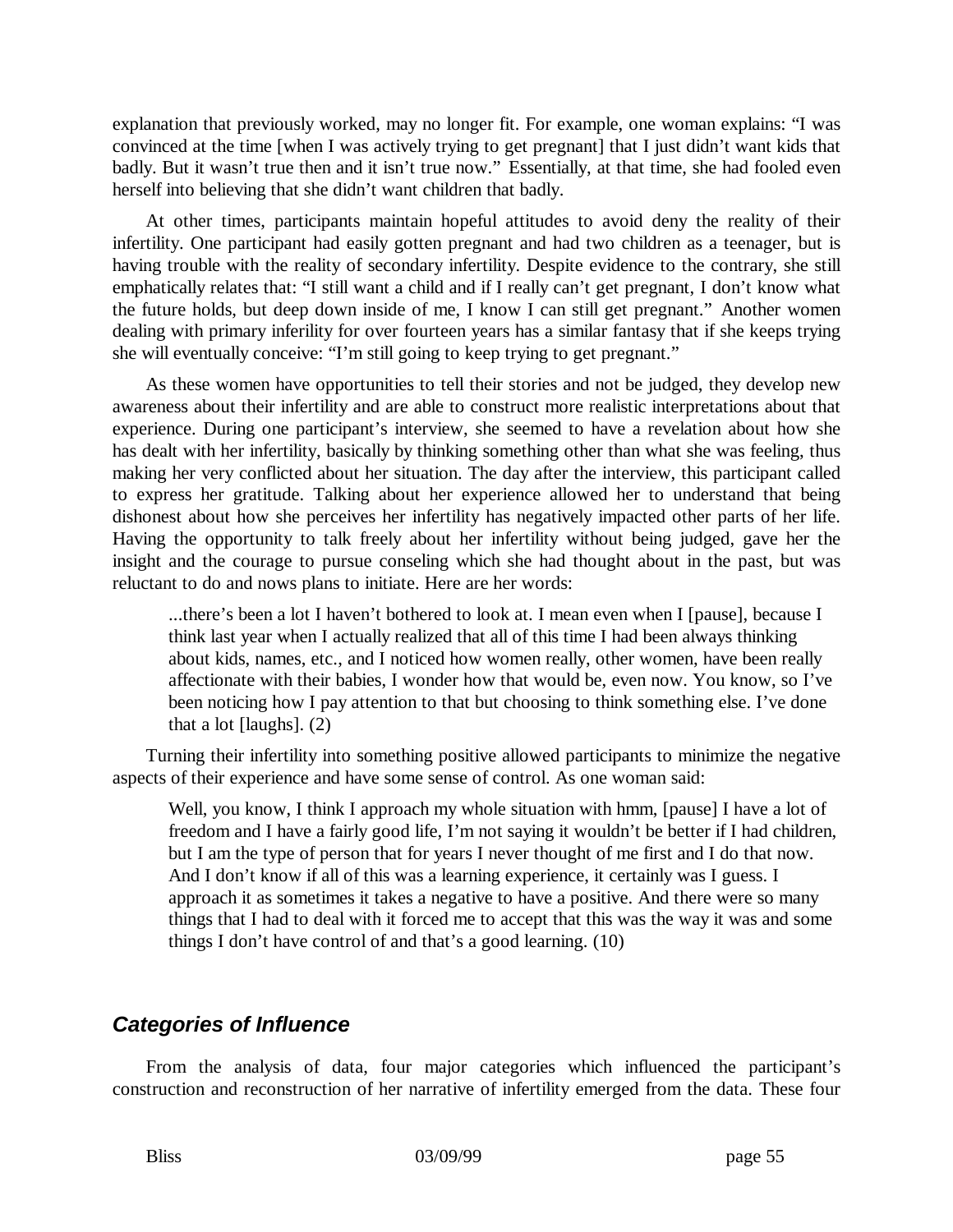major categories of influence are: 1) Background and Culture; 2) Expectations; 3) Feelings About Self; and 4) Support Systems. Within each of these main categories, there are specific variables that contribute to these main categorical influences.

# *Background and Culture*

Background and culture define the conditions that form the setting within which something is experienced. According to the comments from the participants, specific factors from their background and culture which have been strong influences on them include: ethnicity, family, and religion or spirituality.

## **Ethnicity and Culture**

All of the participants are from minority cultures and received strong messages about the roles and importance of men and women to become parents. As a result of these values that were instilled, overty and covertly, over many generations, the inability to fulfill an ethnic and cultural responsibility was difficult to accept for these participants.

 For one woman, she was grateful she was living in modern society, otherwise she may have been an oucast from her Native American tribe as she reiterated several times during the interview:

It hurt a lot. I'd seen my Mother, my boyfriend now, his cousins and stuff having kids and stuff, all over. I figured I would be able to do that. In our culture, I guess men marry women because they want to have kids too. That's the culture I guess. If I was living in the older days, I'd be like an outcast cause  $[sic]$  I can't have kids and that would not be right either....My culture does not support people that cannot have a lot of children. If I was alive back then, I would have been thrown out by now, that is how the culture stays strong. Some of the things I have, I have a home, a boyfriend, I'm independent, but not having more kids is still a stigma. (1)

Participants were well aware of their prescribed ethnic and cultural roles to become mothers and knew they were seen as different in a negative way since they didn't fulfill those roles by having any children or enough children. These participants' comments demonstrate their sense of being different and isolated from women in their culture:

I think culturally speaking, children are a big part of Muslim and people of Islamic Arabic faith, that's a big part of their lives. That's a big part of the women's duty in life. So, I mean, you know, so to them they are probably thinking you are *nothing* if you can't have kids, you are a *nothing*. It's a big thing to them.

I always thought that I would have kids and I think well, that part of is well, that is part of the way I was brought up, that is what women do, they get married, they have children, they have a husband, you know....I think that in general people probably think, that's odd, a Hispanic women, not having kids, that very odd.

But it's been the culture that's influenced me. Just the way that [pause], the way that other women, other Hispanic women have responded when they ask me if I have children. And I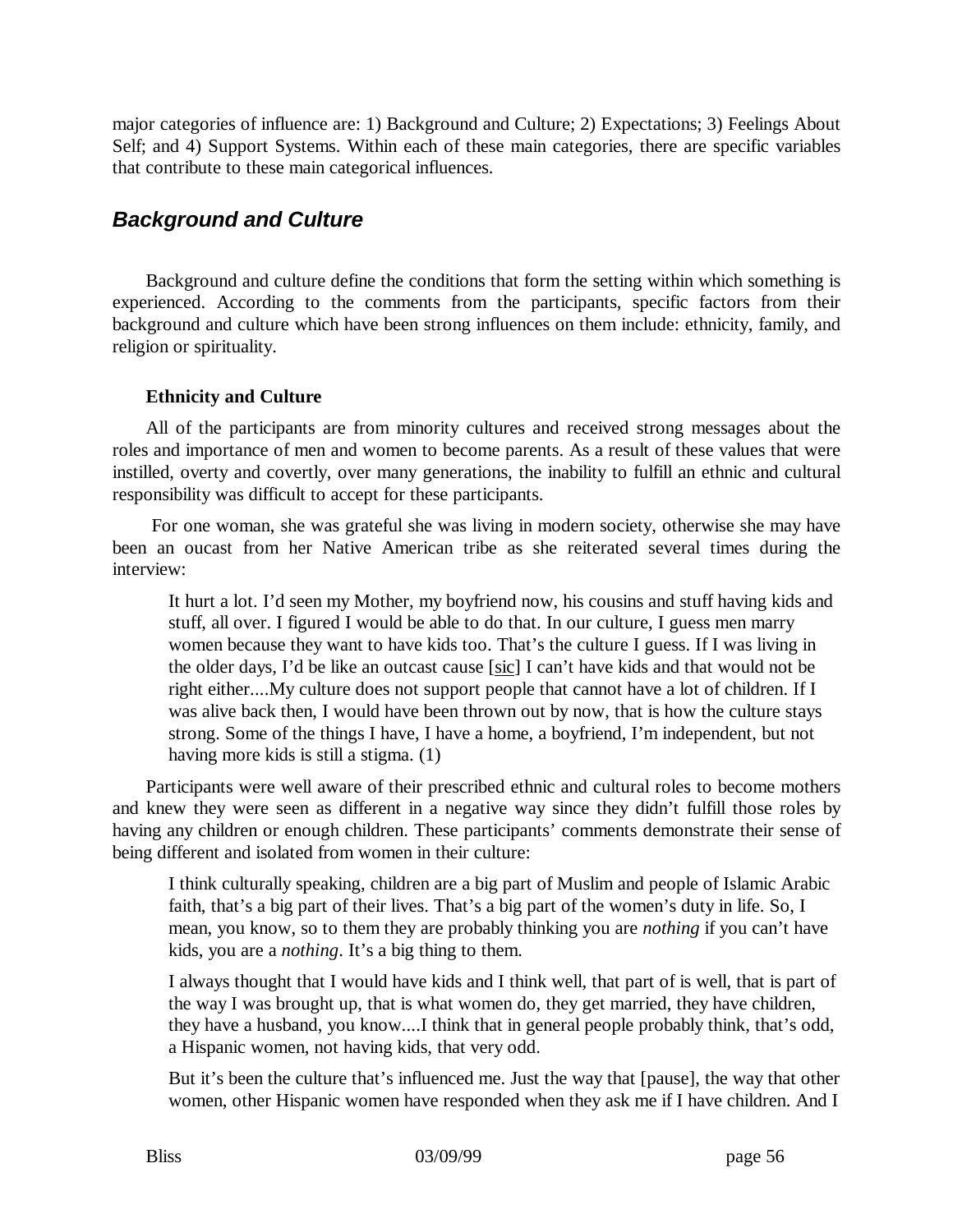say no and they say you poor thing. And they make it sound like it's a really horrible tragedy and a loss. That's been my experience with all Hispanic women when they have ever asked me....I would feel annoyed that they would more or less stereotyped me that all women, especially Hispanic women, want children first and that all Hispanic women have children. It would make me kind of angry that I would be stereotyped. The pity, I hated that they would just look at me, oh your poor thing, you know, that would bug me.

It's a typical of part of my culture of society, Hispanic, to have kids. I would say that it's typical not only of the culture, but of my generation . Because you know my brother knows I am infertile and he has never ever said anything, neither have my brother-in-laws. So it's probably more generational and especially since my Father's generation viewed fertility as wonderful and everyone should be pregnant. We were Methodist, but it was more Hispanic to have children.(10)

Participants were also aware and sympathetic to the roles of the males within the cultures that their partners had grown up assimilating. In some cultures, the man is perceived as less than a man if he is childless. A wife reports: "The whole purpose [for the man] is to have children." Another participant in the study tells it like this:

So you know, I think if we come to the point where it's definite that I can never have kids, I will come to the point where I will probably divorce him because I know, in ten or twelve years, he's going to want you know kids, he's going to want kids. You know, I think there would probably come a point in my life, where he would say listen, I want to have another wife. So would you accept me in taking another women to have kids. I don't think I could handle it (8)

About three months ago he [husband] said, let's adopt a baby. And that kind of emotionally messed with my mind because I'm saying this isn't a good time, I'm in the middle of this infertility process, let's finish this first, then we'll think about that. You know, now that I am finished and it didn't work, now let's adopt a baby. Well, financially we are not able to do that right now. I know we are not and another thing is you know my husband's citizenship thing is still not established, he's going to school, financially, so that would probably stop us, but he's talking about having one of his sister giving us a baby as he wants a baby from a Moslem country, from his country." (8)

You know, most of the men and women in Islamic countries get married when they are older because that is when they are ready to have kids, around 27 or 28, in the middle east they get married earlier. But in North Africa where my husband is from, probably because of the economic situation, they get married when they are older and they want children soon. (8)

For one participant, knowing the sacrafice her husband was making for her made her feel guilty for not being able to conceive for him. As she said:

Knowing the culture of Mexico and being the machismo, knowing that a man is not a man until he has a child. And for a man who is a man to give that up for a woman that he loves [voice quivers]. The more I think about that and as I sit here I just can't understand how [voice is more shaky] I could even ask him to do that [cries] (3)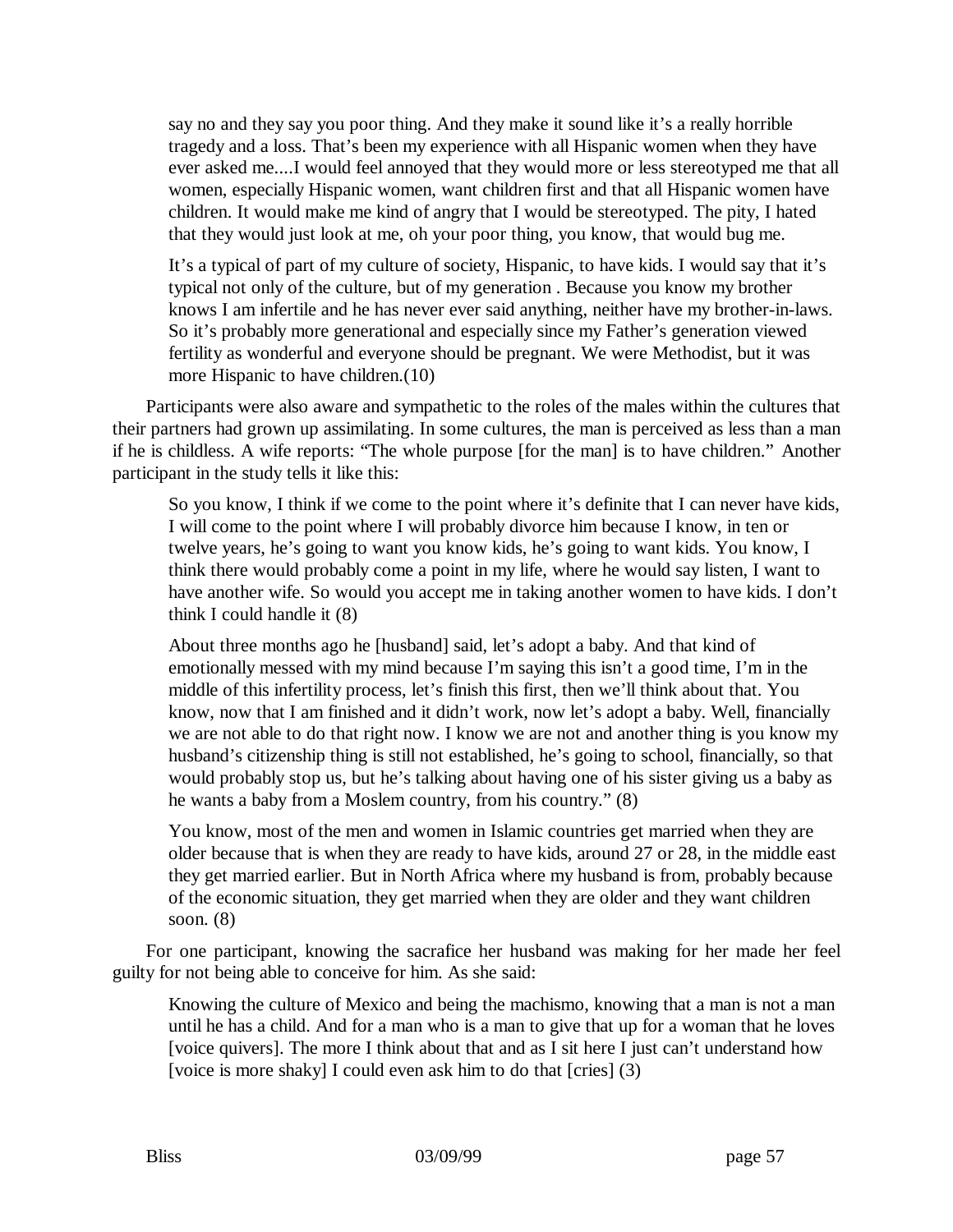Well I think it was about his masculinity. Because coming from a Hispanic family, they kind of have that kind of Macho, you know, especially Spanish people are able to have lots of children and so everyone in his family had children and everybody in my family have children and so I was *able.* I already had two children and so he really saw that. And we did everything we could, he didn't go into the hot tub, he didn't do any of that, he quit riding his motorcycle anymore. He always wore tight clothing, well not real tight, but tight jeans and briefs or whatever, and he had to go to boxers, and he just hated boxers, and it was just awful, he hated it that he couldn't do it [be a Father]. (7)

Although the majority of these participants had grown up in cultures that participated in activities or rituals unique to that culture, participants were conflicted about pursuing them and were reluctant or felt guilty about refusing them or in seeking out alternatives that would be preceived as deviant from their upbringings.

One participant did not take the advice and visit the medicine man from her Indian tribe, but in hindsight questions if maybe she should have because maybe it would have helped and nothing else has helped:

Some people asked me why you should to and see the medicine man and get advice from him, have him take care of you. but I guess my belief in God is more important than, I guess I didn't believe in it really. I never did try. I just, but there were times I really did want to do it and to talk with them and have them actually help me out and maybe find a way to help me out. I guess I didn't have the courage. I was still grieving, thinking I still had a chance, but it never happened. (1)

One participant did take the advice of a family member and made contact with a curandaro, a healer from her childhood community. Her experience with the curandaro reinforced the difficulties she was already having with her husband to consider adoption as a possible resolution. This is what she had to say:

I did go to a curandaro. And her take on that there was this spirit of a child that did want to come through me, but didn't want my husband as the Father, which again was pretty painful, and you know she recommended some things to do which I did. And I did some Chinese medicine too. And I went through that part thinking something might work out; drinking lots of chamomile tea, and not walking barefooted, never having my abdomen exposed to the cold and then I did like two years of Chinese herbs. (6)

Although participants did not necessarily believe in seeking alternatives, they were desperate to find some relief from the discomfort of their infertility and were eventually willing to go outside their comfort zones to explore what might work. Interestingly, participants who partook of these alternative expressed some satisfaction, most likely because they talked with someone who listened. The following excerpts reflects some of these experiences:

This might sound strange, but, let's see, it was in the early 90's and I did a couple of regressions, you know past life regressions. I said I'll try anything because I don't want to go through that again....I saw myself in a big barn. I mean, my guess was it was probably back in the 1800's and there were three men standing there and they were dressed in black hats. I was struggling with one of them who had be by the arm and he was pulling me and I was pulling away from him and we were having this tug of war. I finally got away from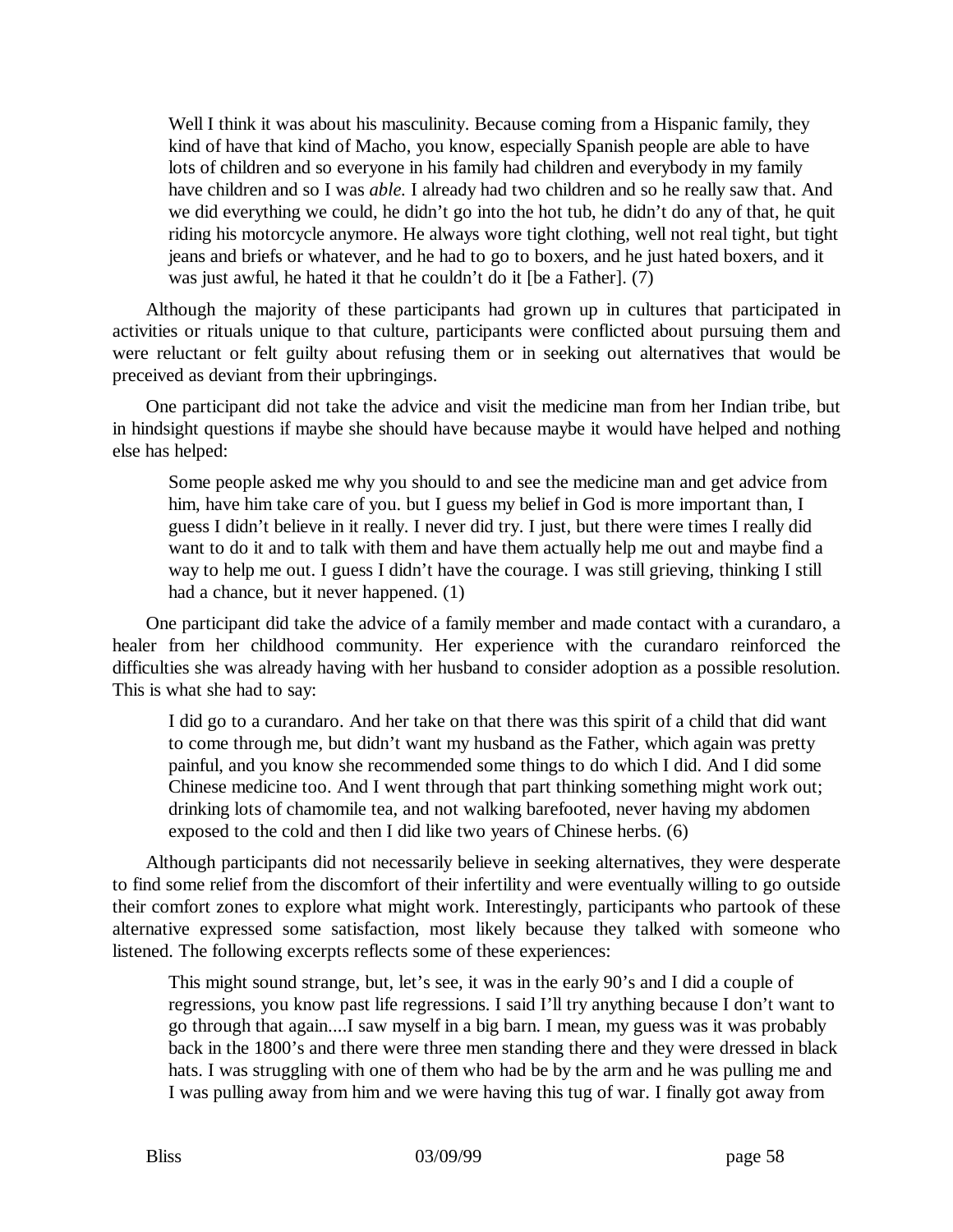him and I was gone and I came to the end of the session. As I was driving home I kept thinking I'd forgotten something. I just simply had forgotten something important. I couldn't figure it out. What the heck was it so I called him up after the session and told him I feel like something is still missing and I don't know what it is. Something in the past that is still here now. When I pulled away from the last man [in the regression] I felt like I'd forgotten something and I had left something behind when I ran from him. Then a couple of days later, I don't know what I was doing, I think I was working and I said. 'Oh my god', I left my baby [begins to cry]. I left my baby when I left....I did another regression and I was talking about my issues with my Mother and I was feeling really scared and all this kind of stuff and he said let's go back to a time when you knew your Mother. I remembered sitting as a young girl in this one room house and my Mother was mopping the floor and I could even smell it. It ended up that I was pregnant and I started to cry. We moved forward and he said where's you baby and I said my Mother gave it away [cries harder] and that's just so hard for me to talk about. I don't know if regressions are real, but a part of me believes in them. I just don't know, but that's always stayed with me when I think about my own infertility. If those past regressions are real and why I have never been able to have children now. I think maybe I didn't allow myself the opportunity to have children because I couldn't even hold on to the other that I had. I've thought about that a lot, especially that last regression. I've always had a hard time knowing other women who give up their babies. That's been a real heartbreaker for me. When I see unsolved mysteries and I see children being separated and then reunited in their 50's and 60's, finally finding each other, it's just really hard. (2)

Squeezed between two cultures, her family of origin's and her husband's, one participant felt she had no place to get support and reverted to an unfamilar place, a psychic, but she did find relief there:

I have spoken with other Creole women and they have had problems and also within my family, my grandmother, my sister, and my Mother all have had fertility issues.... A lot of Creoles practice voodoowhite magic, consulting the starts and cards.In "voodoll", that's how we say it back home, they would have a ritual, more of a ceremony, to find out what the problem is by praying and chanting over you.... And the reason why I didn't anthing with voodoo is my Mother and Father would frown upon that as they have separated from it now and went into Christianity. That's why I finally decided to call a psychic....It was a battle for me to just pick up the phone. I was like should I call or should I not call because inside of me are my Christina beliefs and on the Molem side, to consult any spirit medium or anyone like that is wrong. I finally decided talking to a stranger, someone who knew absolutely nothing about me, who couldn't judge the situation, who wouldn't have any bias or prejudice, or any knowledge of what is going on could sit and listen. So I called the psychic hotline and the man opened up and he did his leelte things. He asked me what my Zodiac sign was. He started talking with me and I started talking with him and it felt liket ther was a great burden lifted, and it just left. Because I had finally gotten to speak my piece and gotten to say what I was feeling inside and have someone list and try to...they weren't trying to consult relition or culture, they were just looking to the universe for the answer, mother nature for the answer and speaking to me one to one. So it made fe feel a lot better. It's like today. I am smiling because I can talk about it here. (5)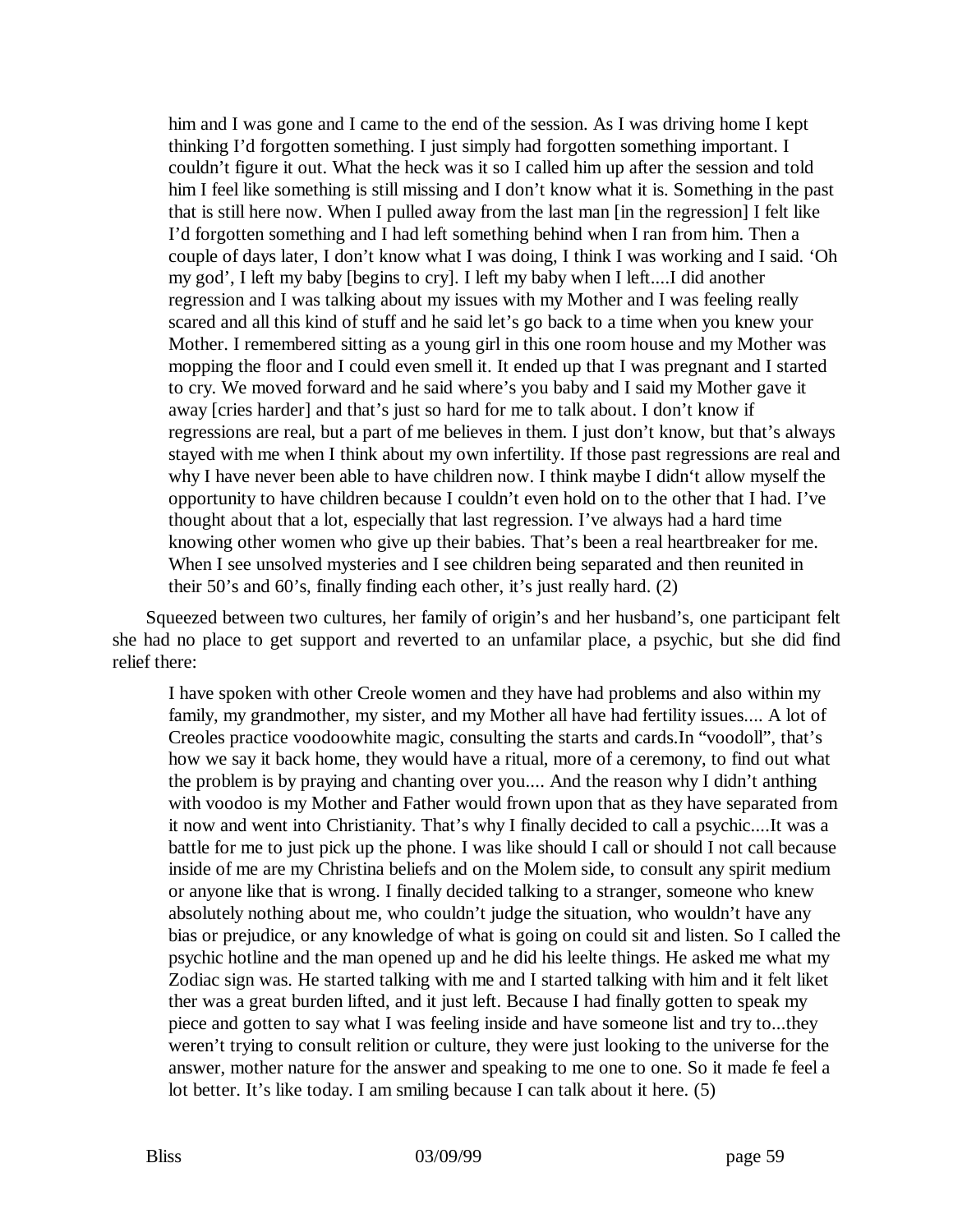There are many myths and old wife's tales that were told to the participants. Despite knowing they most likely would not help, they still tried them almost as if to say I tried everything. Of all the remedies these woman related, none of them worked, but they still would try anything if there was the slightest chance it might work.

There are sisters [women from her religious community] who have told me to drink tea, parsley tea to not bring on the menstrual cycles. There is one women who told me to take Geritol to make the sperm and eggs strong and more fertile...I bought the Geritol, but it said to check with the doctor before taking it and I was too embarrassed to ask him, so I didn't do that. There is vitamins that I actually went and bought from Wild Oats {health food store].(8)

In the Crow culture, they say if you have fertility problems, getting one of your sister's or brother's kids and keeping them for a while, they actually believe that helps them get a baby and get pregnant and that's the belief behind it." (1)

Education was an important component of these participants' lives. Participants valued education as a way to advance their family's status, including socio-economic. All participants have advanced further in their education than any of their parents and most of their siblings. Some of the participants were the first in their family to finish high school, while others were the first to receive college or advanced degrees. Regardless of their current educational status, all but two participants, aspire to completing at least a Bachelor's degree.

"I think education has always been important to me. I couldn't imagine myself not having an education and I had to get it one way or anotherer because I saw my parents struggle, they were migrants. It [education] was just a necessity for me. I don't think I ever did it intentionally to separate myself from my culture and the women in it. It was something I had to do for myself becuase I've always been a curious kind of person, wanting to learn and wanting to know things. But I can see to some degree it was important to my family in terms of my folks not wanting us to have to work as hard as they did because they worked really really hard and they wanted to make sure we at least had a high school education."

Becoming educated was an opportunity to advance, but it also separated these women from the majority of women as this participant went on to explain:

"My background was somewhat different from other Hispanics in my area because we were educated Hispanic women. But my childhood was unlike so many of the kids in my community. Our parents wanted something better for us, even though they did not have an education, jobs, college degrees, these were the priorities, not having babies and getting married right away. They [friends] were all Hispanic, that's all I hung out with....That was what they were suppose to do. Like we were suppose to get a degree and better ourselves, that was the only expectation for those women to have value through having children. We were kind of lucky." (9)

## **Family**

All the participants' families as well as their partner's families have also influenced these women's experience of infertility.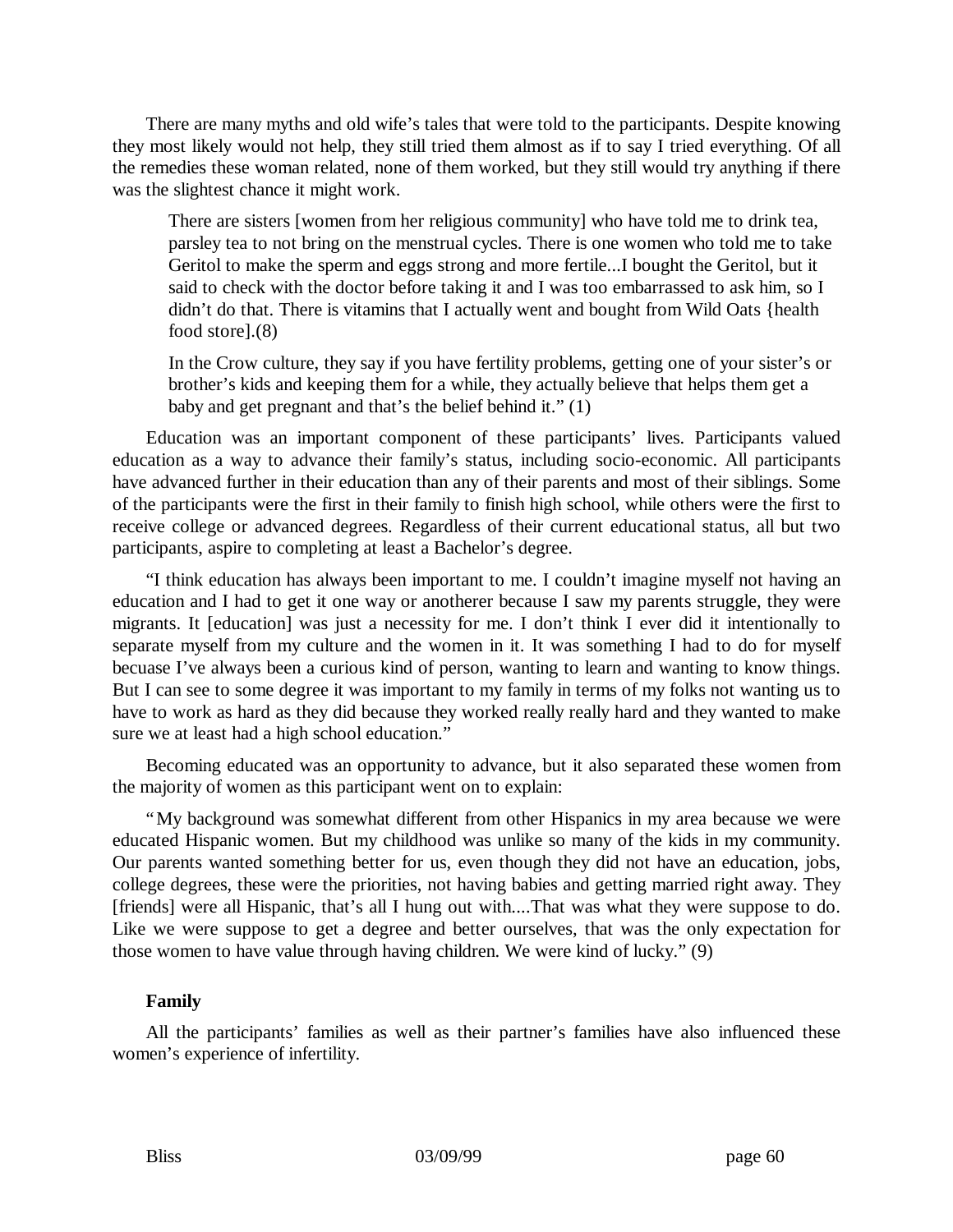For one woman, the shame of being childless led to her husband's disappearance, she suspected by his family, since as the oldest son his duty was to father children and hers was to bear them. Hear her pain as she tells of her dealing with his abduction:

I sat many nights and cried and wondered is he still alive? And at some point I even thought well are they fanatical enough to kill him just because he didn't have a kid or to tie him up or whatever? And then calling the psychic didn't help, they were telling me well I see him in a hospital somewhere, maybe in a coma and some type of incident, accident or whatever and they said that he is in critical condition there. So now my heart couldn't take it anymore. I was to the point to where I wanted to go to the emergency room where I was having chest pains because here I was, I was separated from my husband who I love so dearly, who was taken from me which was solely upon the fact that we didn't have any kids. And so he was basically snatched out of my life.... I've cried so many nights, and the crying, it just never stops....I feel that they wanted him to go back home [husband kidnapped by family and returned to Middle East] to give him another wife. That is what I believe and that is why he probably has not called. I can't imagine him not calling me because has he has always been very protective and caring and loving. (5)

Her explanation for his disappearance was:

That it [infertility] was a disgrace to the Muslim culture that it was a disgrace to their family and the Muslim culture if the oldest son does not have kids, who is going to carry on the family business, so it's like a slap in the face. It's like he's (husband) telling his family, I love this women so much, even though she is infertile, I am willing to sacrifice everything and make sure that our people don't have a name anymore. That's how they think.  $(5)$ 

Despite growing up in the same culture as her husband, this participant tries to minimize her husband's family's value about children by finding it rather an absurd notion that children are so valued. Although her husband in fact had a son in a previous relationship, she also devalues that relationship by blaming the Mother. By discounting his heritage, she can better tolerate their inability to have a child:

Well you know in his family, all his brothers have you know juniors [voice quivers] and it's like to me, it's so ridiculous. My husband is not the typical macho Hispanic male and if he was, I would never have married him. He is very much is own individual, self-assured and he doesn't need to have any son to say I am a man. This women got pregnant after telling him she was on birth control so he would marry her. She tried to trick him into marrying her and he wouldn't marry her, so he wished things would have been different. And he regrets that he wasn't more of a father to his boy, but he [the boy] had a father, a stepfather. But that's his biggest regret that he only was a monetary father.... My biggest regret was that I wasn't more understanding when I learned of this child and I didn't encourage him to nurture that relationship. I couldn't get past the Mother and her, whatever you want to call it, I could call it so many things, the way she would operate with him [husband], especially financially, her way to control, it was not a good feeling. (9)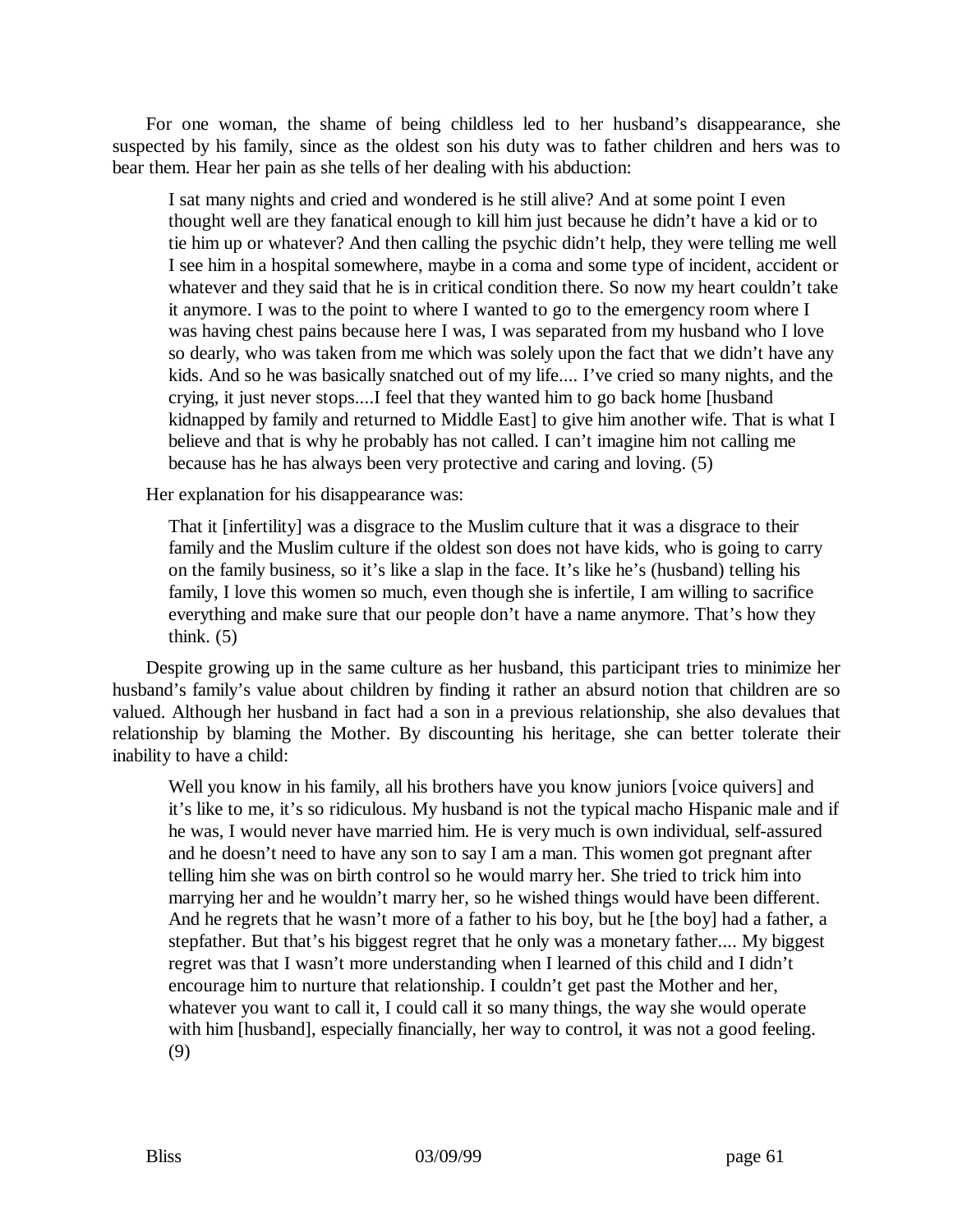## **Religion and Spirituality**

Religion or spirituality played a critical role in all the participants lives. Several participants have continued to be unwavering and devout to their religious beliefs and credit their faith in God as helping them cope with their infertility. Those participants who had no answers often turned to prayer:

"For me praying is a big thing as there are times when just about anything that makes me uncomfortable I pray about." (10)

"Pray, my husband always says just pray and ask Ala, you know, and that's it. Just pray and he will give you what you want *if* you just ask him...and that is something we do five times a day. Morning, mid-afternoon, sunset and then two at night." (8)

"As far as spirituality, well I think, I pray about everything. I just say thank you all the time, that's my way of [pause] because things happen that I don't have control over those things and that God id doing his best for me. I also think thy will be done." (10)

And we [husband and me] put our faith in God and we feel that he has a plan for us and this is his path for us." (9)

" I think I always look for answers in my faith and I don't know those answers, only my God does. I just pray for the strength to accept whatever had has planned for me. (9)

I prayed a lot. I prayed all the time, please, please, please. And I though maybe God doesn't think I deserve to have a baby because I am so busy because of work and school and I already have two kids and some people can't even have one and her I am asking for too much. Maybe I don't spend enough time with the children I have now and maybe god is not giving me one because I don't deserve it. (7)

For one participant, she and her husband struggled with seeking medical intervention as it goes against his religious beliefs. Therefore, there is tension between them about how to proceed and what will eventually happen in their relationship:

...the sperm should be used to impregnate the woman, not to check and see how high his sperm count is or to inseminate it *artificially*. So that part, kind of went against his morals, I don't know against his religious beliefs...If you are going to be pregnant, you are going to be pregnant from the way that God wants you to be pregnant and if you're not, they you're not. And he's accepted that also because I told him, if I can't have kids, you know, I think that you should just find another woman, or you know, get divorced or something like that. But he just says it's up to God, it isn't up to us to choose whether I am going to have a baby or not. I think even a non Moslem man would still want children from his blood.

I mean you know, he's given his sperm for insemination and had them check it and stuff. so he's tried, and even being, you know being so strongly religious as he is saying that you know, God has, God is the only one, you know that determines whether I am going to get pregnant or not, you know, not me getting pregnant, you know, or the doctors....You know, he wants a baby and he knows how much I do, you know, I mean, he kind of , it's the will of Ala, you know, it's the will of God. If I'm going to have a baby, I'm going to have a baby and no one is going to say let's help her do this or whatever. (8)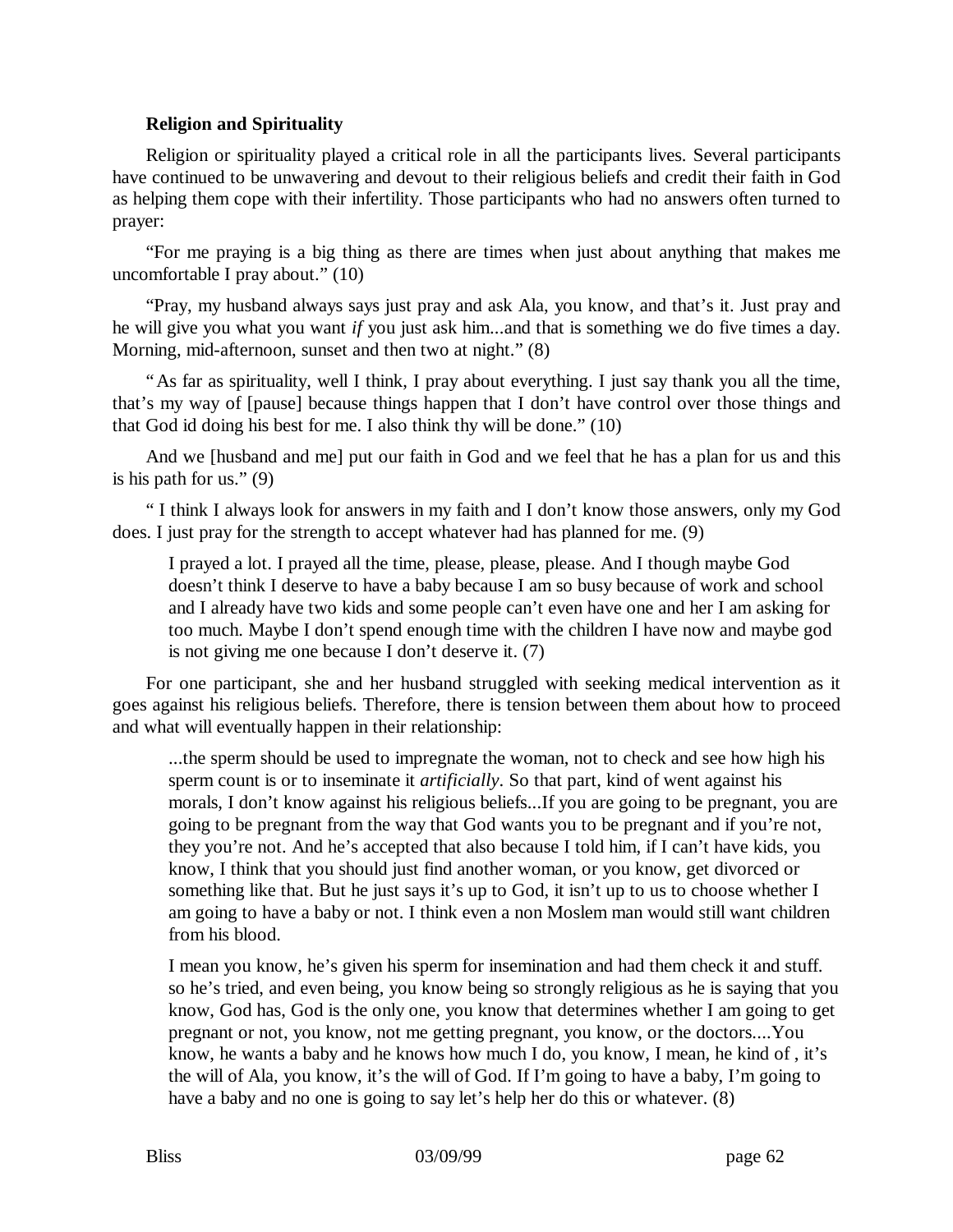However, it was more typical for participants, even those who strongly identified with a particular religion to question their faith and not find answers to their questions in prayer. Doubting their religious belief system was troubling to these participants. Once again, participants found themselves aleninated and isolated from what they had considered a safe haven. These participants are struggling with their previously held religious values and their disappointment that their faith hasn't given them relief in dealing with their infertility.

I mean so many different things, emotions that we have gone through us both. My husband and I were raised very strong devout Catholics and there have been so many times where you know you question your faith and question God and you say shy did this have to happen to me. My sister who just came by has a daughter, my niece, who turned 21 years old yesterday and had her first baby when she was fourteen years old, and she is a very unstable parent and I see example of this all the time and I just feel like how could God have done that to me. Because I feel like I know I would have been a much better parent and I have so many more things to offer and I see people with their children in the streets and I have worked in the prison system and I have seen men tat are there as a result of abuse and neglect and sexual abuse and sold as child prostitutes at three and four year old and you see that kind of life that these people have and I just [long pause] I just curse God, I'm angry, I feel like I have been singled out and I feel so much pressure from my family. Before we had a lot of information on the actual infertility, it was always why aren't you having a baby and culturally it is the thing to do. (3)

Spiritually it [infertility] has shaken my faith, very much so [begins to cry]. And I still have it so much and I still try to pray and think about it and say God I know there is a reason for it, but show me the way, show me what is the answer [cries harder]. That comes close to socioeconomic [impacted me too]....Doctor told me one time, you know I told him do you believe in God, cause [sic] I do. And he said very much so I said well maybe God decided that not what I'm suppose to do and he [doctor] said have you ever thought that God put me here to help people like you? and so that [socioeconomic and spirituality] went hand in hand. But if I had more of the financial means, then it could put me in contact with somebody else [additional medical treatment]. Those two [spirituality and socioeconomic status] are so close as far as the impact in my life." (3)

When a couple does not share the same religious belief, it can come between their ability to make decisions about their infertility that they both can accept as seen in the following quote:

I mean there's women, my husband told me that there was someone in the Koran who was married to his wife for like 12-13 years and he took another wife and he found out a month later that she [new wife] was pregnant and he divorced the first wife....That it is up to God, I mean, if God want you to be pregnant or if this is to happen or that is to happen, then it will....I can't accept that. Because of the way that society has taught me as an American, that hey, you got a problem, then go to the hospital. You got this, then go to the doctor's. You need help, go to the hospital. So, you know, we have things that can help us. I mean my husband, sometimes he tells me, I didn't know why you are doing all this, you know, all you have do to is just pray. (8)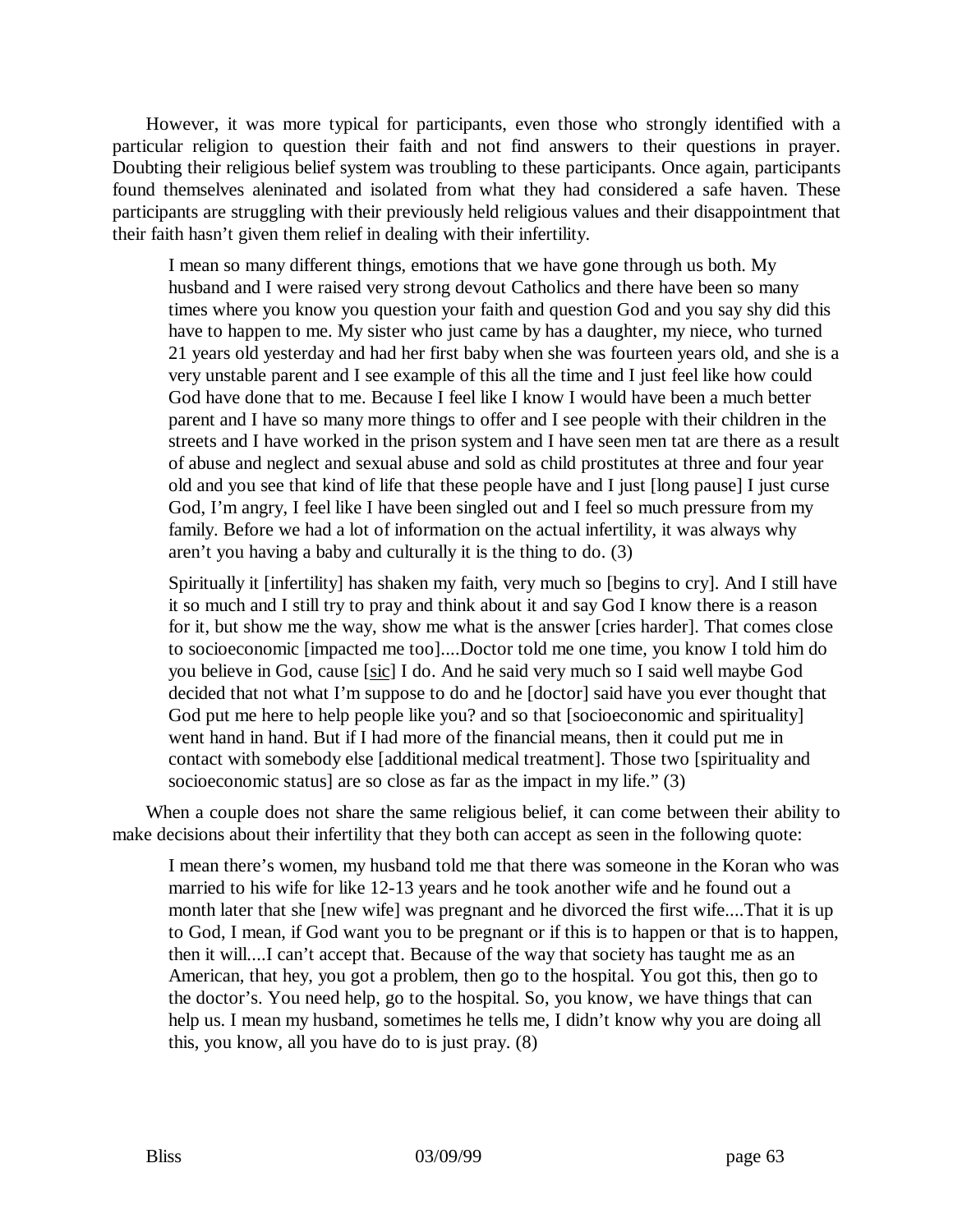In one participant's case, her choice in a husband aleniated her from her family because their religious believes shunned her from their church . In addition to being lstracized from her parents and her church, she has also not received any answers from the scientific community either:

I am not a Christian Scientist although my parents were. Christianity and Science don't mix. My parents are Jehovah's Witnesses now and they do not believe in marrying outside your religion. When you marry outside your religion, they pretty much shun you and that's what happened to me. But I believe that belief in God is very important and this is an issue. I believe that he is the Creator and He designed me and He created me. And I have been praying to him to find out what the Master Plan is for me. Why am I not allowed to have children at this point and time in my life. Is there a point in time in my life when God wants me to be able to bear children. You know, what is going on spiritually here. Is there a spiritual reason hidden behind all of this. And then you try to think of the physical and scientific aspects and sometimes prayer works. It makes you feel better when you pray and you pour your heart out in secret to God. But then the next day when you wake up and there's no answers, you feel well maybe I need to go the scientific route because I can get an answer and when they don't have an answer, you don't know where to go. So you go back to culture and spiritualism and they don't have an answer. So you are playing volleyball with your life. Back and forth over a net. And no one, neither side has given an answer in the amount of time you feel is sufficient. Everyone is taking their time. (5)

This participant feels caught in the middle and doesn't know what to think or what direction to turn in:

When it comes to my spiritual beliefs, I think that sometimes I get caught in the middle of well God didn't give you any kids, so there is a reason for it, so quit pushing it. What if you have a child with a lot of disabilities because you keep on this track of pushing it, trying to force the issue instead of letting it happen naturally. So that's one, one side, but then there's the other side that if you can hemp yourself you know, I mean God can help you, but you need to put a little bit of your part. And then your part is to do all this wonderful stuff. There's two very different sides.(6)

Participants stretch to make sense of something that under different circumstances they would not have made the same meaning as this pariticpant demonstrated:

So I just started thinking well maybe He [God] just wanted to have his baby back [miscarried at seven months], so [laughs] I guess to give it a job, to be an angel or whatever. So anyway, I came here [moved] and I met this lady that was from New York cause [sic] I was doing this home health aide, you know, and in this lady's house taking care of her Grandparents. And she asked me if I had any kids you know. And I said, well I had two. You know, I said I had the one that I lost at three months and I said that I had one that I was just pregnant with in 1983 and I lost that one you know it was stillborn at seven months and it died, and she said does it bother you or anything like that. And I said yeah it bothers me you know what I mean, but because I was crying all the way up until then over that last baby, all the way up until then, I would still cry over that baby and think about it you know, because I had little diapers and everything [laughs] just waiting for it, you know, my older cousin made clothes for it and still, you know, but it just didn't make it. And so, but anyway, she said let me read you this part in the Macabee Bible and then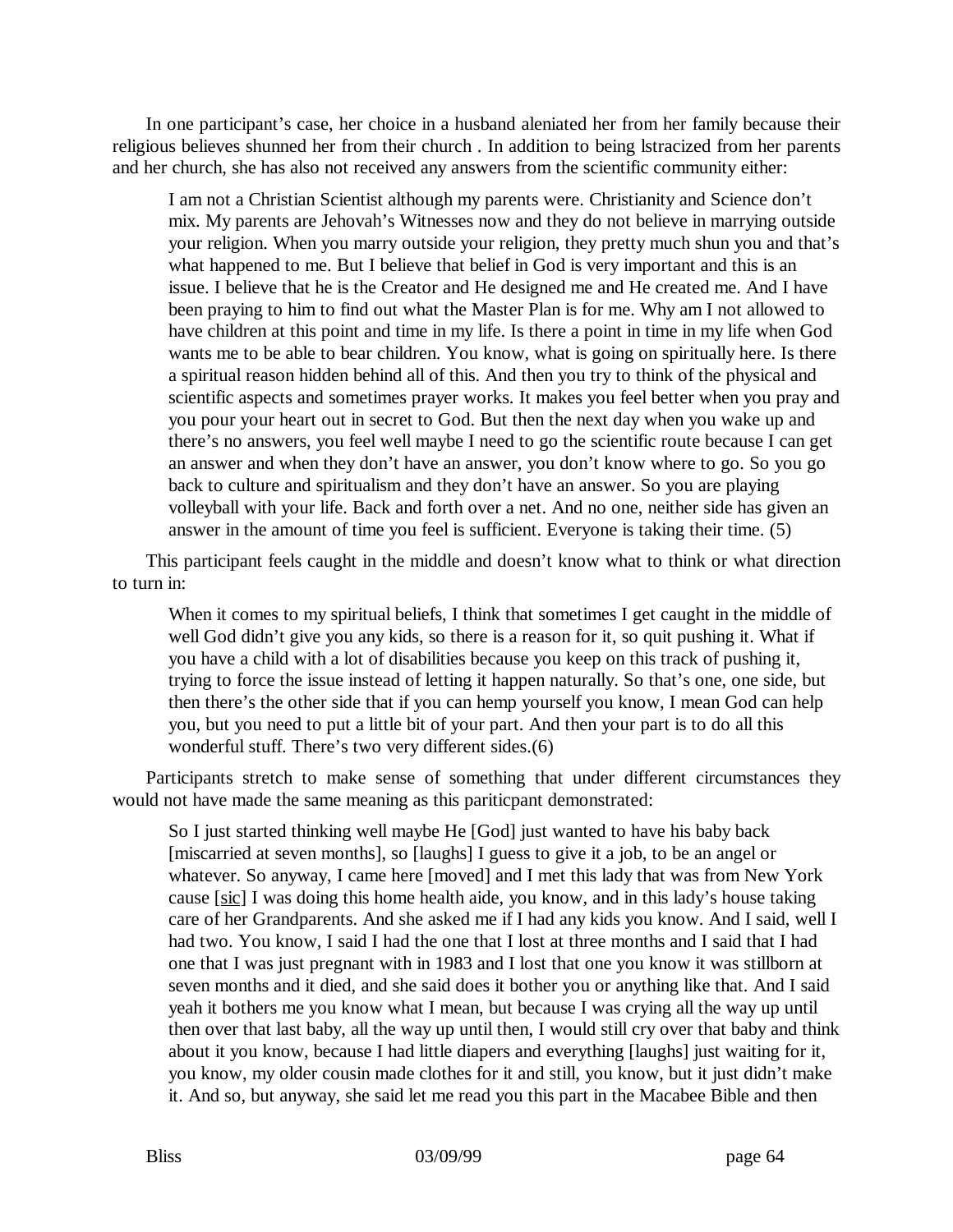she did And when she did that I stopped crying and stuff and I just didn't cry anymore then the time came around because it made sense to me and then, it made it better. But what she said was that those babies are born and die, only have one mission and that is to be born and that after they're born, I mean, all they had to do was be born and that's it, and then she said they are too good for this earth or something and that's what it said in the bible. That those babies have one mission and that's to be born because they are too good for this earth and that's why God takes them back. So that's why I have been able to accept it more, it helps a really lot [laughs]....because my ex-husband use to tell me a lot that the Bible in Jamaica they use to use it a lot, it's a certain part of the bible or whatever, but her I never heard anybody talk about it. But this lady showed me a part and she said it's the Macabee bible, and my ex use to tell me something about that too." (4)

"So I didn't fit in since I only had two children. And I grew up Catholic and the only thing they teach is the rhythm method. And for a while everything was okay, we had sex all the time and didn't have to worry about you know, I wanted to get pregnant and I couldn't, but a lot of people have the other fear. Like oh, they'd get pregnant right away." (7)

"Now I am choosing what religion I want to be, you know, I am a Catholic, but I was kind of wanting to move away from that. I have no anger toward God, but the Catholic church did kind of mess up me up a little bit, well my Mother anyway....everybody lived by the rules of that church, the Catholic ways and everything." (4)

## *Expectations*

Expectations played a big part in how participants experienced their infertility, either positively or negatively. Personal expectations of themselves as well as expectations held by their partner and other family members, and society had the greatest influence on how these women experienced their infertility.

## **Personal**

Personal expectations of parenthood seem to correlate with how participants have dealt with their infertility. That is if one's expectation was to be a mother above all else, those women seem to have struggled more with being infertile. For many of the participants, the expectation that as woman they would automatically have children was ingrained in them and became a part of how they perceived themsleves. Since they were small girls they believed they would have children.

I always thought that I would have kids and I think, hum, well, that part of well, that is part of the way I was brought up, is that is what women do, they get married, they have children, they have a husband, you know, etc., etc. (2)

"You know I think I approached it in a totally different way than I think I would have approached it now, probably because it's ten, ten years later practically. I thought it was my *duty*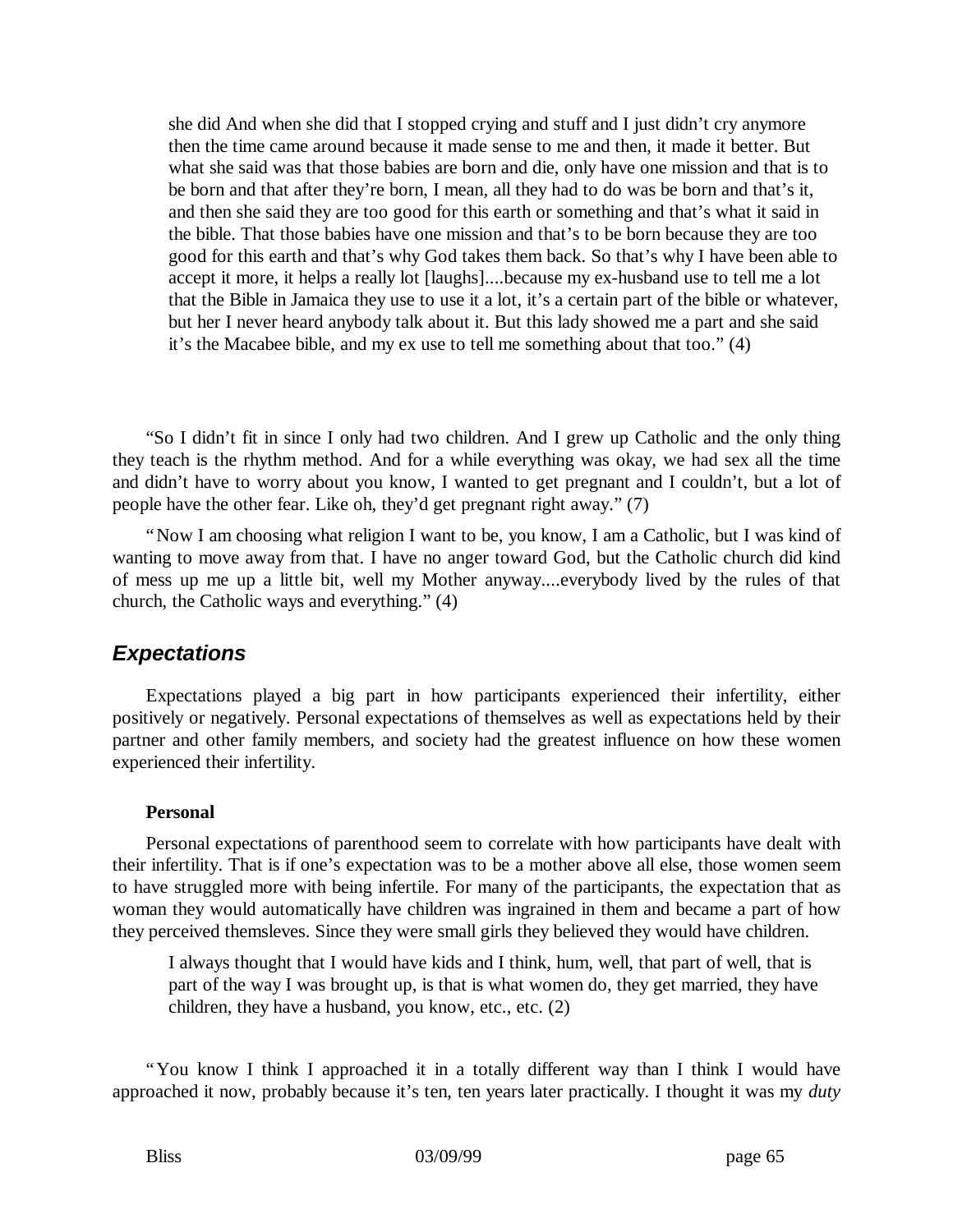[italics added] because my Mother had eight of us. but yet, I knew and my ex-husband knew and I had discussed that I only wanted, and he was behind it, two children." (10)

I feel like it's like, I don't know, maybe I am wrong, my old fashioned way of thinking, but I just don't feel, I feel like every woman is suppose to have a baby, you know what I mean. I just feel like it's what I am suppose to do, that's part of your job, [laughs] you know. I have to have another one. (4)

"I just kind of expected that I would grow up, get married and have kids and I kind of already did that and I was happy to finish school and I just thought I would have more children. I just like having more children, all my friends had large families. So I didn't really fit in since I only had two children." (7)

"Well you know, I came from a family that was very, very large, my own family and my extended families were all very large. I mean my Dad's family alone, on his side, was one of the smallest and his twin had sixteen live births, it [having children] was a given." (10)

"As a little girl, that is how you are taught, you are taught that you grow up and your vocation is to become a wife and a mother and that is what you are suppose to do in your life. " (3)

"And I always thought that I too would eventually have some [kids]. But you know, I guess, after I started with my education, you know college, I just thought well, you know, who the heck needs kids. I don't need that and so then again maybe I did rationalize and I said oh well, I'd rather do this than have kids. I'd rather have a career and be educated that have to deal with diapers and crying babies and adolescence [laughs]." (2)

"There is no one else around, there is no one here. There is no one to call me Mommy, there is no one here to say I love you. There is no one to give love to, to care about, you know, a little person that depends on you. And I've been around my friends and I had a friend who moved here from London and I took care of her baby. She had been through a divorce and I would say he was here for seven days a week, every day. So I got really attached to him and so when he left, I got really depressed for a couple of months." (8)

For this partitipant who started with medical intervention, her expectations of a positive outcome shifted to the medical community to become pregnant:

"And for a long time, I think, the emotional aspect of it, the emotional roller coaster was even worse when there was some hope that it might happen. You have some expectations, and you think yeah, you go through insemination, and in my mind I mean before I really knew what it was all about, I was like thinking this was the answer. And you pay all this money to have the procedure done and nothing. And so it's, you just have to draw a line, I mean you have to make a decision, and say how much more do I put myself through financially, how much more can I put myself through." (3)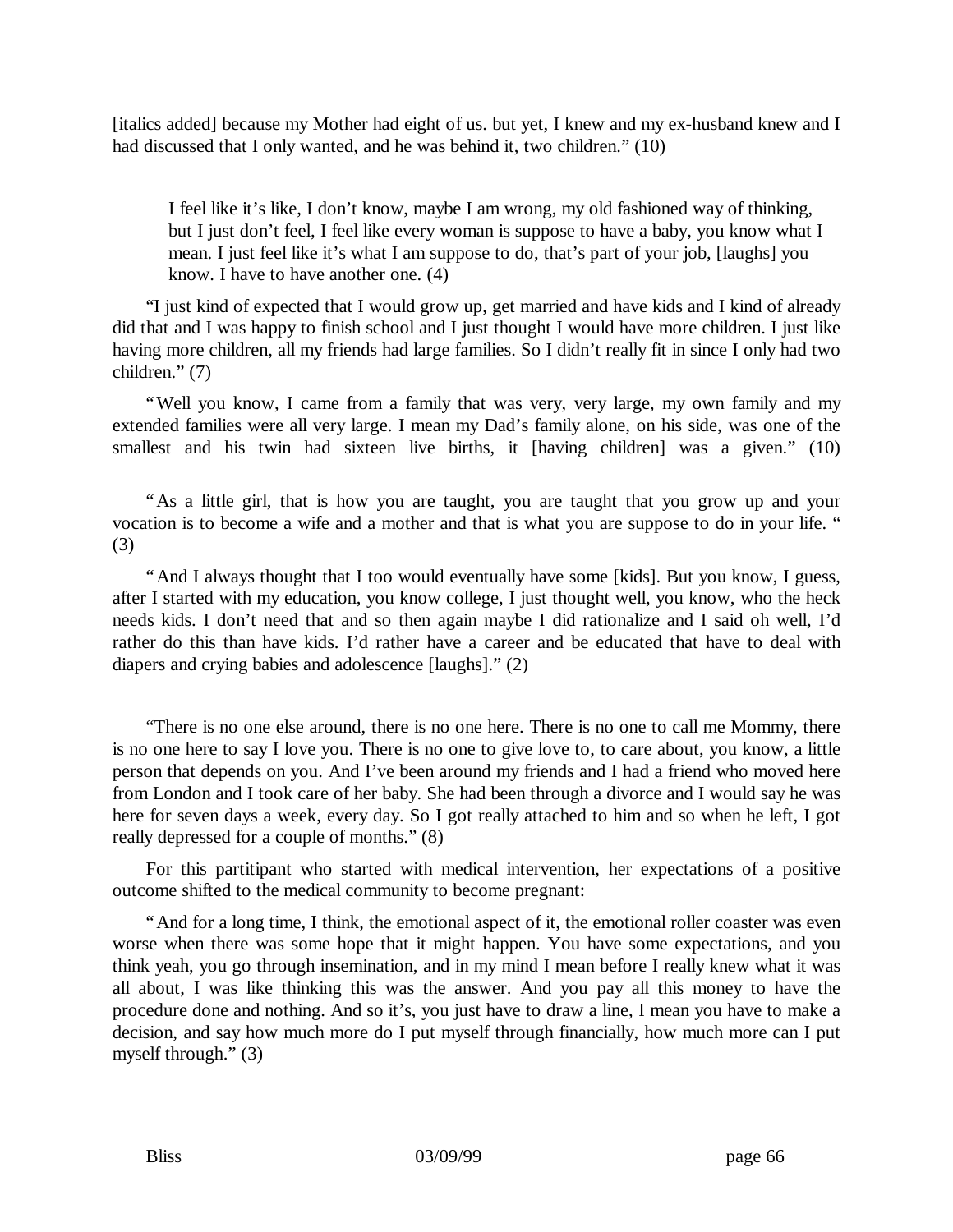Although the intensity of their desire for parenthood varied, all the participants assumed they were fertile and eventually expected they would be mothers. Having had two children as a teenager, dealing with secondary infertility has been harder on one participant than she ever imagined:

I never thought about infertility before. I never thought it would happen to me. But the problem is I just never thought I would have that in my life. I got pregnant when I was fifteen and had my second daughter when I was sixteen. So I had two kids right away. I was really a young Mom and got married pretty young and that was a mistake. And my marriage ended and I got remarried and then when I was in my late twenties I thought well now I have a good job, I finished school, this is the time to have a baby because we wanted to have one together and my husband didn't have any children at all and he really wanted one of his own. And so I didn't understand why things weren't coming together because I was older now, a mature women, I had a good job, my husband had a good job, we had bought a house, I don't know, I just felt like now is the perfect time and nothing is happening. What's wrong here? (7)

One participant expected her body to do what is naturally and felt that she didn't get pregnant according to a biological schedule:

"And that's when I started feeling pressure with the biological time clock." (3)

"Because there are some times when I really yearned for a child and I don't' know what I was going through, probably I was thinking that was what I was suppose to do. But now, for the most part I am okay not having kids because I am pretty happy the way my life is right now." (10)

Even for those participants who said the initial adjustment to infertility was easier then adjusting as they age, the aging process has brought them to question their decisions not to more aggressively pursue all avenues to having children.

I find it kind of scary seeing myself get to an older age and not having anybody around. You know, kids, that can check on me once in a while as I get old. So I have been thinking about that a lot, what it would be like to get to an age, like in your seventies, if I live to be that old. And then like my husband dies first, you know, what is there? And I don't think that I am the kind that, I figure if I have kids, yes, I would want to live until God knows when. but I find myself saying oh God, I don't' want to live to be eighty, you know, that's why, you know, "what for" kind of attitude. (6)

As we get older, you look back over the years that are behind our shoulders and you start to think what if things could have been different, what if, what if? Why not, what would have happened if I had children. what would my children have been like, you know, you have all these question marks that you will take to your grave with you. Because I have heard older women talking who have never had kids , in fact there is a Jehovah's Witness lady who never had kids, and her and her husband have never had kids and she is 65 years old and just the point of someone mentioning that asking her, why didn't you guys have kids, it was so painful for her that her husband became angered at people asking those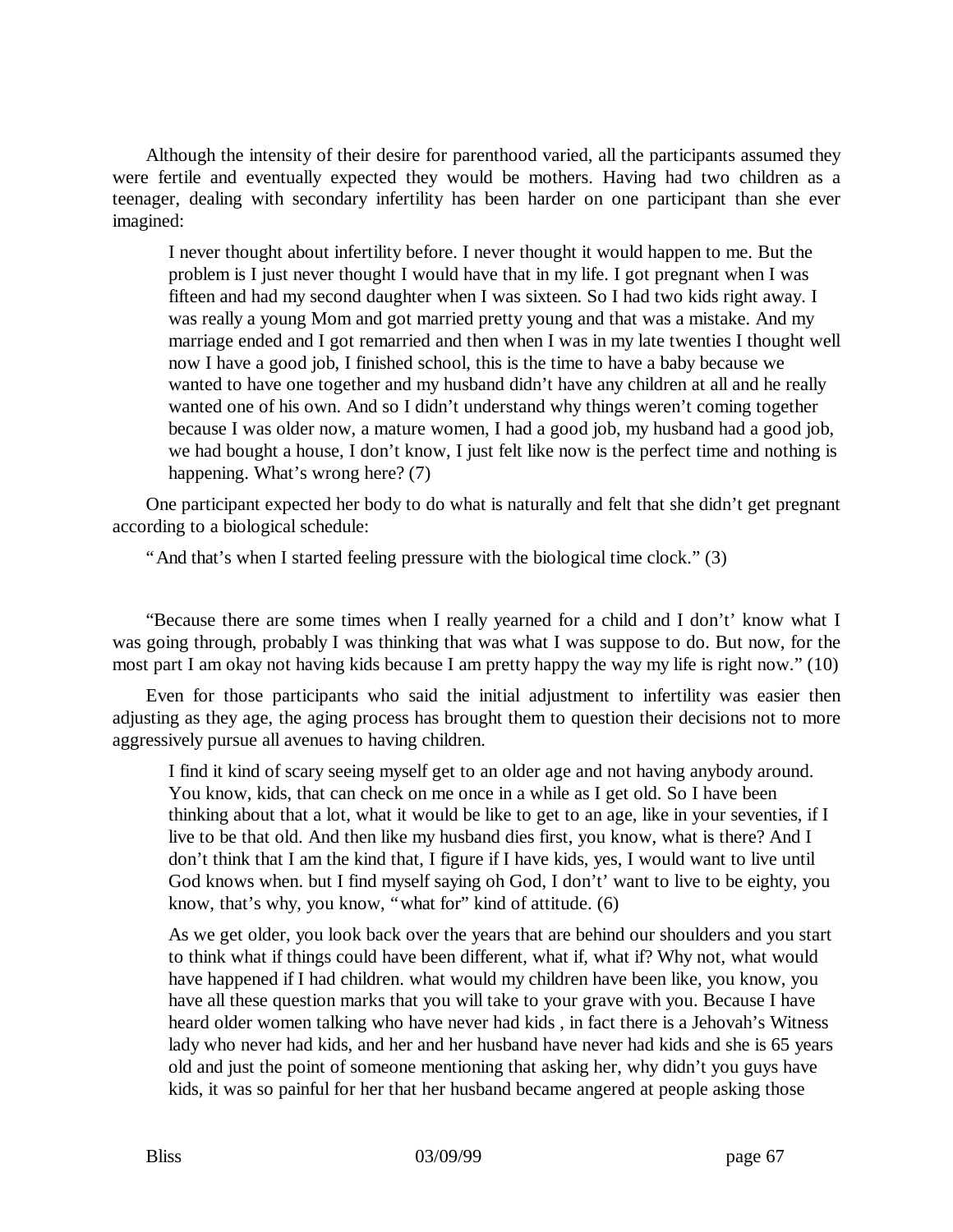type of questions all the time. So it was still something that this older couple was still having to deal with. They had no children and they had no grandchildren. So you feel like that everything that you have done in your life, you have no one else to pass it down to. You know, you can give it to a stranger, but you would more probably want to give it to your children. and your children are your life. Once you are gone, they live on and your name is carried on, they are a part of you. You live on through your children. (5)

I always think about later on in life and who will take care of me as far as kids go because we were always that type that , both of my parents are dead now, but we were always there for them, if they wanted to come visit or needed someone to take care of them we were always there. And even though I have two step children, I don't foresee them taking care of us as we are not that close to them and they are not my children. So, more of a [pause] I think sometimes when I bring it up to my husband, who's going to take care of us, that's especially when I really feel that sense of loss with no children [voice quivers] because you expect when you are elderly that you expect that most peoples' kids will take care of them. We always say stuff like we hope that my nieces and nephews will be kind enough to take us in and that is how I look at it. (10)

"We are already planning for retirement. My husband is going to be fifty next month and God willing, you know, we'll retire in seven years ant that's our plan, that's our goal. And I know that if I wanted to I could still have a baby, *maybe,* if we went through all those tests and all kinds of thing and if that was really want we wanted, but right now it's not." (9)

Thought to be "resolved" at prior times in their lives, these participants are confronting growing old without children to care for him in their golden years or are longing for that sense of connectedness their mothers have told them about or they see in friends with children or with other family members and their children.

When participants viewed their own childhood as marginal, they were able to rationalize that they too perhaps would have been inadequate parents and so infertility was seen as a blessing in disguise at the time and now is seen as a sad and painful reality. If participants saw themselves as too immature or with too many problems during the time they learned of their infertility, they took their infertility as evidence to support their interpretations that they were inadequate

It could be an enriching experience to have kids. Well, I think that it's really bizarre even when I think about what I am saying, but I have to say that wanting children, it's still kind of selfish. I don't want to have children to be selfish, but what I guess I'm going to say is that I think it would be enriching in that it would help me in that it would help me understand my own childhood, my own needs and wants as a child that I've never ever even really looked at or really understood and having a child would, would bet me there, you know. but that's selfish and I don't think that's the right reason to have a child either. So it would be enriching in that way and I think that it would be enriching in that I could, I feel I have more to offer a child than I did before and I am more stable, more self-assured, able to succeed a little more in my life, a little more confident and I think I could give that to a child, so I am unlearning some of the values I learned when I was younger, that children are definitely of value. (2)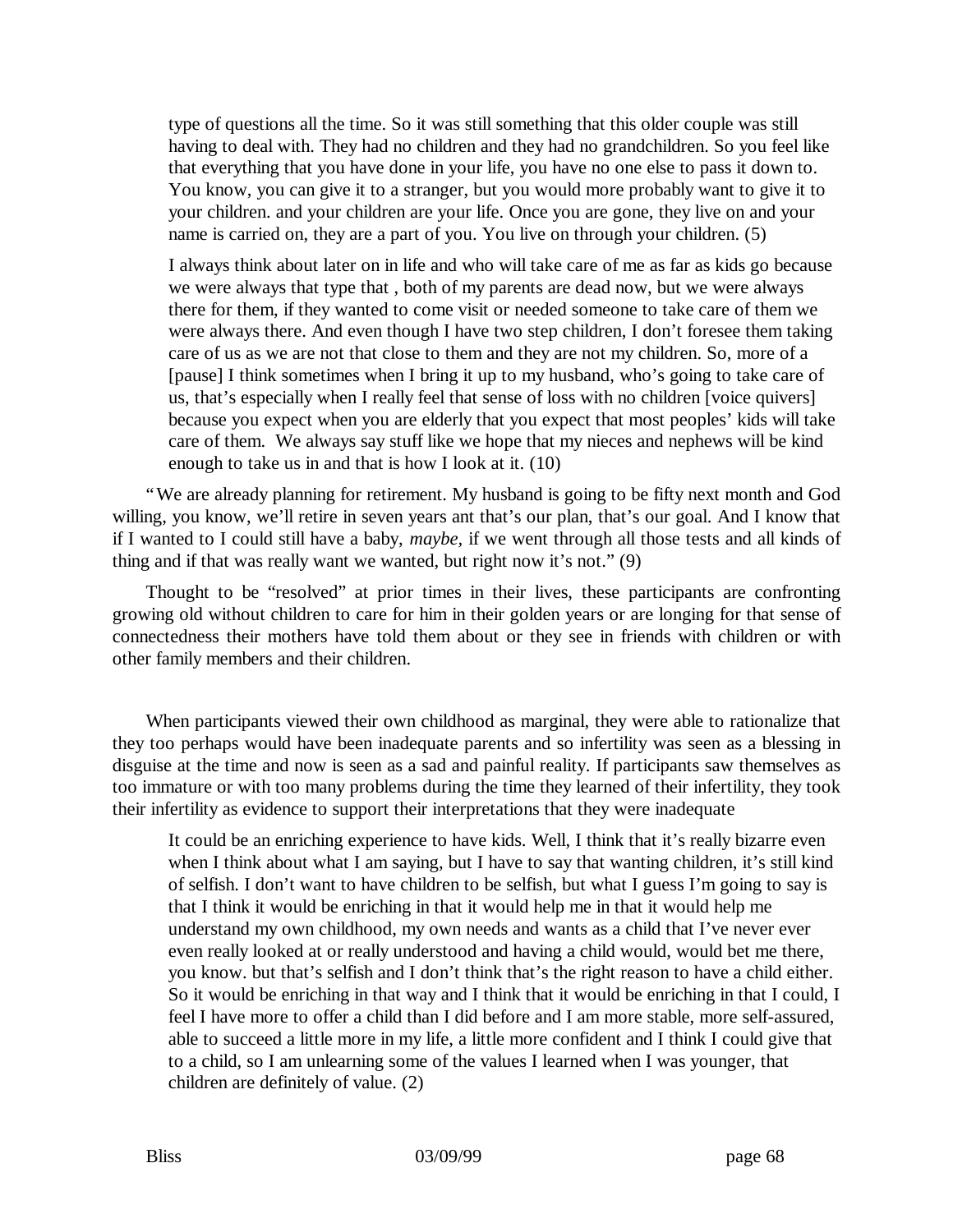For those women who had poor role models for motherhood, they questioned their intentions in wanting children and tried to rationalize them:

"I don't know my real reason for wanting children other than the only thing that I can think of for me is just to have that bond, that feeling of a deep deep connection. That deep love that I see parents feel for their children." (2)

 "All of these years, ever since then, I've always thought you know, no big deal. I'm not pregnant you know, whatever, God whatever, the universe didn't want me to and so, no big deal. At least I didn't have to lose my figure or go through the labor pains or your know. But I realized, I think it was several years ago since then, I've always been thinking that well, if I had a little girls I'd name her this or if I had a little boy, I'd name him that. And I've always just kind of done that and not ever really paid any attention to the fact that I was actually doing that." (2)

Another is determined to overcome the negative aspects of her experience and see that infertility has given her a lessons, to focus on the positive, but underneath you can still hear her sadness:

"I use to see the glass as half empty, that's why this has been such a huge shift. I walk around telling people just be positive, just be positive. I often tell people it often takes a negative [infertility] to make a positive."  $(10)$ 

 "No matter, whatever, focus on what you have and appreciate and work on that, and if you want to try and continue to have a child, then go for it and if it doesn't happen, they you need to make the most of it and go on." (9)

"I still really want kids, but maybe I am dealing with it differently now [laughs]. Now that I am older and maybe these kids [works in a foster home] have helped me out a lot you know." (4)

### **Partner and Other Family Members**

Overall the women in my study assumed the expectations of their partner's. If the partners were ambivalent about children, they too assumed some of that. If their partners were devastated that children would not be in their future, the women assumed much of the responsibility in disappointing their partners and blamed themselves. The women who are still with their partners are protective of their partner's feelings and tried hard to ease any discomfort around the infertility. The ability to communicate openly and honestly around their infertility has been challenging.

.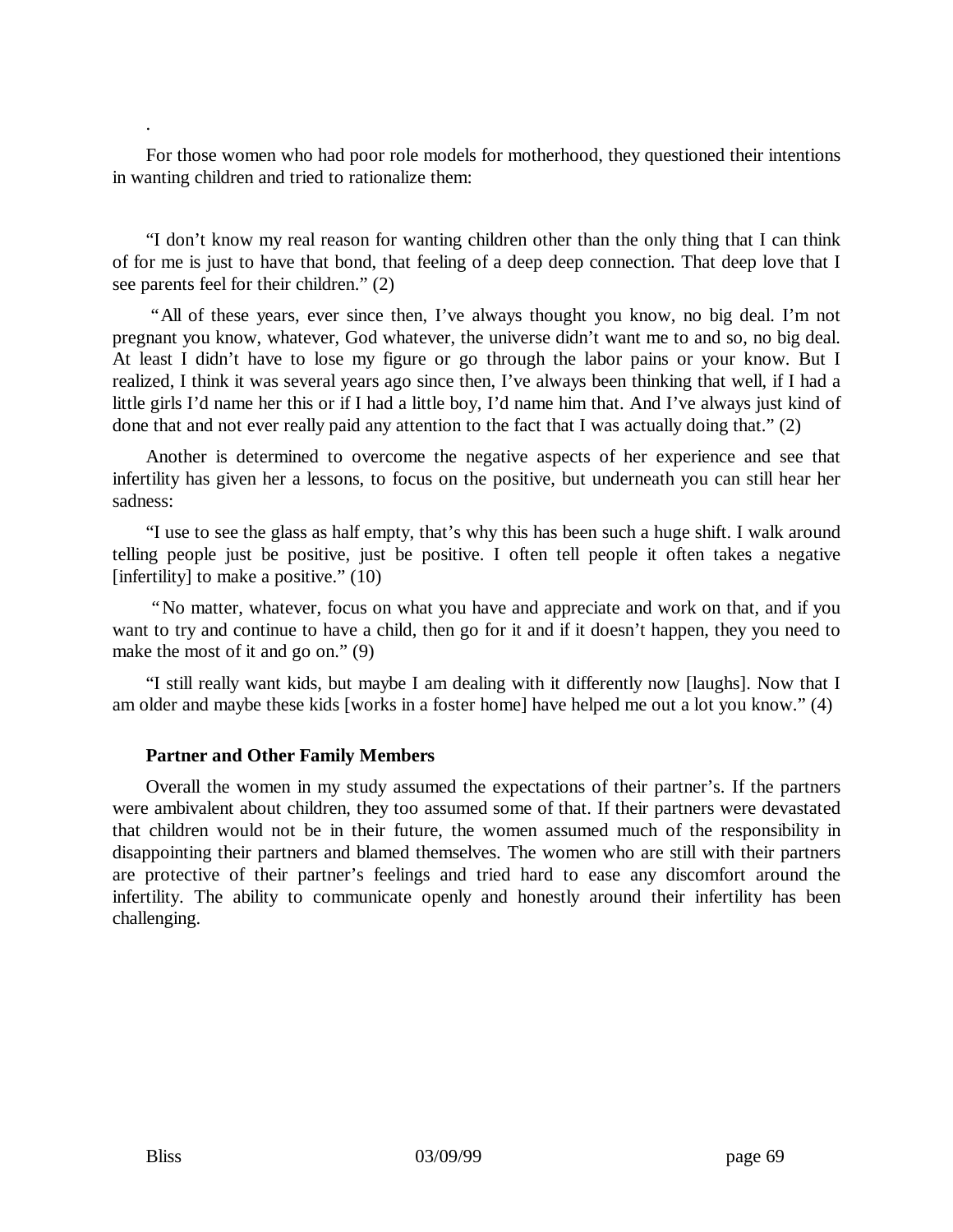"My husband is one of thirteen, so you can see what the expectations are from him and his family, expectations that he would have kids, you know [voice trails off]. He wants kids, he wants them very much probably as much if not more than I do." (8)

"It may have been different if the person I was with really wanted to have another child, that would have changed my whole life since we couldn't have kids." (9)

When family members' expectations matched those of these women, that is to say, children, grandchildren, nieces, nephews are wanted and expected, the women felt as if they had let their families down and often blamed themselves for letting the blood line and family heritage dissolve.

When family members attempted to understand the position of the infertile individual, they often tried to protect that person from difficult situations such as attending baby showers or christenings. These acts were sometimes perceived by the women as further proof that they were inad

Some realized that several of their relatives also may have been infertile, but it was never openly discussed in their families.

" I can see the pressure that my two elderly Aunts had because they were infertile and were under because everybody else had all kinds of kids." (10)

"I think I said a lot of 'why me's?' And then soon, you know like shortly after I had the hysterectomy, maybe it was a year or a couple of years afterwards, my sister who is younger than me got pregnant and nobody wanted to tell me because they were afraid I would be upset, she didn't even want to tell me. And I was like, you know, I am happy. I was happy for her and I was really close to her, but I was still sad [voice quivers] for me and I cried. And my Mom said this is why we didn't want to tall you." (10)

equate since they couldn't be stronger or needed to be protected.

### **Society**

Participants felt continually judged by society where reproduction was taken for granted and surrounded them at every corner, even while on a simple shopping trip to the grocery store.

Another consistent response from these women was confusion why other women who were marginal parents could have children. Why should women who were really incapable of taking care of children have no fertility problems? This theme became a philosophical rhetoric question :why me and not them?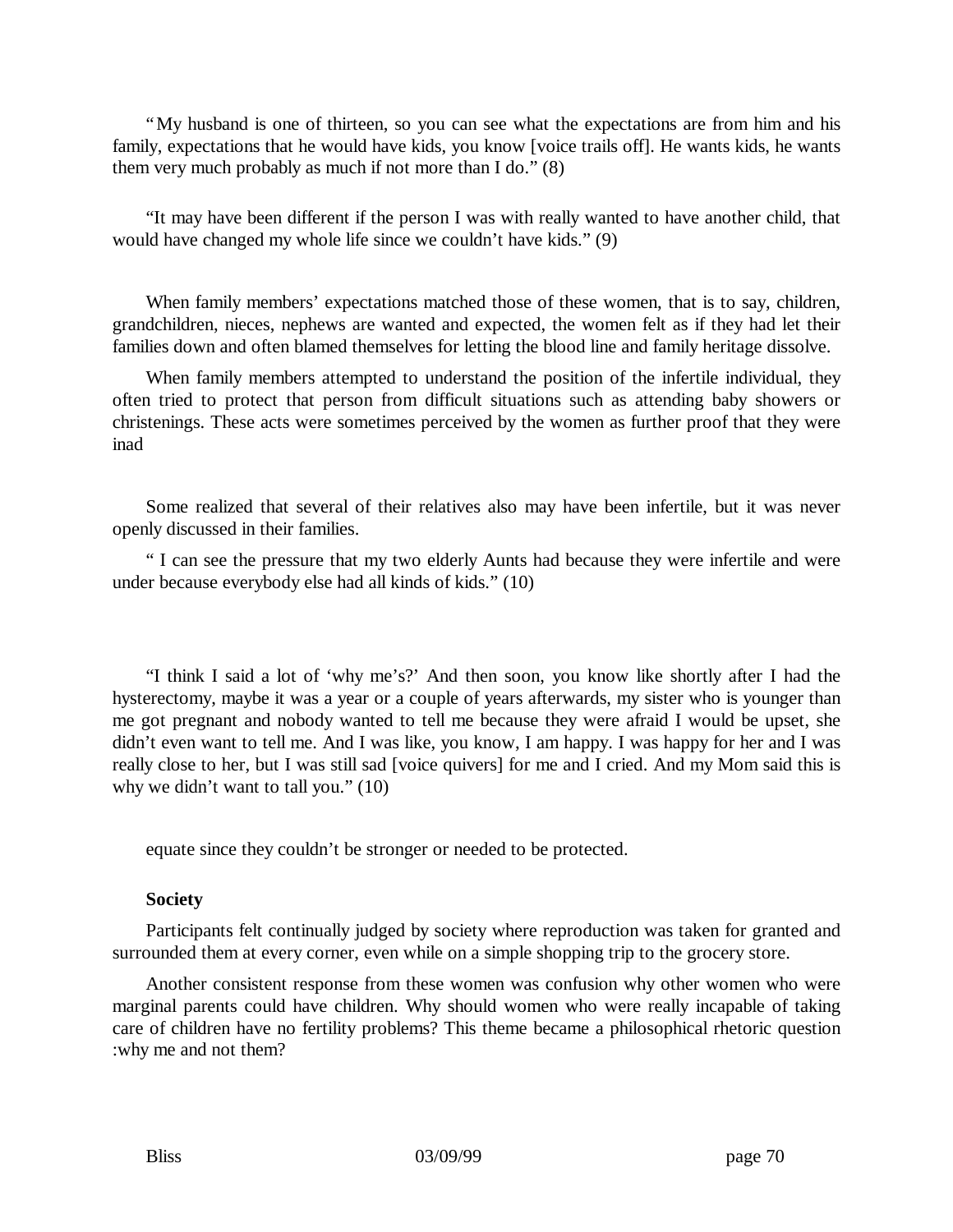Unanimously these women demonstrated through comments made to them the lack of education and ignorance the public has about infertility as well as the inability for people to openly address the reality of what those struggling with infertility experience.

The other critical aspect of how society viewed infertility to these women was that there is no public interest or policy related to the rights of the infertile population.

INSERT 51,52, 53, 54, 55,56, 57, 58, 59,60, 61, 62, 63, 64, 65, 66, 67, 68, 69, 70, 71, 187- 192 , 291-302

Some realized that several of their relatives also may have been infertile, but it was never openly discussed in their families.

"We have gone through infertility for about ten years [pause] I think it has been a very *painful* [italics added] process [voice quivers]. I don't think that you know, that it's ever going to go away. Hmm, I think that it's very isolating because you don't find, I mean I have people that I have made friends with who have gone through infertility who've been easy to talk to, but I don't, you know, when it comes to my family, they have no clue. I don't think they will ever have a clue of what, of what it's like. And when I did make friends with women who had infertility, once they went on to having babies, they just completely didn't call again even though they were wanting the support you know while they were pregnant. That was kind of hard. But we've done IVF, we've done frozen embryos, we've done 6 cycles of Clomid, 2 cycles of pergonal, some insemination with just progesterone. So it's been a lot of medical problems. That's pretty much it. And you know, and now being at a place where I don't know what I am going to do. You know, where I don't think emotionally I can handle more medical treatment and you know my husband not wanting to adopt. So it's a very hard place to be in. God knows what I am going to do." (6)

"Well, if you live your life according to other peoples' views and judgments, then you never live at all because true life is living in happiness and reaching your goals and never giving up." (5)

Participants feel judged about being childless, they are given advice, seen as selfish, or make up stories to hide their infertility.

"People say silly things, like, oh, you need to take pre-natal vitamins. So you're like okay, you're taking all these pre-natal vitamins. And then you go to the doctor and they say that's an old wife's tale, they won't make you more fertile. You need to take this and then that doesn't do any good either. Then people say oh you need to eat figs, or more plums or raisins and on and on. They tell you all sorts of thins to eat and teas to drink, it just makes you feel worse because it means you are lacking here, you need to be fixed, so take this. And so you're like, that makes you feel bad and its other things or other women who have the gift of fertility who look down upon you in some ways or another in society, because they'll look at you and they'll be oh, you're married and you don't have any kids? What's wrong? They'll say things like that or they'll make comments like oh well something must be wrong with you, just straight out. Or your husband isn't upset about that, how does your husband feel about that? And it's like, you already know, and it's a big slap in your face, or people will bring their kids over and say, oh well you can borrow my kids and your husband is sitting there just like, you know, thanks, but no thanks. And he's looking at you with, he's hurt and you're hurt, it hurts." (3)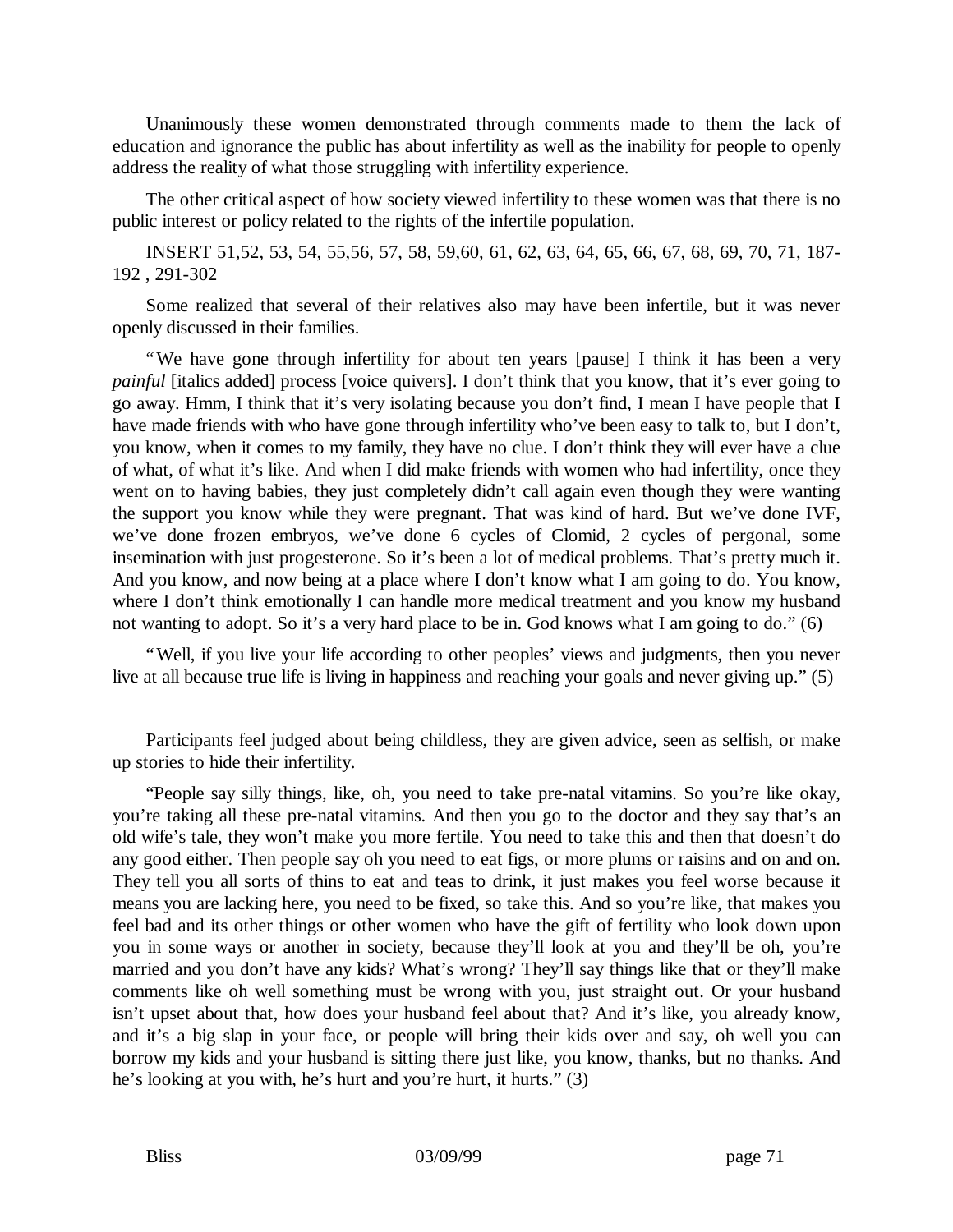I think at first when people didn't know why I didn't have children, some people were thinking that I was selfish, you know, good job, good husband, a nice house, and I didn't have these kids to fill it with. So people thought I was being very selfish. Now that people know about the infertility, they are okay, some of them are supportive when hearing that I may want to go through another medical procedure. They think that's the right thing to do. But they have been supportive. But I don't think, it would be harder for them to understand if I decided that this is it and I'm not doing anything else medical and I'm not going to push the adoption issue and just look at other options like foster parenting, something like that because we have considered that too." (6)

"I think I am pretty open about it now. I think I got tired of making up stories and lying about why we didn't have kids, like oh we are trying, or maybe next year, and now it's like, in some way it makes them feel worse when you say I am infertile, they kind of look at you like oh my God, I shouldn't have asked. You know, so actually that makes me feel like the pressure is off me. And sometimes it's hard because some of them will say oh you just need to have faith. And I feel like okay, we have been friends for a long time, I have talked about this for a long time, don't tell me what I need to have is faith. You know, it's like, because in their minds I think there is still some hope that by some miracle I am going to appear pregnant. And you know, I don't feel that. So I pretty much feel like it is not going to happen." (6)

"People should not take life, procreation for granted, because it is not there for everybody and for whatever reason they need to count their blessing and thank God that they can have that part. that's what this world is all about, procreation. I mean that's the only way we go on. You know and so I want them to know that is very valuable, very priceless and they need not to just take it for granted and it's a gift and it's a miracle and I think that they, people, overall, society in general, should think about things they say, not knowing who is and who is not fertile, and try to be more sensitive about it and less judgmental and think that is just a given that anybody can have kids. and automatically when we meet people and they see that we don't have children, they automatically assume that we chose that. That we don't have children because that is what we wanted. And I think that people need to understand that sometimes you do have choices and other times you don't. And in having a child, most of the time, I would have to say that 90% of the time or better when people don't have children it's not their choice and people need to understand that." $(3)$ 

"It's [infertility] still kind of so taboo and it's not something that you discuss, kind of in the old days when women were men's property and whatever happened in the home it was personal and you just didn't talk about it. I probably only have, of all the people I work with, probably only two of them know what's going on as far as my infertility. I feel, I just feel like I have, I have so much to lose emotionally to share with too many people that I have to have a more stronger relationship and a bond before I even share that with anyone." (3)

"And you know with people that you don't know being insensitive too. I mean people just assume, they see us and they say where are your kids, or some people don't you have kids, they never stop to think. And sometimes I say you know ell, sometimes I don't elaborate, and sometimes I just say well we were never able to and then they kind of, there's silence, then, nobody has ever asked why or wanted to discuss it further. It's kind of like one of those secrets that you keep hidden." (3)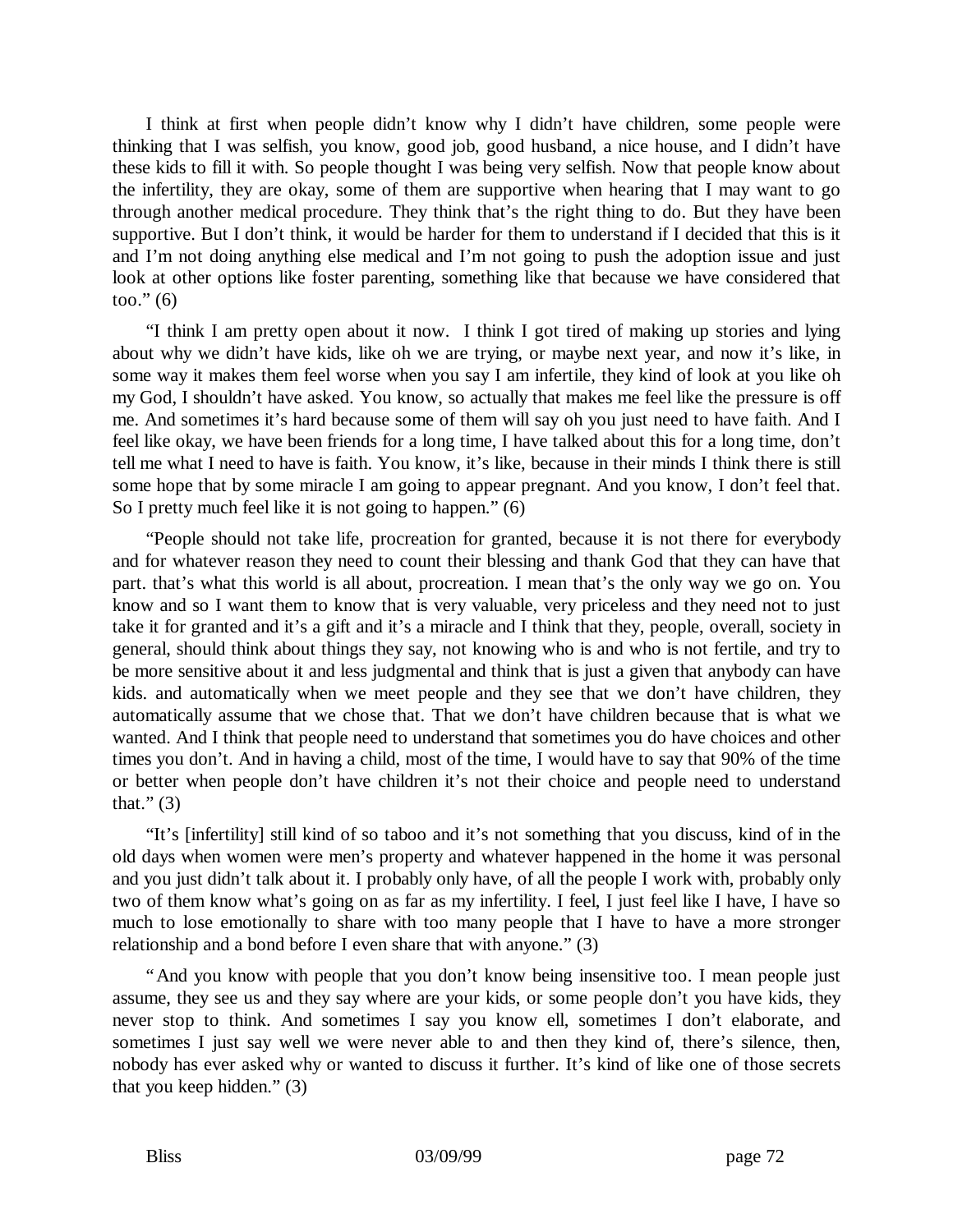"And when people come in everyday [to work] and talk about their kids they don't even realize and I know it's not intentional, but they talk about new little things. The woman that I work with has a baby that just turned one and every week she brings in new pictures of her baby and without understanding what I may be going through, it's just real hard. and you try to look at pictures and say oh how cure the baby is and all that kind of stuff, but it's so hard to do. And when the baby showers come, it's just so hard, because you feel like you should be there, it should be you....I try to be supportive as much as I can, but sometimes it's really so hard" (3)

Participants wich other would be more sensitive and listen to their stories without giving advice or judging.

"Just listen, just listen to whatever that person is saying and don't , don't give any advice [laughs] on what to do or what to take. Pretty much be there and listen to someone who has infertility and respect where they are at. If they don't want to keep treatment then just respect it and if they don't want to adopt then well that' their choice, so just respect it. Do not make any kind of judgments. Of feel [long pause] sorry for them [voice quivers], like and really, just kind of not sorry, pity, that something that I have a hard time with, poor thing, she can't cope, she's an emotional handicap. You know because she doesn't have kids because you know I feel that is what I have gotten from some people, they make me feel as thought I am emotionally handicapped and that I can't handle something. You know, that really bothers me." (6)

"I think my experience [with infertility] is as though you were put down because you can't reproduce." $(6)$ 

"I think that I made choices, early in my life, to have a career and education, and that I waited too long and I put myself into that situation and that they [society] blames me as it being my fault." $(3)$ 

"Society in general sees a woman that is infertile from the American standpoint as no big deal, it's not a big issue, you can get a career, you can adopt, or you are lucky you don't have to worry about a family and family struggles and that's still hurtful. That's how society in general views it, they don't think it's a real big crisis. But it is a crisis and it is important. It's not spoken or mentioned enough, that's shy you have this study going on I am assuming is because people are very unaware and they are insensitive and they think it's unnatural. And you have co-workers when you turn in a doctor's release, what's wrong with you, why were you at the doctor's. You don't want to say nothing [sic] and you can't say something because then everyone starts making comments, or gossip, and you are so through hearing what everyone has to say, you just feel like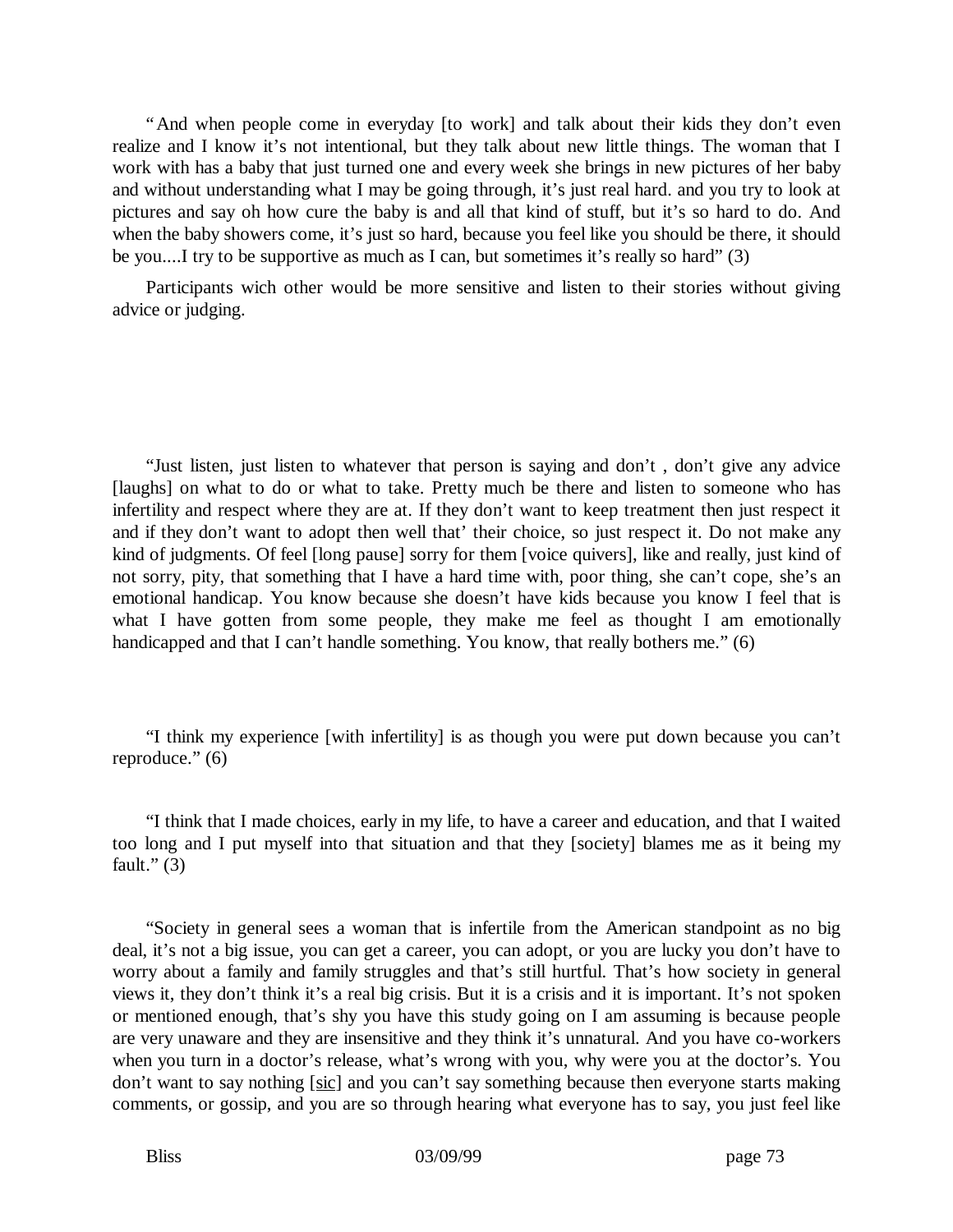you are alone. And I started separating myself from my friends and family and from the cruel comments they were making. They didn't know they were being cruel and that they were tearing me apart inside and that I would just start crying,"  $(5)$ 

" Here is an example. they [work] switched our dental insurance here and they said this was the best. So I was great, this is real good dental. But it was only great if you have kids because it covers braces, so it really covers less than what you had before. So the focus is on the family, but it discriminates against those of us who don't have kids. I wasn't asked, it was switched because most people have kids." (6)

"Ant it's starting to affect your work as well and people are saying why is this person missing. And when you do a sperm count, they give you, you have to have it in the lab an house after the specimen was taken. And so there is so much pressure that it has to happen right now because you have x number of miles that you have to drive and if you hit traffic or road construction, the specimen won't be any good. And you have to go through this all over again, And it's hard to explain to people and they don't even realize that ." (3)

"It's really hard [when friends have a baby] because they wail tell you I felt it kick or they'll say I'm six months or they'll say it's going to be a boy or I'm going for my ultrasound or whatnot. Do you want to be there at the birth, you can hold the baby? And you know, they make comments like that and you just get, you just get furious. I would be like why is God blessing them with children, because I look at their marriage and I say, we have so much love, so much trust and everything and her husband is abusive. And they have kids already, that isn't fair. And you just start think about all these thing, or her husband is in jail, why is she pregnant, she is six months pregnant. You beat yourself up about it. You're like now this isn't right, you don't have the right to think like that. God has very right to bless them with children, but you say, why them and not me. It constantly comes back to me." (5)

"It's [infertility] an inconvenience for society itself because infertility is not covered on any medical insurance." (8)

"...the backlash for being infertile, the ostracism, the criticism, and the insensitivity that other people display." (5)

"I think this [infertility] is something that happens to a lot of people. And I don't think the support of the community is out there. I mean, they have information about it once in a while, but I don't think people understand and realize that it is there. I mean we still have people that are asking us well when are you going to have children, you have been married ten years. And it's like if you see someone married for ten years and they talk about how much they love kids, there's something wrong with this picture. It doesn't click, they think you are just waiting around or we are selfish. You know I have heard people talking about infertility on the radio and stuff and they make comments not to wait until their thirties to have a child and that is something that makes the public feel that all people waited and that is why they are infertile and that is why they don't have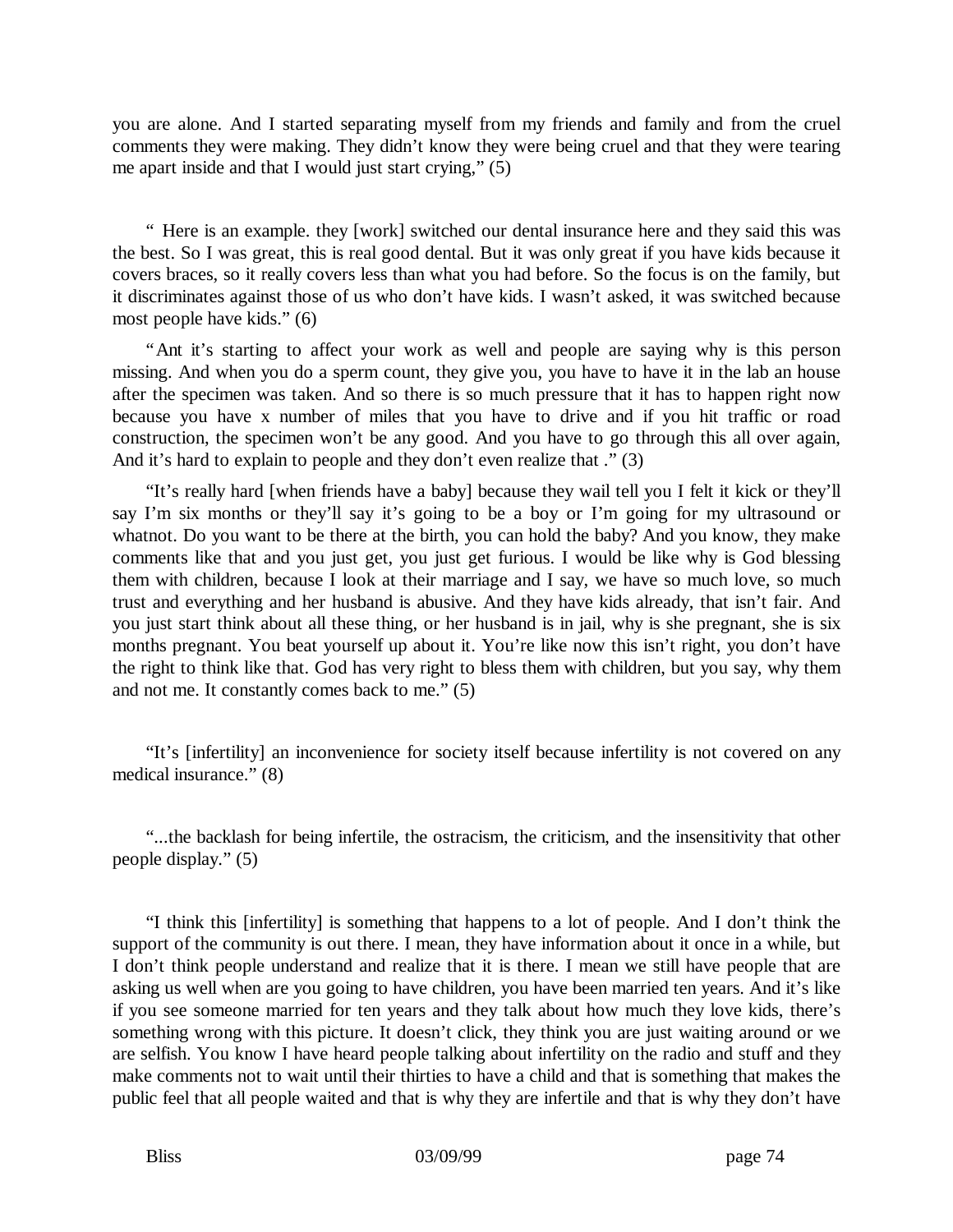them because they got too old. that's a guilt trip. that's bullshit. You know I started in my twenties and my friend [also infertile] started in her twenties. I think that they can make a comment that the older you get the harder it is [to have children], but they should also make sure to let people know that doesn't guarantee having a baby by starting early. That is not the only cause of infertility, starting or not when you are in your thirties or postponing because of your career....it's a lot like AIDS. I think people need to understand a lot more." (6)

"I don't know why, but there are so many, so many Muslim women that have the same problem that I do. There was one lady who was telling me everything that could possibly work. She was trying to have a baby for 9 years, finally, she went overseas to her husband's country with him, she got pregnant." (8)

"I would just like to tell them [begins crying] that this is the most difficult thing I have ever been through in my life. And that is the only thing [having a child] that I feel is lacking in my life and that each day even through I go on, I go to work and I survive, they don't know how much pain, and how much anger, and how much frustration that I live with everyday. And, hum, not to make judgments, they have never been in my shoes and they don't know where I am coming from.." $(3)$ 

"Everyone tells me you know, you are young, you're still young. But when you are ready and you know, you see all your friends having kids, I mean, one of my friends has four kids, and her I am, it's a lot of resentment, a lot of pain. And then you worry gee, what if my husband doesn't want to be with me because I can't give him a baby." (8)

"I run into a lot of conflict I think because I don't have kids they [friends] think I don't know a thing about kids. But you know what, when you want a baby, you learn everything there is, you read everything there is, you look at everything there is to know everything about a baby. Because you want one so bad. so there's things like, just things like, my girlfriends don't talk to me about because I don't have kids, they think I don't know and that puts a halt at one certain point in your friendship and relationship with women who have kids. They come over here with their kids and there's none here for them to play with and be content. And so that kind of puts a limit on her certain people want to be your friends, and actually that is how you become friends with a lot of people, your kids and their kids get together and you sit down and you talk and there's a friendship....So that part I finally just like, over this past year, I really realized that I don't have a friendship with them anymore and I had to let go of them, a lot of them." (8)

"I think that society in general, probably thins, well, that's odd, a Hispanic woman not having children, that's very odd. But at the same time, I think that society sees women overall anymore, well recently women just don't have children if they don't want them, so it's become somewhat more acceptable. And you know it's more okay. I don't' feel like I am particularly looked at as being strange, but to be Hispanic and now have children, there's still that little piece that's odd, but in terms of just being a woman and not having children, not a problem. But I do think that because of what I've experienced, there are many women who don't have children, but it's not been by choice." (2)

"I think I share that with some folks. And to some degree it's almost like ah, they might be more accepting of me knowing that it wasn't my first choice because I think some people think oh you are just selfish, you just want to do what you want to do, have all your fund and toys and not have children. So sometimes it [telling them the truth] lies me off the hook." (9)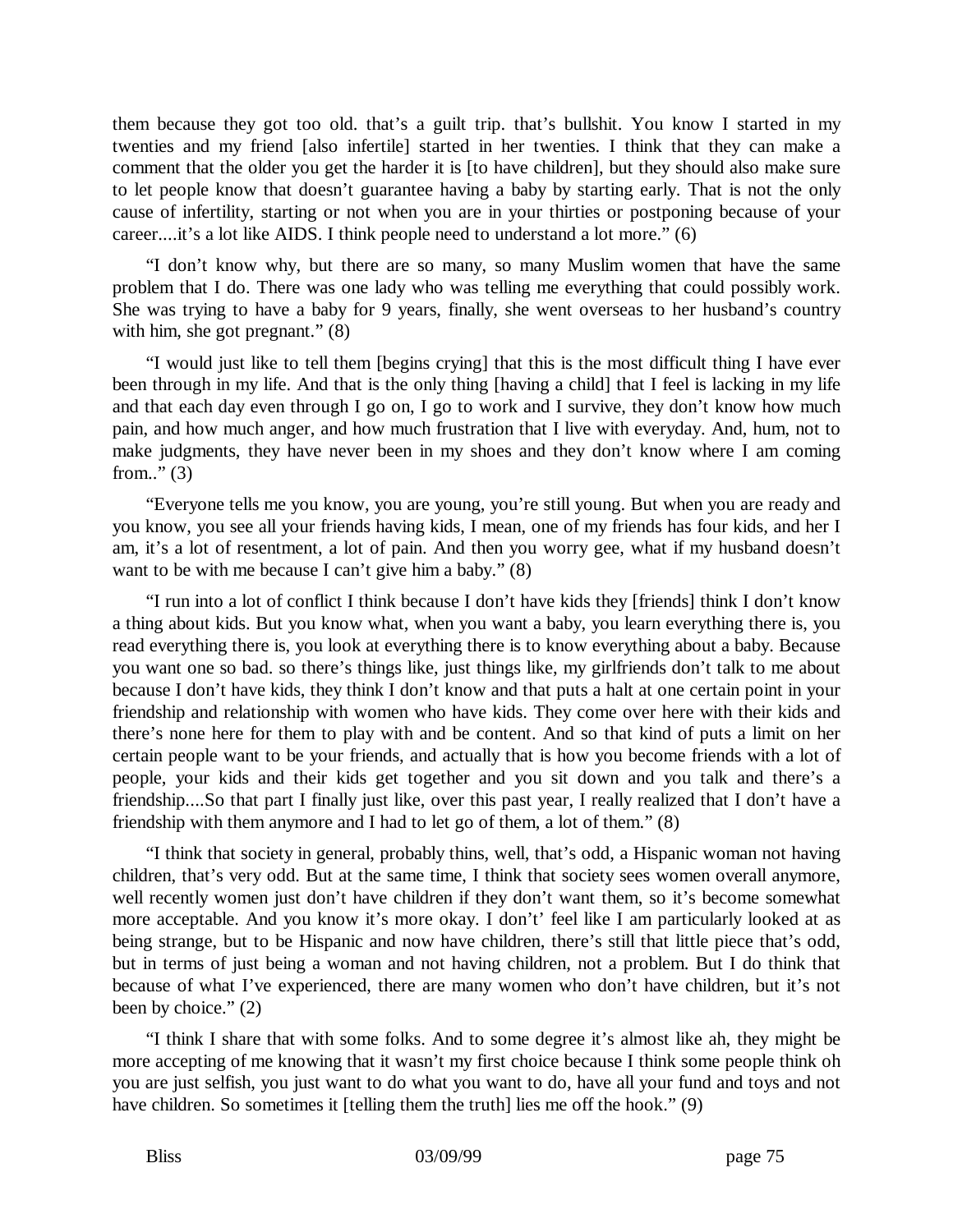"I don't think it's affect them [people I know}. I don't' think they see me any differently. But I think that I don't want to say it's been weird, but that when you don't have children, and you are around people that do, it's like you just misconnect at some level and you can only carry the relationship to a certain degree and then it kind of ends because they're dealing with kids and you can't relate and they can't related to not having kids. So you can only take the relationship with people who have kids to a certain level I think. At least that has been my experience anyway and than you have to find people who don't have kids to hang out with." (2)

"Some [people who know me] know why I don't have children, many of them have been there with me through all of this. the people that don't know me well I don't say, guess what, I can't have babies. but I have told people O work because people often say you don't know what it's like because you don't have any children. And sometimes, there was a time when a woman did it intentionally to hurt me. I said you don't know my pain. People make assumptions about why I don't have children. And they assume that because my husband has children [from a prior marriage] he must have had a vasectomy." (10)

 "We did not pursue medical advice, but we did hear lots of myths, like I was told to do it doggy style". (9)

"I use to think, you know, what's the big deal, it just didn't really bother me so much. In fact sometimes I would get annoyed because I would think what even makes them think I really want children, they just assumed that that's something that I want in my life and so I would feel annoyed that they would more or less stereotype me in the female role that all women, especially Hispanic women, want children and that all Hispanic women have children. So it would make me kind of angry that I would be stereotyped and just the assumption that you are suppose to have kids. So I hated that the pity, I hated that they would just look at me, oh you poor thing, you know that would bug me."

"Some women that I know who know me, know I can't have kids. I feel like they kind of have an attitude toward me, like they hold it against me because they tell my boyfriend that I can't have kids." (1)

"People would tell me that they knew people who have gone through ten years without having any children and then all of a sudden, they're pregnant and I kept wishing I'd be like that too, but no way, so it hurt even more." (1)

"In a way I didn't want people, I guess, to judge me in any way. " (7)

This participant was really worried that women from where she worked were involved in the study and wanted to be certain nobody else would find out she was in the study and therefore she also did not want to participate in any group setting since her wanted her anonymity protected. By the end of the interview, she was fighting back tears and trying not to break down completely.

"I really didn't tell anyone. It was the big secret. That was just like too private. When I got engaged recently, people, people at work I am close to who would understand, ask me if I plan on having any kids, and I could tell them, but instead I say, well I haven't really thought about that. And they say why, you are so young, you can still have kids, and you can have kids together. and I say well maybe, but I have never told anyone that we [ex-husband] couldn't have kids when I was married, or after we divorced....But for some reason I don't want anyone to know. I would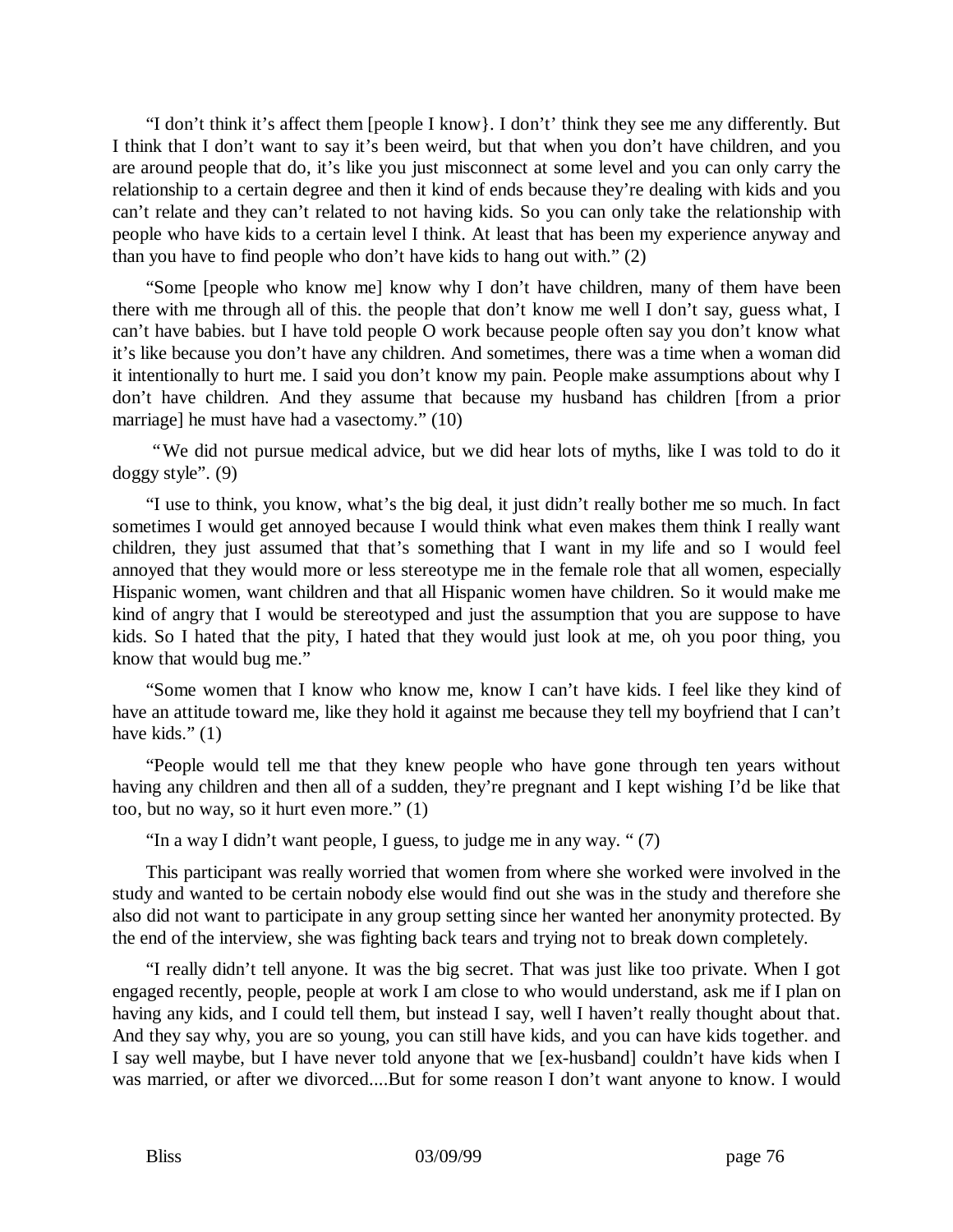function at work like nothing is wrong, you know, I have a good life, I have kids, I am happy and I just didn't want to tell anyone." (7)

"I think there's a lot of hidden messages. I don't' know, because I think it was this last month in some magazine, what they were saying about females looking at males and males looking at females, the males are thinking if they [females] can bear children and that is in their subconscious. But you don't realize that. The general population I think would say, well they already have two children and we are overpopulated anyway, so they should be happy with what they have. And in the Hispanic population, I really feel, it blames the woman, even though it wasn't my fault and all that stuff is left up to the women. In my family I don't think it mattered as much since I had children. I kind of had done that. You know because I have some other goals, like school. But in his family I know they probably talked about it all the time because we hadn't, whatever, like his sisters were sneaky and tried to act nice to my face and would ask me if I was trying or are you really stressed at school, like maybe I didn't know what I was doing. And I'd say, no, I wouldn't even give them the satisfaction. I would say, no, we aren't really worried about that right now, I mean, we are just getting to know each other. But they wanted to hear, well we have been to the doctor and we are doing, A, B, C, and D. But I would never say that and it was really hard when they asked me if I had my tubes ties. You don't know bow bad I wanted to come out and say, hey listen, it's not me, but I didn't. Not until after the divorce, everything came out." (7)

"...people think if a couple is not pregnant, they assume it is the women's fault:

"And to look at him, you would never think [he's infertile] because he is really a macho guy, he worked in the oil fields and he's big, he's a lot bigger than me, had muscles, and rides a motorcycle, kind of wild, free spirit type of person, and so to look at him, you wouldn't think that he is infertile." (7)

"You don't have any idea what they [others] are thinking if they don't say it. Sometimes I look at people and they think that maybe I had abortions and stuff like that and that's why I'm not having any kids. but I've never had one of them, I don't believe in them. I don't believe in abortions or birth control." (4)

"Everyone always has the answers. Just like if you even have a new baby people say you should be doing this or you shouldn't be doing that, you know. So I kind of felt like it was the same thing, like oh well you are not trying hard enough or who knows I didn't want to get any crazy answers, like you should only make love on the fourth Monday when the moon is our or you know something like that and people come up with really weird ideas and it makes you feel so inadequate." (7)

"Inside I was really hurting, but I didn't give anybody that image to where I have to be strong. And, I guess I was grateful I could have kids and most people I talked to would say you have a child and I think because some people out here couldn't have any kids and they thought I should do the best job I can with my kids." (1)

"They [friends] don't say nothin [sic], except for my one friend, she always says [sic] you'll have one someday, don't worry about it, you know." (4)

"People tell me thing all the time, like just relax and it will happen when you are not even thinking about it, and when it did happen, the second time, I wasn't even, I didn't even have it in my mind, I wasn't even thinking about getting pregnant and it did happen; One girl I know she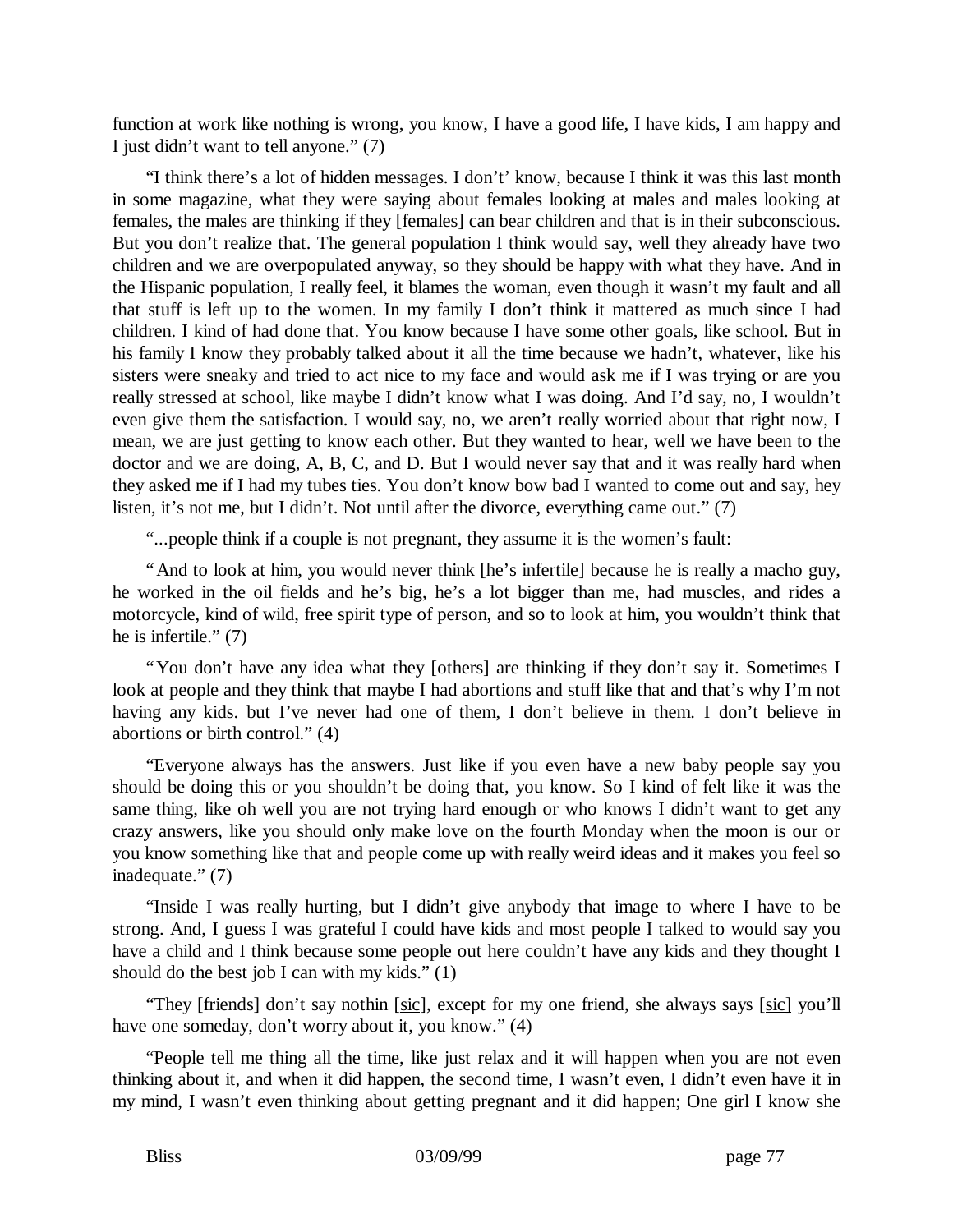would say just take you know Geritol, because that makes you fertile for some reason, because she didn't get pregnant for a long time and when she started taking it, she got pregnant right away, but it was just the right time, it really wasn't the Geritol. But I have had other people from the West Indies, because that is where my family is from, they believe that I need a what do you call it, one of those mothers, they came a long time ago in the islands when you are going to have a baby." $(4)$ 

# *Feelings and Emotions*

These women experienced a diversity of feelings and emotions associated with their infertility. Infertility does not generate neutral reactions. Thus, narrating one's infertility is closely tied with how one feels about herself. Overall, infertility forced these participants to perceive themselves in negative images. Since their natural and assumed ability to conceive was impaired, overwhelmingly these participants felt inadequate as women. Negative Feelings of Self: Negative comments about self stemmed primarily from feelings inadequacy as women, specifically their inability to conceive in a world where it appears others conceive effortlessly. Their sense of being less than a women impacted their sense of fulfilling their obligation to their partner, family, culture, or the dominant societal norm.

Feelings about their infertility:

"My experience [of infertility] has been really hard' (1)

"The only thing that I can say to anyone woman who is going through what I am going through, I would say that it's just the hardest struggle and it's a race worth winning. And I will *never* give up." (5)

 "Then inside I kind of felt less of a woman, I don't know how to put that even though because I know I'm not [voice quivers]. So every time anyone would ask me I would say I don't know, you know, I don't know what's wrong. I didn't even know they had a name for it, secondary infertility or whatever. That's the whole thing too, I think that's why we might have told them we used artificial insemination because they told us there was other stuff they could do to the sperm, spin it or something like that, but there wasn't enough even to do that." (7)

"But at first [husband kidnapped by family] I was broken in spirit, disheartened, and I felt like just looking at the wedding band, I felt that I was [pause] you just feel betrayed at one point in time or another, you feel betrayed, let down, and abandoned because you have a curse, you can't bear children. So I felt like it was a cowardly act to take him away." (5)

"I think I have a mixture of anger and I get really teary, crying a lot. Sometimes I get really angry when I see someone in the street yanking their kid and I say why her. Why can she have one and I can't have one. You know the anger of why me, why did I have to go through this. I say why me."  $(6)$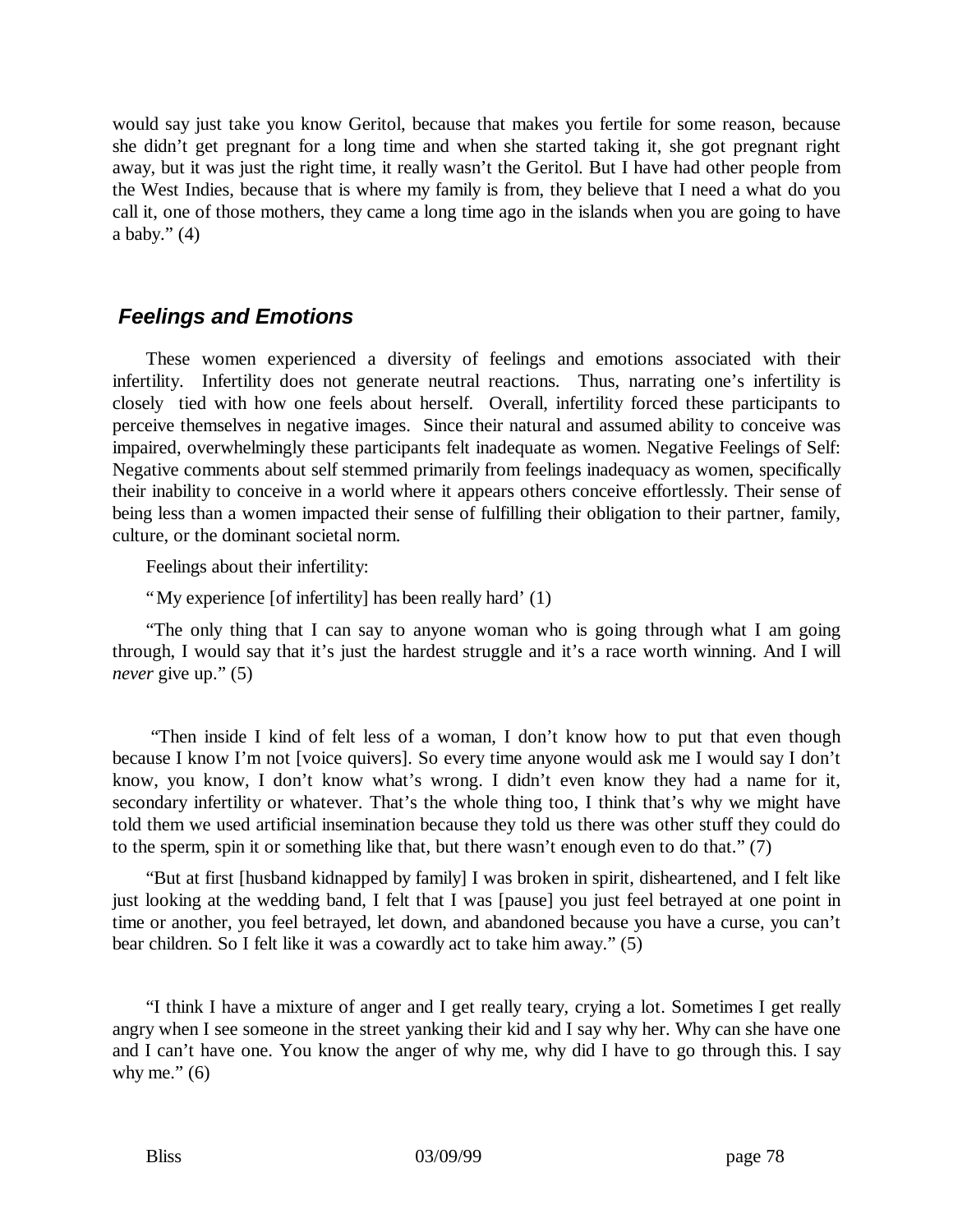"It [infertility] colors everything. I just really feel like killing myself sometimes. I get really sad and I get really down over it. and my husband doesn't understand it, you know. I mean, he works hard all day and he goes to school. And when he comes home he doesn't need, every single day, this depressed person in front of him. And so I try you know, to be optimistic, you know, he has expectations that he expects from me regardless of whether I have a good day or a bad day or a depressed day. whatever, I still have to cook him food and be his wife. So that part is hard because I don't have anybody that I can talk to that has the problems that I have. " (8)

[feel] "powerless, powerless" (3)

" When I said painful, I mean emotionally painful. I mean the physical stuff I feel like it was nothing compared to the emotional pain of how hard it's been." (6)

 "[I feel] lonely [almost cries, long pause]. And it's painful, when I see other women, especially overweight women, you know way bigger than me that you know are pregnant, and you know they have one kid here and another one here [points to stomach]. I just think that why did God have to do this to me. But, you know, I told my husband, then he gets kind of mad. You know God gave you life and he lets you live, but there are certain thing that you need in life to be happy, you know, and I think I have a lot of depression because I'm still not getting pregnant and I'm not having a child." (8)

[feel] "...lonely and sad....Frustrated, really frustrated. Cheated, you know, I just need to work on what might help me be more successful [fertile], you know, by losing weight, eating healthy, walking, exercising. and it's hard to do all that when you have done what you want [before]. So I am trying to mentally do that [focus]. (8)

"I don't know what I'll do if she [sister] ends up taking her baby back, for the time being I feel really good about myself." (1)

 "It's just unfair and it's frustrating you know, because I fell like I am running out of time and I am, I'm at the end right now. If they take my uterus out this time I mean when they do these tumors, It's just going to kill me. And I'm scared and I think about it and I told them if I'm an inch away from death, you keep working on them if you can so that you can keep my uterus in me so you don't have to take it. I said and if it looks like I am going to die and you can't do anything else then take it, but if you can't do anything else, you know, just do that, use it as a last resort you know what I mean, because I got to do this [have a kid] before it's too late." (4)

"It [infertility] was really hard at first. At first, like, at first I just denied it." (1)

"So that's really it, nothing happened, but I guess it didn't really hit me until about ten years later and still nothing had happened." (1)

"You sort of feel like you have this deep emptiness and you don't know how to fill it, you know, what to put in it. And I think the other side is it has shown me something else in life and I think I have gained strength from it, am able to handle more, more psychological things, mores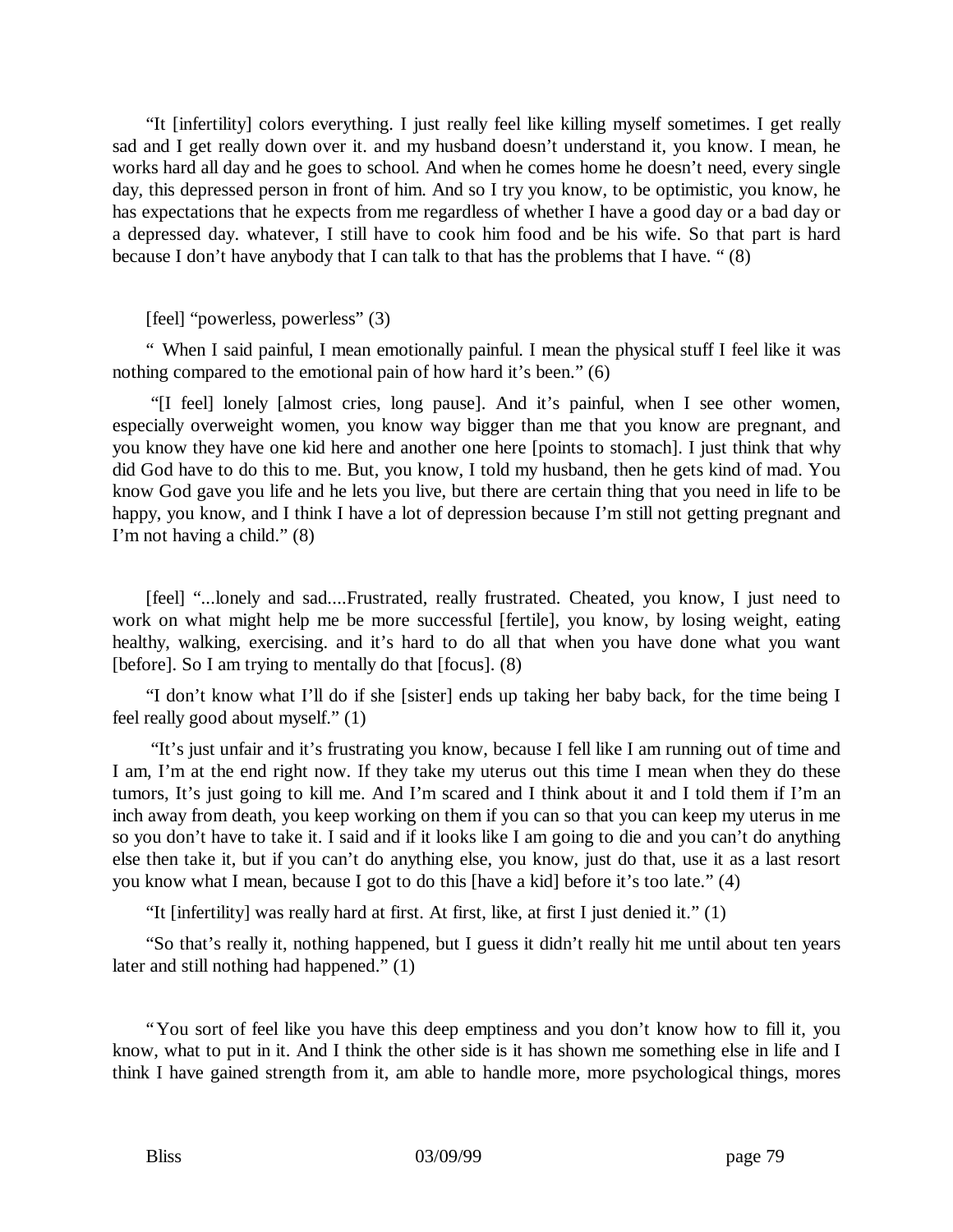crises, because I have gotten use to dealing with that [emptiness]. So in some way it has strengthened me, you know what I can handle and what I can't handle." (6)

"I feel like a loser because I can't have any more kids....So I kind of went through a hard time really hurting at first, then denying it. I thought I'd accepted it, but no way." (1)

"Being tough about it is how I deal with it." (1)

"Maybe I have some more time left. I certainly am going to keep trying. I am not going to give up until I can't. I am not going to give up, I'm not...And then I don't want to be old and not have anybody to come to dinner and holidays and stuff like that, you know. I don't want to be sitting somewhere and be getting old by myself. I haven't given up, not yet." (4)

"And I felt kind of worthless. I kind of dealt with it myself." (1)

Their infertility has isolated them to go into themselves:

"There's something about infertility, like I said, you can't really share it. You can talk about it and you can bond and you can understand each other and you can do loving and caring and nurturing things, but when all is said and done, that person is till alone and off in their little corner to deal with it alone, isolated. And you are alone and you go back to what is going on inside of me." $(5)$ 

"I just feel like when situations get really bad, and sometimes when other people fall apart and cry and scream and just have a fit, I just block it out, turn it off, like my body is a generator and my body just switches over to something else you know. Sometimes I can do that. A lot of times now I can. I wasn't able to do that so well then my baby died, but I learned and now I do that since that woman told me the part of the Macabee Bible and everything." (4)

"Like I said, it's the hardest issue that any woman, any man should have to deal with. It's something that the person goes through alone. Infertility is not something that you can share, no matter how close you are to someone. It's a battle within the *self* . No one can join this little war. It's just you."  $(5)$ 

"I was really angry at first. I thought you know maybe they [doctors] are not doing something, it can't be like this. I mean, I just kept saying I had have two kids., how did that happen? Why did it have to happen to me. You know, then, and I use to tell myself, I said there are a lot of people out there, you know who have kids, you know, who abuse them and stuff, why do they have kids and I can't [have any more]. " (1)

"Because for a while I think that it took [dealing with infertility] over my life. that was what the goal was [having a baby} and that was what we were going to try to do. And so when I look back, I kind of think that was a lot of waster years, but at the moment, I couldn't get out of it. And it wouldn't have been [wasted] if I had gotten pregnant. But I worried a lot about it, cried a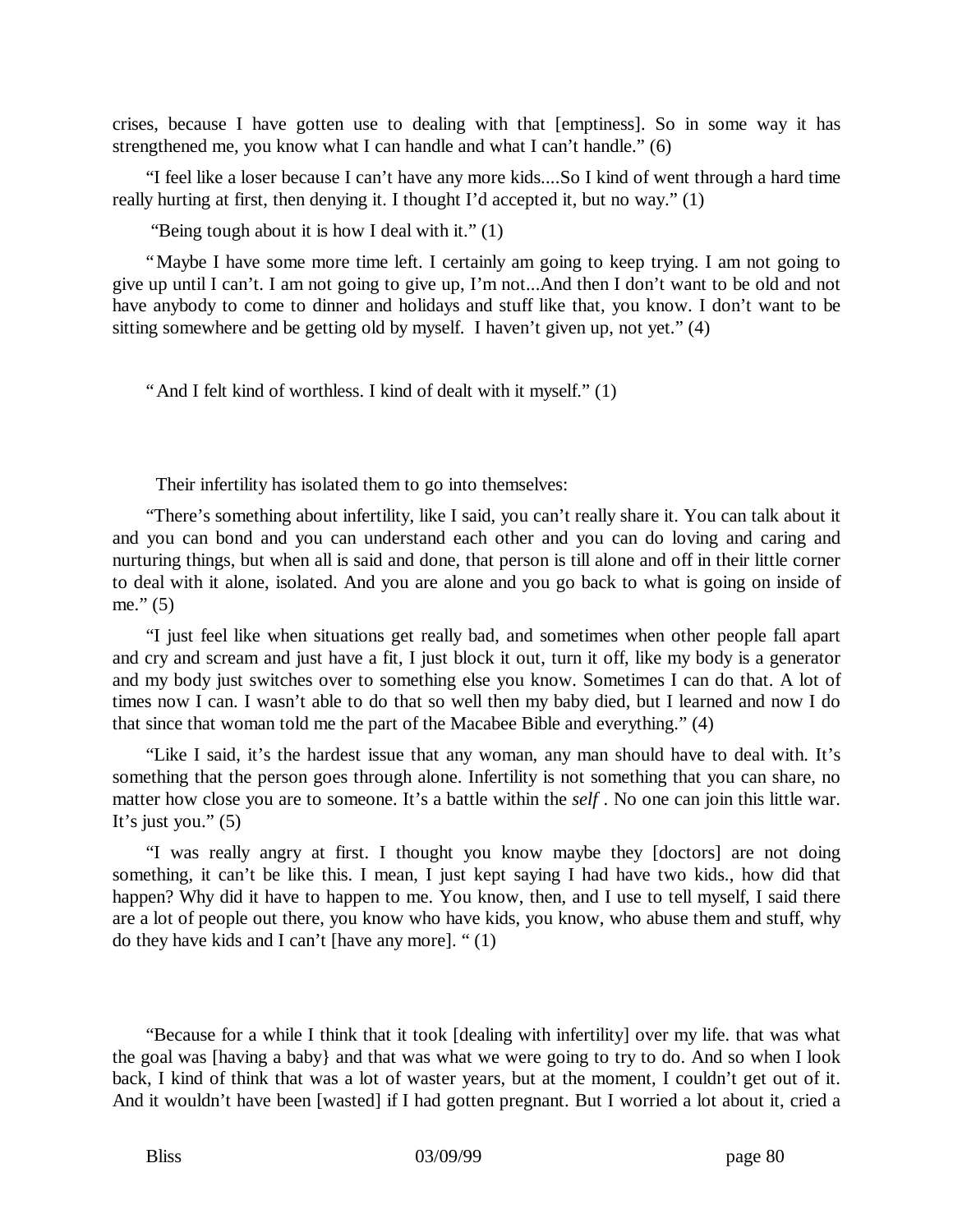lot about it, and for what. So to have other things going on in your life and to be able to do that. It sets you up somehow because it's all consuming. You have to be up every morning before you move around, before you go to the bathroom or anything else like that and take you temperature and chart that and everything is, it felt like my whole life was in that chart. Char this, and the sex, I had a really good sex life, I had an excellent sex life and all that kind of went downhill, even though we were happy with intercourse, but it seemed like mechanical, you know, you know, we had to, and even though when we were [pause] and I still loved him very much, but it just wasn't the same [voice breaks up], it just wasn't the same. (7)

When their negative feelings about themselves were reinforced by others' reactions to them, it further confirmed their sense of failure which led to low self esteem.

By blaming themselves for their infertility, despite the actual cause, participants attempted to protect their partners from the shame and embarassment of their condition.

"Deep down I blame myself sometimes, that in the back of my mind, you know, that I should have just laid down, don't move. and I couldn't eat, I couldn't keep anything in my stomach. And I didn't really try to force myself, I would try to eat baby cereal, like cream of wheat and stuff like that I could eat, I would do, I would eat cheese." $(4)$ 

"It [infertility] lets me off the hook. They [others] don't see me as so selfish because it seems so important. For example, a lady at work who is about to adopt two children, her maternal instinct is so strong, she probably can't understand that is has had to become okay for us that we can't have children and so we need to pursue it differently." (9)

"We [husband and me] discussed it when I first started to go through infertility and everything. and I told the doctor that I want to make sure right now if I can or cannot have children. If I can't ever, then I don't even want to stay with my husband...when if ten years from now he really wants a baby and takes another wife, I don't think that mentally or emotionally I could deal with it.: (8)

"I know that I cried a lot and I don't know if that was crying over knowing I'd never have kids or it if was post partum depression because I cried and cried, a lot. [pause, voice softens], it was frustrating, it was like why is this happening. What am I doing wrong. I felt like it was me and I blamed myself and at one point I said it probably was me and then I felt like it was confirmed when my ex-husband went in [to the doctor's] and he was fine. I felt so alone." (10)

That was my chance [miscarried] and it looks like now I don't have no [sic] more chances, any more chances, and you know if I just had one more chance, I would be really careful. I didn't drink, I didn't smoke cigarettes, or nothing [sic], I just cleaned all the time, you know. and maybe I was putting too much strain and stress on me, and maybe I shouldn't have been moving around as much as I was, I mean I would take my time [voice drifts off]. (4)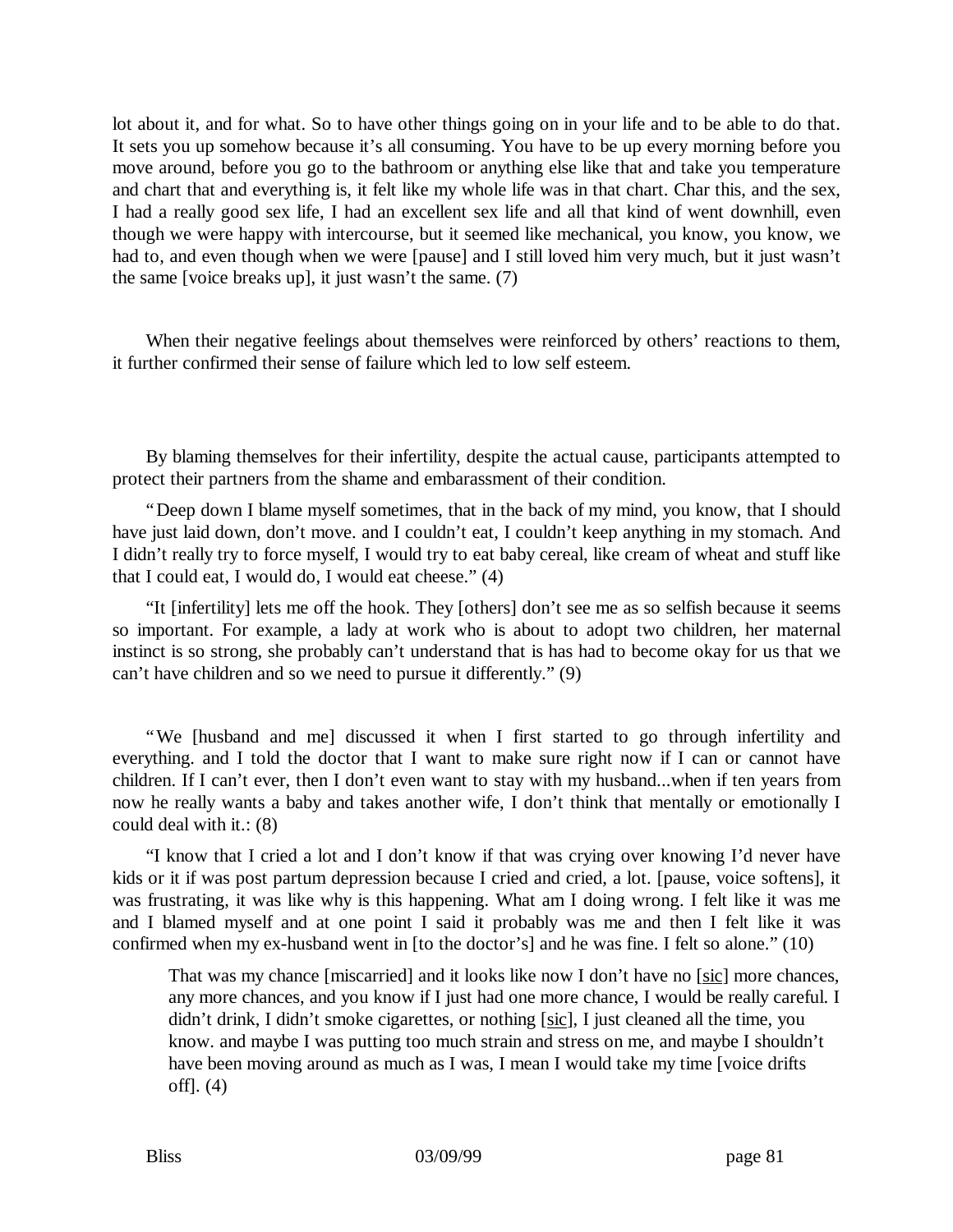"And sometimes I feel so, so bad for him. And I felt like, I don't' know where he is coming from either, because even though I know as much about him as I do, I don't know how he feels about it, really." (3)

"He [husband] never wanted to [adopt]. I think he has a lot of myths about adoption. He's afraid that what if we adopt some kid that may have some problems." (6)

"Well, since he's [husband] not okay with adoption, it's sort of my way, my way of trying to compromise, trying, okay, I'll give in one more [IVF]. I'll put my body through all of this, again [emphasizes] to see. It's sort of like, I feel, part of me felt like if I did that I have a chance of having a baby and if I don't do it, I have no chance, unless we separate [voice quivers, long pause] (6)

 "I think we [husband and me] are at different stages because I think that he still has some optimism. He still would very much like to have a child. And so would I....We went to a point where we say down and talked and I asked him if he wanted to leave the relationship because I couldn't give him a child." (3)

"And you know [my husband] was okay with it also it wasn't like oh we have got to have a baby, we have got to have a baby, so that made it less traumatic too... He [husband already had a son] and he said that it was so negative [because of his ex], it was just so traumatic, he said it was so difficult, it wasn't like that child met his needs, so I guess it wasn't a big need for him [to have another child]." (9)

"So in my mind I am always thinking, was it the birth control was it the infections, was it unprotected sex, I mean, you know in the end I just don't know....I'm just very regretful that I didn't pursue my sexuality differently. I just feel stupid and irresponsible for doing things that I shouldn't have done that may have hurt having a baby later on." (8)

"When I would think about it I would just cry. So it was hard to talk about. Sometimes just driving home I would cry a lot. Just thinking about it, I would cry a lot. Sometimes with my husband, but I would try not to cry with him, but I felt like I was putting a lot of pressure on him, so I would try not to cry with him too much.." (7)

 "...so then it came down to there was no scientific explanation of why, and I wanted to know why [inflection]. Why was everyone else bearing children and I was not bearing any kids." (5)

"And I felt like I was robbing him from something he can still do because I couldn't give him a child and I felt like I was robbing him from something and that is *my* [italics added] fault. And I told him I wouldn't blame you if that is what you need to do and you want to have a child. I mean as much as I love you and how much we waited for each other to come into one another's lives. I can't fault you for wanting a child. And I can't give you a child, and if you need to go elsewhere to have a child, as much as it would hurt me, I would understand. And he, I think it took him a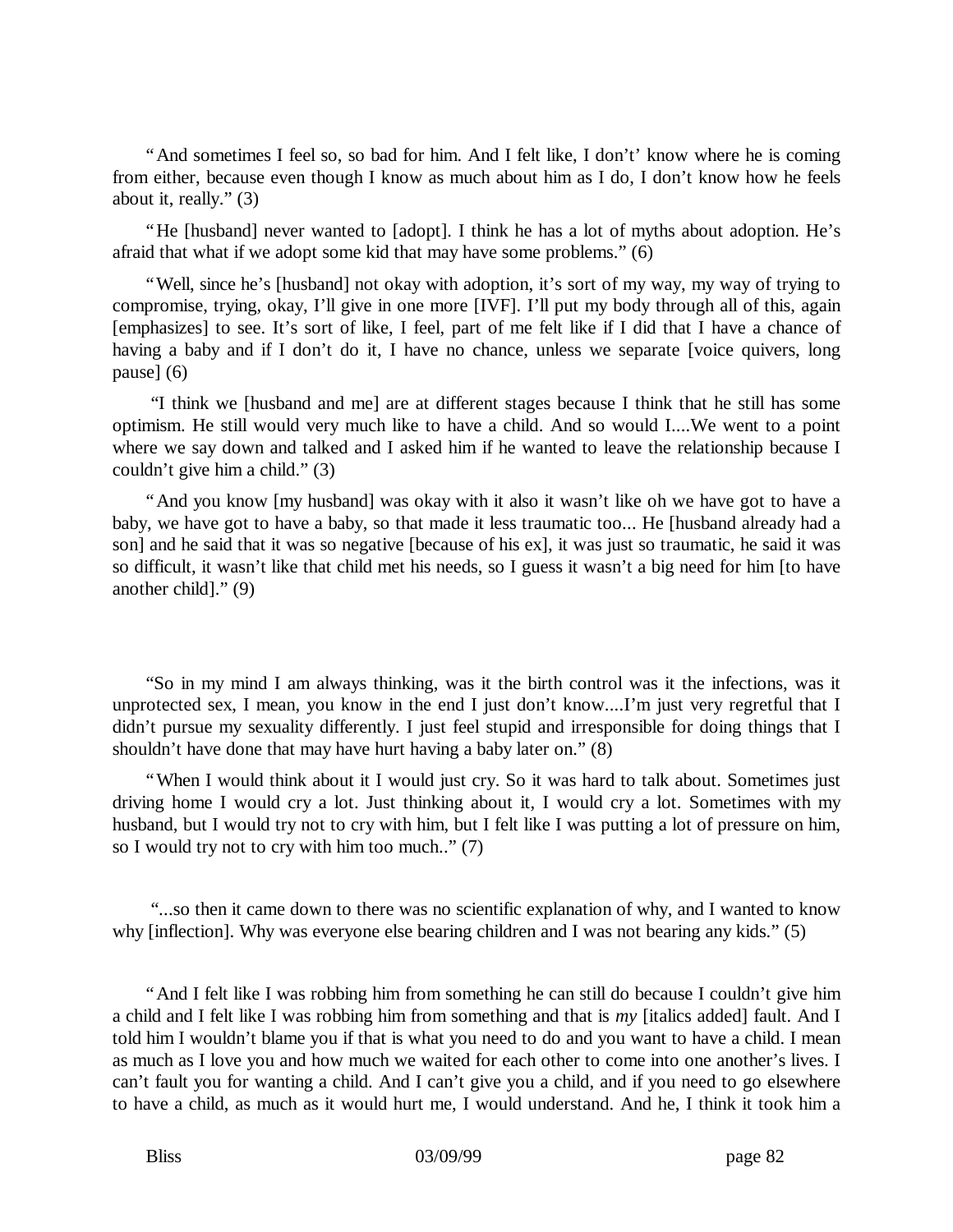long time to deal with it. And I mean his response, he never really did respond to the question, but he never left. And the only thing that I could figure in my mind is that's what his response is indirectly because he is still here." (3)

"I think that at some point I felt inadequate as a wife because of everything that was happening." (10)

"...but I just feel so selfish and I feel like I am taking that away from him because I want him so much and love him so much and he loves me, and I just feel so selfish and I don't know how I could ask him to give that up [continues to cry]." (3)

 "And I started to blame myself more and more and my friends would be like why are you so down on yourself and they would call me and announce that they were pregnant and I would get upset with them for calling me and they'd be like what if it's him." (5)

"I realized that being infertile and going through that process was very very stressful and you have to make sure that you *both* [italics added] can handle it. It depends on the individuals. I couldn't say go for it, because it is so very stressful, but also be aware that it's not just stressful for the woman, but on the man too [voice quivers]." (10)

Feelings about their infertility were also were dependent on the stage of infertility, that is still within child bearing years, post childbearing etc.

#### These women felt a tremendous sense of loss:

"I've gotten more use to the idea [of being infertile] now, but it did bother me a lot before like when I was younger I was always thinking that it was going to happen this time, you know what I mean. You keep on thinking that every time you do something, maybe it's going to happen. But it didn't and I was always disappointed, you know. But I have gotten over it a little, but I desperately want some. You know and there are times that it will still bothers me, kind of destroy me a little bit sometimes. But it's not as bad as it use to be." (4)

**"**I haven't gotten depressed in a long time, but I am not saying I never get depressed anymore, because sometimes I do, but three years ago I had to get medication, and I went into group therapy to deal with all the loss [infertility and subsequent hysterectomy] (10)

"I think the big things for me are never knowing what it's like to give birth, and never knowing that love for a child that my Mom says is the most beautiful thing there is and [pauses, voice quivers] and not seeing my husband in that role, in a father role, because I think he would be wonderful, so that's what [pause], if you can miss something that you never had, that's what I regret if I think about it. I'll never know that now, you know, but I guess it just wasn't in the stars. (9)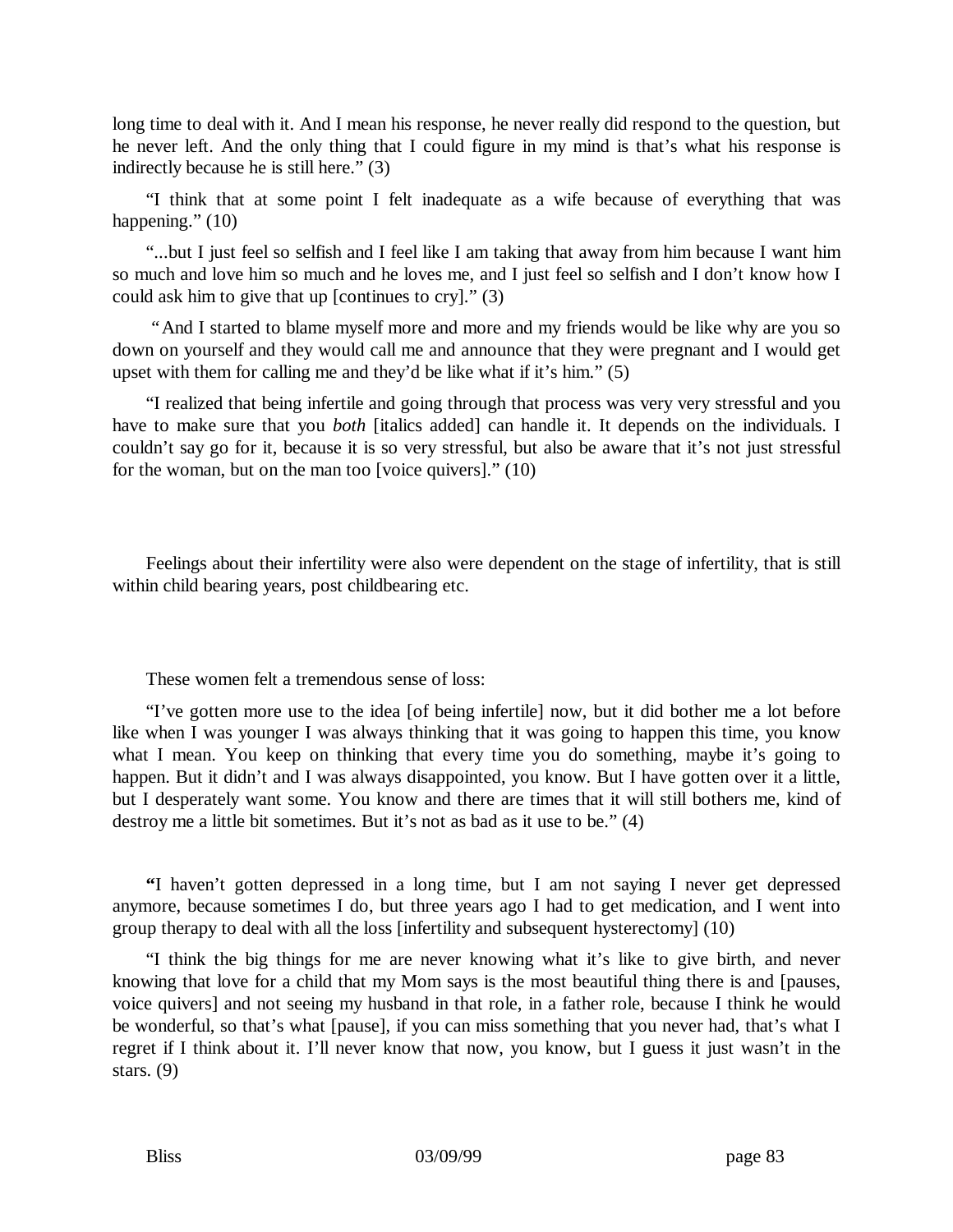"It still bothers me and I will be lonely, unless you know [I have a child}, but I always have people around me and other kids, but it's just like they're not my own, you know, I want my own. I'm anxious to see what mine would look like what it would act like, you know what I mean, all of that. But I know if I don't have any it will be lonely and stuff." (4)

"You know I was just so frustrated with being in so much pain that it kind of overrode any of the other feelings. Towards the end I was like I don't want to go through this anymore, I am okay having a hysterectomy and even now I say that because that was probably one of the greatest days of my life, quite honestly. I mean there are other important things, but as far as my physical well being, I was finally fine with it [knowing I'd never have kids] because I don't have those kinds of pains anymore. But I miss the fact that I will never [voice shakes] have a child of my own." (10)

"I think it speaks to acceptance. Life is not a fairy tale, it is a compromise. You work with what you have and you make it the best that you can. And I think that has been our lesson to really look at all our blessings and I don't know if it would have made our relationship stronger. Probably. Our relationship is pretty solid, pretty tight, and pretty wonderful, and maybe it<sup>{'s}</sup> because we only have each other. But I think it would have even enhanced it more if we were able to have a child, I would hope, because I can't imagine you would want to have a child unless it had that effect. But I think that, again, Just acceptance, putting our energy into our relationships now that we know we can never have a child." (9)

"I think that one of the reasons we are planning so carefully for our retirement, because we don't have kids we can go live with or fall back on if we need them, it's like we have to have a certain amount [of money] to be able to function completely independently." (9)

"I think a very large piece of me is gone, because of that tremendous loss, you know. All my female that which identifies you as a woman was gone. I was depressed a lot." (10)

"Actually, talking about it now [being infertile] I have a little twinge. But for the most part I am okay [hesitates], I think I mean, I think there are certainly times that I tell my husband now, why couldn't we have met each other before when I might have been able to have kids, why didn't I save some of my eggs and see if it would have happened later. And certainly when I rethink things, all these things cross my mind at times, I don't know, I can't say that it will ever be totally resolved, I mean it is just something that happened, it's just part of my life now. But I think it's how I feel with it, because it use to be that I would cry a lot, especially after the finality with the hysterectomy, it was so final, partly because that eventually led to a divorce shortly thereafter. And there were a lot of loses. And then I am thankful that I didn't have any children because our divorce was so crazy." (10)

"To me it was very traumatic. It was like I told my sister not that long ago. To me having a hysterectomy made me well physically and emotionally. I had not more pain and I had to accept I would never have children. Before I had a hysterectomy I was very stressed about being infertile. Ironically the hysterectomy was a blessing. I have experienced very few problems since the operation. At first I couldn't be on any hormones because of the cancer cells, but now I am taking hormones and everything is find and I feel great. And I prayed and prayed for the first three months because they sent everything to George Washington in DC and they said the cancer was encapsulated and it had not spread and so I felt so luck to be alive, the loss of not having a children seemed less important at first.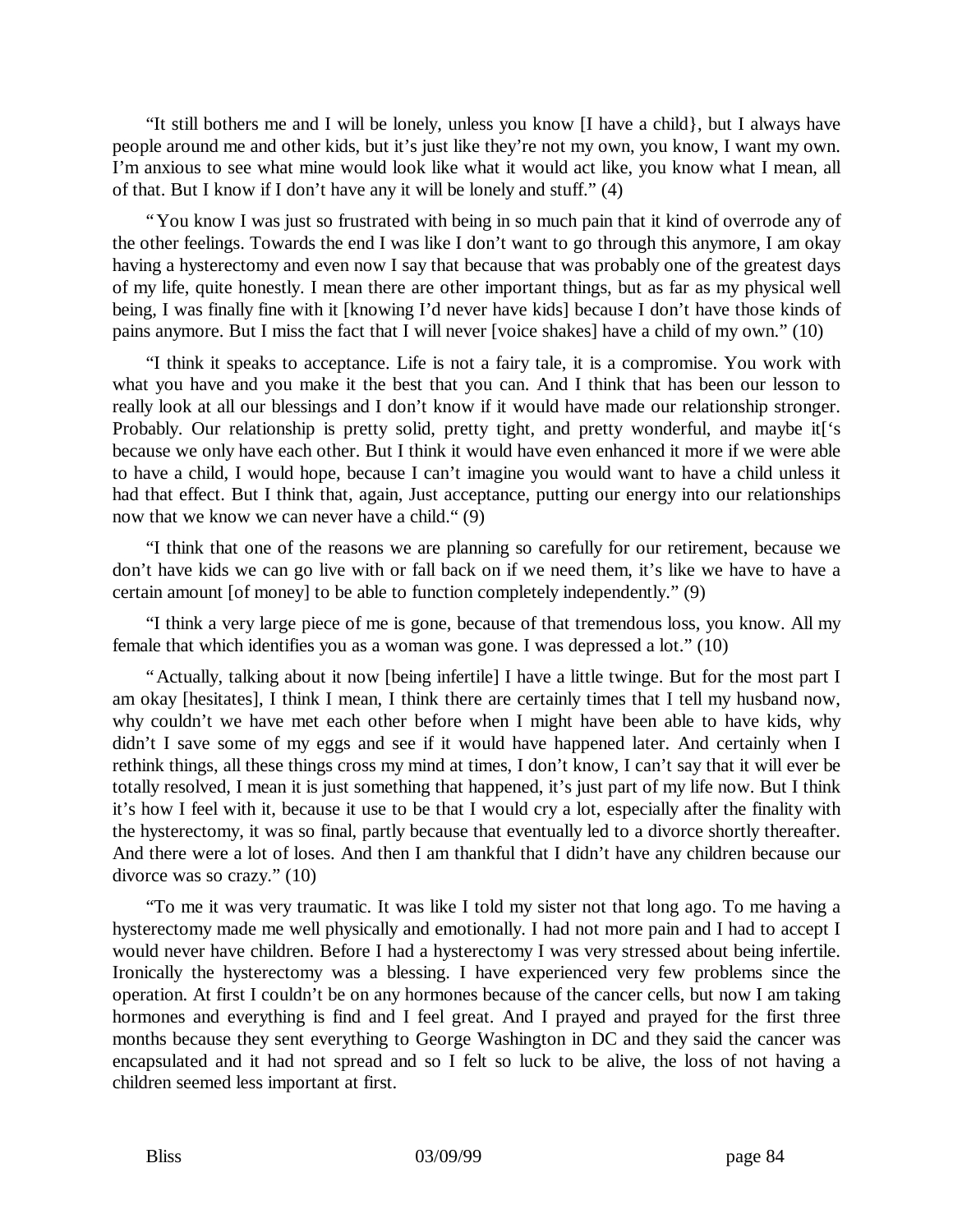"How do I describe the loss. It's well, I think the loss would have to be just that strong connection that I see parents and children have. And I just don't have that bond, it isn't there with anybody. That's just not there. I don't have that with anybody. You know, I've got my dogs and I feel attached to them. And certainly there's a bond, but it's different. It's really different than obviously if I had that with a child and if I had had children. And I think that's the loss that I'm feeling,. I feel an emptiness, a real emptiness." (2)

The day after this interview, this participant called me to thank me for taking the time to care and listen to her about her story. She said she had not understood how her infertility permeated almost all aspects of her life and how she continue to ignore it's impact. She said the interview was not upsetting, rather it allowed her to honestly face her sense of loneliness and seeing how she never allowed herself to see how never having children robbed her of fulfilling a need that her childhood robbed her of. She said she is ready now to see a therapist and discuss things about her that have been hidden and she feels hopeful that talking about her infertility has unlocked her from the sense of stuckness she has felt in her life and has kept her from moving forward. (2)

Depending on how much support participants had received either personally or professionally also impacted their feelings about themselves.

"I don't know whether it is that they all live in Honduras, I don't think, they never experienced this, so they can't even imagine what it's like. And they don't, ah, well like you know, right now my niece is pregnant and that's probably the hardest because she is the first one in the family of that next generation to reproduce. You know, and my feeling was sort of like I was suppose to be next, not her. It was my turn, not her turn. (6)

"Sometimes I can't even go to them [baby showers]. For a long time I couldn't even to into a baby section [in the store]. I couldn't to go showers definitely, but I would avoid the baby section because I that that will never be me buying stuff for my child. It was just too sad." (10)

These women are in internal conflict with themselves:

"Sometimes it would get me depressed and other times I got mad, just mad at myself, like why, why can't, why me. And then I would see my friends and one of them was the best friend I ever had, and she would just take off and leave her kids with her Aunt or whatever. mean leave them, she would be gone for three four days and then her Aunt got really sick one day and was in the hospital and died. I just happened to go on down the block in NYC just to see if everything was okay. I went down just to see them and I thought she was there, but she wasn't there. Who was there, let's see, her baby was there, her baby was about 7 months old, or maybe 6, and the one year old was there and I think the other one was at her sister's house and her two younger sisters were there and they had kids of their own. the baby was in her crib crying. I said how long as [my friend been] gone and I said how long has it been since she's been out of her crib to feed her or change her or anything. And they said she's not my baby and this and that. They just left her in there and I took her up and I changed her and I fed her and she had, you know, been wet where it ate through her skin and everything and these are the women who have babies, you know and this is why I get angry. And as bad as I want them and I know I'd take care of them and I know my baby would come first before anything and anybody. And I don't have any, and it's just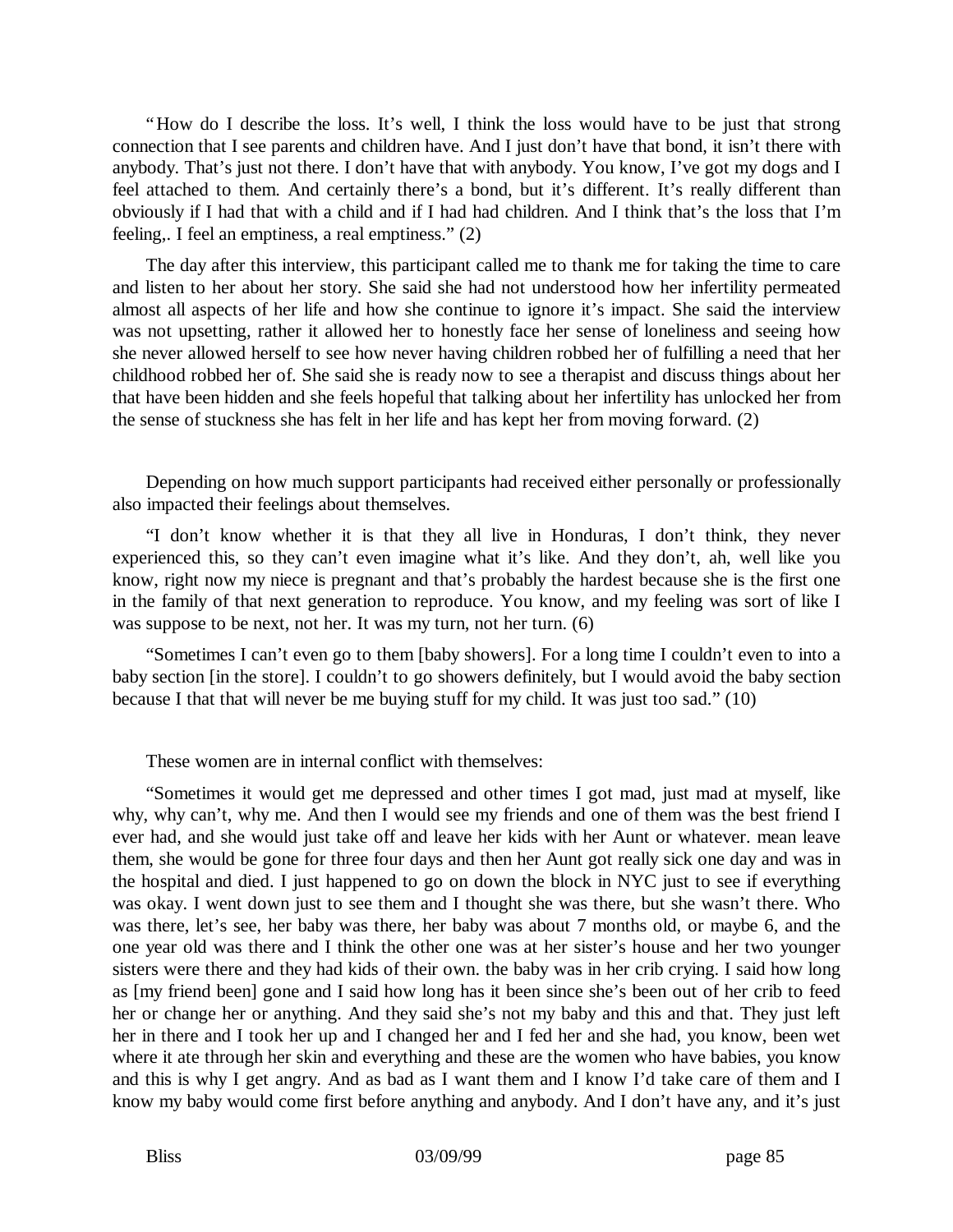not fair. It's just all these little kids we have here [foster care] from neglect, abuse and everything, you know. And I still can't have any. and I just don't think it's fair you know, so that's how I fell about it, you know." (4).

"I think I would have gone as far as I could go because when I was wrapped up into that I would pretty much just do anything This is not going to beat me, I am going, you know, this should not be this hard. why is it this hard. Why is this so hard for me? And I was pretty much willing and ready to do anything. I would never even before even thought about getting donor sperm. Ever [italics added]. I thought in my head and I know this sounds awful, but I always just thought Lesbians got donor sperm. I never ever thought that I would have to be looking through pates and profiles on men and seeing their pictures and I mean thinking, I don't know, I just never thought I would have to go through something as humiliating as that, but I would have done it." (7)

"I mean some days I feel like I have done enough, leave it alone and I am okay with it. And then when I get like PMSy and closer to my periods, that's when I start picking up the phone, you know calling [doctor], trying to figure out if there is anything new in the technology. I mean I have even gotten to the point of calling the surrogate place down in Denver. And when I saw it was \$30,000, I knew we couldn't afford it. (6)

"Well on some days I fell so desperate that I would do anything that I would to any kind of extreme, you know to get a baby. I mean I have thought of getting a divorce so I can adopt as a single parent, going through surrogacy [husband doesn't want to do these things]. When I see that my options are getting to be fewer, I am willing to do things that five years ago I wouldn't have done, not even considered.." (6)

"And he [doctor] said there was nothing wrong with it [stillborn] so I'm thinking that God must have just anted his baby back, you know what I mean. it might sound crazy, but you know, this is the way I see it. You know and it helps me too because it use to get me so upset, but now that I think about it like that it doesn't, you know, hurt so much." (4)

" So all of this [dealing with infertility] was bottled up inside of me." (5)

"But yeah, he's admiring the beauty of their kids, and you're like wow. I'd love to be able to give him son, or a daughter, and like you have given all you can, all of yourself, and you just toss and turn in turmoil. It's mostly a war inside of you and it does put a lot of stress on your marriage." $(5)$ 

"And when I go back to thinking about all of this, hum, I just don't think I can handle it anymore. You know, the other day I got so desperate I called him [IVF doctor] again [IVF has failed], mainly because I know my husband would be willing to do another IVF, but he's not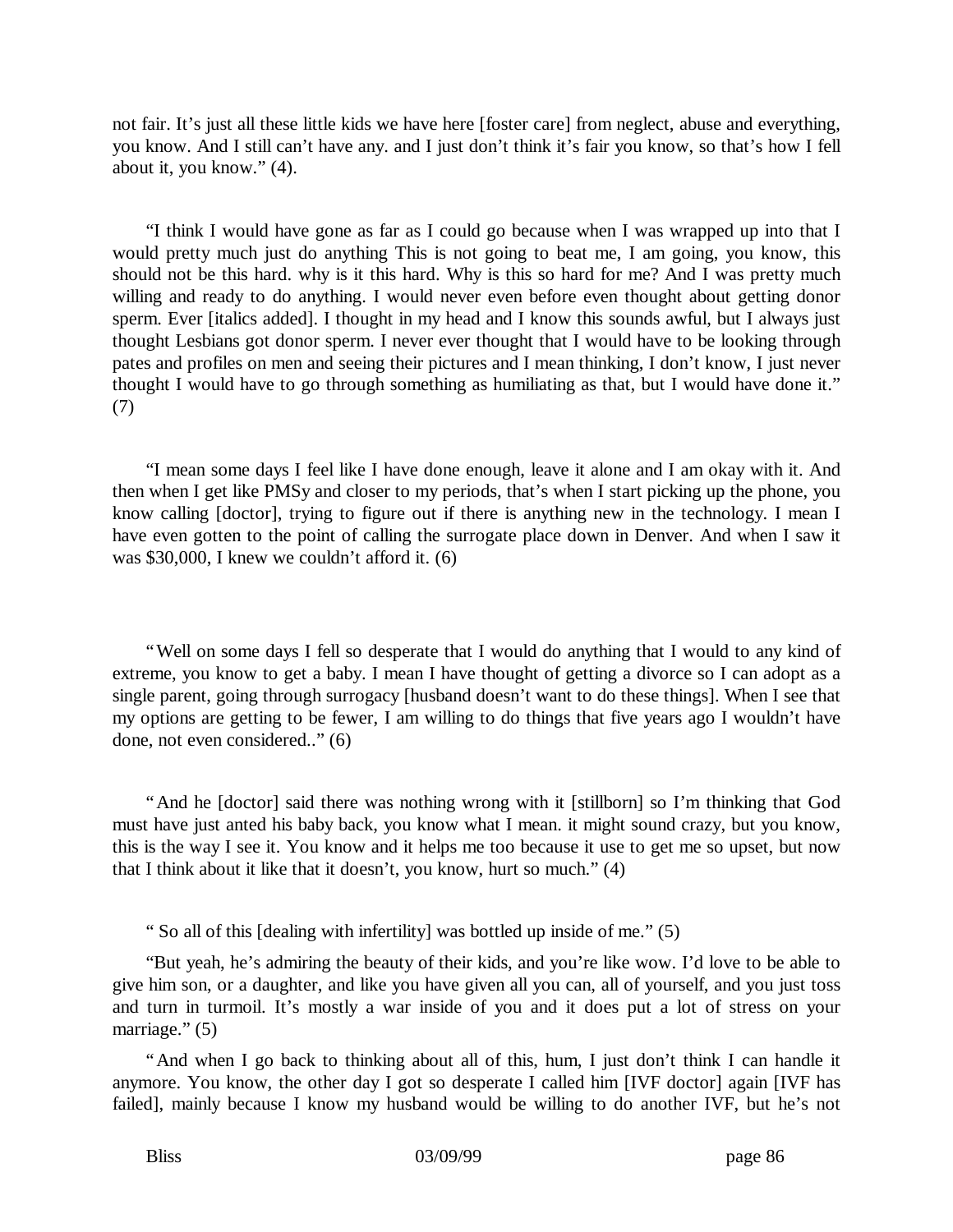willing to adopt. So I was just grasping for straws here. so there are some tests that he wants me to have done. but my logic was that I was going to get somebody else's eggs so that way I didn't feel like my body failed me again. You know sort of like they weren't mine anyway. You know that kind of attitude." (6)

 "There's just a feeling of emptiness [voice softens and quivers]. Like you know how you go up high in elevation, you to in the mountains, and you say help and you get this echo. And that you are alone in this valley, just empty inside and alone. It's strange. Because I felt the problem was with me. I was having this battle inside of myself and the people who were very loving and supporting my career goals like my husband, were the people that I saw like in heaven sitting with the Heavenly Father and in tell were the tormentor, like in the Bible, it would say the people that would come to agitate and add insult to injury was the other part of life, so you just feel like there are two different lives you are living and there's no peace in either." (5)

"So then I feel bottled up like I am locked inside of a bottle. Because I felt like there was no one on either side [of our families] that I can go to and they would understand. So finally I decided to talk to a stranger, someone who knew absolutely nothing about me, who couldn't judge the situation, who wouldn't have any bias or prejudice or any knowledge of what is going on and could sit and listen. So I called the psychic hotline and she started talking with me and I started talking with her and it felt like there was a great burden lifted, that is just left. Because I had finally gotten to speak my piece and gotten to say what I was feeling inside and have someone listen and try to, they weren't trying to consult religion or culture, they were just looking at the universe for the answer, mother nature for the answer and speaking to me one to one. So it made me feel a lot better. It's like today, I am smiling because I can talk about it." (5)

"...you wait for your period to come and you don't get it, especially when doing this infertility stuff [treatment]. You think oh my God, maybe this time I am pregnant and you just pray and you hope, and then you cry and you wish, then you go to the doctor's and you get a pregnancy test and it's negative. And you just feel like somebody has just stepped all over you, *just crushed you, just kicked you in the gut* [italics added], that type of feeling like, you know. And you go through it *over and over again, every month [italics added*]. And after a while *it just gets you [italics added].* And your emotions are up and down from all the fertility drugs, you're gaining weight, you are having hot flashes. You are having to have sex very unromantically, so I mean." (8)

"So it became a mental struggle, a battle between myself, I like to call it the heaven and hell issue. Because you fell like one part of you is just so uplifted and the other part of you is empty, absent, a dark pit. It's this lower part of your life, like what' going on inside of me, what's wrong, why can't I do the normal things that other women do, reproduction is a normal part of life, all of these other women are capable of doing this, what's wrong with me. And I started to blame myself more and more, I even started to hold resentment toward myself, hate myself.." (5)

Depending on the what stage they are at with becoming pregnant, their infertility takes up their full focus: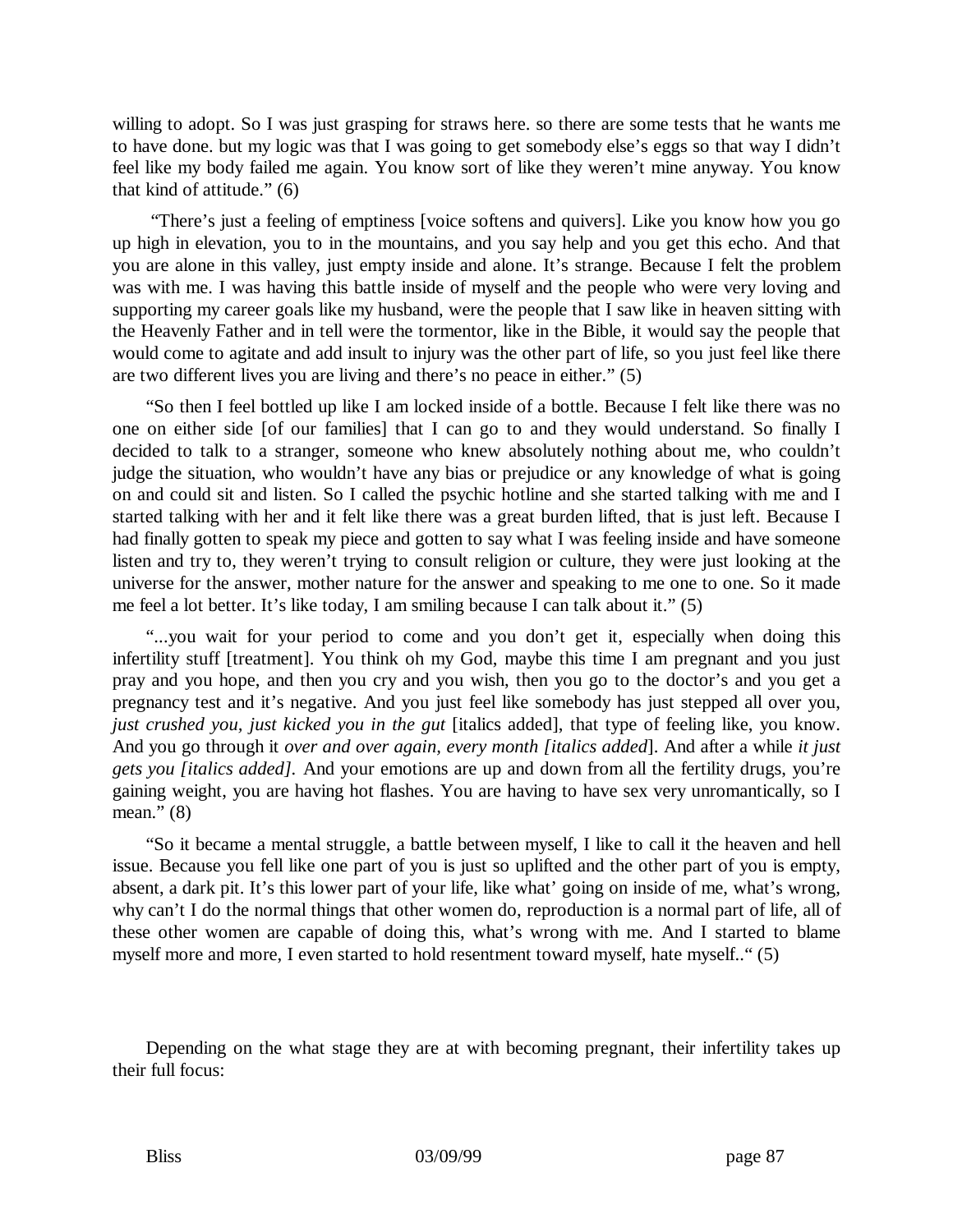"Everything is on I need a baby, I need a baby, I need to be pregnant. Its' not on work, school, live, life in general, all you can think about is a baby, you become so possessed with the issue that you become overwhelmed with it. That's all you can think about. There's even been months where I thought about it so much that I probably caused my period to be ;ate and to even have pregnancy symptoms. And I would go [to doctors]and they would be negative and then I would be upset. Sometimes I went through this stage where I would take the pregnancy test and it would be negative and I would break it apart and say this can't be right, what's wrong with this test. And I was like it can't be, this must be wrong." (5

"I am going to be forty-five in a couple of weeks. I was thinking about this as I was washing the car earlier today as a matter of act [laughs]. A part of me is going yeah, buy you know I'm going to be 45 and then there's another part going, yeah, but you know there are women that do have children when they are older, I guess I am feeling like I'm more mature, more capable of raising a child than I would have say ten years ago, but it's just you know the biological timeclock, and maybe it will never happen now, and maybe I'll never again have the opportunity to see, but I've got more patient. It think I have more understanding of children and I like them now." $(2)$ 

"For me, number one, being a woman, you know, you get to an age, I am at the age where I have that motherly instinct, I *want* a baby, I'm ready. And then being a Moslem, being married to a foreign man, from a different country where the culture basically is the women stays home, she has kids , and she keeps the blood line going, for like you know, for the husband to have children." (8)

"Well I think I just hadn't really thought about it before you know, it was just like I said no big deal until now and I've gotten older and *it is a big deal* [italics added]. I'm getting to the point where it is more serious and I'm beginning to look at it [my infertility] more deeply. I've always been so flippant about it and now it's a more serious thing for me....I would have to say it's probably been at least during the last three years that it started to kind of affect me more and I'd have to think about it in some way and then I would put it way and it would come back and it keeps coming up." (2)

"And hum, so I think now that I've gotten older, it's started, it has started to really affect me a little bit more, I've been more [long pause, voice quivers] I guess sad about it. And I try to figure out why that is and I remember one time I was thinking, well gee, if I had children, then gee, they would take care of me when I get older. Then I say, well that's a stupid reason to have children. And then I thought, well, you know, I'd thought I wouldn't be so lonely and I thought well that's not a good reason either. And I really couldn't think of a real good reason as to why I really wanted to have children. But that sill has been more of a recent feeling. And it's been feeling like more of a loss and there again, maybe it's because I am older. I don't know. I don't know. I think probably [pause] I don't know, just thinking about you know like this thing with [a man] this weekend and the idea, just the thought that someone may not be interested in me because I may not be able to have children. that was a big thing for me and it really brought it [my infertility] up again for me in a different way. I thought I will never have children, so that really hit me because for the first time I ran into a many who also really wanted just to have children as much as me. I mean, [my husband] did, but I don't think his souls was really into it. And [my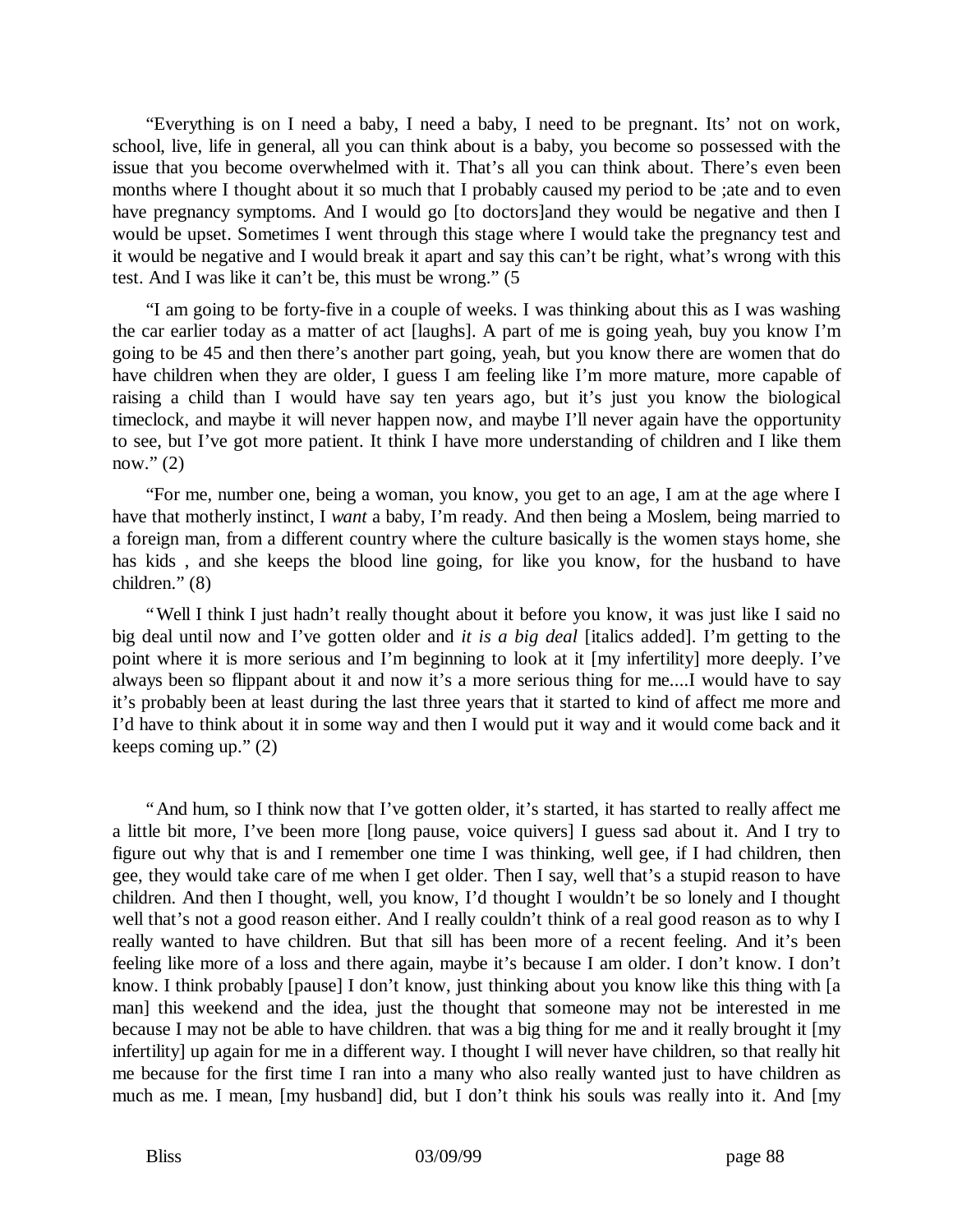other husband] never did [wanted them as much as me] so he wasn't a driving force until now. Now there is just no possibility I can have kids, I can't produce you know, so that's kind of what's gone through my mind or whatever and it's hard." (2)

"It's such a sensitive topic for a lot of people and it was not as sensitive a topic for me until more recently, but more recently it sure is a sensitive topic....It was not until I was a bit older that I realized the impact infertility had on me and that I wish I had paid more attention to it earlier, but I don't even know until now." (2)

By justifying their infertility was out of their control, these participants rationalized they were not personally responsbile for their infertility. By not assuming control for their infertility, these women somewhat felt vindicated and did not indulge in self-blame. However, these women were often surprised when they reacted strongly to a situation and realized it was actually related to their infertility.

"People know what their bodies are going through. I haven't been sick, I have a cold and all, but nothing serious since I had the hysterectomy. To me that's why I say a negative turns out positive. I had a marriage break from not having kids, but they were growth things. But probably as far as the marriage, I was, I hate to use the word, I was probably too co-dependent., but I probably was. My spirituality has strengthened, my belief in God has probably never been stronger. So that is good." (10)

Although very open and forthcoming about her infertility while being taped, one participant waited, perhaps unconsciously, until the tapes were turned off before reported her what she called "desperation" about her situation. Since her husband is adamant against adoption, this participant is actually considering divorce so she can adopt a a child herself. She was shocked by her own realization of that is what her struggle with infertility has come to and feels confused even having these intense and desperate thoughts as a way to resolve her infertility.

What stood out about these women's openness and honesty in relating their true feelings and emtoions about their inferitlity was their relief that they had finally someone to tell their story to who would listen and understand without judging or giving advice. These participants were starved for someone to hear them and connect with their deepest feelings and emotions. Interestingly, for the women who chose not to be in the study, but who initially talked with this researcher in great detail about their stories, their need to talk and be listened to was the same.

"I think that is one of the reasons why I really wanted to talk with you because it's kind of an opportunity to talk about it and not have to hide or make excuses or be embarrassed or ashamed and to explain to somebody without really explaining it to somebody." (3)

"Thank you for coming [to talk with me]. It's really good to share it with somebody who *does* [italics added] understand. (3)

Being infertile is like being on a roller coaster, with up and down times, that come and go.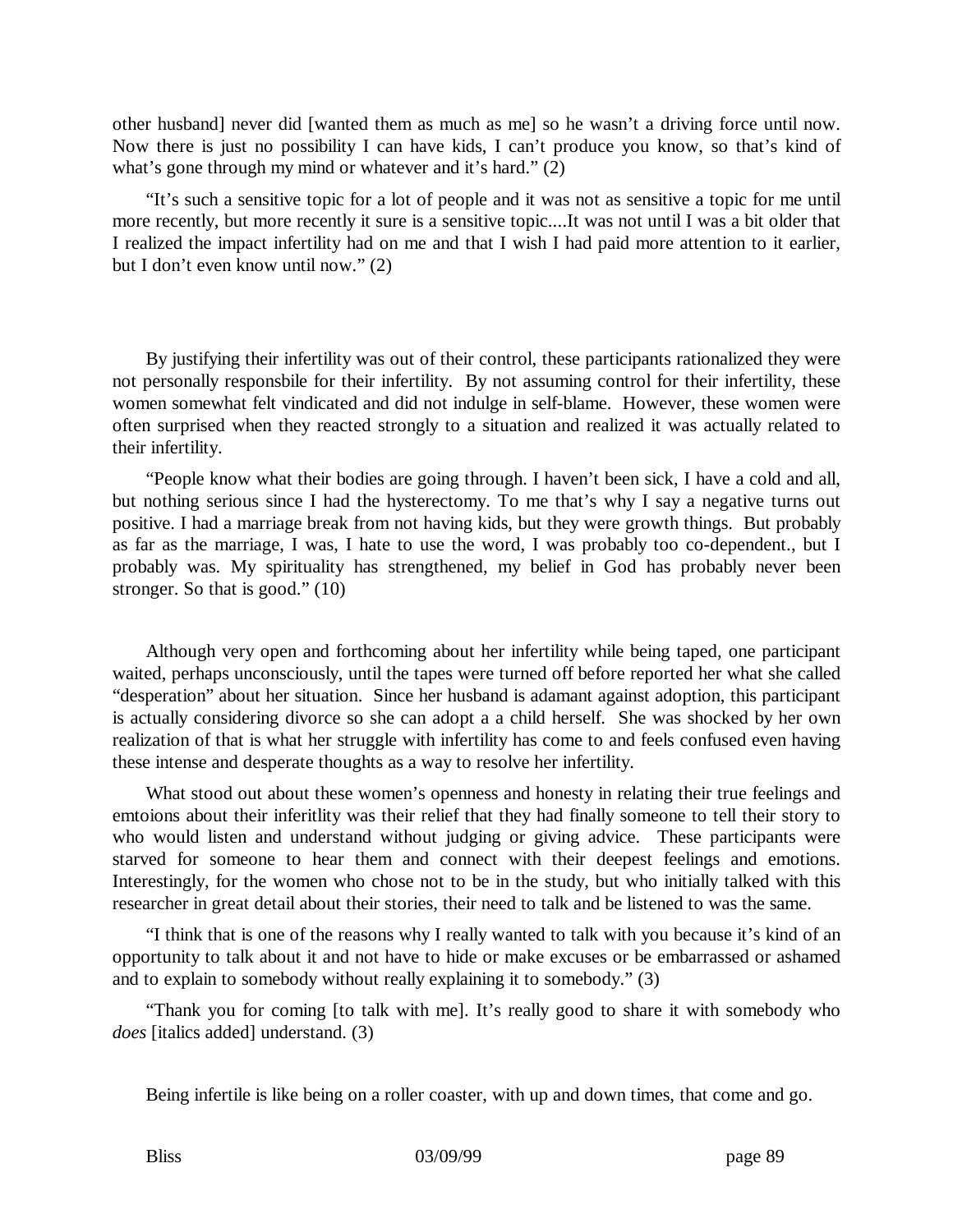"There are good days and there are bad days. I find friends where I have support, to have a place to go where you can vent and feel supported, whatever you are feeling." (6)

" To let it go, just to forget about it [getting pregnant]. Like no more of this. This is it. I am a good person, I have a good life, I have a good job, you know, I have children, I am a good Mom, I have a family that I love very much. You know that overall, I have a good life. Just let it go....just to quite. In fact the whole experience was back and forth. There were always ups and downs and trying not to lose hope and then nope, like clockwork, there [period] it is. No, not this month and you'd gotten your hopes up. And even my husband would get his hopes up, he's say oh I know this time, I felt it, I know and I'd say okay." (7)

"We were always trying and we were always excited and every month we looked forward to very month, we put don't on the calendar, we did all these little symbols of things and very month we'd wait for the outcome to see what was going to happen. We were very encouraging [to one another]. He would constantly ask question, like did you get your period yet? Oh, I hope you're late. It would be encouraging, you had all this love and this bond, but it never happened." (5)

"I thought what if I find out and what if I find out that it's really me and I can't [have children]. But what if I find out after all these years that I really have been okay and maybe it was my ex-husbands, you know in this case that couldn't [have kids]. And I really can. What if, what if, what if? And then I think that I might be pissed off now. You know to think that shit I could have had them and now I really want to, but I can't at this age. I don't know, it's just so scary to know. I guess I still am ambivalent. I don't know if I want to find out now, but there's this curiosity still. I think I might do that [go to a doctor] and I might ask the doctor the next time I go in, but I don't know what's involved, this test, that test and for what end?:" (2)

 "It's been hard [voice inflection], I mean because you see your friends having kids and you see them growing up year by year and you are like wow. and really wanting a baby and then seeing other women with their babies and pregnant and stuff, it's really hard." (8)

"I felt bad because of some of the insensitive things that people had said to me, I said to her [hated her for being pregnant]. And I felt, but at that moment, the news that I had been given was not very good and I was very emotional, and at that moment, the disappointment, the anger, the frustration, the rage, every gamut of emotions that you could think of going through it was there and boom, before I knew it the works were out or my mouth. But later we talked and she said she understood and I apologized to her vehemently and every time I saw her I apologized." (3)

# *Systems*

Infertility does not just impact the infertile individual, but it also effects those systems that surround the infertile individual. Since it is usually a couple that desires parenthood the partner within the couple is most impacted by the infertility. In addition to the infertile couple, other systems most determining their narrative of infertility are the extended families and the health care systems, including both medical and mental health care.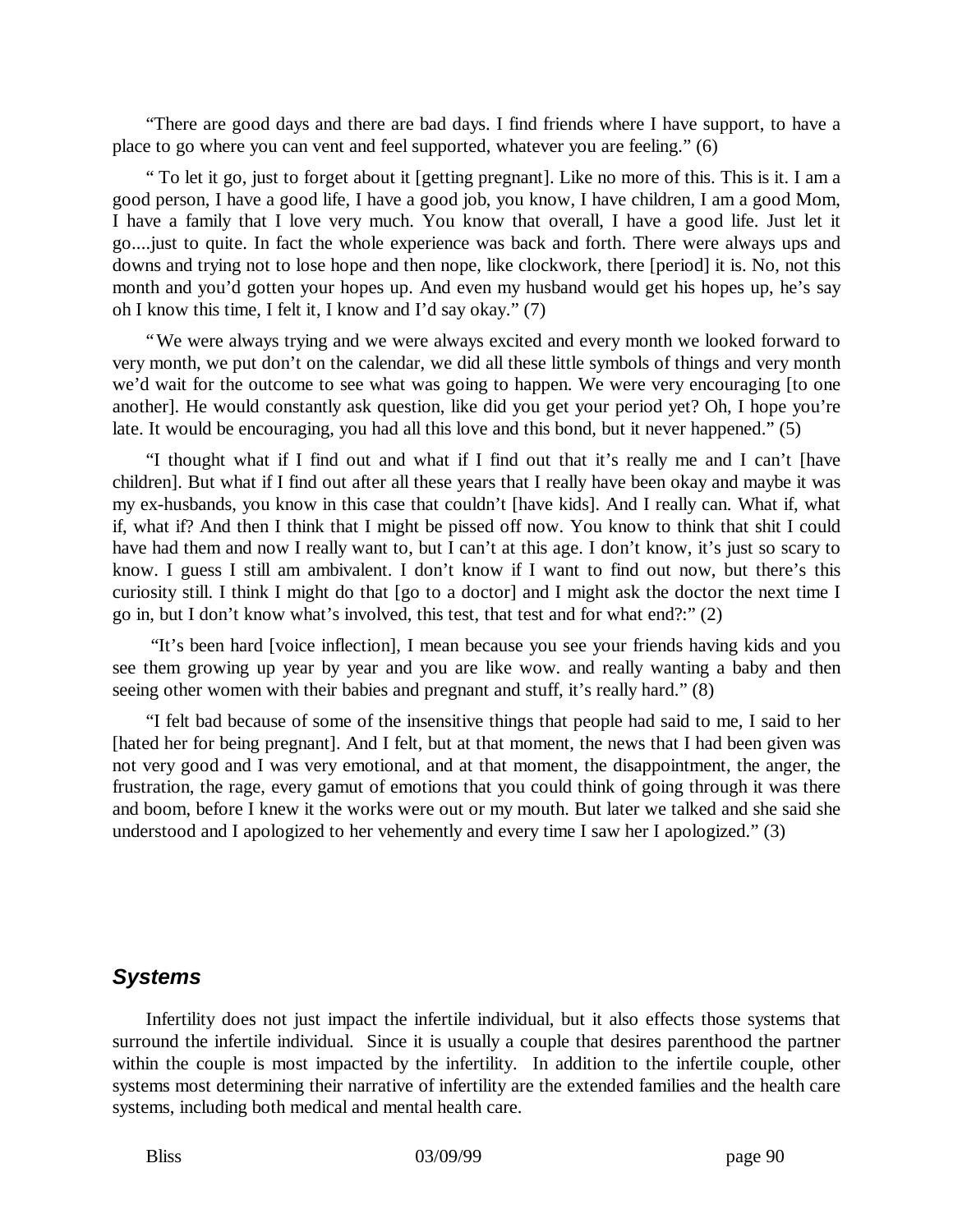#### **Coupled Partner**

Regardless of who is the medically infertile partner, if not both, or even if the infertility is a result of unknown etiology, the couple is ultimately most impacted by their infertility. However, from what is currently understood about gender differences, men and women typically react differently to their infertility.

Although infertility is traditionally seen as a woman's problem since women eventually conceive, the shame associated with infertility for men is frequently related to an assumption of impotency. As one participant who's husband was medically diagnosed as being infertile commented: "When you ask my husband he'll tell you there is nothing wrong with him [laughs], it's not a problem." (6)

In couples where communication broke down, the couples tended to separate or the infertility remains as a conflictual problem for them. Only two women in this study are still with their partners with whom they originally experienced their infertility. With two exceptions (the one with the hysterectomy and one other who's husband is older), all the women who are currently in relationships still desire to have children, but all still struggle accepting the finality of their infertile state.

"He's [husband] supportive, but not like a girlfriend or a Mother or someone who can really support me emotionally as much as I need, but, I mean like, as far as giving me sperm [had to masturbate for sample] or trying to help in that way, he did [provide sperm for testing], he didn't want to, it was against his morals, his beliefs, but he did it anyway, because he knew how much I wanted to have a baby." (8)

 "I feel like it [infertility] has had quite an impact on our relationship, you know, on our marriage. I feel like I've always been alone when it comes to the infertility, you know, he's okay if we don't have kids. At this point he feels like he is too old to have kids. He's forty-four so he thinks it's too late [long pause]. And I think that it's so painful that he puts it away and just doesn't want to talk about it. So it's, it's real rare that we talk about it. For a while I Would really keep my feeling away from hi and not let him know whether I was in pain, whether, you I had been crying because we don't have kids. Because I don't think he understood what it was like." (6)

"It's [infertility] been a strain on our marriage for sure." (6)

"I am real careful whenever I bring it up, you know, I have to make sure that he's in a good mood, not stressed. And then I am petrified of what, of how the conversation is going to go. Because he would rather, he's rather not talk about it. And the time I told him that I wanted to call the doctor and see and wanted to negotiate with him and try to see, you don't want to adopt, so can we do this them, kind of thing. [Pause] Even that he didn't seem too excited about it. He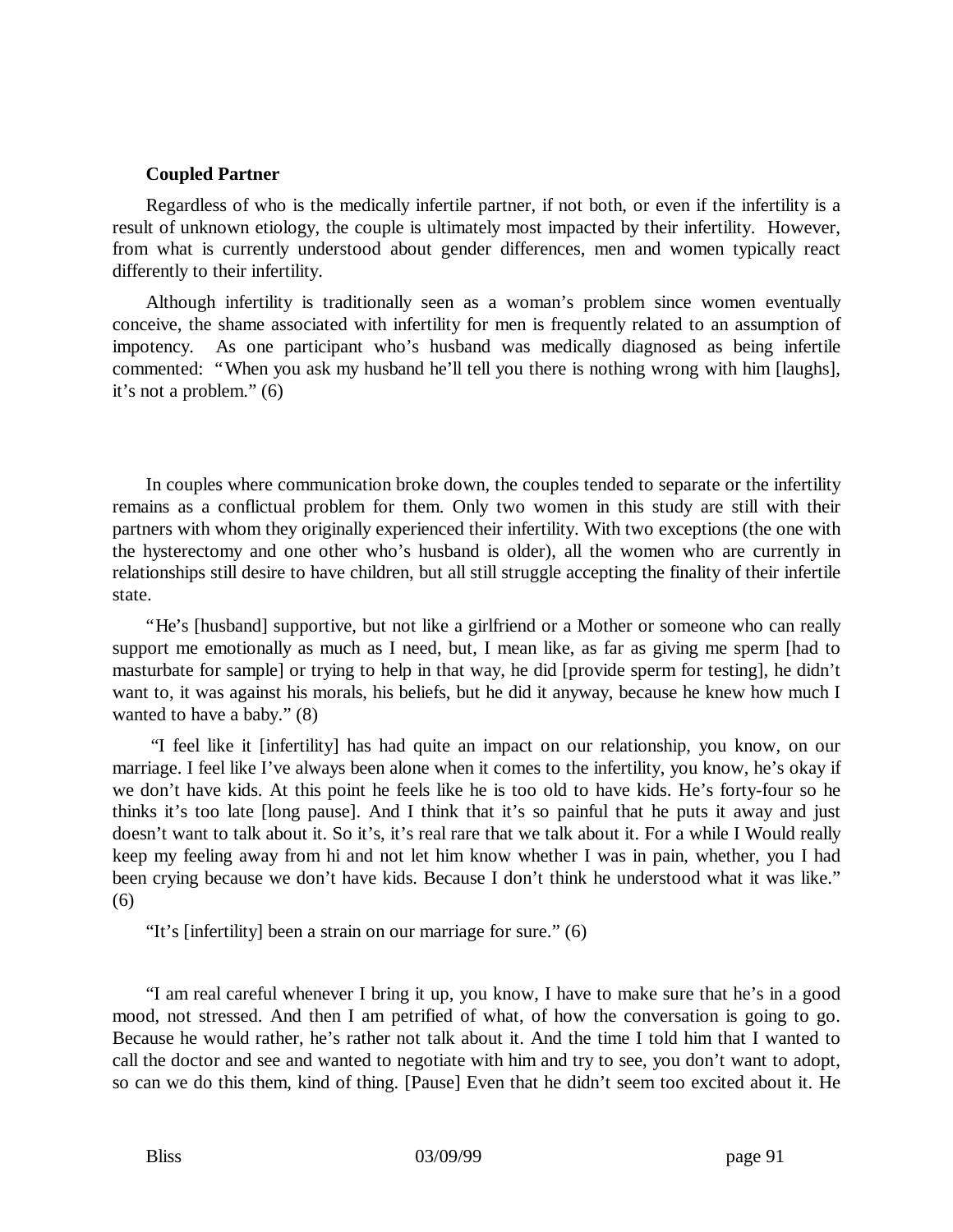was like why don't you get these tests and see what the tests show and then we'll talk about it." (6)

 "The key factor [regarding resolution], I think there are so many, but probably having a husband who doesn't, you know who is okay with him. If I had a husband who was like I got to have a baby, I got to have, you know, an heir [laughs], that would be extremely difficult, it would be devastating, or if I had parents that were like oh, I want a grandbaby, I want a grandbaby, that would be really hard, so I don't have any of that pressure, so that's wonderful. And then I have a very full life, that we have a very full, blessed life. That we don't feel like we are missing anything in our life, because we don't [have children]." (9)

" Because he had a son [never thought he might now be infertile]...it was never a consideration, not at all." (9)

"You know he never, we never talked that much or about that [the infertility problem] and that was probably part of the problem, but it was just too hard. He never told me how he felt until way after the divorce, but I think he was probably relieve that it [the problem] wasn't him." (10)

" My ex-husband would get mad or else I don't know if he got mad because I didn't have a kid for him, he would always say, well I want you to have a baby, sometimes he would say that, but a lot of times I think he would when he was acting angry or ugly, I think he would say that just to hurt my feeling, you know ." (4)

"Turn to your partner and become stronger for it and that they not turn away and start blaming and you know venting their anger toward one another, that would be inappropriate and that they need to face it together and accept it together." (9)

"I think the yearning was stronger for me and also because my ex-husband also wanted a child. Because you know I was on the pill for ten years and I didn't want to get pregnant and I never ever went off the pill until he said, you know, maybe we should have a baby and I could have been on the pill forever, ten or twenty years, but when he was ready so was I." (10)

"He [husband] went through the whole process, he would go in with me for visits [to the doctor] or he would to in by himself, or I'd go in, but never did we go into how stressful this was or that as it was such a difficult thing and such a final thing. He undressed the medical and the reason for the hysterectomy, but it freaked him out. I can remember to this day when I woke up [from the operation] and my sisters where with me and I said to them where's my husband, and they said he just had to run out of the room. He had a hard time handling it, anything medical, he was just freaked out. When it came to the finality of the hysterectomy, he was out the door so to speak. Literally he did walk out two or three weeks after I got out of the hospital, he was gone." (10)

"I think I still process a lot of things. I try to talk a lot with my husband [voice quivers] which that is the difference in this relationship, I am married to a man that is ten years older than me and has a lot more life experiences and so we talk a lot." (10)

"My first marriage ended right after I had the hysterectomy because of al the problem with trying to have a baby, but it probably didn't end *just* [italics added] because of that, that that is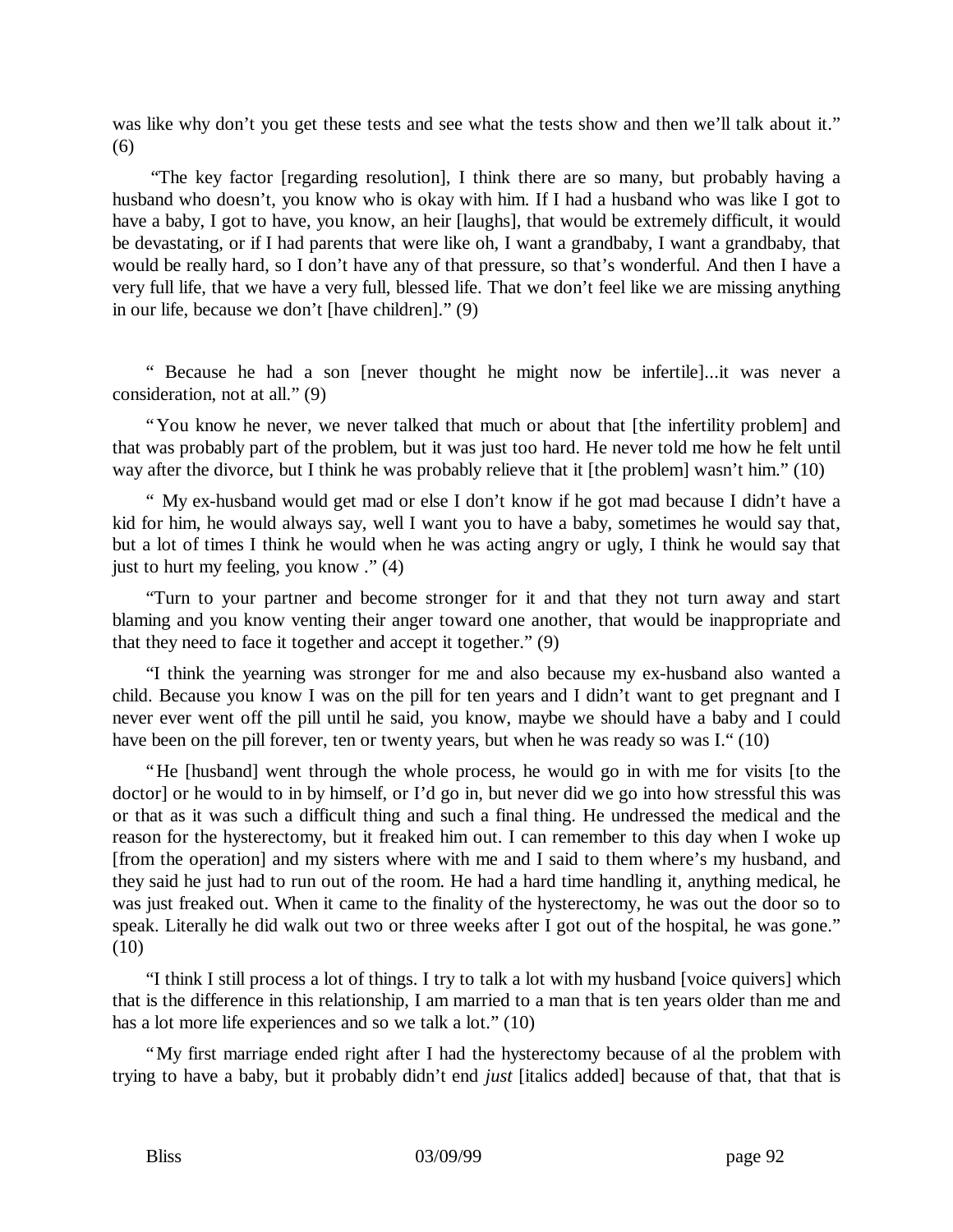basically why I did get divorced. I truly believe I had problems [infertility] from my very first period."  $(10)$ 

"Even though my ex-husband accepted it [that I'm infertile], but there [pause] I think he was still hopeful that maybe something could happen and [pause]and he was very bitter after I lost that pregnancy, he kind of blamed me." (1)

"He got mad and cussed me out a lot of times cause I didn't have one [baby]. And I'd say it was not my fault because we didn't have one. " (4)

"And it really hurt and that's one of the reasons why at night when nobody was around I'd cry about it. that's when I was under a lot of stress and I said you [husband] got out your true feelings and I heard it because I don't want to stay with you anymore. You [husband} could have said that when we met that you didn't like [the fact] that I couldn't have kids. (1)

"One of the reasons that he [husband] blamed me was because I put so much pressure on him because all I wanted was a baby. that's the story he told his family, his sister told me that." (7)

"Yeah, I was protecting him [husband]. I could have come out and say [to his family], excuse me, I have children, I have no problem having children. It's him, but I didn't' say that, I didn't want to hurt him. (7)

" And I was ovulating and he would be u[set, but he wouldn't 't say it that way. He would be watching football or eating something or whatever. And I would get really annoyed...It would be time [for intercourse] and he would be ah [sighs] and he would be really mad about that and that would get me mad. And I wouldn't say nothing [sic], I just would bite my tongue. But now I would say, you don't want to, well find, good, you know what, blah, blah, blah, but I never did that. (7)

"What if one of these days he wants a kid and I can't give it to him." (1)

" But he was always the strong one, I was the one who was always falling apart, crying and upset. But he was too [upset], he just never showed it. he never really said oh you know, you know and then even when the deal came back and he had no sperm, he's like well, well, he was real enthused but he said we could do that and we could to that donor sperm, whatever you want. But when the divorce came, there were all these hurt feelings..." (7)

"There was a lot of fighting over the infertility. It took a big toll. We were just going to separate for a while and work on our relationship and just forget about the infertility or whatever. But I just felt like he didn't where I felt he wasn't enough of a man in my mind, not because he couldn't have a child, but because he didn't stick up for r me with his family, because he didn't say, hey, it's really me." (7)

"When we talked we would get into arguments and he's say you of did [sic] something to it, you didn't eat right, you didn't want the marriage to work or something like that, didn't do the right things or did everything to where you, like he was saying something like you didn't want this. then he's ah, you are a nurse's aid and you probably knew what to do and stuff and I said I'm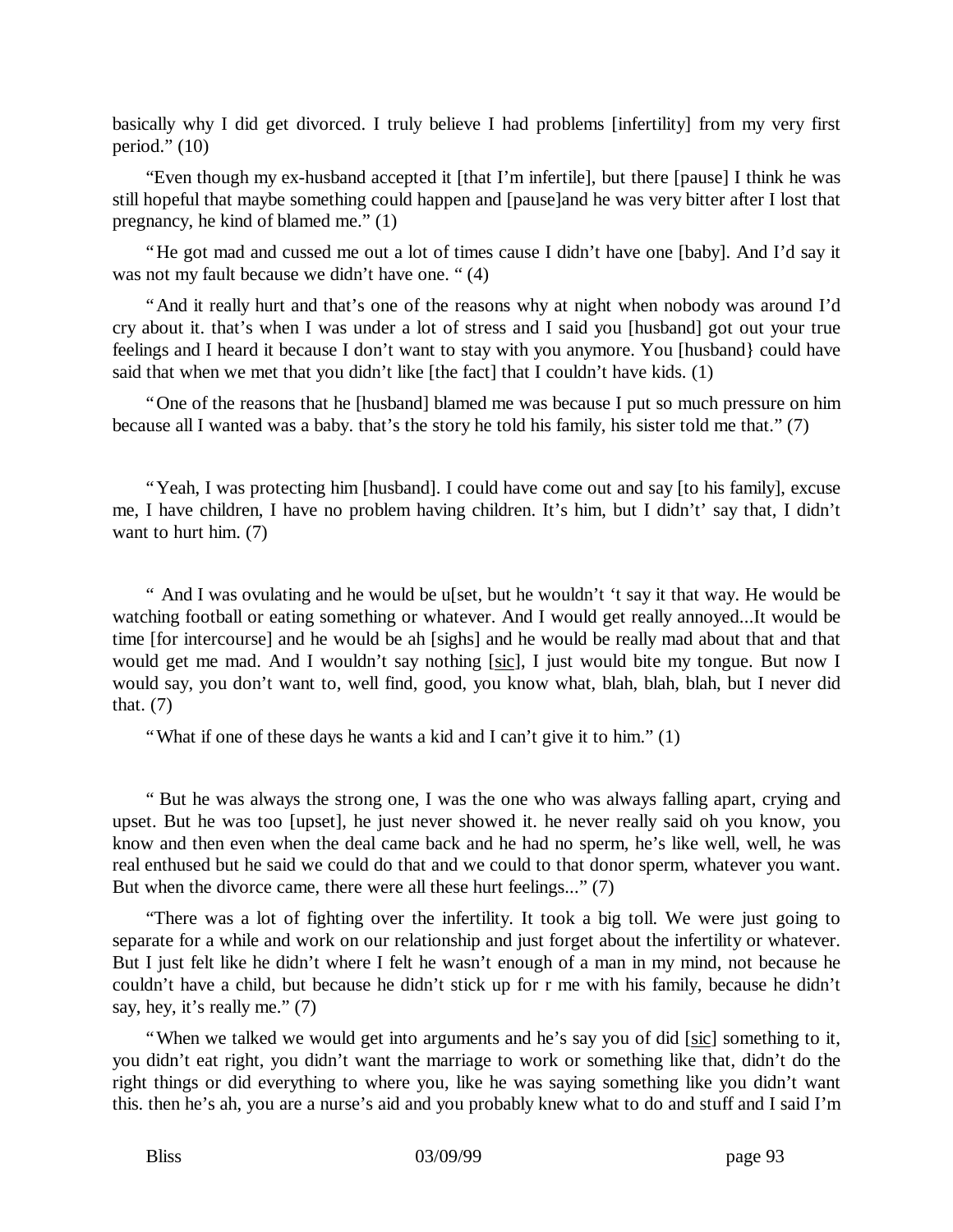just like you, I want a child too. And I said you didn't know how long I've thought about getting pregnant, so he kid of accepted it, but there was still that, I could still see something in him that he said it was all my fault." (1)

"Even though he didn't believe it, my ex, it was kind of hard on me too and I think that's one of the reasons I had to say, I had to give him a chance to have kids, so one of the reasons why I left him was because of that, even though it hurt, I said because you love kids so much." (1)

My boyfriend, my ex now, he's really in the culture because he's into the Crow fair and he's becoming more interested in the culture, so it was hard that we couldn't have kids." (1)

"We'll just have to wait for our grandkids, so he didn't mine it too much, but I can't accept it." $(1)$ 

"Most of the time, I hide it by crying because I didn't want him [husband] to see me crying and stuff. and him, even thought he said it was okay with him, we can deal with that stuff, but at the same time his way of accepting it was to work in different states like Wyoming, Colorado and South Dakota." (1)

#### **Family**

Without exception, all participants talked extensively about how family members other than their partners have either positively or negatively helped them deal with their infertility. However, even with relatives who were sympathetic, there was no real intense discussion about the impact of the infertility, rather an unspoken connection. In some cases family celebrations, such as the birth of a child, triggered the most uncomfortable interactions. Participants often put a positive intention to seemingly insensitive comments by relatives. In most cases, when insensitive comments were made, participants did not confront the offender, but rather suffered in silence or isolated themselves from situations that may be uncomfortable for them as much as possible. When family members were confronted about their behaviors or comments, their responses were usually defensive and shocked indicating they were uneducated about the complexity of infertility and of their loved one's feelings about their infertility.

INSERT 32,33,34,35,36,37,38,39, 40, 41, 42, 43, 44, 45, 46, 47,48, 49, 50, 159, 174-186

279-284, 286 - 290,

" they [family] don't even think about their comments mean anything, but if I were to sit back and dissect it then I could probably put myself in all different kinds of emotional states with that, but you have to learn to go on because you know that you can't, it will destroy you, it will eat you from the inside out if you allow it to." (3)

 "And when you don't do that [become a wife and a mother] and you deviated from the norm, you are ostracized by your own family and that probably has been my worst enemy, my own family. There just has been so much pressure . They're probably the ones who are most insensitive out of anybody because they make hurtful remarks. I'm not sure if it's because they don't understand or it's because of the was we were raised, I think it's more of a cultural thing. I think that now they understand it a lot more and than they really did before, but at the same time,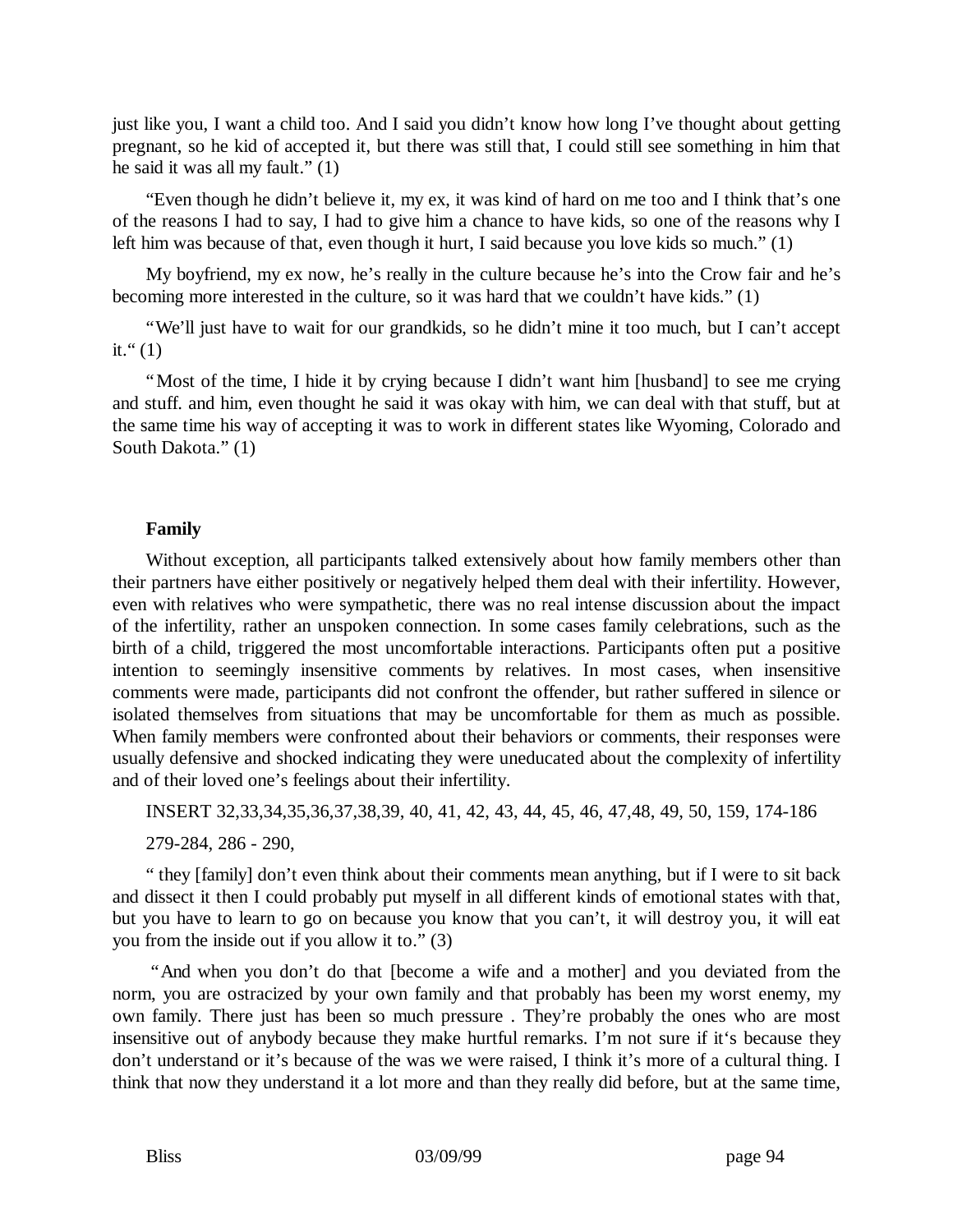they thought that I was very selfish and that I put myself first and that I made choices not to have children and that I was making those choices and they didn't feel they were the right choices. " (3)

"Primarily things like if God would have wanted you to have a baby then you would have had one, you probably wouldn't have been a very good parent because that is why God chose not to give you a child and things like that. and then a lot of pressure about why aren't you having a baby, why haven't you had a baby, when are you going to have a baby, little kids, nieces and nephews, eight and seven, six, and five years old, Auntie, when are you going to have a baby." (3)

" So that it the other issue [besides marrying outside religion and culture], we were like we'll have kids and everything and then. In the Muslim religion they have a strict law that if a man has a wife and they have children, he cannot leave his wife, he cannot abandon her. so none of they [family kidnapping husband], [his family] would not have succeeded in what they have done, because they would never have been able to ask him to lave the country without him bringing his wife and children over. So if they didn't have the finances so send everyone, they he would have remain here. So I felt they got their little victory then. Everything that I had done, I felt like it was gone, it's out of my hands now. All that I have been through, all these nights of crying, the struggle to get pregnant, the battles with his family, the culture, the religion, and trying to understand myself and trying to learn their language, trying to at least come to a meeting point with them [husband's family]. some type of agreement, all on my own. I felt like I was putting in 100% and that the family was doing absolutely nothing to squash the issues that they had with me. And it's just so sad, it hurt me." (5)

"I wish I had the letter here, but I don't. He [husband] went to the point of actually trying to lie to them and saying that I was pregnant and that is why he couldn't leave [his family could not accept their first born male did not have a child]. But they [his family] had been pressuring him for a long time about the baby. And he was saying I can't [visit family out of the country] because we are going to have a kid and she's expecting, but he never mailed it off because I didn't think that he should. I did not want to live a lie so that they would constantly be calling, when's the baby going to be born. So I said no. I didn't allow him to mail it, but it got to that point [with his family]."  $(5)$ 

"...I mean I haven't lived in Honduras in a long time. But the other day I was watching some show with my Mom and a lady in the show was infertile, and wasn't able to give her husband a child, and she [my Mom] called her by some bizarre name, but I don't even remember because I had never heard this work in Spanish. And I got real upset. I thought it was very insulting and she couldn't understand why I was angry. And I said that's me. That lady on TV is me [voice inflects and quivers]. You know, I haven't been able to have children. And it was a real put down of a word and I was really surprised that she was using it. And I know that she didn't mean to hurt me, but it's kind of insulting." (6)

"It's more of like a little battleground [her Mother came to help]. I know she's there because she cares, but she'll make comments like I told you those people [husband's family] were no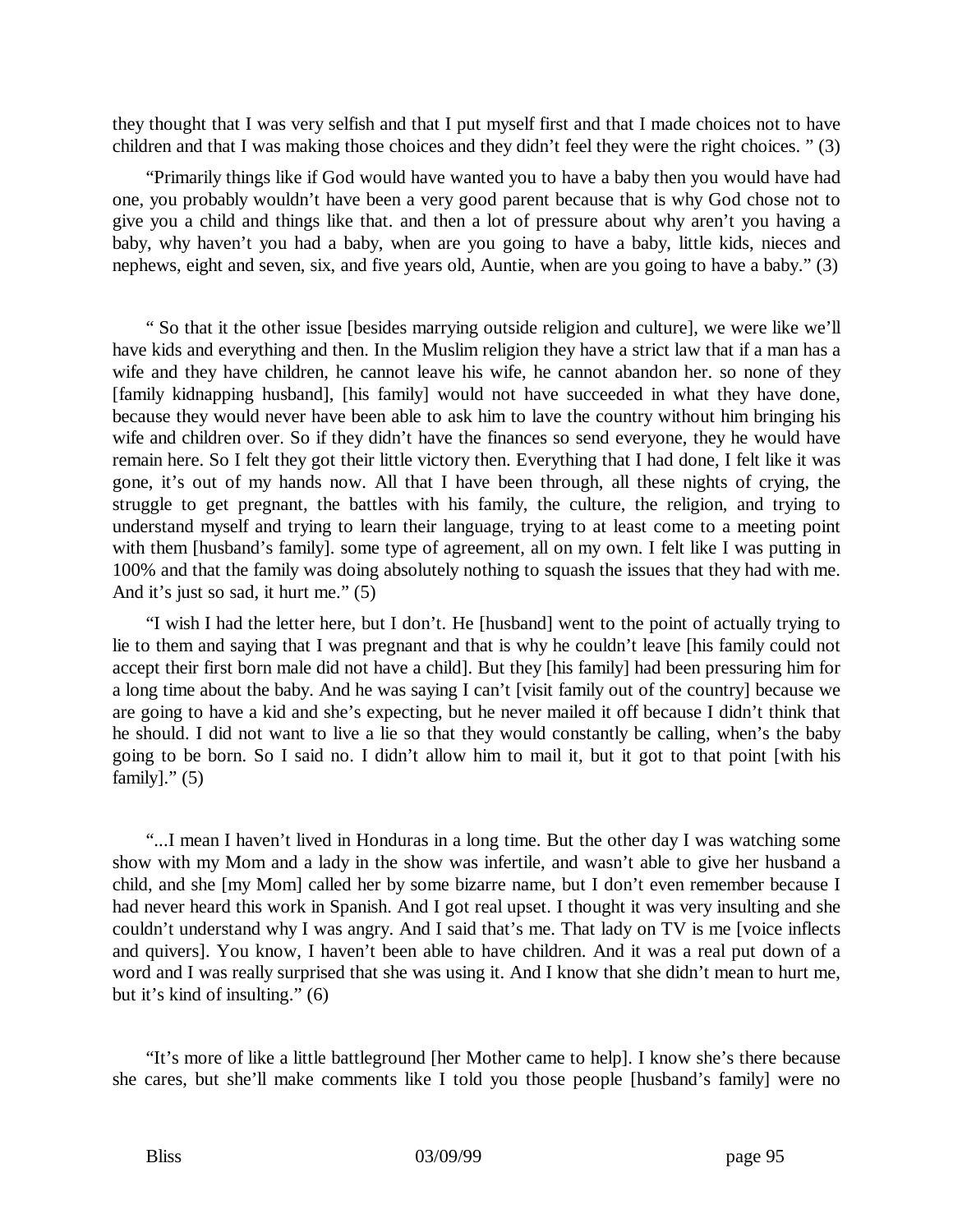good, or he's worthless to do something like that to you, I'd just get a divorce. And the comments weren't making me feel better. They [comments] weren't helping." (5)

"...I mean at some point, about three years ago, my niece was pregnant and came to visit, the sister of the niece that is pregnant now. And her thing was that she was going to give us this baby. And when my sister found out that she was pregnant, she about had a cow. Hum [pause] she spend about four weeks trying to make up her mind about what she was going to do with this pregnancy. And I ended up [pause] I was the one who ended up taking her to have an abortion, translating for her and everything. And that baby my husband was willing to adopt because he knew where it had come from and it's genetic background.

And it was a family baby, so it wasn't really like not knowing what you are going to have. But she had her abortion, so, hum, [pause]and that was really painful that we could have adopted that baby. And her lack of understanding in terms of what it is like to live the way I have to live, without a baby. You know, because prior to her getting pregnant, she use to say, oh, I can be your surrogate or if I ever get pregnant I'll give you my baby, you know that kind of kid's stuff. And when it actually happened, at some point she decided she was actually going to have the baby, and then later she decided she was going to have the abortion. And she didn't realize what it was like for her to be [pause] I felt like I was being teased, like there is something that you want. And I know she didn't mean to tease me, but it was sort of like, she didn't have a clue. And she still tell my Mom, my parent never found out about it [her pregnancy], you know that if I ever want a surrogate, she would be my surrogate and there's a part of me that's saying, you didn't learn. You know, why [pause] and I told my Mom, whenever she ways that just tell her, you know, that's not something she should be saying....it sure was painful." (6)

"With his Mom [husband's Mother], they were here to visit and I got to talk with her to see if she could talk with him about adoption. she thought it would be nice and she couldn't believe that her son wouldn't want to adopt a child [laughs]. Hum, she just couldn't believe that he was being that way. And I don't know whether she did talk to him or not. But there was a part of her, one of her comments to me was "yeah, but honey, you are not using birth control." [meaning I could still get pregnant]...Because she said you are not using birth control, right? and I said no, I'm not. It could happen. And then I said well you know after ten years, it's hard and I'm almost forty, so if it didn't happen when I was 27, it's really hard for it to happen when you are a lot older. " [clarified that husband's Mother still would like a biological grandchild] (6)

"...it's their way of wanting to share this big event in the family. And they have no clue how hurtful it is and how it hurts me to hear these details [niece's pregnancy]. So my niece wants me to be the baby's Godmother and they were assuming that I would be there for the delivery at Christmas. It's like I don't think so, so I said no [laughs]...I'll be there in April, but I am not going to go there when it is already loaded for me and it's a holiday and it's going to, you know, I don't think so....well, my Dad passed away not too long ago, so you know, I haven't been home since he died, so it's going to be like going back after he died which is going to be hard, to see this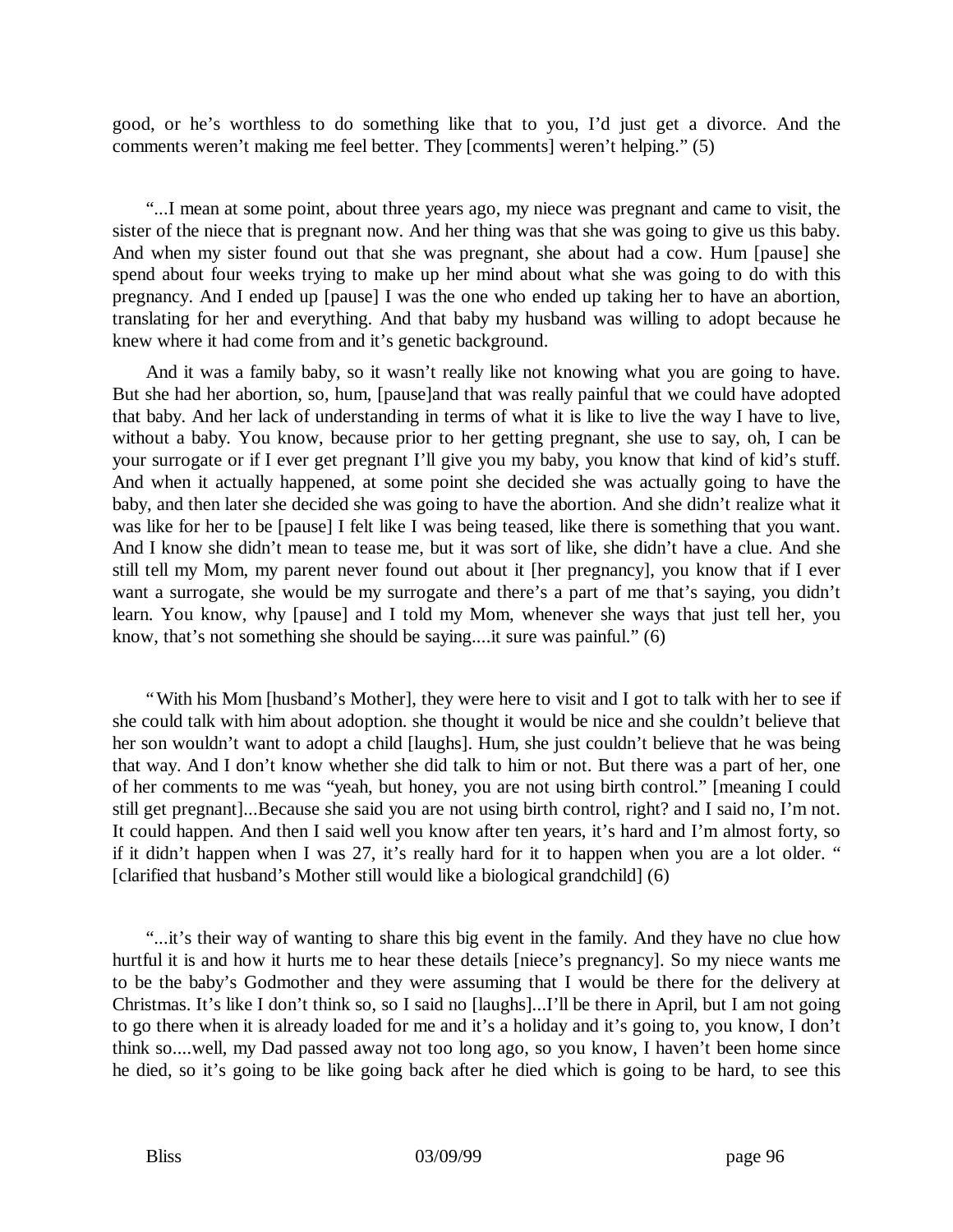brand new baby. And then going during the holiday at Christmas when my Dad is no longer a part of it, you know (6)

"At times, I felt like, I don't even know why I even got married. I'm ruining his life, I'm wasting his time. And I started listening to all the things my in-laws were saying about me, well she's worthless, she's useless, what kind of a woman is she. She can't have any kids. " (5)

"And it's sort of , when they call, they don't ask hi, how are you, how are you doing, it's sort of like, this is how pregnant she is now, this is, they have done all these ultra sounds on the baby now, it's a baby girl, this is what she looks like and they send me the ultrasound pictures, and sending me pictures of her so I can see how she looks pregnant. And it's like I can skip all that. And when they call I don't stay on the phone long with them, you know, I change the topic. Hum [because it's hard to be hearing all of this." (6)

"Because, I think, there was a part of me that felt, I was in so much emotional pain. I had just done this IVF that hadn't worked and here I was going home [parent's]. And that I was going to get all this support and that was how I had it in my mind. And none of it was there. It was a very painful trip. When I look back, I wish I hadn't done it [gone]. When I look back I realize I didn't get anything from it. ...they had no clue. They just didn't. I just cried and cried actually, because I felt that I was in so much need, emotionally, for somebody to be there. just there [pause] there was nobody there [voice shakes]. And all they wanted to discuss was my niece's wedding and when she was going to have her first baby. You know and I thought what am I doing here. and I went by myself, I didn't go with my husband so that made it harder too. So I don't know what I really expected. (6)

"His relative call and ask when I am going to have a baby. Actually, he got a call two or three days ago which someone had told someone who went over, back home, that said he had had a little boy. So he told me that and it made me feel so bad inside." (8)

"All my siblings had children very young and they were all in unstable relationships and it was really never thought of at that time, but now in hindsight, I have a niece in Denver that will be 12 on Friday and we have a very close relationship since she was a child which has created a lot of animosity between my sister and myself because my sister is very jealous of the relationship that we have. I have been that very special Aunt and I have been in a financial position where I am able to do things for them monetarily that their parents have not been able to do. And not just monetarily, but you know I am the only one in my family, the first to ever graduate from high school, well my younger brother ended up graduating, but I was the first one. I'm the only one who ever went to college and I have some cousins and extended family in a different generation that went, but not in my generation, I was the only one. My parents were migrant workers and so it was just a different life and my siblings felt that I was different not having kids and it created a lot of problems." (3)

"They [husband's family] even told me he is going to take another wife [because I'm infertile]. So I had that to toss and turn with over in my head." (5)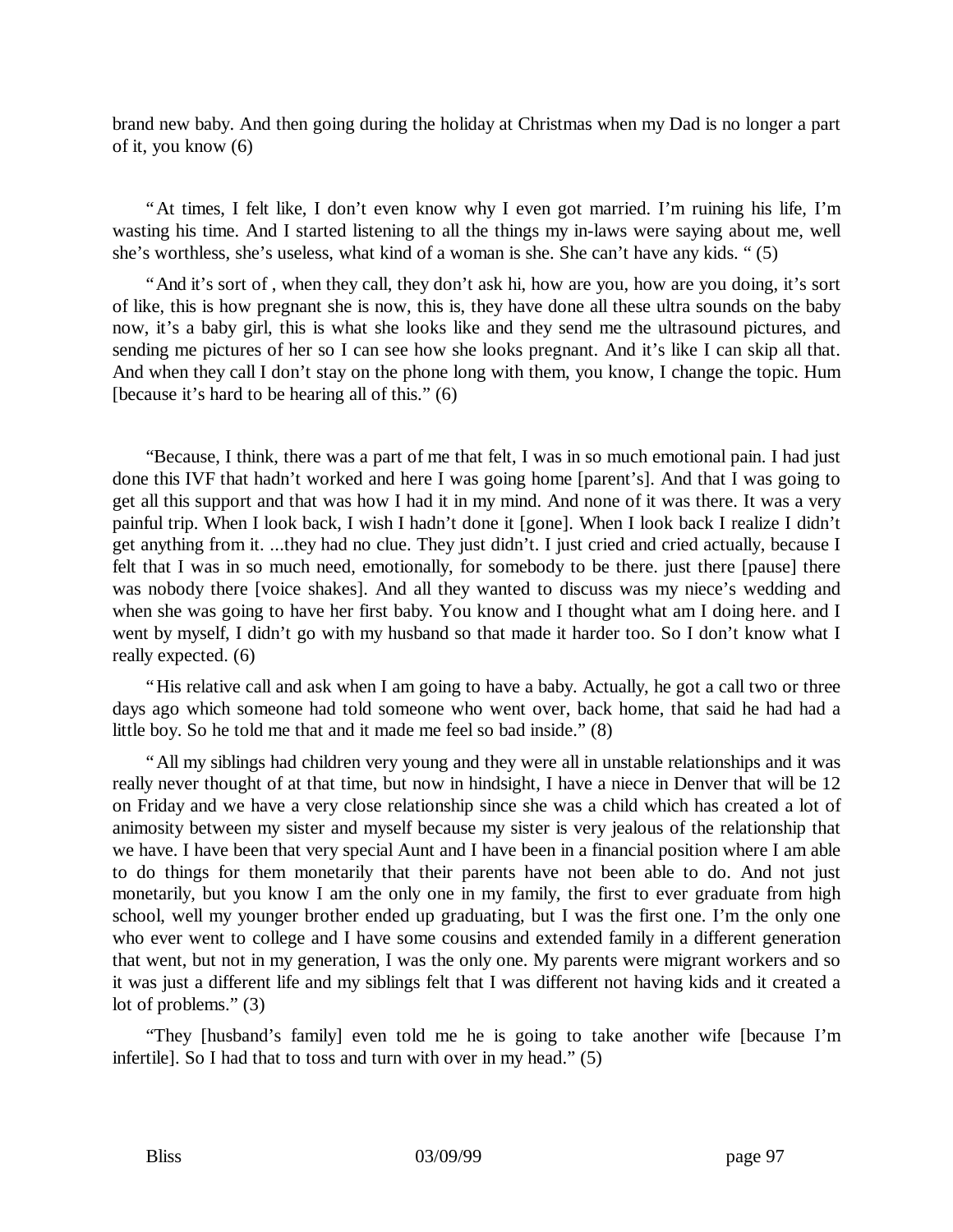" There are no grandbabies yet in our family or great grandbabies, so there is a little pressure and desire to have the first child. My Mom is 56 and there are no grandkids yet and I would like to be the first." $(8)$ 

" I had no one to talk to about it, my parents didn't understand [after husband left]. Well, they'd say, well you know, the only thing they would say is get a divorce, no one treats you like that. And so they really weren't sensitive at looking at how I felt." (5)

"That's what if feel like [stigma]. I mean my sisters never ask me are you going to do any more treatment? How's that going for you? Nothing related to that." (6)

with tape turned off she told me about her Mother telling her it was good that God had not granted her children as she would be unbearable after seeing how she was with her dogs [who she treats like babies]. (6)

" I think it has been harder [being Hispanic], yeah at least here [USA as opposed to Honduras] there is more knowledge of what medicine is doing. I remember after I did my IVF I went home for my niece's wedding and one of my sisters just heard about this new thing and she said it's blah, blah, blah, and I looked at her and I said, what do you think I just did? So I think the whole time that I was doing the IVF and what I was up do, it was like nobody got it." (6)

Hereditary" Nobody has ever really been aware of it {generations of infertility] before, you know until my generation, where we were all trying different things to get pregnant." (10)

"I have talked with my sister[ also infertile]. And she pretty much has the same feeling that it might have been nice if things had been different, if she was younger than she is now when she got married, but now at her age [50], seeing that it's such a big struggle, it's somewhat of a relief, all the pressure if off." (9)

"I think you know, my Dad was real, real backward about infertility. Like I remember when I went through my divorce, he said I was probably getting a divorce because men don't handle your kind of surgery, and I am quoting him. that's how he approach it that marriages were strictly for procreating. And I had a friend that has since moved and that was also her view about women and men and that you were to be together for procreating and although many might feel that way, with my close, close friends and relationships, I don't' think I felt judged or felt like I was an outcast in any way." (10)

"She [her Mother] had my sister, very soon after getting married. And then they had, she gave birth to a premature little boy, Joe, who died because they didn't have the facilities in that small town to keep him alive. And after that she was told she could never have any more children. So I guess she always prayed to have another child because she didn't want my sister to be an only child and she did ask for medical advice to try and get pregnant even though a doctor told her she would never be able to get pregnant again. And you know, she's always said that doctors are not  $God$ <sup>"</sup> (9)

"My parents never pressured either myself or my sister into having a child so they could be Grandparents and I know that happens quite often especially in Hispanic families. My husband's parents were more wanting him to have a child or having us have a child. And it's like *why* [italics added, voice inflection] you know, you are not even close to the grandchildren you have now. I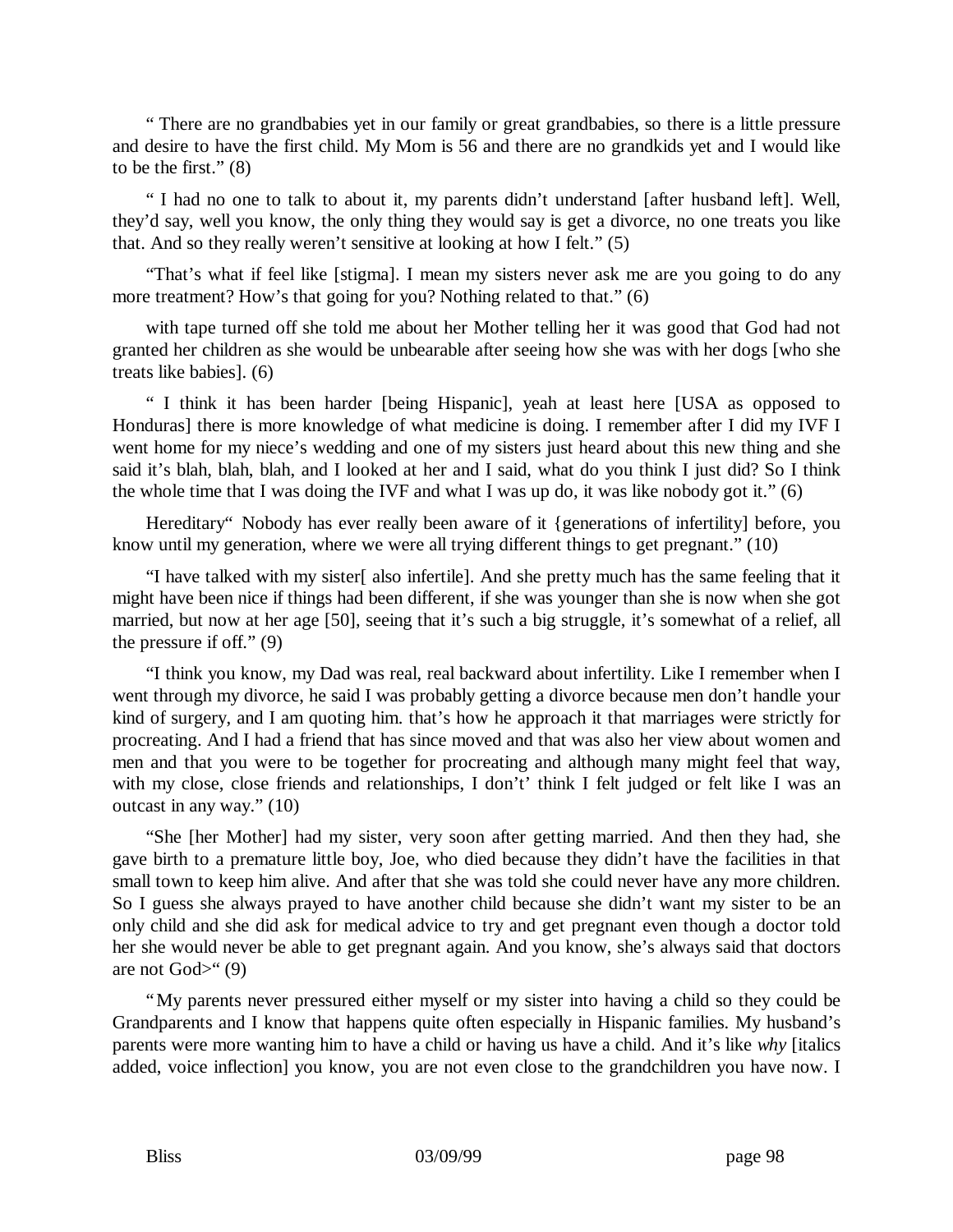didn't see any nurturing, loving grandparents, and it was like why, I grew up in a small family, just two girls." (9)

"But I also believe that it [infertility] ran in my family because I have a couple of Aunt on my Dad's side that *never* italics added] were able to have children and then I have several females cousins, the males are fine [nervous laugh], it's the female cousins who never ever have children." (10)

"Oh you know, I think I discussed it with my immediate family and close friends, and, I can't, my Dad was never one who could, he was not comfortable discussing female stuff, yet there was seven girls that he raised and one boy and he was still uncomfortable with it, but yet I think that's part of his culture [Hispanic] too. My Mom was not happy that I couldn't have kids and she felt really bad for me, but she said it's better that you don't have any more pain [use to become critically ill due to menstrual problems] and that is how she looked at it. And my sister, they were very supportive, probably more [teary eyed] than my Mom because they were here, two of them." (10)

"If I were to bring it [my infertility] up now, even then I thing it would make them [family] very uncomfortable. I don't think they could talk about it because we would be talking about feelings, and they just can't go there, there's just no way they can go there, can't do it." (2)

"My sister has never said anything to me, I mean she's never even asked me have you wanted children or how do you feel about it or gee I'm sorry that you didn't have them, she's never. The only thing she did say tome and I think it was last year, she said I think you would have made a good Mom and that's it. and she never said how do you feel about it, no, she's never done that, she's not there." (2)

"In discussing it together [with husband], I think our faith probably played some part in accepting and thinking there is a different plan for us. It was meant to be, it would have happened, and it didn't happen, and [pause] we're fine with that [voice gets soft'/ So it was just some talking about it." $(9)$ 

"...My Mother never pushed or asked or said you know, why aren't you pregnant. She's never asked me, *never* [italics added]never asked me anything. My Mother has never been the kind of person who's liked children, from my experience, she's never liked children. When I grew up I think I grew up with the idea that kids are a pain in the butt, so why would you want one." (2)

"She'd never said, gee I feel sad that you don't have children or gee I wish that I'd have more Grandkids, I mean neither one of them, my Mother nor my Dad have ever said anything, not even my sister. My family has never talked about feelings, I think that's just typical. You just don't talk about it period. And maybe it has affected them, maybe they do feel sad, maybe they feel a loss, maybe they feel sorry for me, I don't know." (2)

"My parents knew we were trying [to get pregnant], but you know, it must now have been a big deal, back then, a big priority. It was like, we'll try and if it happens great, but maybe we weren't even that serious about the decision which really makes me think back about how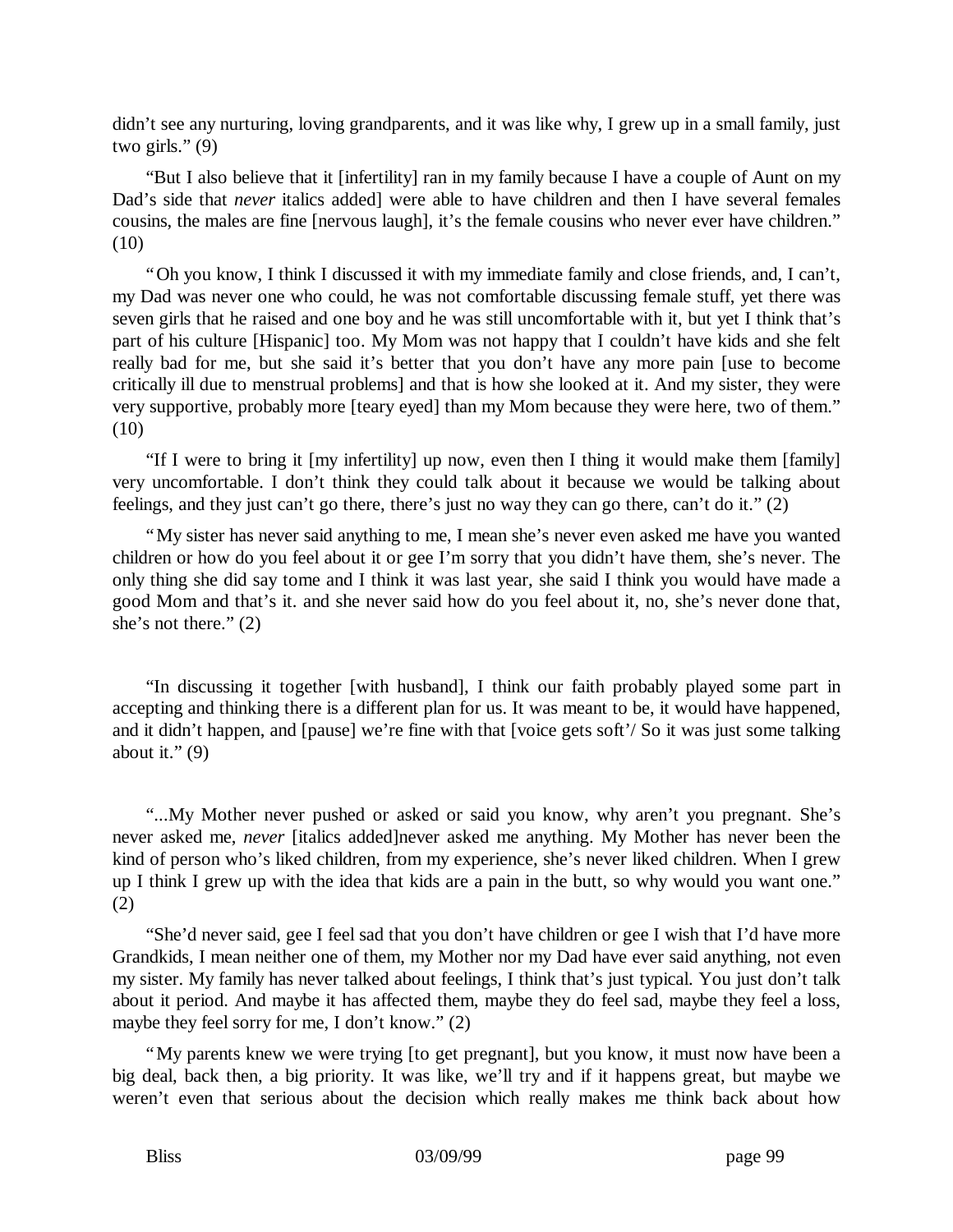immature we really were about it considering how I think about it now [wished she'd had a child)." (9)

"...like raising my daughter, just the fact that after I found out, I wanted to spoil her to death. I wanted to do everything for her. I just wanted everything for her." (1)

"I have to worry because she [daughter] is really worried that she can't have kids too. And I kind of think she is much too young to be worried, but my infertility has impacted her too and she is worried." $(1)$ 

"And my sister wants a niece or a nephew because my brother's wife just lost one at five months and she still doesn't have a niece or a nephew. she's got great grandchildren, but she still don't [sic] have a niece of a nephew." (4)

"My Dad thinks it's [infertility] because I'm too heavy." (4)

"But I felt a lot of pressure from his [husband] family because he was the only make in his whole family. He has seven sisters and he was the only boy and their Dad died when he was like four in an accident and so he was the only one left, his sisters had kids but they weren't and he needed to have kids to keep the family name. And all his family right after we got married wanted us to have a baby. And they thought it was me not wanting to have a baby, since I already had two children and I was going back to school and they thought that I was the one saying no I don't want any more kids. And once at the dinner tale they even accused me of are you sure you didn't have your tubes tied after you had your daughters? I said "no", my tubes are *not* [italics added] tied. (7)

"It's all because of my infertility. I think my older daughter is really affected by that because right away she got into a relationship when she was fifteen years old, she was sexually active since she was fifteen and she has not gotten pregnant at all. that['s why she's worried about her fertility. I think I know I kind of rubbed it off on both my kids. My younger one is not as worried." (1)

"In the Crow culture, [if] there's a baby out there and nobody, a woman doesn't want it, then it goes to someone in the family that can't have kids." (1)

"My Father says he thinks it's my weight [why I can't get pregnant]. He says you're too heavy, you need to lose a little bit more weight, but I have lost weight. I just put it all back on and I didn't get pregnant after I lost that weight. My Mom says you don't need to have any kids, there's already kids our here that need families, which is true. And I can take them and have my own too. And [my friend] she says...you don't need any kids because men are just terrible and disgusting and you don't need to be bothered with them, you know." (4)

"That was why I was real angry after the divorce because I had protected him all that time and he never came forward to say hey stop telling us about it [trying to get pregnant]., when we want to have a kid we will have a kid or maybe it's my fault or whatever. He never once told his family that it was him, he just let them think it was me ...even after the divorce." (7)

" So we had to go with a donor and that's when we decided we wouldn't tell anyone. and I think that if we had told our families, they would have said, why even bother. Because first I wanted to have another family and to my family it was blood line. and that was what was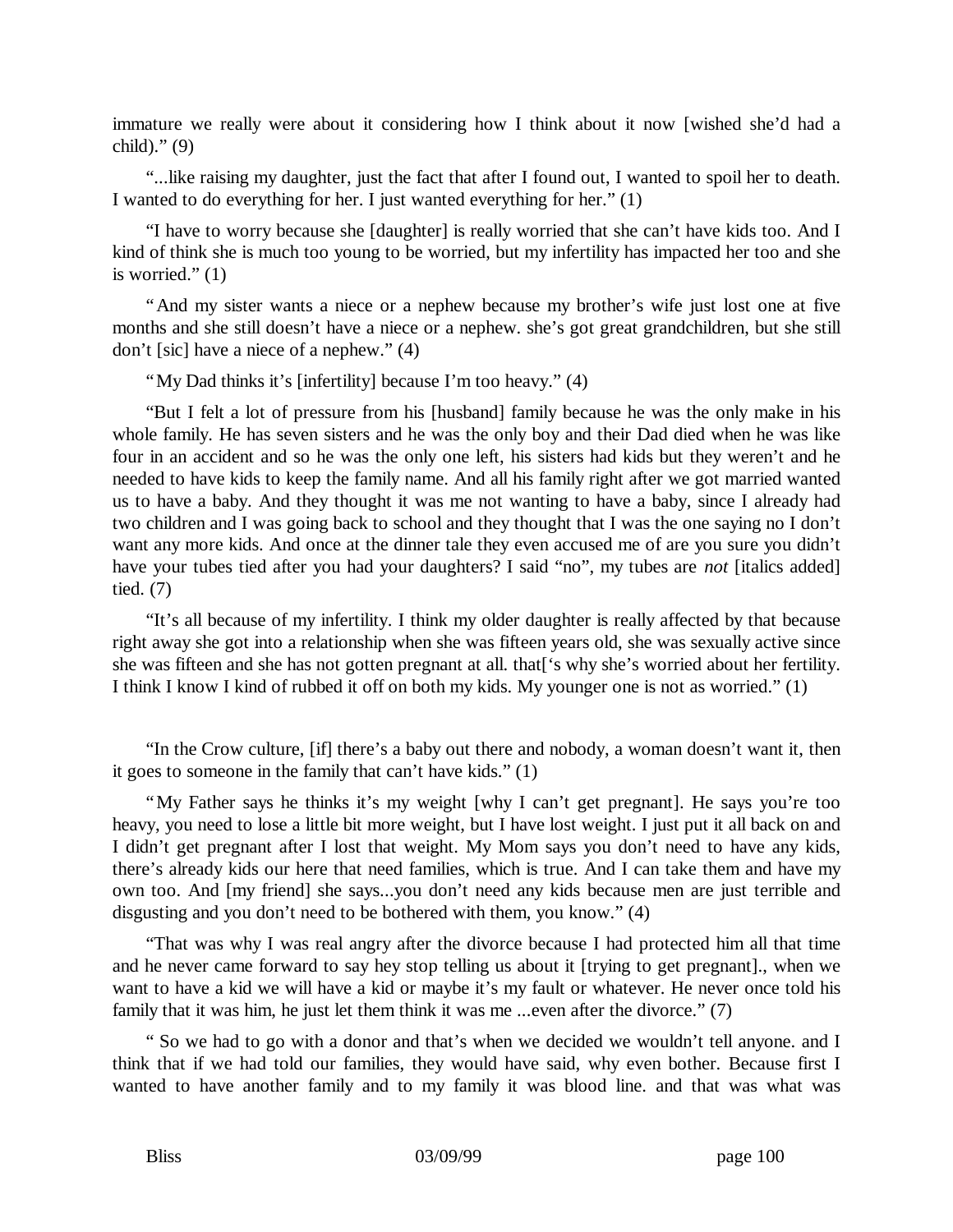important. but I think to his family and to my family it was blood line. Your blood line is who you are. So if you can't get pregnant with your husband, why would you even bother to do it." (7)

"Naturally it is very hard not to tell your family because I am especially close to my Mom and my Day and I think I started to tell them gradually, because with my Mom, it would be really hard not to tell her, I got this, it's frozen, not frozen, but it's spun and you take it home and do, whatever, it would be really hard not to tell her that." (7)

"Whenever I want to, she [sister] lets me borrow her kids." (1)

Infertility tends not to be a neutral topic. Either families rally behind their infertile members and provide an understanding that surpasses outsiders' ability to support them or families alienate them as they cannot understand the biopsychosocial implications or assume fallacies as truth.

### **Friends**

Depending on the trust and the intimacy of the friendship, some of these women turned to friends as even more valuable than partners or family members as it was just too difficult to communicate with their loved ones. Regardless of the closeness of their friendship, without exception, all the participants felt that when friends conceive, seemingly without effort and subsequently have baby showers and enter the world of parenthood, their relationship with them inevitably changes radically from that point as their world with and without children becomes totally different.

Many of these women haven't even told some of their closest friends this most intimate and confusing secret, but rather suffer in silence rather than risk a lack of understanding or support.

## **Colleagues**

Confiding in colleagues was also a personal decision. However, once working women engaged in serious medical interventions, it was difficult to hide their intense and demanding medical commitment. Unless colleagues were told what was happening, participants felt they behaviors would be perceived as negative and it may jeopardize their job and that in turn could jeopardize insurance benefits. Therefore, most participants only told closer personal colleagues and disclosed to other co-workers only when it became too difficult to hide.

## **Health Care**

*Medical:* Interestingly, all the women who received some type of medical intervention for diagnosis or treatment were critical of the medical community, although they usually held their personal health care providers in high esteem, often acknowledging them as sympathetic, competent or caring. However, counseling was seldom recommended and when it was it was basically through RESOLVE. One participant who was referred to RESOLVE felt it was very inappropriate as the members were mainly white, well-educated, and upper middle class without any understanding for the cultural differences or ability to address the language barriers (her husband is Spanish speaking only).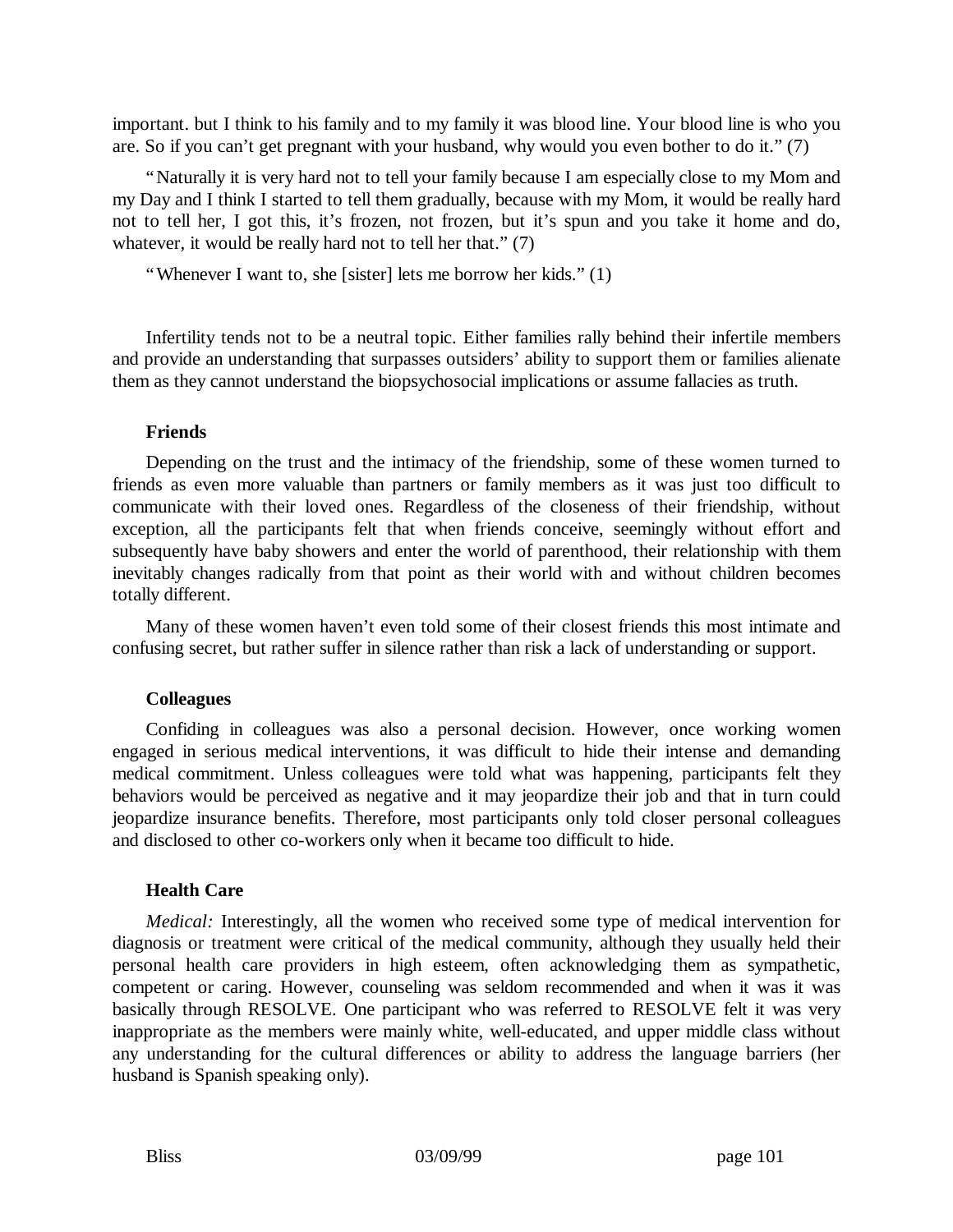Not one of the women in this study conceived with medical interventions. Granted, many could not continue to pursue the prescribed course of ART due to either financial, emotional, or moral considerations. Lack of appropriate medical insurance was cited as a major barrier to better medical care as well as a sense of discrimination since some of the participants did not have the personal resources to pay for treatment.

INSERT 72,73, 74, 75, 76, 77, 78, 79, 80, 81, 82, 83, 84, 85, 193-201, 303-323

"You know I mean it really pisses me off. I mean because your health insurance won't pay for your treatments, you know for the infertility. when it comes to your taxes, Uncle Sam really gets to you when you don't have any dependents to claim. But it's not really your fault because it's not like you don't want to have kids, it's because you haven't been able. So in some ways my taxes are paying for other women to be having their babies through Medicaid. I am contributing that way. But I think people who are having a hard time having kids, I think health insurance should cover some of it, I am not saying 100%, but they should cover some of it." (6)

"Maybe I should have let the doctor tell him [husband about problem with his sperm] or, I mean, even though he did talk to him [husband] about it. But there is always that thing, I think, that it's the female's fault [infertility]. That's the first thing that they [medical community] assume is that there is something wrong with the female." (6)

 "All along we thought it [husband's sperm count] was find, until dr. did a test to see whether he had antibodies against his own sperm. Nobody had ever done that. And when they [doctors] did it [tested husband], he had a pretty high rejection, about 95% of his own sperm. And God knows since when that had been there because his count had looked good all along, but nobody had checked him for that." (6)

"Muslims don't believe in masturbation. So here was this doctor telling him he [husband] needed to go into a room and ejaculate into this cup. And he's looking at him like there is no way, this is a sin, this is unclean, this is not holy. And so finally three days later, I got him in there by pleading and begging because he understood that he was very important and he got the point and he was just willing to try anything. And if we could have afforded the in-vitro where they surgically remove the egg, we would have done that, even though he felt like it's not the way that is it is suppose to happen." (5)

"People who have infertility problems have to spend thousands and thousands of dollars and millions of dollars to try and become pregnant. I saw something on TV that said they should pay for it [themselves]. They will pay for a man [emphatically] who has impotence, but they won't pay for a woman [emphatically] who has infertility. So that is kind of frustrating, it just really pisses me off. Even if I had insurance, which I don't, it still would not pay for any of the things that I am needing to take care of We have had to pay for everything, so you know, all this adds up....that is how much we want to have a baby, we spend our money on that first and do without other things."  $(8)$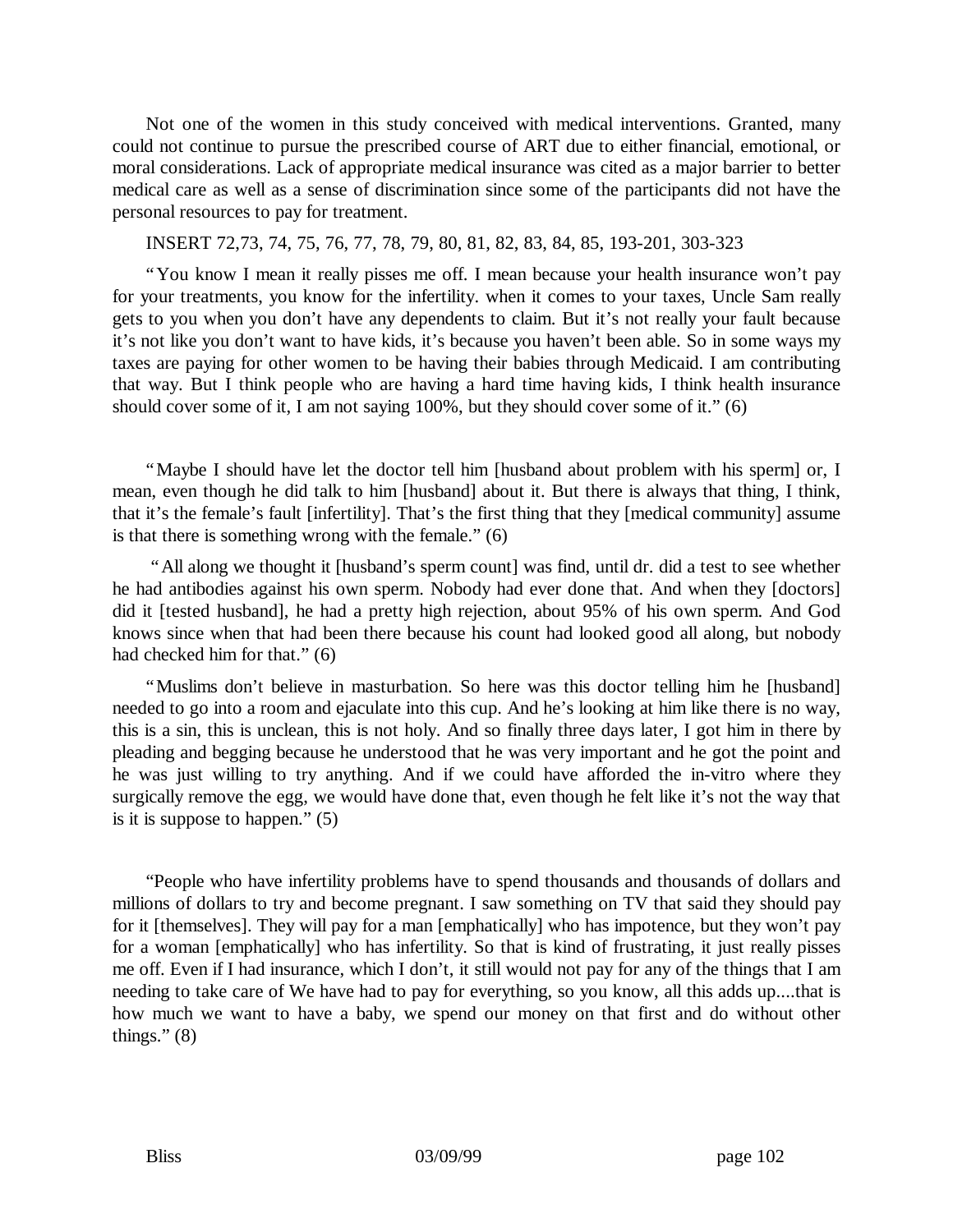"Our first experience was that they really didn't care [infertility clinic] in the initial interview when we went. They looked at us and they were like you guys are very young. what would make you think that you were infertile. and we are looking at these past years and the pressure from both sides of the family, and we both wanted children because we love each other dearly and we thought we had something to offer so society through our children, our offspring also. And as time went on, people would make more and more insensitive comments. While at the clinic people would say well there are my ultrasounds etc., and they never had a separate space for us women who were infertile to meet, so we had to sit in this waiting room with all these women, brand new mother, women with ultrasounds coming out saying their pregnancy tests were positive and here we were sitting there infertile. And then having the person on the side us of us say things like oh, you don't have any kids, you are so bless, you're lucky, I'll let you borrow mine. And you are looking at them like, I'm here because I want kids, I'm not here because I want to baby-sit or open a daycare. And so it became a very uncomfortable environment, my husband got tired of going, he was like, he didn't want to go anymore because he was watching all the other fathers, smiling, it was really hard. So he felt like there was nobody there to give special attention to your needs. So you would feel when you talked to the doctor whatever, you aren't as important because this other lady needed to make sure they measured now many inches her fetus had grown, so they tried to rush you out of the room. I was like okay, well here we are going to try these pills again, at the time they put me on some different types of medication, Clomid, because they said I wasn't ovulating and they tried another think out. And that wasn't helping, I was on that for like seven months and I felt well her I am, I'm very young, seven months, I've tried this medication and nothing is happening. They told us to do the basal, I don't know if I am pronunciating it, the basal, the thermometer testing, we did that, it didn't work. We went out and spent lots of money on those home ovulation kits. We weren't getting any results, nothing was happening, yet every time we went, they were like, there's time, be patient, and all I was getting was the same pill, just pills, pills, pills." (5)

"...and so they started sending me to all these specialist and they did all these tests....and then I had a uterine biopsy and they had a lot of problems they couldn't even get the little instrument into my uterus and then I had another examination in the clinic which is the absolute more painful thing that I have ever gone through in my life. And the physician who did it was a European doctor and I had told [pause]and he was the only one capable of doing this, the rest of them were residents and interns because it was county medical. And I had told my doctor, I told her I said that when they did the biopsy it was very painful, they couldn't get the instrument in, so they gave me some topical spray, but we was trying to get this instrument into my uterus and it was so painful and he sat there and he stood there and he said it doesn't['t hurt that bad and he was making very insensitive remark and it was just so physically painful. He didn't understand [the pain]."  $(3)$ 

"But we did that [insemination by husband] and my partner, my partner is from Mexico and the culture is extremely different there and having a man agree to have a sperm count done is totally emasculated [sic] and he was totally humiliated, but he was willing to do that to try and have a baby. And so it was so hard, and people don't realize that part, how the part affects a man, especially somebody coming from a whole different culture, with the machismo, I mean for them so say, yeah, I went and I gave a sperm sample, you know the only way you can give a sperm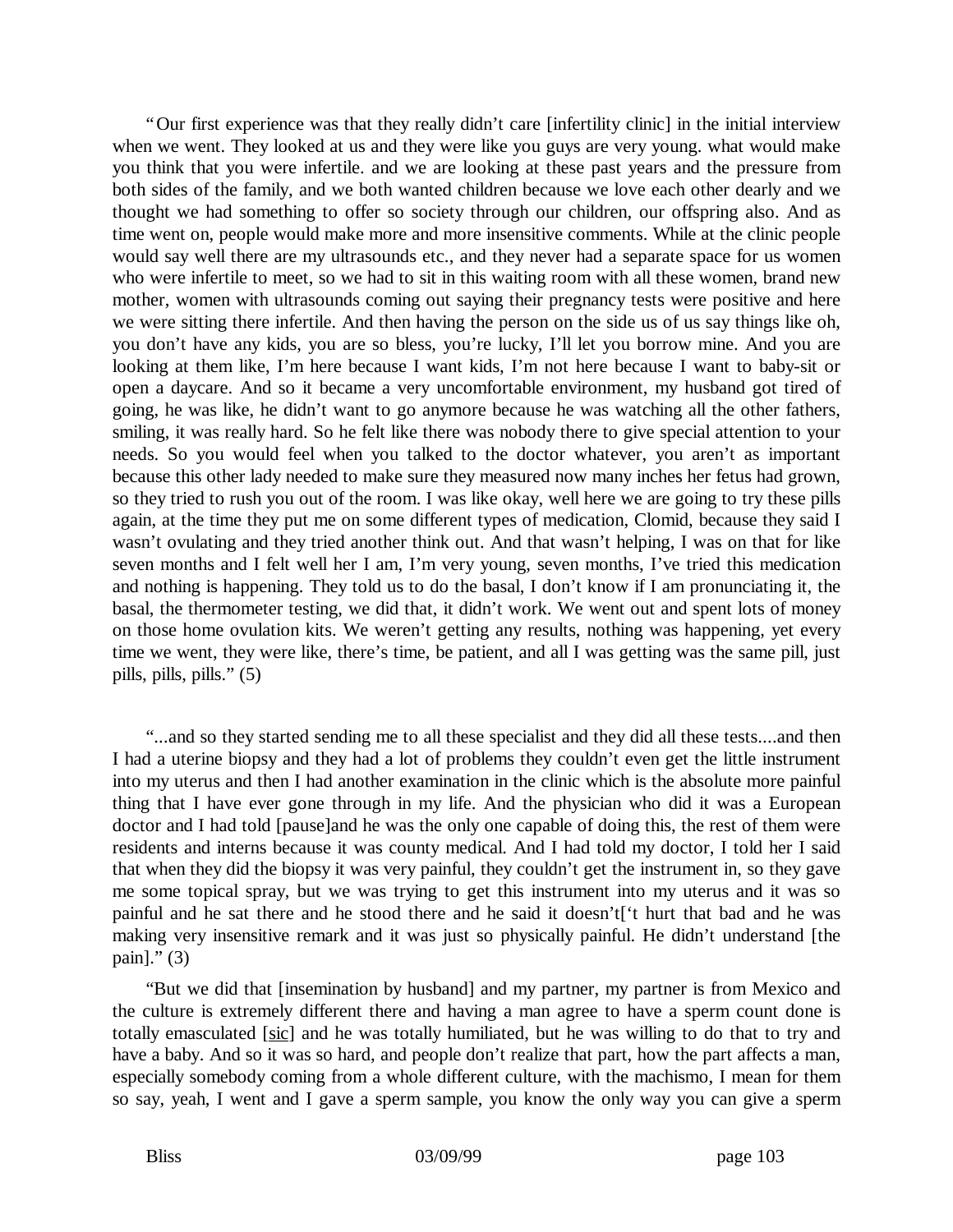sample is through masturbation and so it was the most humiliating and degrading thing that he had ever been through in his life, but he was willing to do that we could try and conceive. But there again, he knew deep down, gut feeling that there was nothing wrong with him and I know too, but they had to determine that. and we that [sperm as a reason]." (3)

"...I stayed on the Clomid for fourteen months and when they took me off of it, they said that long term side effects is ovarian cancer and they wouldn't allow me to be on it any longer. And so I said well, there's nothing more we can do because financially we are not in a financial position that we can afford \$800.00 a month for the actual prescription and then the actual procedure which would run somewhere, I don't know around \$10,000 more for everything. And I don't know for the chance that 20-25% and for going through so many other things. We had no other choice bye to say there is nothing else we can do because financially that is where we are at." (3)

"Then I went to the doctor and they said, no you're not [pregnant].And just recently I went to the emergency room, I was having some pains, I was having some severe pain, my breasts were extremely sensitive, I was nauseated, I was having pain in my stomach and around my navel. So the first doctor said oh it sounds like you are pregnant and I just knew it wasn't that because my husband had already gone. They just kept making it an issue, like oh you are going to have a baby, you know, they were just casually joking about it. And then the test came back and the way he [doctor] just walked into the room and said well, good news, you're not pregnant. And I was like, even though I knew that, why does that have to be good news that you are not pregnant. Everyone was make it look like that was good news. They just thought I was one of those ladies who was in denial and going into the emergency room saying I am having these pains to find out what was wrong with me." (5)

"And so I mean I was going in so often and I think that one thing that most people forget is how emotionally draining that is and how many times you have to go, what you have to do, the number of medical procedures, the time off you have to take from work and just all the variables related to the medical intervention if it is even there for you since we have only a two tier system of not only justice, but medical care. But if you can't afford proper treatment, it is not available to you, no insurance companies cover infertility drugs. I mean I was very, very fortunate that my doctor was able to write a letter to the insurance company and explain that the Clomid for me, the number one reason that I needed it was because I was not ovulating and that was helping me ovulated and without that I would hemorrhage and would end up in the hospital with more bleeding episodes." (3)

"And there were people who told stories and how they put their lives on hold and sold everything and took our loans and still were unsuccessful and how it even destroyed their lives more. And that's why I thought about it and I said how much more can I let it destroy my live. How much more can I allow it to destroy my life. And I said well, the only thing that I can get is a dog, she's my baby and she's spoiled and people can make mean and nasty remarks about how spoiled my dog is and why do I let her in the house and why do I let her go on the furniture, but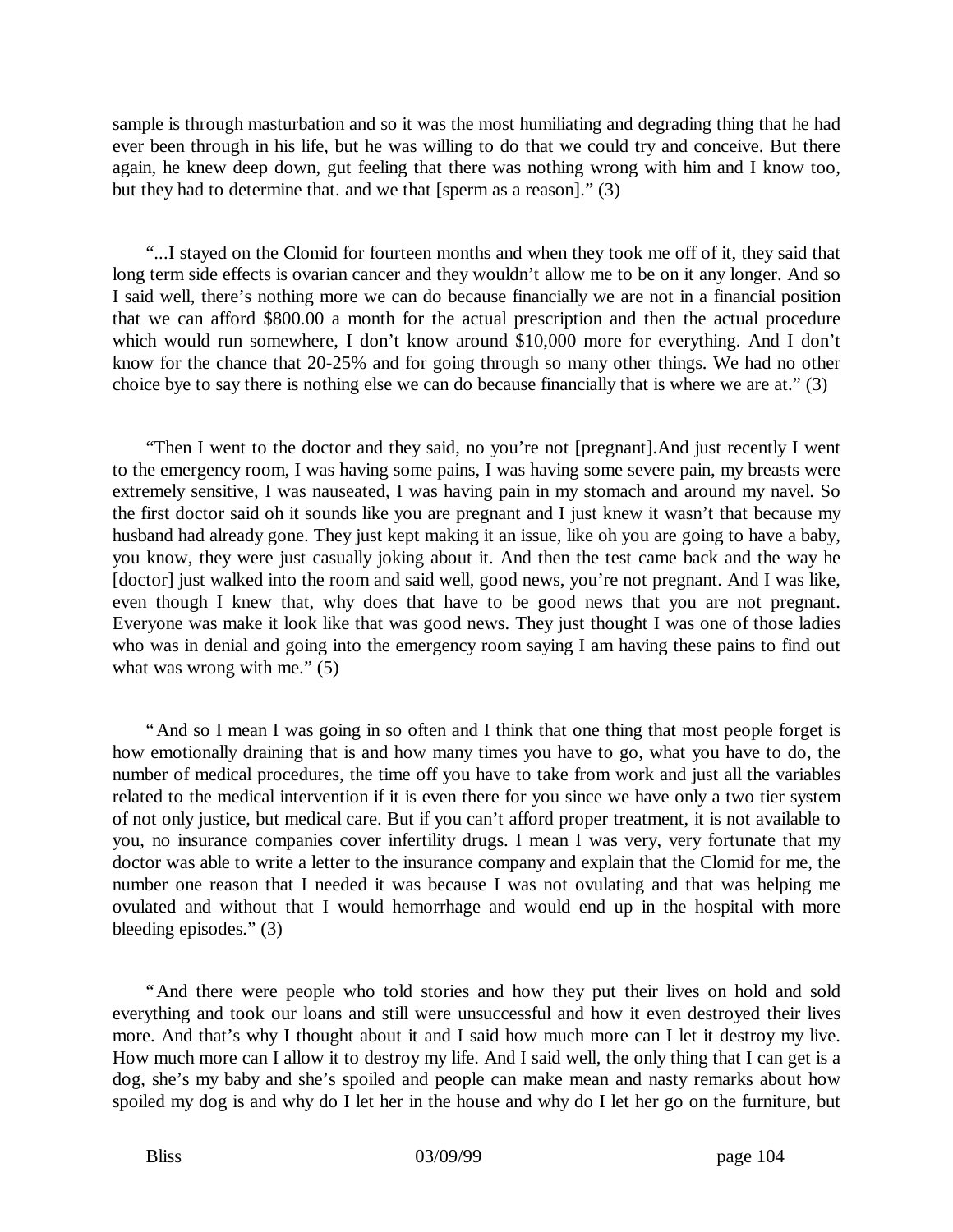she's my dog and this is her house, and she's my baby. And I clean her messes and I mop the floor and I shampoo the carpets and that' what I do and she's my responsibility and I don't care what anybody else says." (3)

"And to make a long story short, I ended up in the emergency room or at my doctor's thirteen times in three weeks before they finally decided that the embryo was not growing, basically that it was dead. So I went for three weeks basically with this dead embryo in my body and it was one of the most absolutely devastating things that I have ever been through in my life. And the last time I went into the emergency room I told them, I told the doctor, you have to do something for me, I laid there and I cried [voice quivers] and I said I can't go on anymore, I know that it's not alive anymore and , but they said, they had to be cautiously optimistic because they could not go in and abort a heartbeat embryo. but you know who knows our bodies better than we do. And that's one thing that I found was really frustrating. It was kind of like they just missed my own feelings and my knowledge of my own body. And so at that point they send me to a specialty clinic and they started doing some tests on me and that was in San Antonio. And by the way, this was the only time in my life that I have ever experienced indigent medical care. I was a full-time student, I went back to school as a returning adult, so I didn't go you know right out of high school, so I was older already." (3)

"And I said to her [female doctor] when I found out she was pregnant, which was right after I had my surgery, and we had been going through all these kinds of things and I went in for an exam and I told her I hate you for being pregnant. And she told me probably a year later, she told me she remembered that I had told her I hated her for being pregnant. And this was the first time she shared with me that her baby was an IVF baby, and I didn't know that before. And I had no idea. And that's how insensitive I was when I made that remark...And I thought later, here she is an ob\gyn doctor...but she knows what it is about [infertility] and has a lot of patients that are infertile and you know I thought she would have shared that wit me when she first found out she was pregnant, but it's still so secretive and there is such a stigma. Then she told me I really need to and we talked about it and she agreed she should have told me." (3)

"I use to have, I use to have horrendous periods. And probably at the beginning they were, you know regular, and my Mom use to, said that is the way hers were when she first started and I was like 13. But in my teens, in my later teens, like probably when I was 14 or 15, I can remember having these like heavy, heavy, heavy periods. I might not have teen that serious, but to be as a teenager, but to me, it felt like I was bleeding to death half the time. And I had cramps throughout all my cycles, to the, I mean I started my period the night before I had the hysterectomy. It would not let me go, I guess is the way I looked at it." (10)

"I guess other than the doctor suspecting it, the only way that I learned [about my infertility] is that when I was with [my first husband], and then in my second marriage, we never ever used any protection, and we were together for over twelve years or so. I just never did get pregnant....But you know, all these years, all these years, I never have used any protection" (2)

"We did not look into other measures or check out [medically] why we weren't getting pregnant. We tried, it didn't happen, after we tried for a while, we thought, you know, we really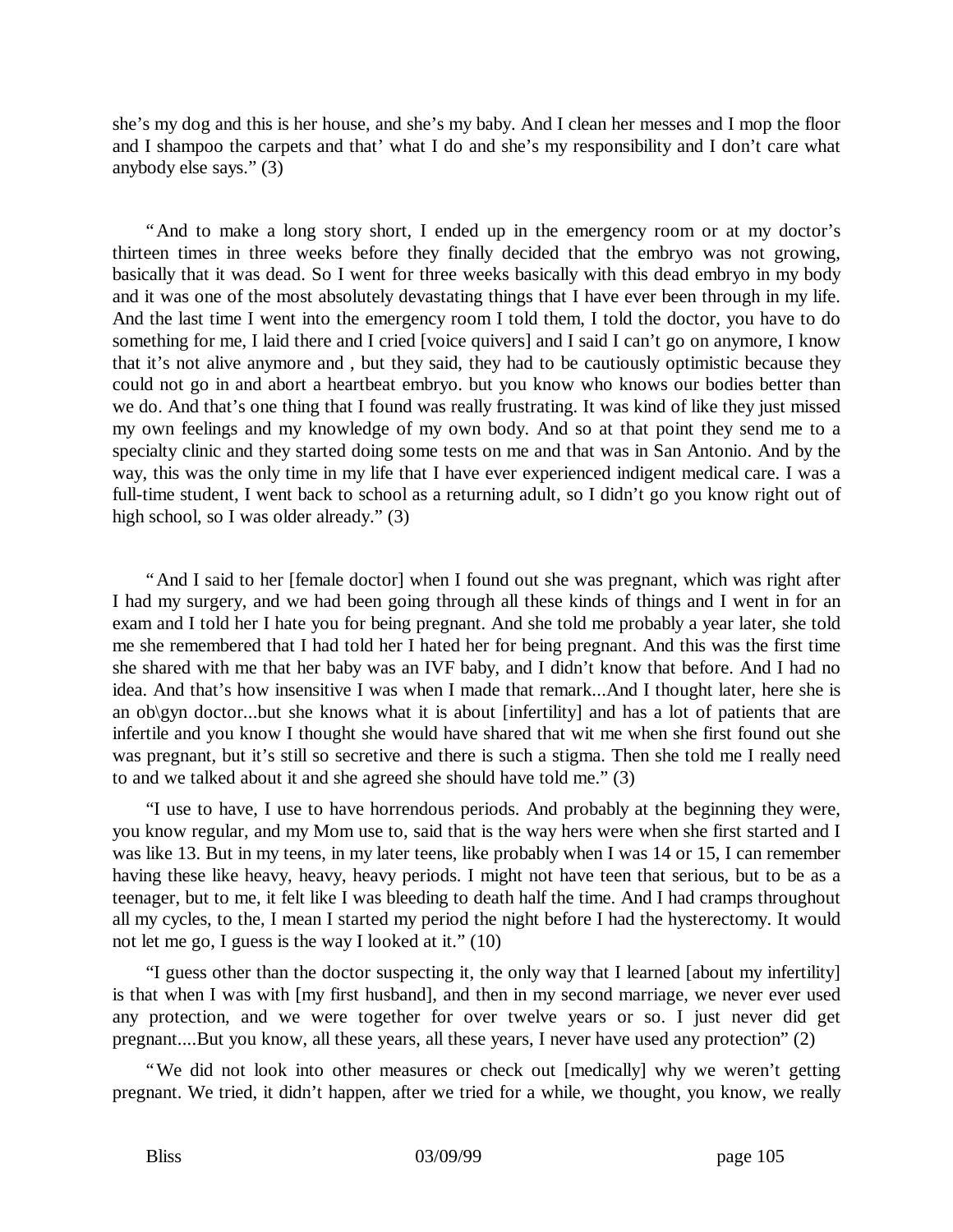like our lifestyle and we are really okay with not having children at this time. Maybe that will change, but it hasn't. It's been over six years now." (9)

"Just because of the length of time and not having used protection while having regular intercourse." [but never having it confirmed medically] (2)

"My ob-gyn, I basically took control by telling him I cannot go through another one of these [hospitalizations]. And I had told him that he had to do something or I will do something. They never offered me anything [counseling] to make sure that [hysterectomy] is what we really wanted to do. I remember the doctor telling me, never do [pause] never say yes to something you can't change your mind on. That was the extent of the therapy [laughs, but almost cries]." (10)

"I think, if I remember correctly, I realized that I couldn't get pregnant when I was around 30. And that was in my second marriage and we were really wanting to have a baby. And I remember going to the doctor and basically just talking about just talking the temperature and having to do that on a daily basis. And also my husband at that time had a low sperm count. And we tried to get pregnant." (2)

"I have been thinking more and more about that [not knowing medically what is wrong] and even the thought occurred to me that maybe I should go and get checked out again [by a doctor] and see what the problem really is. If there really is a problem, but then again, maybe it's just been the luck of the draw. I mean, I don't know. It could very well be that. But I guess when I was younger, it was never, maybe it was never that important or maybe I thought I was really goo busy and I was interested in other things and not about raising a child. But this has been on my mind for a while now and then you came along." (2)

"The only thing that they could ever tell me was that I might have developed a really high fever and I remember being sick, probably about when I was fifteen or sixteen and being really delirious, like fever like, and them just telling me it was the flu." (10)

"The pain for me was key. Because I think that if I hadn't had a hysterectomy at that time I would still have yearned and tried to have c child for a lot longer. But the only way I can describe it is that I had lower back pain, part of the endometriosis is that, lower back pain. I had that pain, not knowing where it was coming from and now I don't have that constant pain anymore." (10)

"I know that when I was in the hospital, I was in the Catholic hospital when I had the stillborn and they treated me like garbage, and someone said that because you are losing that baby, they don't care, they don't have respect for you. And none of that and they are going to treat you like shit and they actually did. I had that baby by myself, in a room, they wouldn't give me anything for the pain, they wouldn't, they were just really cold and nasty. I'm thinking that they were probably thinking that I'm less than a woman or you know because I didn't have this baby that I should be punished or whatever, you never know. Because they treated my like garbage, they wouldn't give me a clean gown to put on, and my Mother and my husband hadn't brought my stuff up yet/ they wouldn't even give me a blanket, you know, they just snatched my baby out of the bed right in front of me and threw it in a bucket and just prayed over it and took it away; They didn't offer to let me see it, they wouldn't tell me what it was, whether it was a boy or a girl, and I still don't know and don't think that's fair. I think I got my rights, I think that I should know. You know I am the one that threw up for seven months you who couldn't sleep and who went to the doctor's every month to get a shot to get my blood drawn and I feel that I should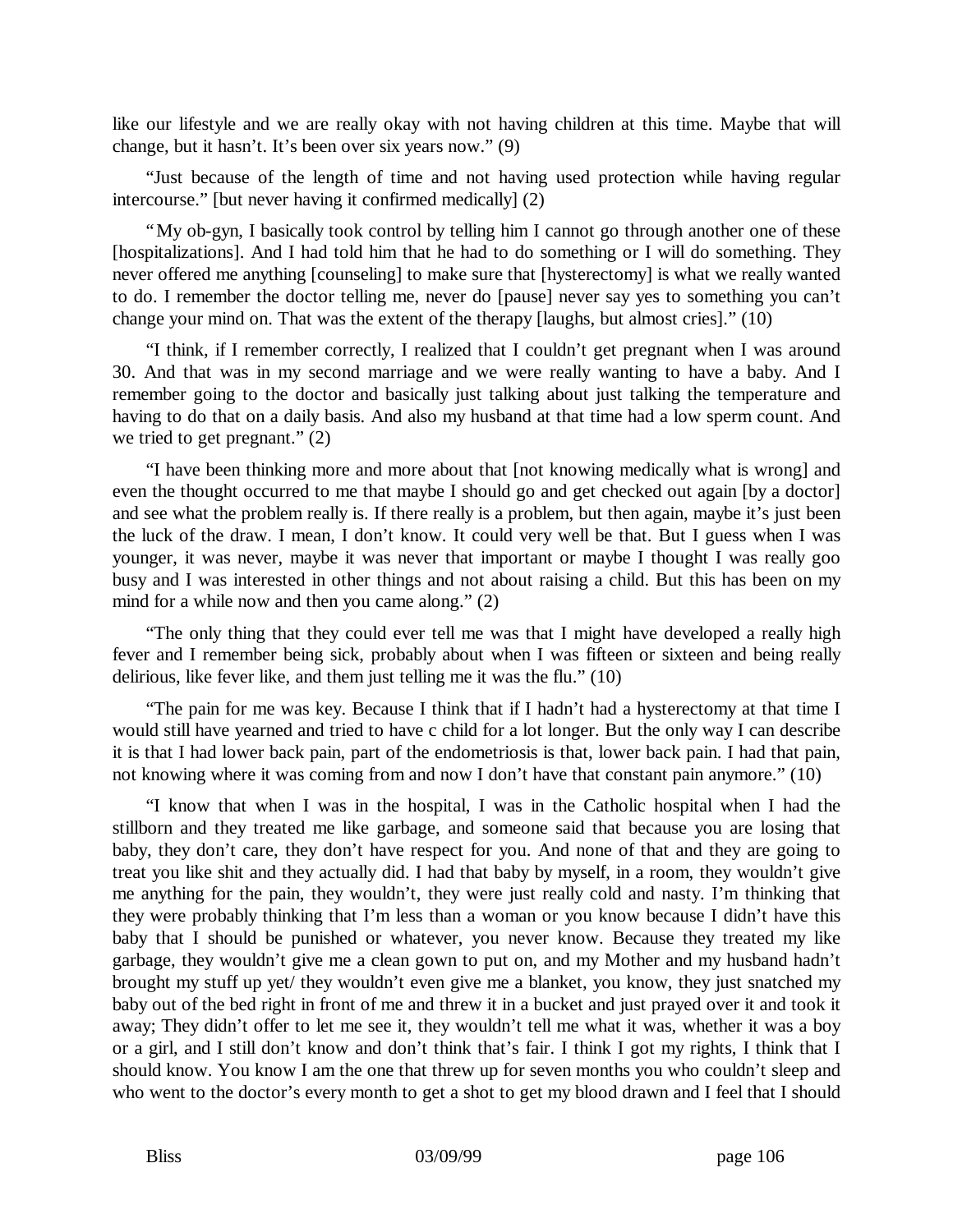know because it was mine. I felt like I should know; I don't know to this day what they did with my baby's body. You know and I don't think that was fair at all." (4)

"And they [doctors] didn't know, they couldn't give us an answer of why it was happening. They didn't have any idea at all. They thought that when he was a drilled in the oil fields something could have happened, it was frustrating." (7)

"At one point I went to the doctor's and he looked at me and after he's looked at all my lab work, he said you know you realize you can't have any kids and you already know that and I don't know what you want me to do? What do you want us to do? and he said I really don't know, I can't really help you, and I said I know. I know that, but is there any thins you know, is there anything else that you can do to help me." (1)

"The [doctor] said you should be grateful that you have two [children] and at that point I just started crying, I didn't realize that I was depressed. That is what he said. I want you to go and talk with somebody because I know you are depressed about it and I said just the way you said everything to me just really hit me because I don't think I need to see anybody for depression because I know I can handle it myself. I really don't need anybody to help me and I know what if I need help I'd be the first one, I'd be the first one in here asking for it. I said just the way you said it really hurt me and all. In some way I got the feeling that nobody cares about me because I can't have any more kids." (1)

"They [doctors] said everything is okay, this and that. You know, I said I don't think so, I can't keep anything in my stomach. I said something is wrong and they are telling me it's nothing. And even when the baby dies, they are telling me there was nothing wrong with the baby or with me." (4)

"I'm Spanish and I didn't want to take the chance of getting one [sperm donor] with blond hair and blue eyes when nobody in our families has blond hair and blue eyes. At first I kind of wanted to do it, I was really excited to get the donor. And I thought, who would know, nobody would even know that it wasn't my husband. And we wouldn't tell anyone in our family. And they already knew we were working on our infertility and I was going to say it worked, I finally got pregnant, we weren't going to say that we went to get donor sperm. But then after we got the list, they, I was willing to try a guy who was Italian and that was close enough to Spanish, but he was much shorter than my husband. And he said he could go through with it at first, but in the end, I think he just couldn't do it." (7)

"Well it's [insurance] only paid for some of the drugs. So when we did it {IVF], it was like over \$10,000." (4)

"It's [medical intervention] too much emotionally. And now every job that I am on you have to wait a year or two before you can get insurance and then or they don't have insurance and it's just ridiculous." (4)

"I think it would have made a difference because if I'd gotten the proper care[medical], you know [laughs] I'm sure they could have done something by now, you know. But just going to doctors here and there." (4)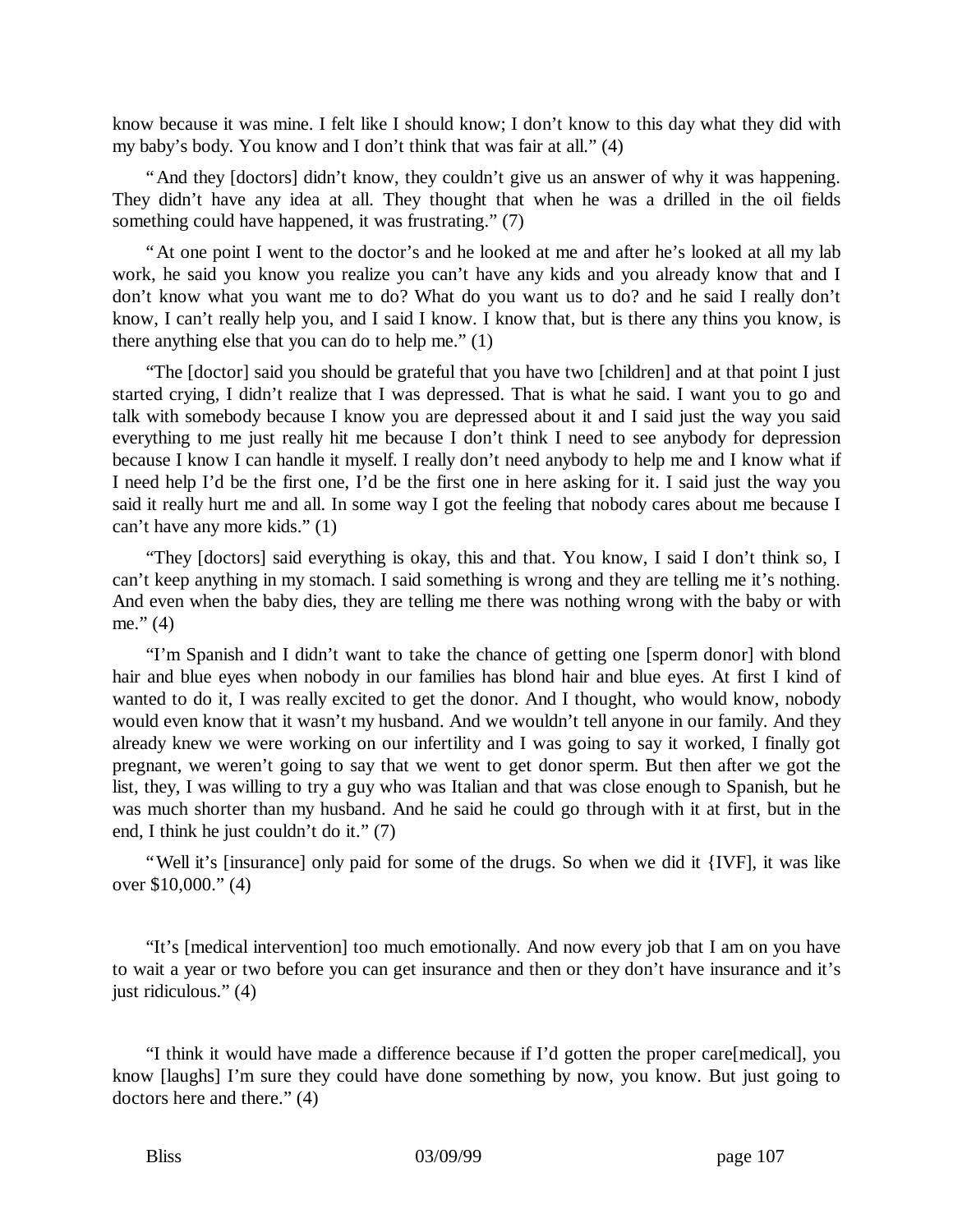"Well, I don't know what happened, because the doctor I told you about and that I went and started working with before I left and came here, he sent away for my records and stuff because I asked him to because I wanted to know what was wrong with that baby [stillborn]. And he said nothing, there was nothing wrong with you and there was nothing wrong with that baby, nothing."  $(4)$ 

"But I lifted up, I would put pillows under, that was one thing the doctors told us, after we had intercourse to live up and put your feet in the air. Even though in the back of my head, I kind of always knew it was him, because I remember the first time I slept with him and after we made love or whatever, I got up and went to the bathroom and when I wiped, usually, you know, some will come out or whatever and it looked really think and it felt like water. And I thought well my first husband was not like that, but I just attributed it to him since they were different men, that sperm is probably not the same consistency or whatever. And I just blew if off, then after all this stuff started coming up about infertility, that was always in the back of my head, that is was him, but they never tested him for a long time until after I had all that stuff done to me." (7)

"And I fell like they can do everything, they can put men on the moon, they can make clones, they can do this and they can do that. How come they [medical community] cannot fix me? You know what I mean. Any maybe I don't have a whole lot of money. You know, we'd love our kids just as much...it's just not fair....It's just torture, I mean it's really bad. " (4)

"By that time I was getting mad and I just refused [to undergo another medical procedure]. My Mom was saying well why haven't they tested my husband because maybe there is something wrong with him." (7)

"So the first year they [doctors] wouldn't do anything. We were still living in Cheyenne and I went to a doctor that I've always [sic] to and he said well has anything happened since you had you last child, have you ever has STD or anything like that. And I said no, not that I know of and so he checked me for all that stuff and I didn't have anything and my husband didn't have anything. Well he said maybe we weren't trying all the right times and they weren't really going to do anything for the first year because we have had to have an infertility problem with that one partner for over a year and then if something didn't happen, then to come back. Which I felt like was a year wasted. So nothing happened the whole year, we tried. Nothing happened. And so I went back to the doctor's and I got and at that point we'll run some tests on you. but they really didn't look at my husband, but they really didn't look at him for a whole other year. they basically ran more tests on me....And so everything was looking really good with me [voice inflection]. So the nest tests they gave me was the beginning of the third year of us trying. They tested me to see if you actually ovulated or whatever, I had that done. And I was ovulating so they said maybe my tubes were cared, but they didn't know and suggested that run fluid through your tubes." (7)

"So at the clinic they have donors, they have donors there or whatever, and so we were checking out the profiles, but it wasn't going to work out for us. With all the stress on our marriage through this and there wasn't any donors that matched my husband, that had feature where they described the person that was donating the sperm. most of them are angle males, and there was one Afro-American that I'd seen that was in there, but my husband is Spanish. " (7)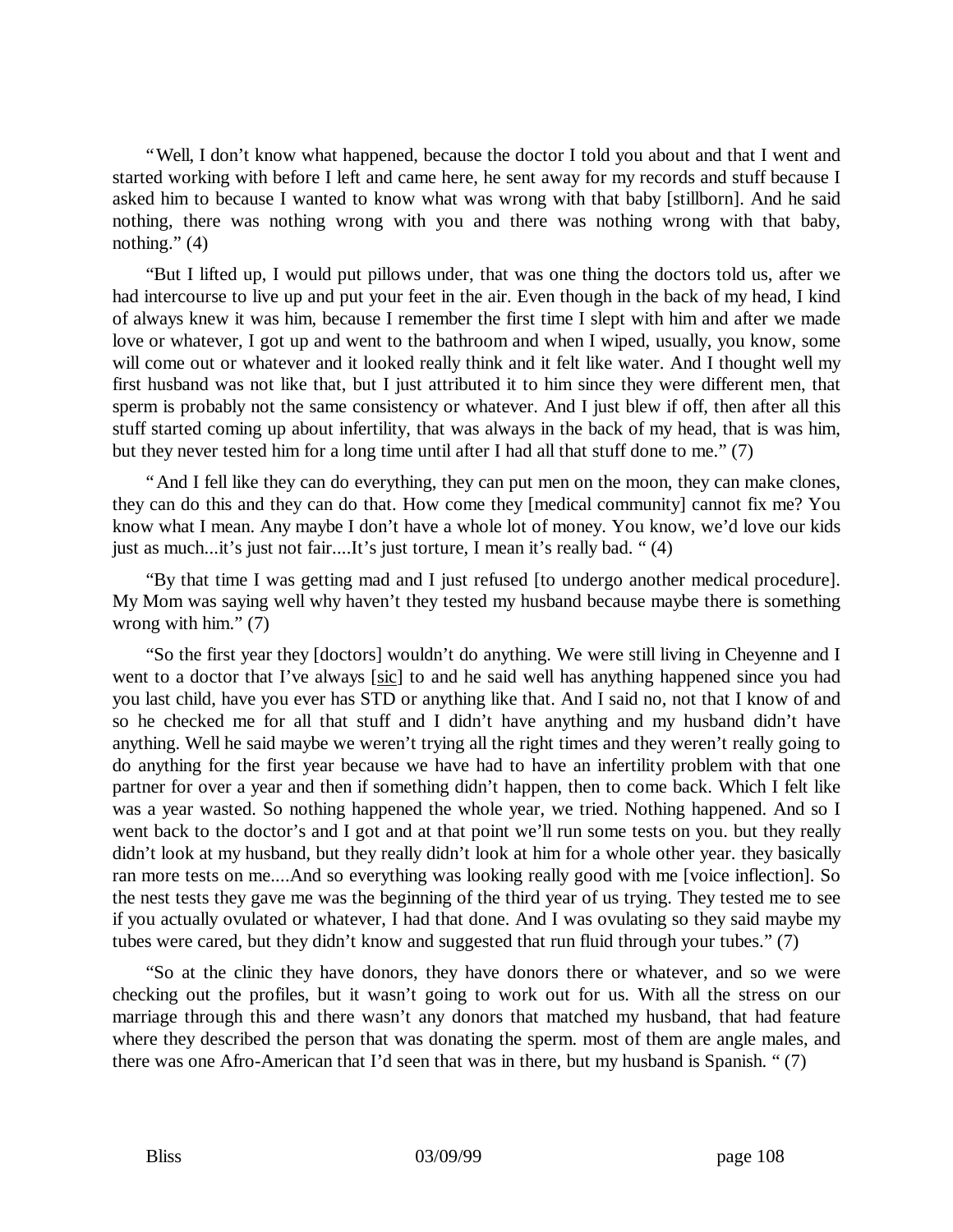"I said 'I don't think so' and I didn't know what was happening. Then finally I said somebody has to listen to me, it took three years and finally I went to that planned thing. I kept missing my periods and they'd say that's all in your head because you're under stress because you are going to school." (1)

"If I had some money, I guess I would have done everything. I'd go all the way, whatever was out there so I could carry a baby inside of me. My friend [also infertile] and I talked about it, how we can't have kids. We talk about all the ideas of how we could have a baby. that's a way we relieve our stress about not being able to have a baby." (1)

"And then most of the doctors, all of the doctors I went to were male and they would all say, you're young, you have plenty of time and just because I look really yon, I am over thirty.

and they would always say you don't want to have any more children after you are 35 because it smarts to get more and more risky, but you, but it seems to me they were wasting my precious years because I always seemed and looked younger. Oh you are young, don't worry about it. If nothing happens in another year, come back then. They didn't really take anything that serious and I look younger than I am. And I thought they judge me on how old I looked and that I already had two children so maybe if I didn't have any children, they would have been more, I don't know, on top if it and started and tried harder that first year, I don't know." (1)

"They [doctors] always focused on me at first, definitely, And then the expense. My husband, I would say together we made about \$35,000...And it was mostly his income and how much we were getting charged and not it seems that was another frustration because our insurance did not pay for infertility treatments like I have heard they use to. So you know, with all this stuff, we were paying it ourselves and that put an additional strain on our relationship. And I thought why don't they just test him. And I never wanted to have an affair, but a couple to times I thought maybe I should just pick someone out who looked kind of like my husband and find out when I ovulate and then get pregnant and I mean we were paying so much and that would have been free [emphasizes}. But because of the medical bills I was thinking crazy like that, but I would never have done that." (7)

"I asked my friend if she would donate me some eggs and she said of course she could, but it would cost \$10,000 and I don't have that kind of money to spend." (4)

"When I was in New York they gave me fertility pills to take, I took them, but they didn't work because I just feel like you know they didn't do everything, you know step by step, like clean out the uterus and those tissues that had grown, and then work me up with those pills, they just didn't do everything step by step. I was like let me do this, well I'll try to give you those pills and I'[ try to do this and I'll try to do that. I don't think that's fair because they are playing with somebody's life and to do something before it's too late. I get frustrated, I really do. I want somebody to just help me." (4)

*Mental:* Although all but one participant (who had not received mental health counseling) wished they had received counseling to deal with their infertility. However, few realized the potentially devastating impact of their experience until it precipitated some other often seemingly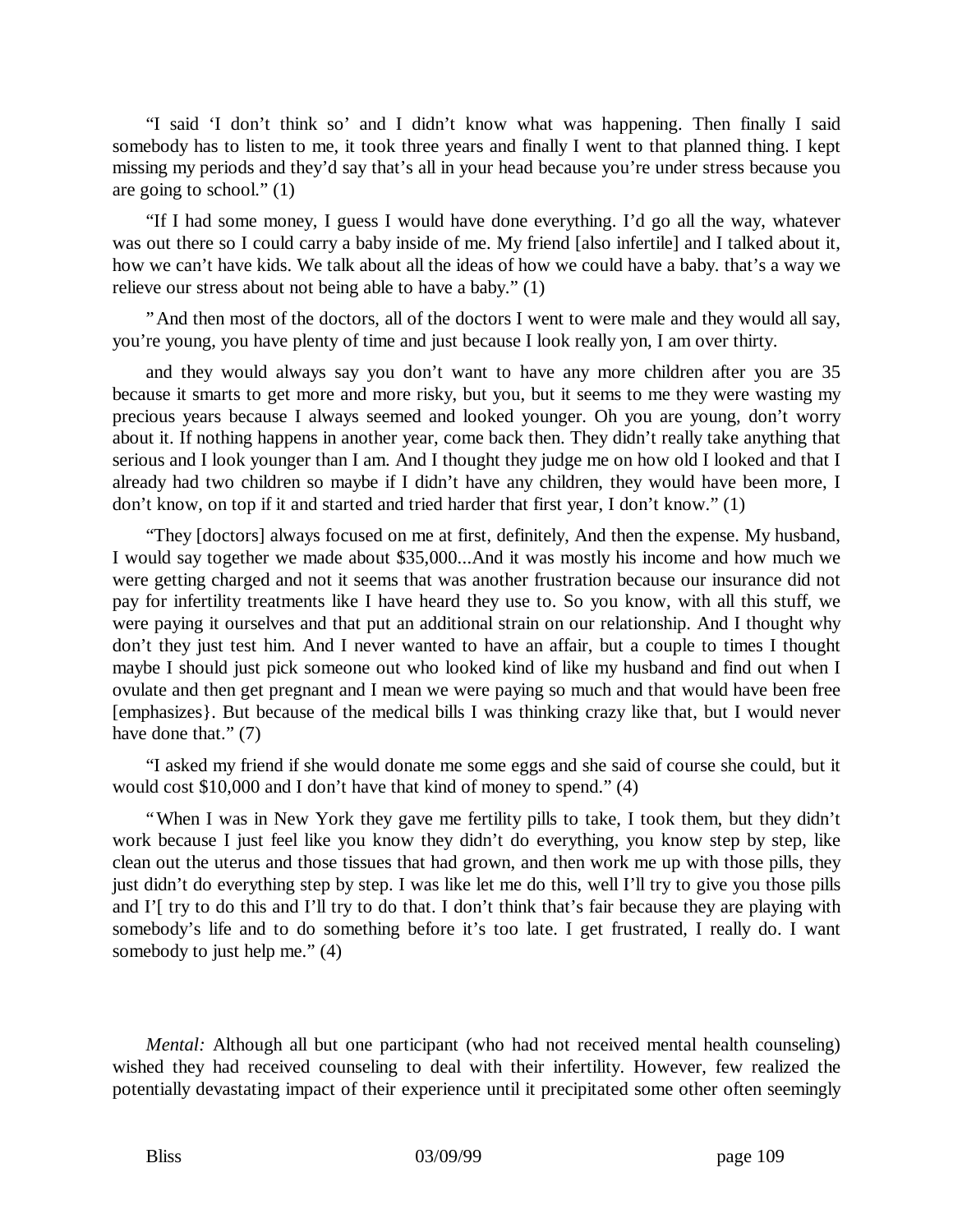unrelated crisis, such as depression or marital discord. Additionally, one participant said they had limited resources and so went for medical intervention as they thought that was a more guaranteed and better use of their limited resources. Yet, now she realizes counseling could have saved her marriage. Other participants felt that mental health counselors were not attuned to their cultural background and the challenges infertility imposes on the couple unless that counselor has also experienced infertility.

When some of these women entered counseling seemingly for reasons other than their infertility, it became evident that their infertility was a major life crisis that contributed to them subsequently seeking counseling.

Probably the biggest barrier to counseling was expense and second was access to an appropriate resource.

#### INSERT 86-96, 202-210, 324-328

"I think it [group counseling] got me more stirred up. Part of RESOLVE. Seeing how some people are going through three, four, and five IVF's/ And then you get into that thing of oh, well I guess I can do another one." (6)

"The medical community is not good about telling you when to stop since the technology is there. If you've got the money, then it's on the treadmill. But I felt that maybe I was constantly hitting myself with it, you know [by going to groups]. (6)

"Just me [went to counseling]. He doesn't feel like there is a problem or anything. And he doesn't think we should to and tell our problems to anybody. So he plainly refuses [to go to counseling]. (6)

"I think it would have been helpful, it [counseling] would have happened when he was still here [husband gone]. Then both of us would have gotten more strength and encouragement together and plus they would have worked on some of these family issues and pressures and he may have been able, after having one to counselors, to deal with it psychologically and emotionally than he did. Sometimes we are caught between a rock and a hard place, because we didn't know what our options were or what we could be doing or how to use psychology to help  $us." (5)$ 

" If I had to do it all over again, turn back the hands of time, I would have went [sic] for counseling. but at the time, we were dealing more with the immediate and didn't understand how the long-term issues [of infertility] were affecting us." (5)

"He [husband] just didn't see anyone understanding. Because if our family couldn't understand, the love that we had, how were we going to go to a stranger who had no experience with this culture and who knew nothing about it except the Hollywood version or the stereotype [of husband's culture] really understand." (5)

"We thought about it [counseling[, looking at it pricewise and then wanting to do the IVF. Then we decided that since we wanted the baby more and we thought that would resolve a lot of the issues, that saving for that [IVF] would be more profitable and more beneficial to the marriage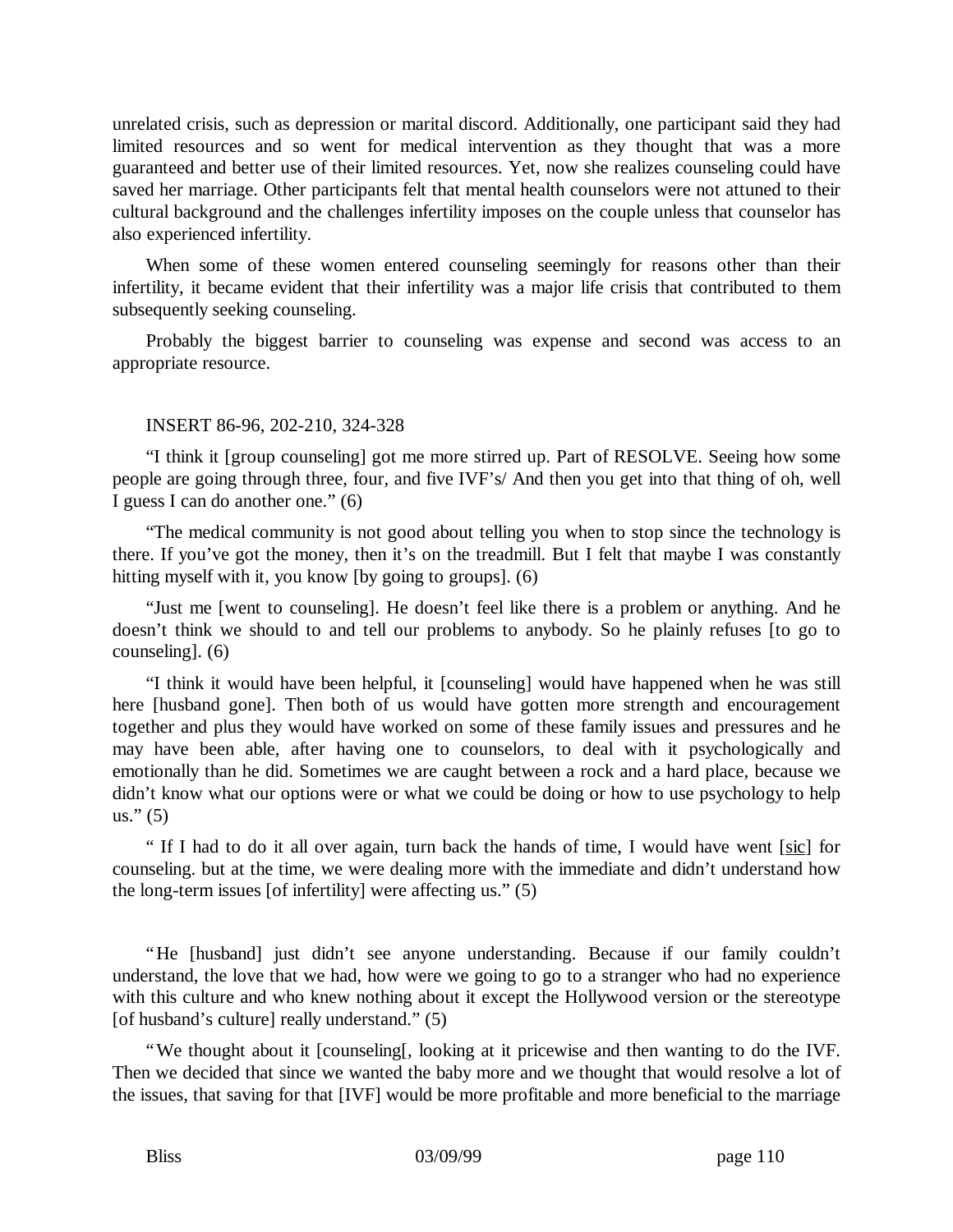than going to some counselor. and he also felt that when it got down to the bottom line, being that, we probably wouldn't find anyone who had the type of experiences that we were going through. It is very rare that and Afro-American is married to someone from his culture.' (5)

"I think I would have found them more appropriate for our circumstances [culturally sensitive therapists] because a person with a more Westernized attitude about it, like I said, would probably bring in the lack of concern for his family, not understanding why he can't just forget about then such as the American man. They are more away from their family. Once they take a wife, okay, it's me and my wife. Okay, Mom, Dad, whoever, this is who I love. Hey they would tell them [family], you don't matter. So they would be looking at him in a different light. Like how old are you again, why do you care [what your family thinks]? And they [counselors] wouldn't understand that this was something that was really eating away at him inside, because to have no family, to be disowned, dishonored by your family is the greatest humiliation than any man, Muslim man, could ever endure. To be shunned by your family is in their eyes they consider the person dead. So he would be alive, but he would be dead inside.' (5)

"But the actual counseling I didn't think, I felt like she told her story too much. There were stories that she told me several times. I felt like I didn't need, so you told me once, that's okay, but that was my time [laughs]. That kin of, there was some sessions that I did by myself that I didn't feel that I had gotten, that she really wasn't listening to where I was at. Because I was seeing her when my niece was having the abortion and she wanted to talk about what kind of treatment are you doing next. And I wasn't there, I was getting ready to go and pick her [niece] up and take her to have the abortion...that is critical [being listened to and not judged." (6)

"Probably counseling is something I would advise [for us]. but then again, it is something that is available, unless you go to a private person, who can afford it. And where my husband works, they don't give you insurance." (8)

"I'm certain that it [counseling] probably would [have been helpful]. When we were going to see [the doctor], he gave us the names of people, like a group of people and they had support groups [RESOLVE] and stuff....And I called them one time and they sent me some information, but I felt that it was so geared to while, middle class people and my significant other has a language barrier and speaks very little English and , I just felt it wasn't the right professionals or the right mechanism for ms. And I felt that he and I knew more than anybody of what we were going through together and we kind of leaned on each other for that emotional support. But I think that if there were somebody out there that was a bi-lingual, bi-cultural problem that could deal with us as a couple, I think that is something we probably would have wanted to do. ...I feel that probably has been one of the most difficult things for us is the lack of professionals to help with our unique situation, our bi-lingual, bi-cultural situation." (3)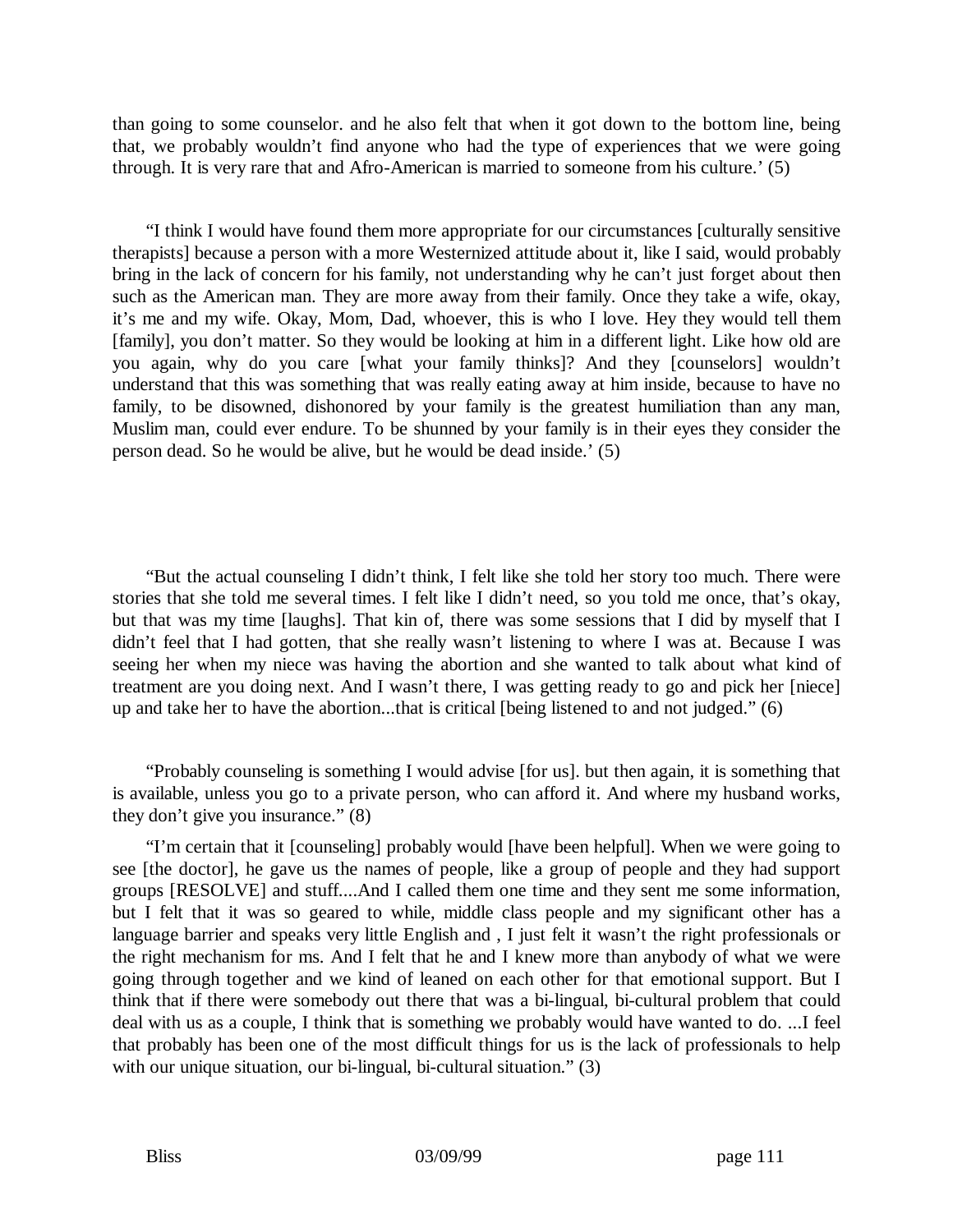"initially it [counseling] was just about my infertility and I thought it was very helpful because I had pretty much said to [my therapist] that you know I was find with it because I was tired of the pain. As far as after the surgery we dealt a lot with my depression, as I think it was then that I was pretty much depressed about it [the finality]." (10)

"Actually, you know, in the end, for me it wasn't because I always felt, because we went through the church, to when we went through the divorce, and I felt like the minister had sided with my husband, ex-husband. I remember saying I am not going back to this guy or this church because all my ex would tell me is he is fine with the [our] divorce, but he [minister] left his exwife for a parishioner. And that is when I said I need to go by own therapist." (10)

"I think that even people who are not infertile would get counseling before they have children around the responsibility of having children. Because life throws a lot of curves at you and you need to be prepared." (10)

"I think that at the time probably my education was what also pushed me into doing therapy and getting help for it [infertility]. I don't think my Aunts [also infertile], they were not highly educated, they would have never, and their culture [Hispanic] also would tell you that you don't go out and get help. So my education had a lot to do with me getting help and that really helped me." (10)

"I think it [counseling] would be beneficial if my ex-husband had gone in too instead of all by myself thinking it's my thing....And maybe if I had included him or insisted that he go, we could have dealt with it better. And not to say that we wouldn't have gotten a divorce, because there was probably more [than just infertility], but it could have helped and it [infertility] certainly was stressful. (10)

"We have used therapists, individually and marriage and sex therapists as a couple, but we didn't for our infertility I guess because we feel like the two key people [us] talked about it and we were okay with that decision then. That's a good question why we didn't use a therapist for the infertility." (9)

"I think it would have been a big help if I had someone who would have helped me think it through some more, allowed myself to think about it more. I would have said I really should talk with someone about it, it would have helped, but I never allowed myself. I think I was running away from it more and never really wanted to look at it until now [stage of my life]. I think probably I could have, maybe [voice softens] come to understand, obviously my true feelings around having children that I really did want them and I could have resolved it way back then and looked more thoroughly how I was influenced and really even come to know and accept, no you really can't biologically have children." (2)

"I actually was in therapy right before I had the hysterectomy to deal with the fact that, I had talked it over with my ex-husband and my gynecologist and that we had concluded that the last year that I had tried to get pregnant I was in the hospital probably 7 to 8 different times because I had cysts that would rupture. And I had finally said to the doctor, you can't see me in the emergency room anymore, I *can't* [italics added] take it anymore. Every months when I started my period, a cyst burst [voice crackles and eyes fill up]. And so there was really no choice [but to have the hysterectomy]." (10)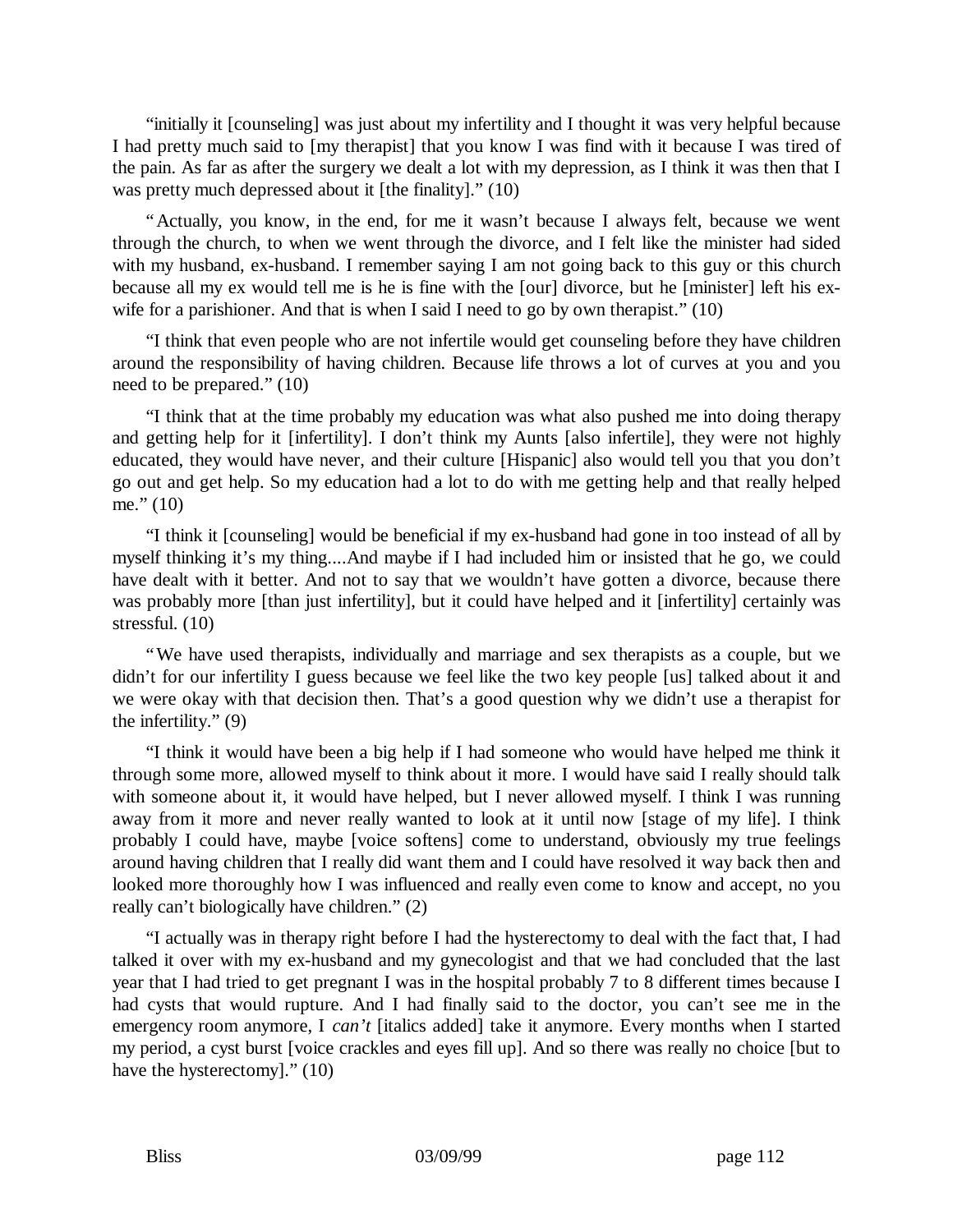"I think of it [my infertility] as a medical problem first, because you know I had gone through all the testing and he [husband] had gone through the testing and it wasn't him. I also use to develop a lot of ovarian cysts and then I ended up with endometriosis which kept recurring and which is something that both of my cousins had $>$ " (10)

At the very end you know I asked him to [go to counseling] because we would get six or eight free sessions through work or whatever and I had called and he was just so close to it, he just didn't want to do it and I was the only one who shoed up to the appointment, he didn't even show up. He just was not willing to talk with anyone about it. It would have been good to get my feeling out too because I felt like I was always walking on eggs or pinshells or needles because I would be really made because sometimes he would sulk and I would tell him okay, today's the forth or whatever [for conception]." 97)

"I think that after I found out I couldn't have more kids, I think counseling would have helped me even then from doing anything drastic. It kept building and building and sometimes I guess that's how I relieved it by crying. I don't think I could have been able to talk about it at first because when I did, I would just be in tears." (1)

"Now I realize I should have had a counselor and that may have helped me get it all out...I was too embarrassed to go after that, it was suppose to be a couples' thing and he didn't show up. We talked about going again and if he would show up, but then it got so bad and we got divorced." (7)

"I don't know [if talking with a counselor would have been helpful]. Well like five or six years ago I'd say yes, because I was actually crying all the time, I'd cry and get all depressed especially in the month of may because that is when it happened...every May around that time I get really depressed. I t gets really bad, I mean really bad. I just didn't want to talk to anybody., but ever since that woman told me about the Bible part, it don't [sic] happen so much no [*sic*] more. It just shut if off the pain and I think of them as little angels, both of them, so I don't feel as bad about it now because God he wanted them both back and who am I to deny him [laughs] you know. And I just use to deal with it by myself and then what made it so bad.... So everything I wanted, you know, I had for a little while and then it was all dead. So it really messed me up [laughs], you know. Who knows, it [counseling] might have helped, but I might still be messed up from it."  $(4)$ 

"I am really sorry it had to end [divorce] the way it did. I wish something had happened or someone had intervened earlier so maybe you could have gotten some support. (7)

#### **Insurance Coverage**

Not all the participants chose to seek medical intervention upon suspecting their infertility. Two participants actually have never had medical confirmation of an infertility problem. Although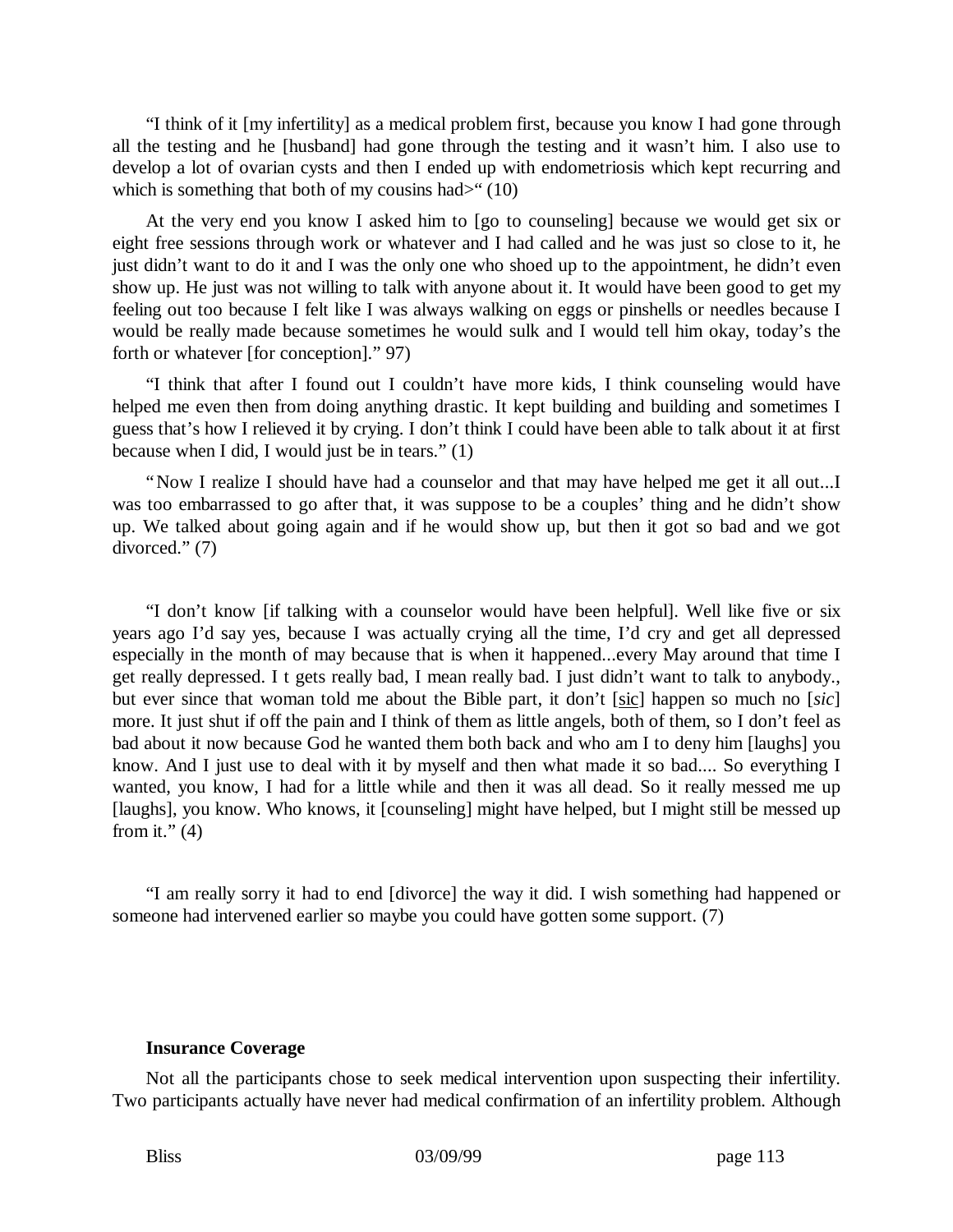neither have ever been pregnant and they both meet the accepted criteria for infertility (one's husband had a child in a previous relationship) both perceive and consider themselves infertile based on their own assessment. Since infertility treatment has not been an issue, they have not experienced problems with medical coverage.

However, every other participant has felt betrayed by their medical coverage for treatment of their infertility. Ironically, some insurance companies would pay for surgeries, bypassing the question of infertility, but which were much more expensive than paying for non-invasive potentially effective medications. In general, their diagnostic workups have been covered in part, but little else. As a result of the inability to personally pay for treatment as well as poor insurance coverage, seven of the other women in the study had to involuntarily suspend medical treatment.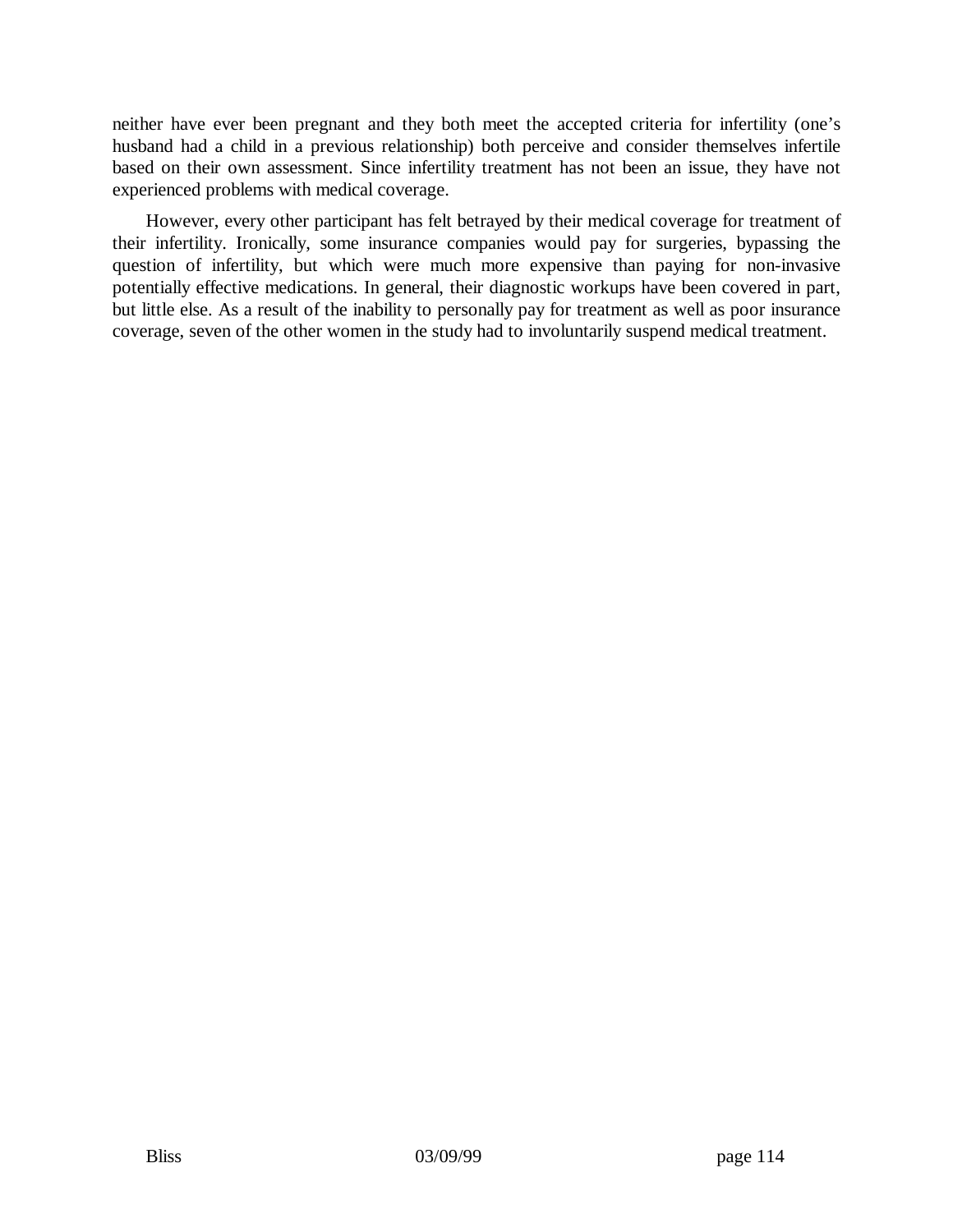## **Chapter Six: Interpretation of Data**

*Continuing with Wolcott's Schema, Chapter Six focuses on the interpretation of the data to understand these women's experiences of infertility on a deeper level. Based on the analysis discussed in the previous chapter, all participants fell within one of three separate and distinct categories describing their experience of infertility: defeated, resigned, or denying. The negative connotations of these categories as failures to achieve resolution is interpreted as an inability to construct a positive autobiographical narrative. The data suggests that infertile minority women face virtually insurmountable barriers to constructing a healthy identity because their cultural and social context provide no supportive community in which they can learn to narrate a positively valued story about what it means to be an infertile minority women in our society.*

Interpretation answers the question what does it mean? Although interpretation is a creative process which is intended to discover the deeper meaning of a phenomenon, it does not give the researcher free reign to speculate about the meaning. Rather, it allows the researcher to make connections with the data gather to get to the heart of the matter, although it may not necessarily be explicit from the raw data.

## *Infertility Categories*

The three categories which emerged from the data are: defeated, resigned, and denying. By identifying with one category, the characteristics which set one group apart from the others are more easily illustrated. These three categories represent individual participants unified into one voice within each category for a total of three collective voices. It is these collective voices that illustrate the commonality and differences between categories based on an individual's personal experience of infertility and their understanding and interpretation of that experience. As a collective voice their individual experiences are more vibrant and demonstrative, but are supported by their individual quotations. The collective voice within each of these three categories demonstrates how women with mutual histories and backgrounds have come to understand and interpret or socially construct their own experience of infertility. That is, women experience infertility through their own eyes and awareness. When women have similar experiences, they interpret a particular phenomenon as more similar than different. A synopsis of each category follows.

#### **Defeated**

Within the defeated category, these four women continue to focus on their infertility as the major event in their lives. Despite the length of time they have been dealing with their infertility, these women see almost all aspects of their life in relationship to children they have not been able to have. All of these women suffer from primary infertility and all have sought as much medical intervention as available to them based on their ability to access treatment and their ability to pay. All of these women are in married relationships with the partners with whom they have tried to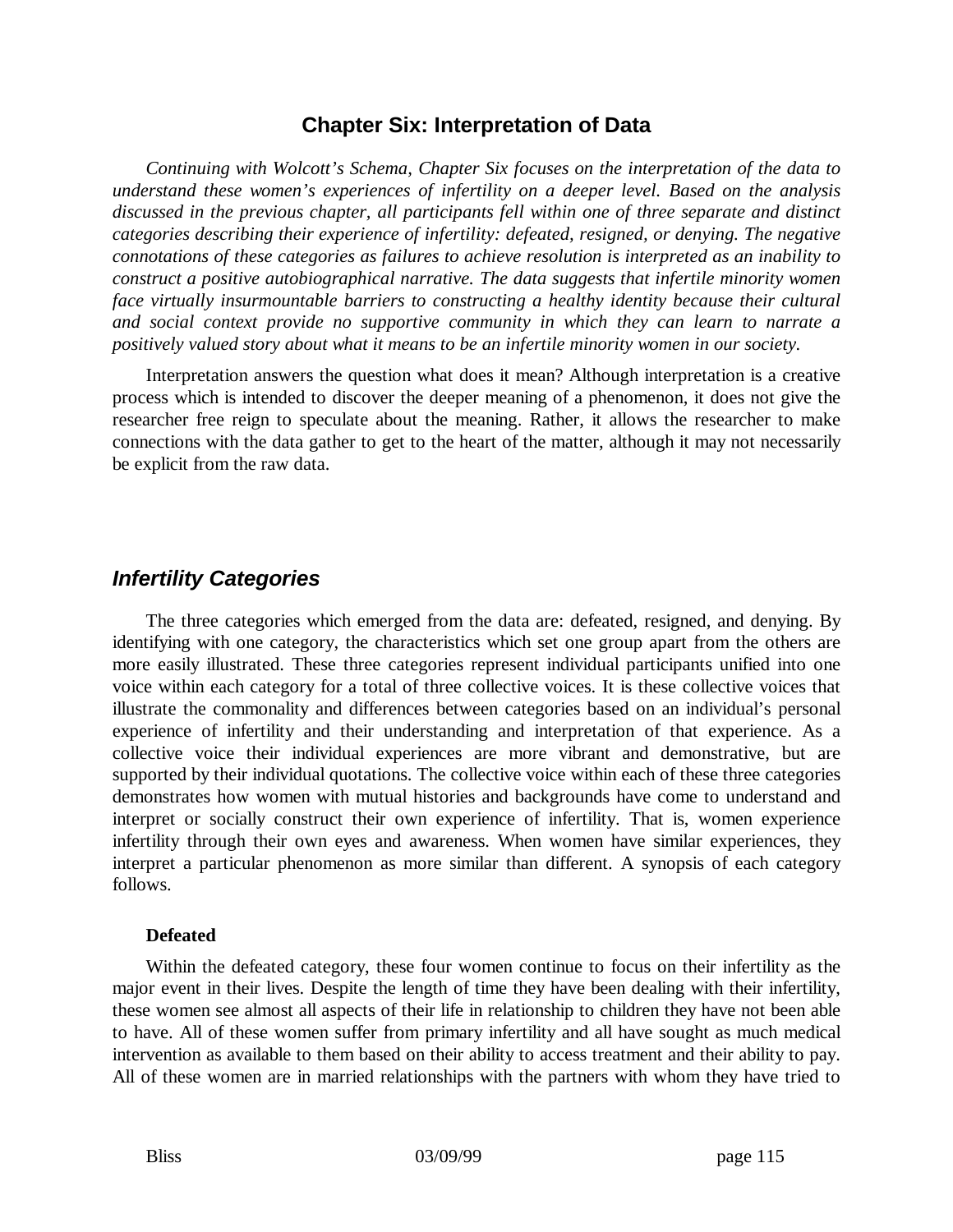conceive. These women display apparent low self-esteem. They have essentially admitted defeat and despair of ever achieving a positive identity without motherhood.

### **Resigned**

Within the resigned category, these three women sought no medical intervention, even for diagnosis, of their primary infertility. Although all three women wanted and tried to have children, their commitment to becoming parents was somewhat ambivalent at the time they realized they were infertile. Only later in life have they really begun to understand their true feelings about their infertility and realize its true impact on their lives. All three women came from migrant or blue class families and rejected to some degree their culture's social norm of women as mothers. All three are the first in their families to receive college degrees and all have succeeded in their careers. This group is resigned to their fate and long ago turned to other outlets for defining a positive sense of self. However, they are resigned to the belief that these alternatives will never be as valued as motherhood.

### **Denying**

Within the denying group, all three participants struggle with secondary infertility, yet all three perceive themselves as infertile. Currently all three women are single and left their last significant relationships primarily because of the conflicts regarding their infertility. Although all three participants have had some contact with the medical community about their infertility, it was been relatively minimal, mainly due to finances or logistics. All three participants report fairly negative results from their interactions with the medical community including either gender discrimination, poor care based on ability to pay, or insensitivity and emotionally unable to respond to their situation. In denying their fate, these women turn against others to blame them for their infertility. Unable to accept the fact of their infertility – possible because they were formerly able to have children – they direct their anger toward spouse, doctor, family, culture.

# *Narratives*

All the women in the study face a common problem: they have no supportive community in which they can learn to construct a positively valued autobiographical narrative about themselves as infertile minority women. Faced with a culture riddled with taboos and myths about infertility (and sexual matters generally), they can find no one to tell their story to. This is a widespread problem throughout society and most infertile women are overjoyed when they somehow come across someone with whom they can discuss their burning secret. However, higher income women have resources to hire therapists and medical specialists or to seek out support groups and sympathetic ears. Within the more traditional cultures of most minority women, in which old-time religions still wield considerable influence, the barriers to this are much harder to overcome.

Lave and Wenger (1991) argue that the primary function of Alcoholics Anonymous is to provide a supportive community in which members can learn how to tell a story about their experience and construct a narrative about themselves as non-drinking alcoholics whose identity is valued within the community. For someone who is condemned by the society's dominant values to construct a positive autobiographical narrative is a difficult task that requires discipline, contact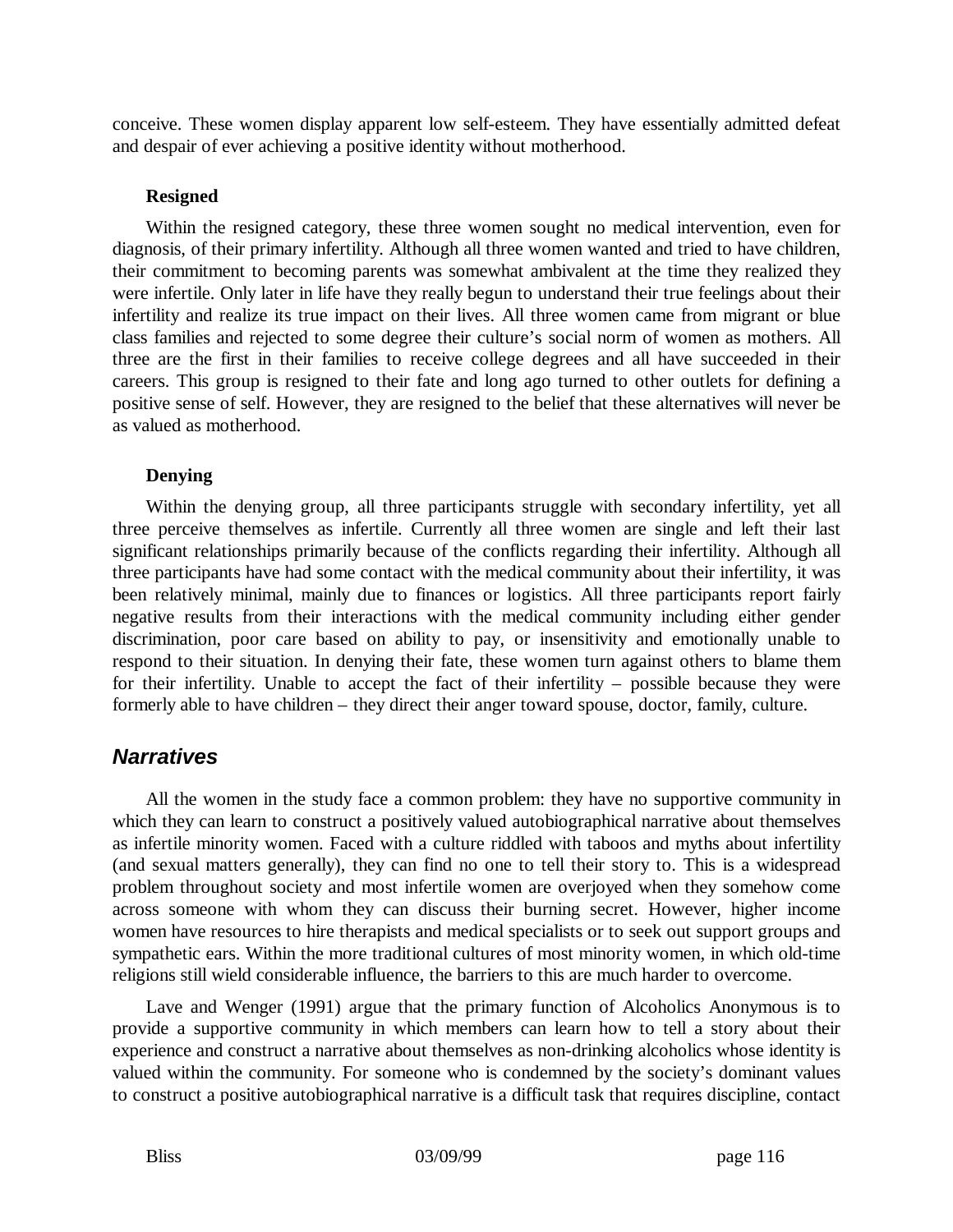with role models, and community support. These are simply not available to infertile minority women. They are on their own in an impossible position.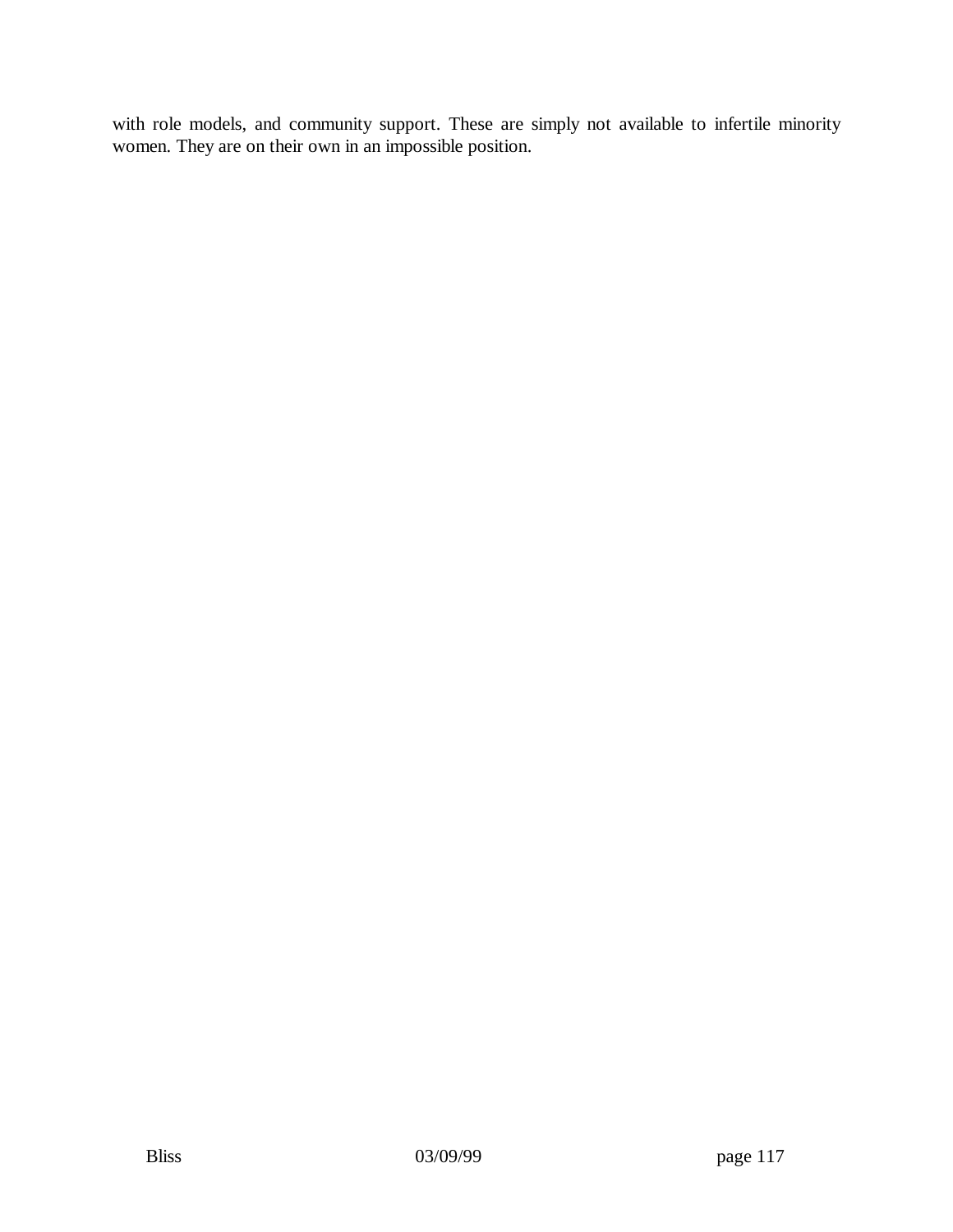### **Chapter Seven: Discussion**

*Chapter Seven discusses the limitations of this study and the implications for social work practice, education, and future research.*

## *INTRODUCTION*

The social work profession has not been centrally involved with the infertility crisis. The medical profession has been primary. Social work, when involved, has typically been on the periphery, either as an adjunct support to the medical model or by providing supplementary counseling to infertile individuals.

As our understanding of infertility grows, it is becoming more and more evident that the psychosocial components of infertility are as important as the biological components. Infertility impacts more than the identified infertile individual. The affects of infertility over an individual's lifetime have not yet been adequately addressed. Therefore, professions other than just the medical profession must become more knowledgeable about the needs of the infertile population and more actively involved in meeting the varying needs of those directly and indirectly impacted by infertility. The psychosocial concerns are not the only needs which social work is in a position to address. In addition to direct practice needs, social work is ideally suited to address indirect practice needs, especially as related to policy and research.

It is often assumed that infertility impacts only certain groups, specifically women, and particularly women from more well-educated and higher socioeconomic categories since these women have been most visible in seeking medical intervention. In reality, as seen from the previous chapters, infertility impacts all social groups, including those groups that social work has typically served, such as minorities and lower socioeconomic groups.

Statistically, we now know that the causes of infertility are almost equally distributed between men and women. Because women appear to have more explicit emotional reactions to infertility than men, women have been the focus of more research. Even if the infertile person is the male, the women is usually the center of the medical interventions. Research into gender differences related to infertility are still at the neophyte stage. Men may actually be at higher risk for psychosocial repercussions from infertility because of the social stigma that impotency is equated to infertility.

Social work is the most likely profession to provide needed services to men and women faced with infertility. The values and basic premises of social work theory support understanding and meeting the needs of the infertile population from a biopsychosocial perspective. The most fundamental principle of social work is to understand individuals, their environment, the society, and the interactions between individuals and their environment (Hepworth & Larsen, 1990). Accepting social work's concept of person-in-environment, social work addresses the whole phenomenon of infertility— not only as it impacts the infertile individuals, but also as it impacts their surrounding systems. The social work and social welfare needs of those dealing with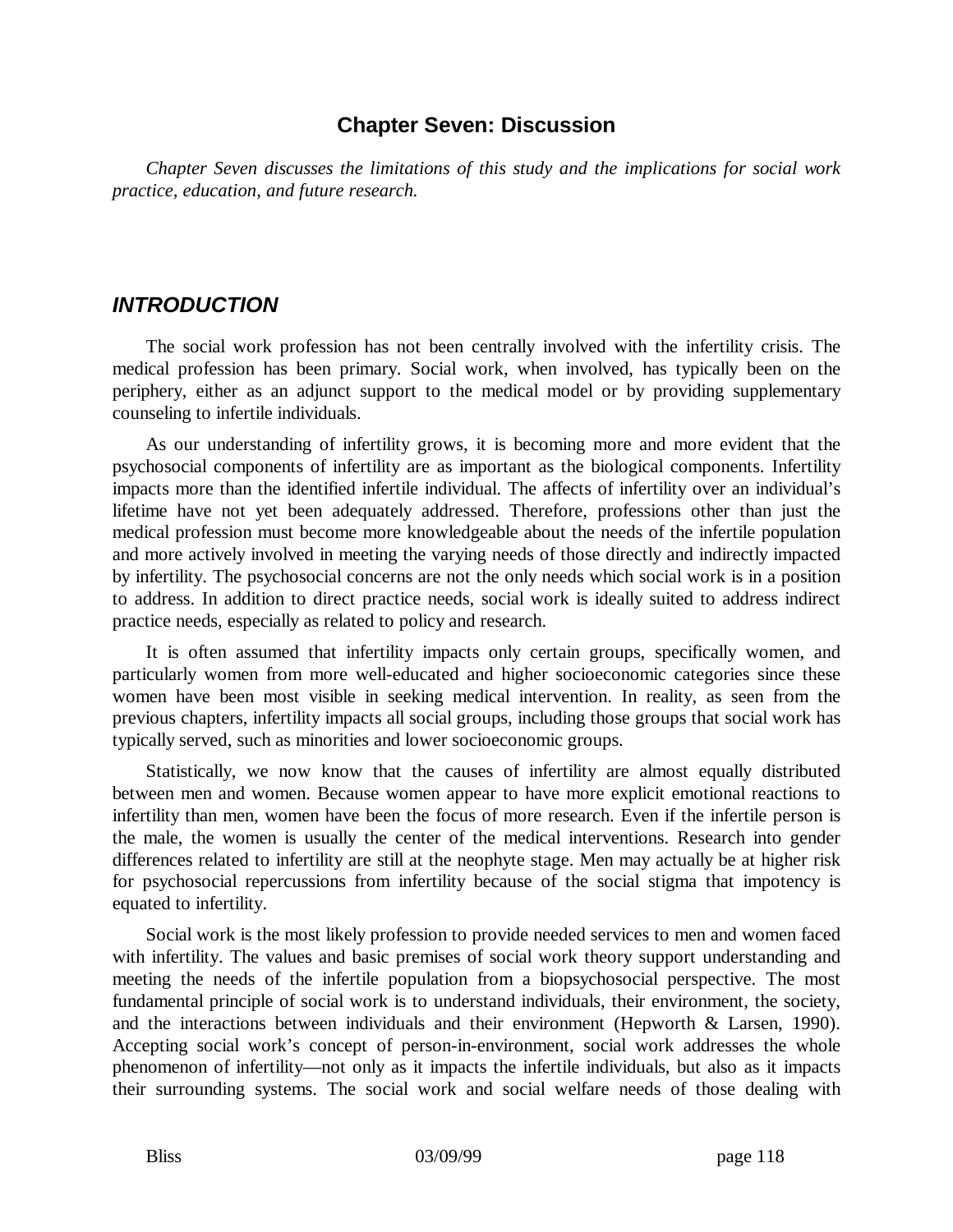infertility can most adequately be accommodated once social work becomes more involved with all aspects of infertility including understanding specific medical interventions and their broader psychosocial impacts on the infertile couple.

This chapter is intended to bring together the concepts and themes presented and already referenced in the preceding chapters on history, theory, policy, and research, as they are applicable to the implementation of social work and social welfare. The need for social work's participation with infertility will be examined from direct and indirect practice perspectives by looking at the micro, mezzo, and macro levels of practice common to social work already referred to in the theory chapter (Zastrow, 1992). Then, the goals of social work— enhancing social functioning, remedying personal dysfunction, and promoting social justice— (Hepworth & Larsen, 1990) will be explored and applied to the problem of infertility.

# *SOCIAL WORK PRACTICE*

### **Micro Level**

When examining the current relationship of social work and infertility, the interaction tends to happen primarily at the micro or direct practice level. Micro level practice of social work has tended to be with individuals, couples, or groups who are currently experiencing infertility. Through face-to-face contact, often one-to-one, sometimes in groups, social work has addressed the individual's psychosocial reactions commonly associated with infertility. This takes place especially during the initial diagnostic and treatment stages. Generally it has been with women or couples. In this way, to some degree, social work has been addressing the psychosocial needs of a limited number of individuals who are infertile.

From the biopsychosocial perspective, many people impacted by infertility might benefit from social work intervention. Infertility interrupts the normal developmental life cycle and stimulates a series of complex emotional responses. Infertility has been identified as a psychosocial crisis. Individuals who have not previously needed mental health support often seek out counseling to aid in their adjustment to the crisis of infertility. Since infertility impacts systems, support systems indirectly affected by the infertility could also benefit from social work's expertise and intervention. As seen in the research chapter, well-meaning friends and even family members may be uncomfortable dealing with issues of infertility and thus unknowingly add to the stress already felt by the infertile couple. Family members not directly impacted by infertility may also have psychosocial reactions to the infertility. They could benefit from interventions which address their concerns while becoming aware of more beneficial and appropriate ways to support the infertile individuals in their family.

Social workers who are already running groups for other targeted problems may be in an excellent position to introduce or incorporate concerns related to infertility into those groups. Social workers have knowledge and training in developing and running groups and can be an asset in increasing the coping strategies of infertile individuals.

Social work has generally been accessible only to a small percentage of the individuals who could benefit from the services. Social work has not been traditionally credited with addressing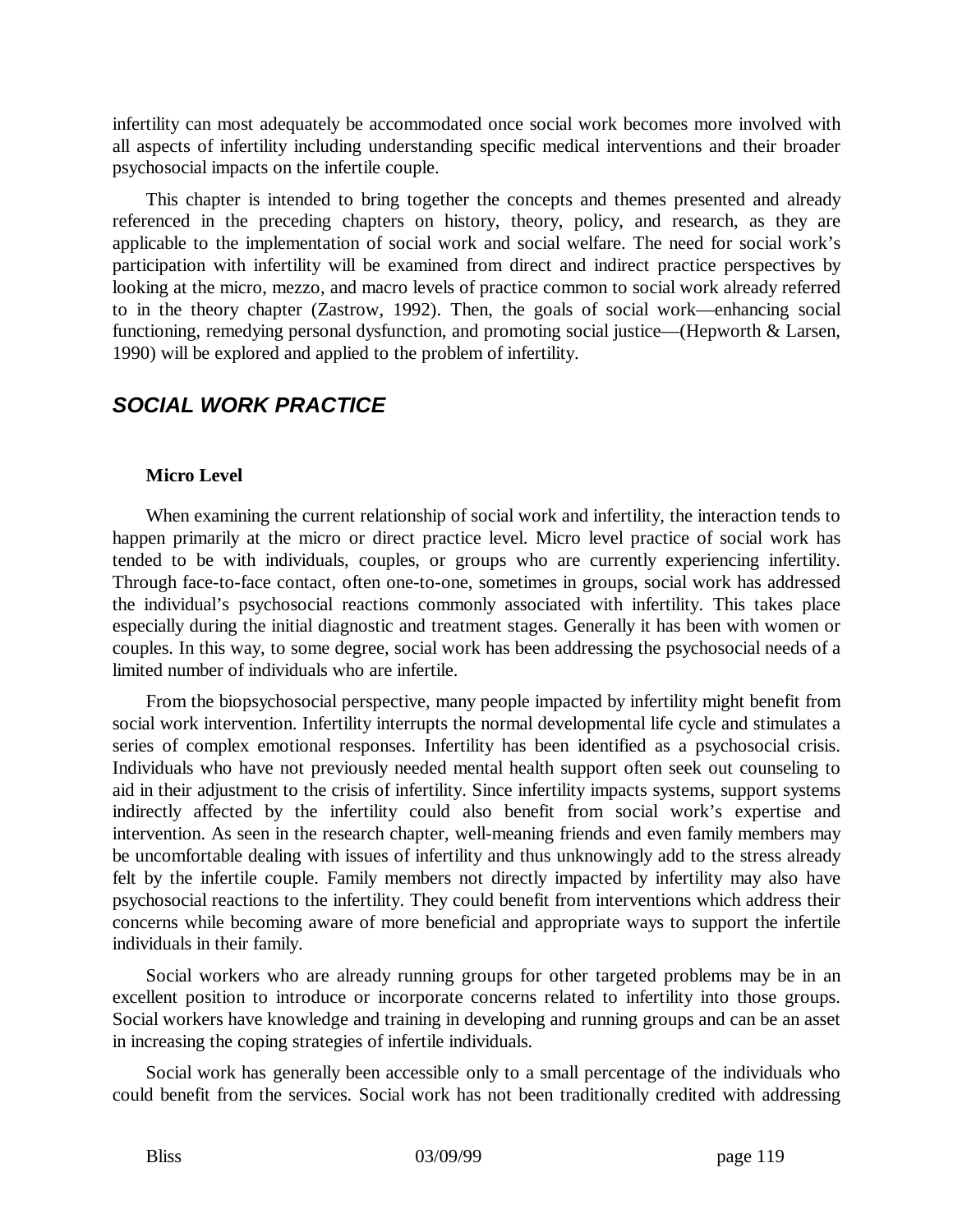infertility needs. Since those with higher levels of education and economic security also enjoy better health and have increased access to health related services, it would behoove social work to address the needs of disadvantaged populations who have a higher incidence of infertility but generally less access to appropriate services. Social work has a responsibility to meet the needs, direct and indirect, of all those affected by infertility.

As infertility treatment has become more medically technical and ART has advanced, infertile individuals must deal with difficult choices that may challenge their personal moral and ethical values and beliefs. Seldom are these dilemmas explored within the traditional medical model context of doctor and patient. Frequently these decisions must be made rapidly, during specific treatment phases, with little forethought about the long term effects and possible consequences of these decisions. This is another critical area where social workers have training and expertise in helping individuals sort out complex and difficult personal choices, as well as access to additional resources.

One of social work's main functions is to be a resource and source of information to the population it serves. Yet much of the material related to infertility (as seen in the research chapter) has evolved independently and separate from social work. Social work could expand this information by addressing other related issues such as policy concerns, insurance information, financial alternatives, legal, moral and ethical issues, and research.

In order to more effectively work with infertility, and especially to serve as advocates for the infertile population, social work must expand its present knowledge base since there is currently little literature and research from the social work perspective. Social workers wanting to work in the area of infertility must seriously examine their own values and beliefs about reproduction. Since infertility is so embedded in the medical community, social workers will need to develop new strategies for interacting within the medical context if patients/clients are to be served from the perspective of a broader biopsychosocial theory. Improving the knowledge and skill base of practitioners is essential to ensure successful intervention at each level of social work practice.

### **Mezzo Level**

Mezzo level social work practice minimizes direct practice with clients. Rather it focuses on indirect practice, usually administrative. There has been little mezzo practice related to infertility within social work since few agencies other than medical facilities specialize in working with the infertile population. However, it is critical that social work not just emphasize micro level practice, but also consider the implementation of social work values and beliefs at the mezzo level of practice.

Historically, mental health workers, including social workers, and medical personnel have had different interests and have had difficulty working together as colleagues (McDaniel, Hepworth, Doherty, 1992). Generally, the mental health needs of the infertile population have not been dealt with directly within the medical settings, but are more frequently referred to other professions, often with poor follow-up. There has been limited integrated collaboration between social work and infertility medicine; one of social work's goals must be to bridge that gap in order to provide more effective and appropriate services for the infertile. In particular, the integration of mental health and medicine is a critical aspect of almost any medical condition.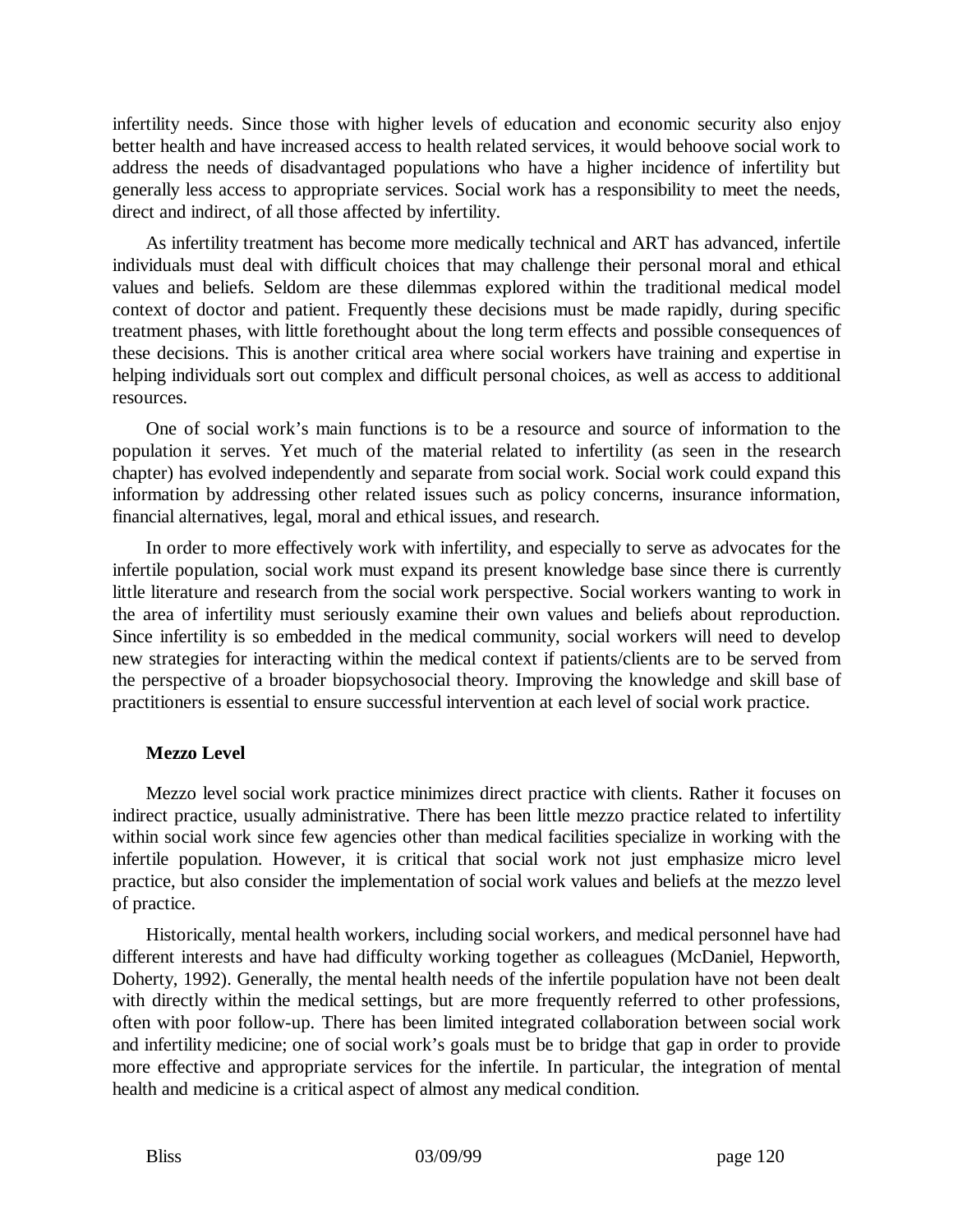Since infertility is still essentially treated from a medical model, social work must become more actively involved within the medical community. Social work must also establish itself as a credible and separate entity in dealing with infertility. The medical sub-specialties which have developed to deal with the various problems of the medical aspects of infertility tend to be housed within one department or clinic with specialized personnel and facilities which cater solely to medical needs of the infertile individuals. These facilities are currently administered by either medical or business personnel, generally without any social work background or representation. The merging of medical and social work concerns is especially important with infertility for two main reasons. First, the longitudinal, psychosocial ramifications of infertility are only now beginning to be understood. Individuals dealing with infertility may continue to need psychosocial services long after medical intervention has been terminated. Second, the treatments for infertility continue to advance rapidly into previously unchartered water, raising new moral and ethical dilemmas not inherent in other medical conditions. Not only do those who are affected by the infertility need support with these concerns, often so do the medical personnel treating these patients. Therefore, the mezzo level of practice needs to address both patients and medical personnel.

Social work should be represented within the administrative level of medical facilities specializing in infertility, as well as within other systems which have access to those directly and indirectly dealing with infertility, whether it be insurance companies, counseling centers, or family oriented agencies. From an administrative perspective, social work can help balance services and assure that clients potentially dealing with infertility receive an integrated biophychosocial approach, regardless of the focus of a particular agency. Additionally, such administrative positions within medical facilities can supervise the micro level staff and help ease the adjustment into a field that has been predominantly medically orientated.

#### **Macro Level**

It is important that social work become more responsible for the processes of social planning and community organization that macro level practice has traditionally addressed. Even though many of the treatments for infertility have received sensational media attention and publicity, the intricate details and understanding of infertility are generally not available to those not directly impacted by infertility. What many lay people believe about infertility may not only be scientifically incorrect, but is often prejudiced and biased. Infertility and its potential treatment is usually an emotionally charged topic because of individual values and beliefs related to intimacy and sexual intercourse. Therefore, even initiating dialogue about this important topic at the macro level of practice within agencies and communities has been a challenge, but one that must be acknowledged and overcome. As was seen in the policy chapter, infertility policy and legislation related to infertility are still relatively limited. Policies that exist are inconsistent, often informal and unspoken. Infertility has been a relatively secret topic, much like abortion was in the past. It is time to bring infertility out of the closet and implement public policy and legislation at the macro level.

Since the right to reproduction is protected by the intention of the Constitution, the question of the infertile person's right to reproduce using medical technology will inevitably be challenged with future lawsuits in the near future. Therefore it would benefit the infertile population for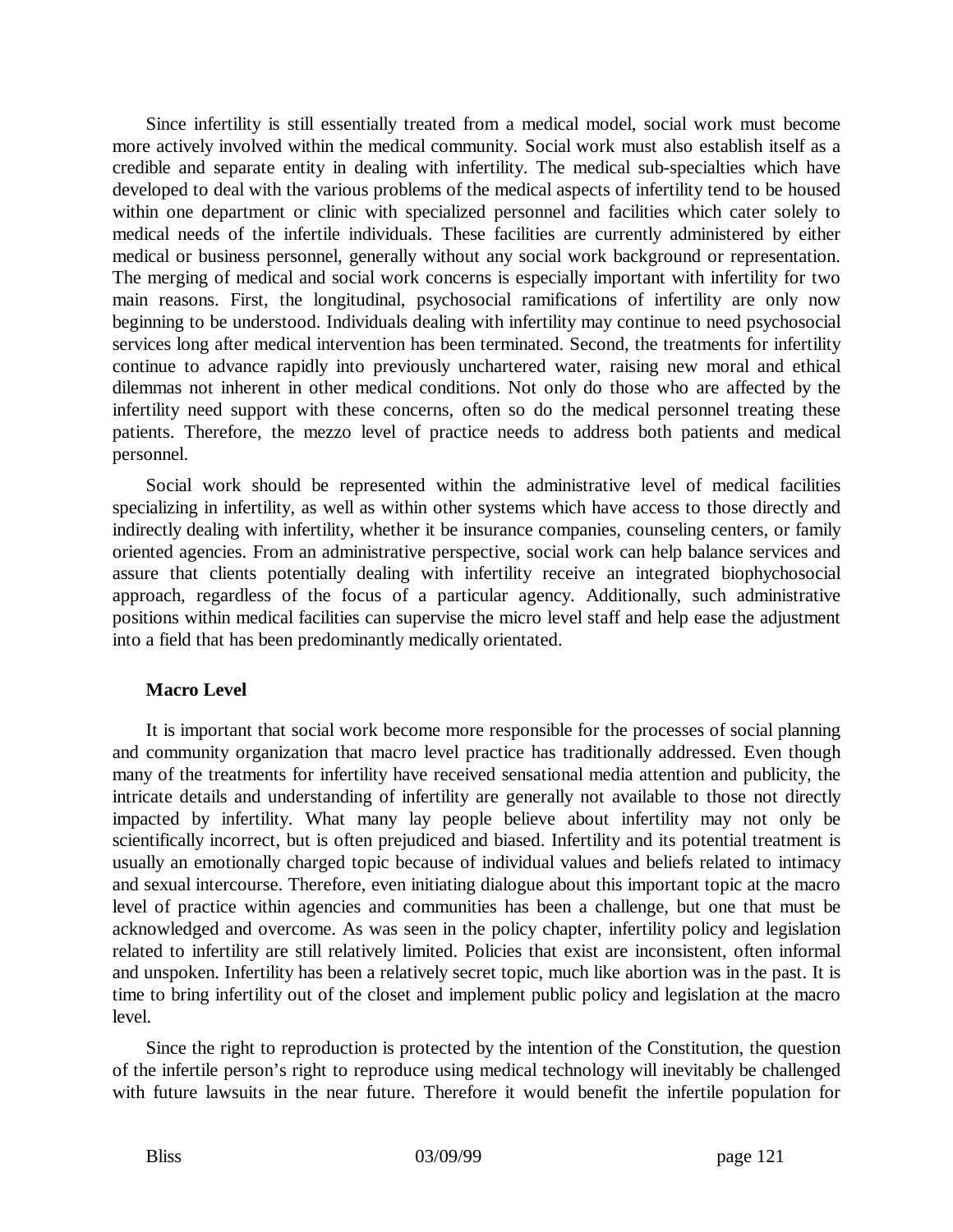social work to raise the issues and concerns related to infertility as policy becomes more established. To date, social work has not been adequately represented in the policy making arena. Social work's voice as an advocate for the infertile population is critical. Social workers advocating for the rights and needs of the infertile population and impacted systems would be pioneers on the cutting edge of discussing policy which has moral and ethical implications.

# *GOALS OF SOCIAL WORK*

#### **Enhancing Social Functioning**

One of the most important goals of social work is to enhance the social functioning of individuals, groups, and communities through direct and indirect practice (Hepworth & Larsen, 1990). Social work's role can be defined further by understanding how infertility relates to the prevention, restoration, and remediation functions of social work. Although similar to direct and indirect practice, these functions further elaborate the importance of social work's involvement with infertility.

#### *Prevention*

Many conditions which lead to infertility can be prevented. While one goal of most sex education classes is to prevent early or unwanted pregnancy, there is an obligation to educate individuals about the potential consequences of birth control, abortion, sexually transmitted diseases, and other potential risk factors for future fertility. School social workers are in an excellent positions to address issues within already existing curriculums on sex education, living skills classes, group, or one-to-one counseling with children within educational settings.

Social workers at administrative levels are also in an excellent position to develop more comprehensive programs for populations considered at-risk for future infertility problems, such as sexually active adolescents.

Social workers have the training to understand the person-in-environment, so they can be instrumental in designing and developing programs that address potential concerns around infertility. They can introduce these programs to a wide variety of audiences in ways that are developmentally appropriate and culturally sensitive.

### *Restoration*

At the restoration level, social work has an obligation not only to address the psychosocial factors associated with infertility, but also to raise some of the moral and ethical issues that are involved in decision making related to infertility. With the advances of ART, many infertile couples see no alternative but to pursue medical forms of resolution. Adoption and choosing to be childfree are often not explored with the infertile population. Social work can help fill this gap. Social work has a responsibility to advocate for services for at-risk groups within the infertile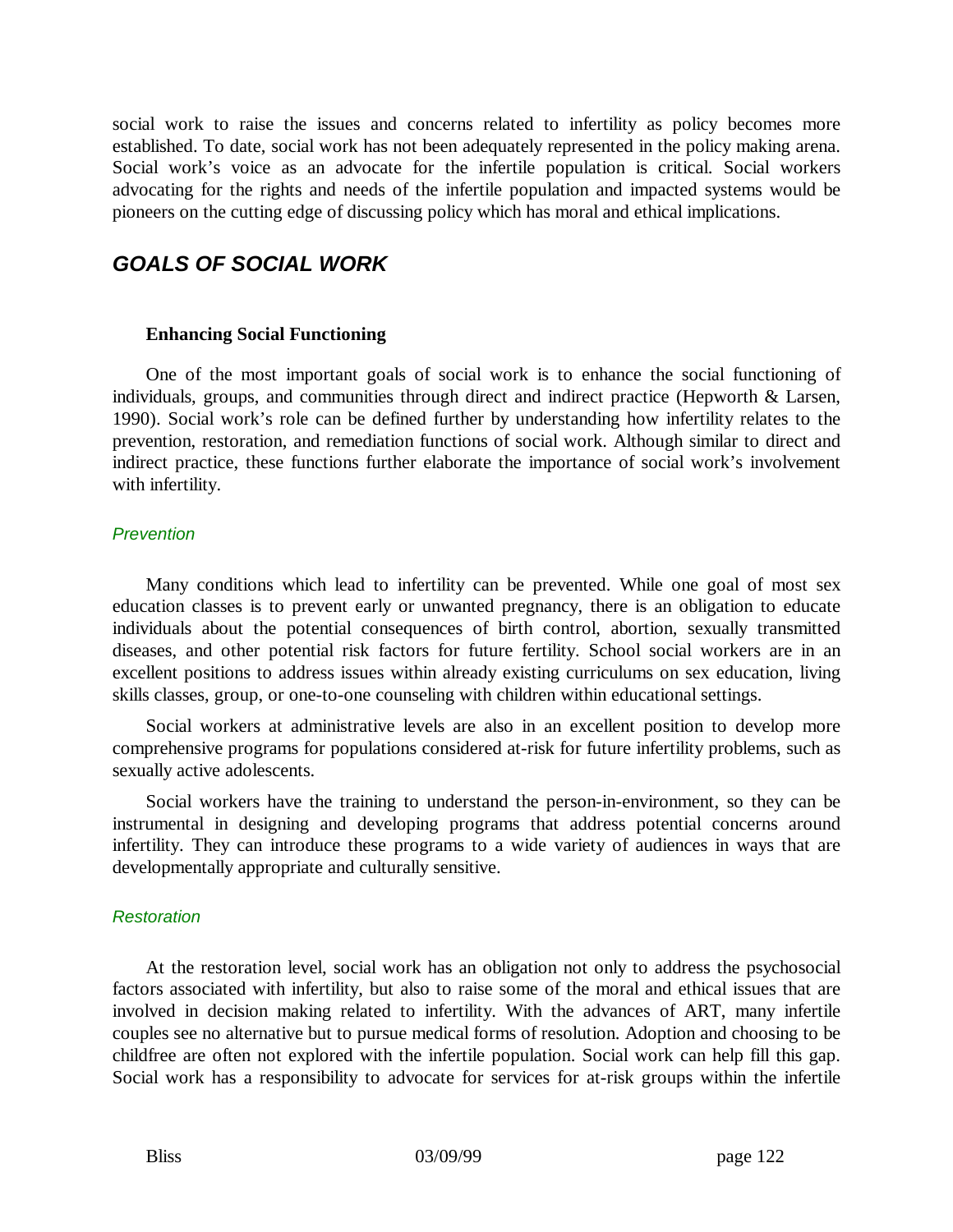population who may not have knowledge of, or access to, services for addressing the biopsychosocial aspects of infertility.

#### *Remediation*

With regard to remediation, social workers must strive to eliminate many of the social conditions that lead to infertility. It is estimated that 50% of the cases of infertility could have been prevented (Evans, 1989). This would especially involve high risk groups such as adolescents engaged in sex or lower socioeconomic groups lacking access to adequate health care. Additionally, social work may be well advised to consider the future needs of children born from ART, as they may have needs different from biologically conceived or adopted children.

#### **Remedying Personal Dysfunction**

For some, the experience of infertility can be so dehabilitating that it impairs one's ability to utilize available and appropriate resources. This seems particularly true with infertility. Frequently, while the medical needs of the infertile individuals are being met their psychosocial needs have been less adequately met. Social work's involvement within and outside the medical community can help support individuals to identify and access relevant resources and services. Infertility's secret nature has often resulted in the infertile individual pulling away from relationships and interactions with the fertile world. Social work can help bridge that gap between the fertile and infertile world by providing counseling to the infertile population. Social workers can draw on individual interpersonal skills to reduce the isolation from the fertile world. They can also provide education and information to the fertile world.

### **Promoting Social Justice**

Infertility does not discriminate, although certain groups may be more susceptible to infertility than others. Yet there have not been equal resources and opportunities available for all those impacted by infertility. Therefore, on the indirect level, social workers must assure that laws, policies, and services ensure accessibility to all those in need of such intervention, medical or psychosocial. Social work's role of advocacy and social action must be orchestrated to assure the needs of the infertile population and of those indirectly impacted by infertility are addressed.

To date, almost all the research and work on infertility has been done with traditional married couples. Research and literature related to infertility have made no mention of special populations. ART is a viable option for same sex couples to become parents, but the needs of this population have been totally ignored from a research and policy perspective. In addition to addressing the needs of an already identified population, social work also has an obligation to address the needs of other special populations.

# *SOCIAL WORK SUMMARY*

Infertility is not a new problem. However, as the number of people impacted by infertility grows and the complexity of the problem due to medical intervention continues to increase, social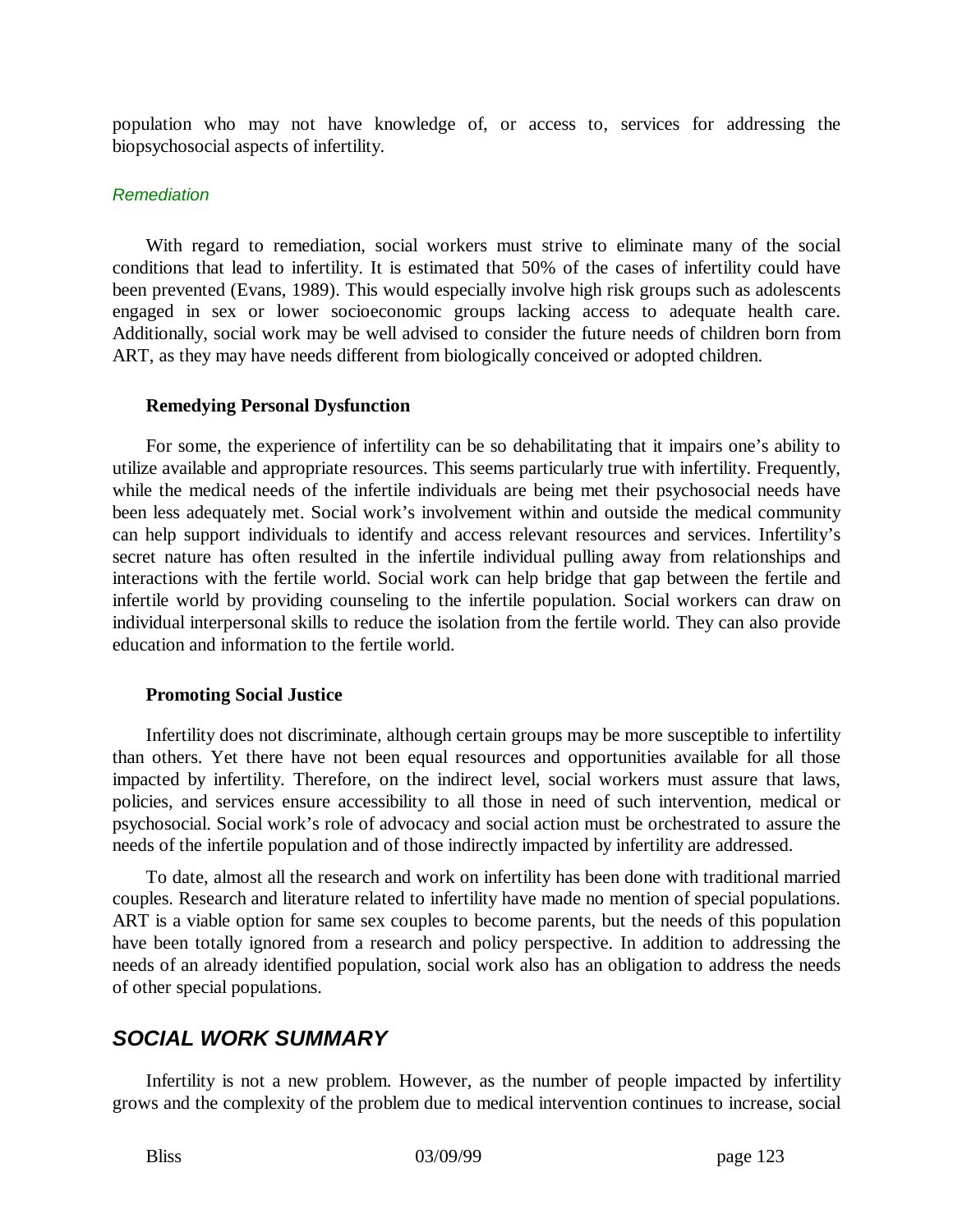work must become more actively involved in addressing the problem of infertility by addressing the policy, research, and direct and indirect practice needs outlined in this paper.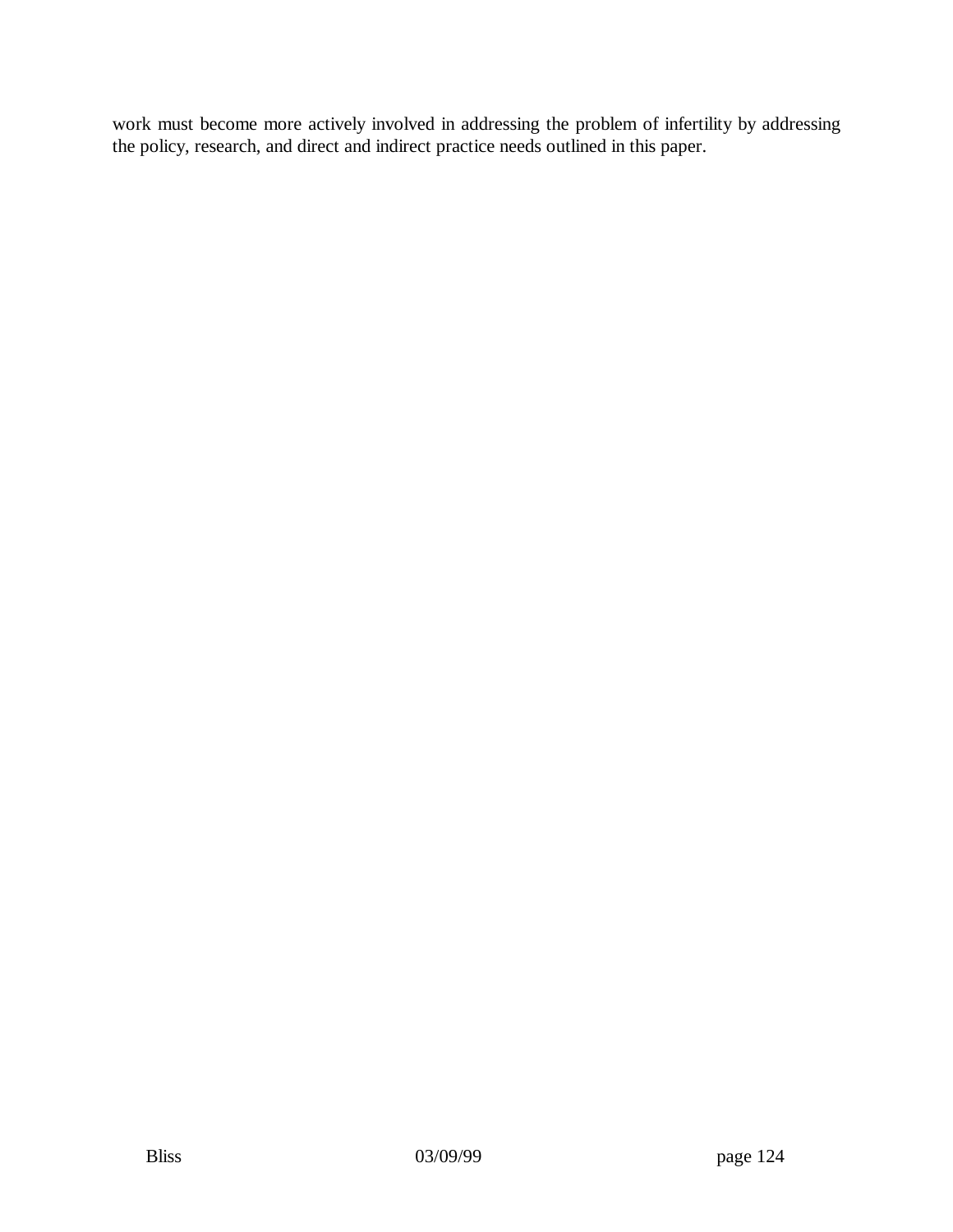## **CONCLUSION**

This paper has established the historical medicalization of infertility. We have seen the need to understand the experience of infertility from a broader theoretical base than just through a medical model. The current dominance of the medicalization of infertility provides too narrow an understanding of the complex biopsychosocial nature of infertility. The broader biopsychosocial view espoused in this paper has significant implications for the profession of social work. Social work needs to take action in three main areas of infertility: policy, research, and practice as elaborated on in the respective chapters.

To a large extent, infertility can be prevented and the psychosocial impacts of infertility can be mitigated through effective social work intervention. Through increased policy advocacy and future research, social work can expand current understanding of infertility. Social work can increase its response to infertility by increasing counseling to those directly and indirectly impacted by infertility. In addition, social work can educate the public about infertility.

The need for the expertise of social work in dealing with the social problem of infertility is evident and there are numerous ways social work can become actively involved in addressing the problem of infertility.

Infertility is a social problem that is not going away. It needs the expertise and support of the social work profession. In the words of one anonymous writer:

My infertility resides in my heart as an old friend. I do not hear from it for weeks at a time, and then, a moment, a thought, a baby announcement or some such thing, and I will feel the tug— maybe even be sad or shed a few tears. And I think, "There's my old friend." It will always be a part of me.

# *Implications for Social Work*

What implications does this study have for social work, specifically for social work practice, education, and research? Social work has virtually ignored the infertile population. Most likely even the profession of social work has been erroneously influenced by the media and popular culture, maybe even seduced into thinking that medical intervention resolves infertility. The myths that exist about infertility may reach into the very profession that could be of assistance to the infertile population. This research alone suggests social work would be an appropriate profession to get more involved in supporting the infertile population.

#### **Practice**

It is important for social work to look at its own values and beliefs about infertility. By virtually ignoring the population impacted by infertility, social work has erroneously supported the myth that infertility is a medical problem that needs to be resolved within the medical community. Social work has been reluctant to cross the boundary into the medical community to work in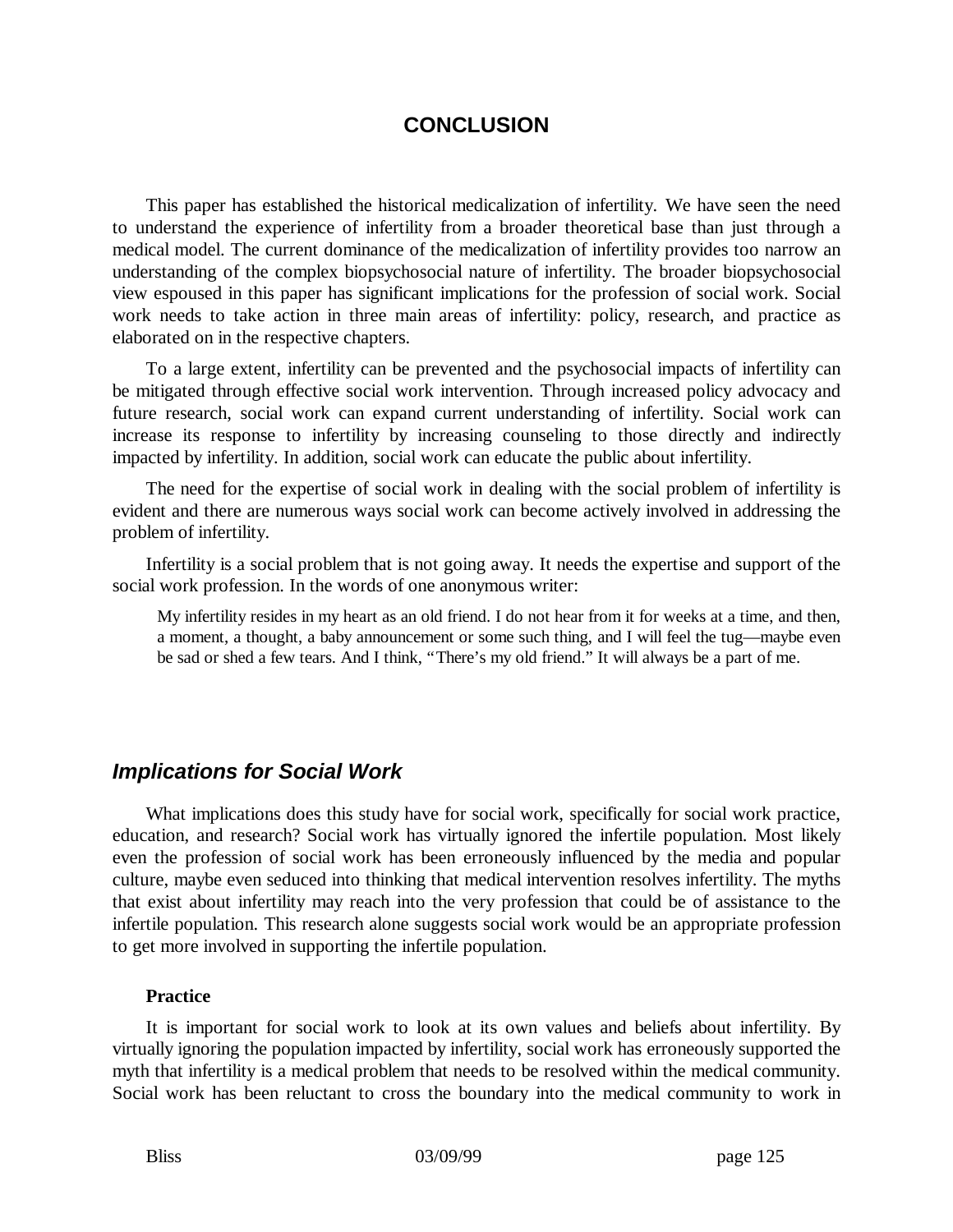partnership with those who seek medical solutions to a biopsychosocial problem. Social work may have fallen victim to believing the unspoken myths about infertility and must examine those believes.

Therefore, social work has a responsibility to screen, assess, and evaluate if infertility, primary or secondary, may be a contributing factor when working with any clients. It is imperative for social work to recognize that infertility is present regardless of gender, race, ethnicity, age, socio-economic class. Additionally, those individuals that may appear to have resources such as assess to medical intervention, education, socio-economic status, are suffer from the psychosocial effects of infertility and should not be discriminated against by the social work profession simply because they are not the population typically served by social work.

#### **Education**

The social work profession has a responsibility to educate themselves more fully infertility and to begin to validate it as a biopsychosocial condition. This means that not only does social work have an obligation to education those in social work training, but they do also educate those outside of social work as well.

In addition to educating themselves about infertility, social work must become more informed and proactive in the debates surrounding insurance coverage. Additionally social work has a need to address policy and regulations about infertility to make certain groups of infertile individuals are adequately represented.

### **Research**

There is a paucity of social work research related to infertility. This study is an attempt to highlight the need for additional research in the field of infertility. From a systems perspective, infertility research is still at the neophyte stage and there are many, many areas that must be explored to fully understand the scope of infertility. Although infertility is not exclusively a woman's condition, the research has focused primarily on women. Considering that the incidence of infertility affects men and women equally, it is interesting to note that in the limited studies, only women have been studied. Therefore, one clearly identifiable area of research would be with men.

As mentioned several times within this study, only a specific population of women have been studied to date. Another area of research would be to broaden infertility studied to a more diverse population. In addition to studying men as individuals and men as part of couples, considering that infertility impacts more than the infertile system, diversity should also include other systems that are impacted such as extended families, friends, and colleagues.

In light of the recent Bragdon v. Abbott Supreme Court ruling in June of 1998, which decided that reproduction is a major life activity and falls within the Americans with Disabilities Act (ADA), there needs to be a focus on policy and regulations surrounding the whole infertility treatment industry. As individual cases may soon come before the judicial system to test this ruling, more research is needed to more fully understand the dynamics and need of the infertile population.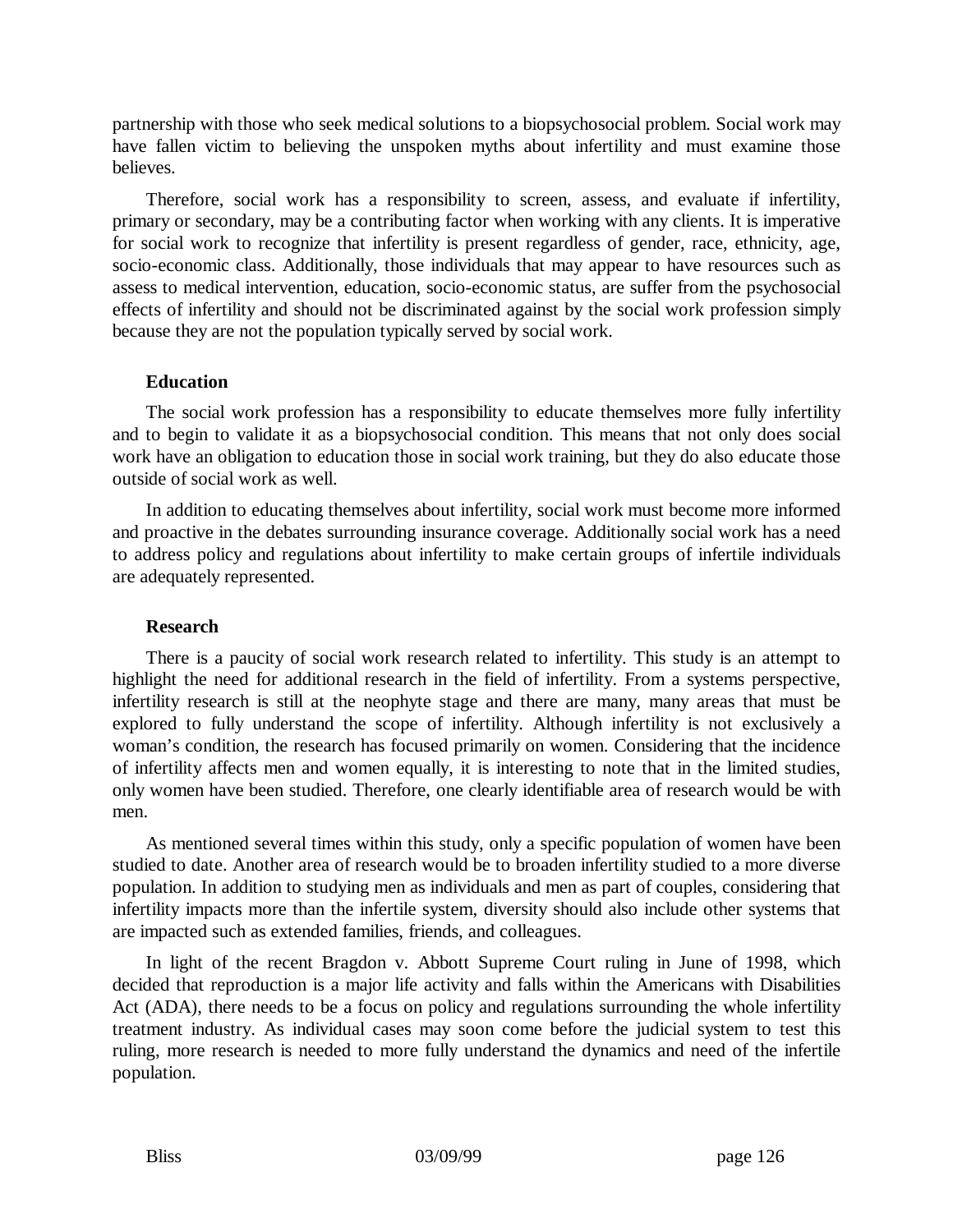## *Limitations of Study*

This study was exploratory in nature and qualitative by design. Describing the experience of infertility among a previously unstudied population is descriptive of these participants only. The sample was selective and purposive and the findings cannot be generalized to a broader population of women who have experienced infertility.

In addition to generalizability, other limitations exist. First, many women who wanted to participate in this study were excluded due to the language barrier of the researcher. It was determined that due to the nature of the phenomena being studied, the researcher would have a better ability to describe, analyze and interpret the data if the participant and researcher could communicate in a common language. Unfortunately, many women who qualified for this study and who wanted to participate were not interviewed.

Second, this study only includes those women willing to participate and therefore, it is not representative. The participants in this study were willing volunteers. There was no attempt to contact women who qualified for the study, but who did not openly volunteer. Several eligible women who were excited about the study subsequently decided not to participate because they worried that their secret would be discovered or in some cases that they partners would disapprove of their sharing their stories despite being guaranteed confidentiality and anonymity. Therefore, the women who did participate shared their voices, although these women may be in different positions to do so than those who had the desire to participate, but for whatever reason felt they could not participate. Participation by the women who declined may have shed different light on this research including their reluctance to participate.

Third, the original research design of the study had to be altered and tweaked as the study progressed. The main digression from the initial plan had to do with the focus groups which was designed so participants could meet, share experiences, and clarify themes from early data analysis. For a variety of reasons, this did not happen, primarily due to the women's anxiety of coming together in a public forum, but also partly as the result of logistics and the distances between participants and accommodating their schedules. As a researcher, the absence of the focus groups could be viewed as a limitation. However, it may simply be a finding that these participants were not willing or motivated to participate in the group structure.

Fourth, although infertility crosses genders, this research again only looked at women. Although these women may not have been biologically infertile, this research focused on them and their experience of the infertility although the impacts of infertility are systemic. Future research should address the other systems affected by the infertility.

Fifth, the sample could have been more diverse, particularly with regard to the socioeconomic levels of the participants as well as their cultural backgrounds. Therefore, a limitation of this study was access to a more diverse population, especially in light of the language barriers.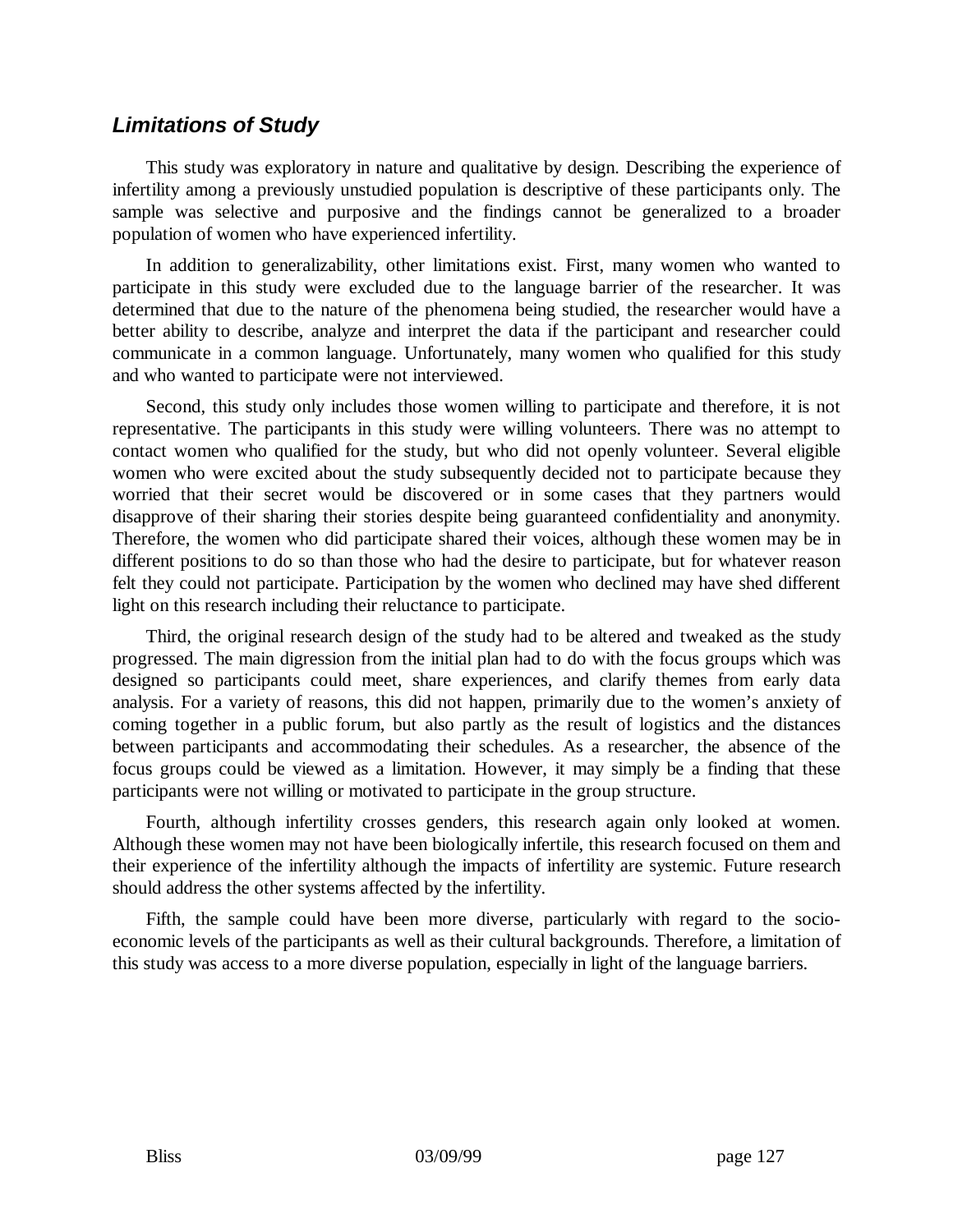Sixth, this research is simply symbolic as there was not opportunity to verify the participants perceptions with anyone else, other than using their own reports. There have been many insights from this research alone and several areas for future research have been identified.

#### **In Summary**

Infertile minority women striving to construct positive autobiographical narratives for themselves face barriers at every level of their culture and society. These barriers are virtually insurmountable by individuals with few resources. Social work has a special commitment to helping the low-income minority population overcome social barriers to the pursuit of happiness. It behooves the social work profession to take into account the needs of infertile minority women and to address these needs at every level possible.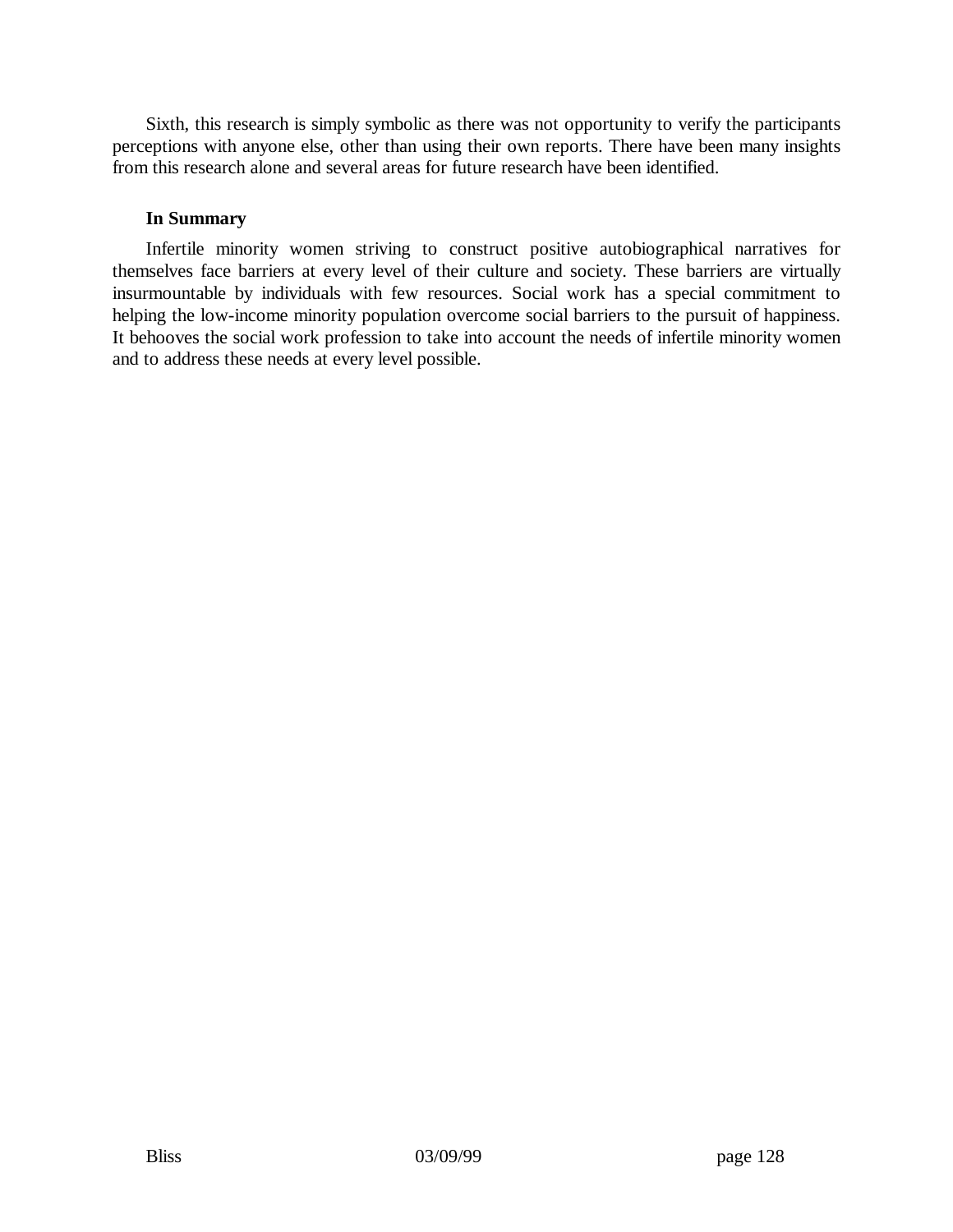### **REFERENCES**

- Abbey, A., Andrews, F. & Halman, L. (1992). Infertility and subjective well-being: The mediating roles of self-esteem, internal control, and interpersonal conflict. Journal of Marriage and the Family, 54, 408-417.
- Andorka, R. (1978). Determinants of fertility in advanced societies. New York: The Free Press.
- Andrews, L. (1988). Between strangers: Surrogate mother, expectant fathers, & brave new babies. New York: Harper & Row.
- Appelton, T. (1990). Counseling, care in infertility: The ethic of care. British Medical Bulletin, 46, 842-849.
- Austin, C.R. & Short, R.V. (1972). Artificial control of reproduction: Reproduction in mammals. Cambridge: Cambridge University Press.
- Becker, G. (1990). Healing the infertile family. Berkeley, CA: University of California Press.
- Bell, J.S. (1981). Psychological problems among patients attending an infertility clinic. Journal of Psychosomatic Research, 25, 1-3.
- Berg, B.J. & Wilson, J.F. (1991). Pyschological functioning across stages of treatment for infertility. Journal of Behavioral Medicine, 14, 11-25.
- Berger, G.S., Goldstein, M. & Fuerst, M. (1990). The couple's guide to fertility. New York: Doubleday.
- Berger, P. & Luckman, T. (1966). The social construction of reality: A treatise in the sociology of knowing. New York: Doubleday.
- Berk, A. & Shapiro, J.L. (1984). Some implications of infertility on marital therapy. Family Therapy, 11, 37-47.
- Bierkens, P.B. (1975). Childlessness from the psychological point of view. Menninger Clinic Bulletin, 39, 177-182.
- Boszormenyi-Nagy, I. & Sparks, G. (1973). Invisible loyalties: Reciprocity in intergenerational family therapy. New York: Harper and Row.
- Bowlby, J. (1980). Attachment and loss: Loss, sadness and depression. New York: Basic Books.
- Boyatzis, R. E. (1998).Transforming qualitative information: Thematic analysis and code development. Thousand Oaks, CA: Sage Publications.
- Brand, H.J., Roos, S.S. & van der Merwe, A.B. (1982). Psychological stress and infertility. British Journal of Medical Psychology, 55, 379-384.
- Bresnick, E. & Taymor, M.L. (1979). The role of counseling in infertility. Fertility and Sterility, 32, 154-156.
- Bruner, J. (1990). Acts of meaning. Cambridge, MA: Harvard University Press.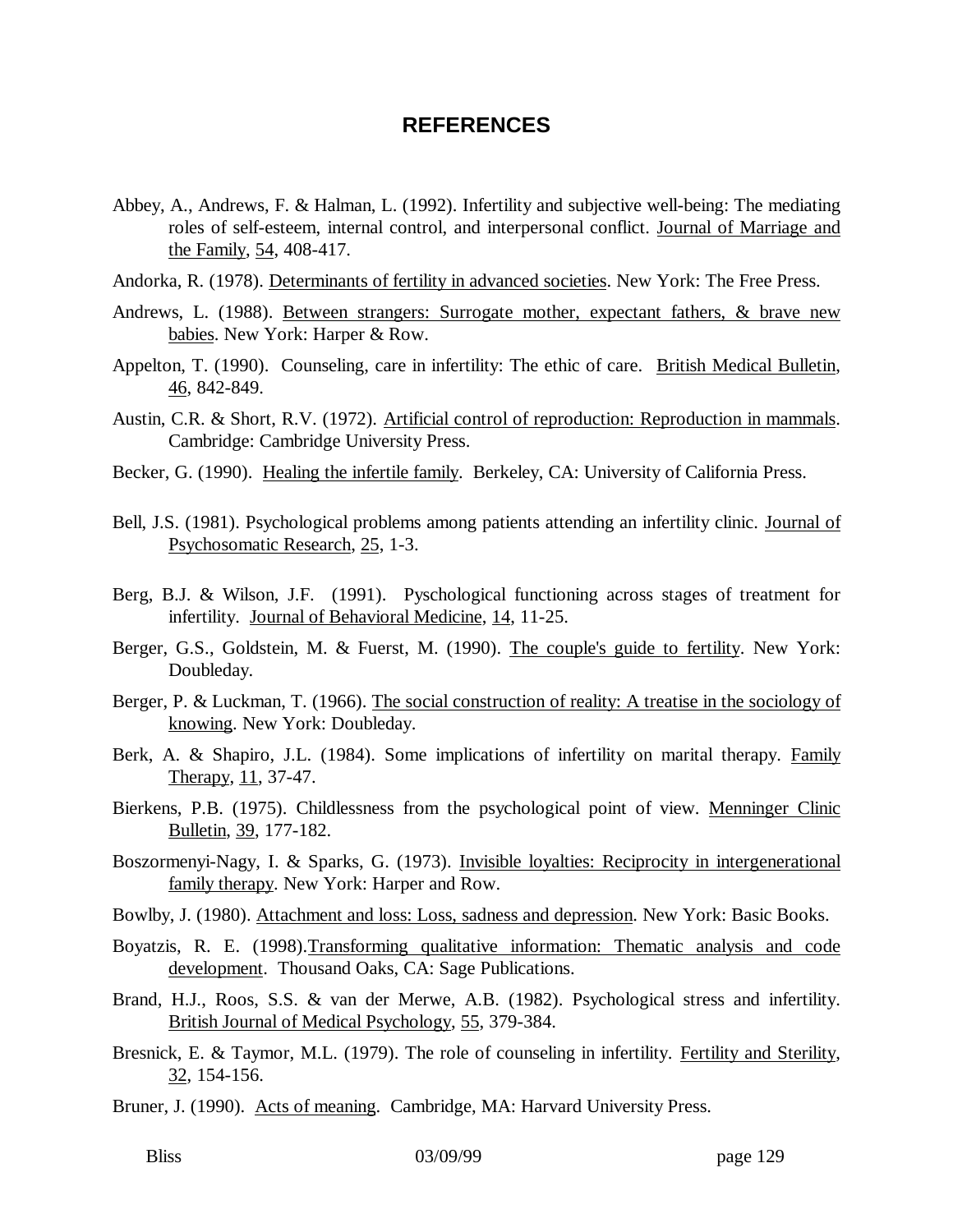- Burns, L. J. (1987). Infertility as boundary ambiguity: One theoretical perspective. Family Process, 26, 359-372.
- Butler, R.R. & Koraleski, S. (1990). Infertility: A crisis with no resolution. Journal of Mental Health Counseling, 12, 151-163.
- Callan, V.J. & Hennessey, J.F. (1988). Psychological adjustment to infertility: A unique comparison of two groups of infertile women, mothers and women childless by choice. Journal of Reproductive and Infant Psychology, 7, 105-112.
- Center for Population Research (1991). Progress Report. Washington, DC: US Department of Health and Human Services
- Chandra, A. & Stephen, E.H. (1998). Impaired fecundity in the United States: 1982-1995. Family Planning Perspectives, 30, 34-42.
- Chen, S.H. & Wallach, E.E. (1994). Five decades of progress in management of the infertile couple. Fertility and Sterility. 62, 665-685.
- Connolly, K.J., Edelmann, R.J. & Cooke, I.D. (1987). Distress and marital problems associated with infertility. Journal of Reproductive and Infant Psychology, 5, 49-57.
- Conway, P. & Valentine, D. (1988). Reproductive losses and grieving. Journal of Social Work and Human Sexuality, 6, 43-64.
- Cook, E. P. (1987). Characteristics of the biopsychosocial crisis of infertility. Journal of Counseling and Development, 65, 465-470.
- Cook, A.S. & Dworkin, D.S. (1992). Helping the bereaved: Therapeutic interventions for children, adolescent and adults. New York: Basic Books.
- Corson, S.L. (1983). Conquering infertility. East Norwalk, CT: Appleton-Century-Crofts.
- Creswell, J.W. (1994). Research design: Qualitative and quanitative approaches. Thousand Oaks, CA: Sage Publications.
- Daniluk, J.C. (1991). Strategies for counseling infertile couples. Journal of Counseling and Development, 69, 317-320.
- de Melo-Martin, I. (1998). Making babies: Biomedical technologies, reproductive ethics, and public policy. London: Kluwer Academic Publishers.
- Denber, H.C. (1978). Psychiatric aspects of infertility. Journal of Reproductive medicine, 20, 2- 29.
- Douglass, B. & Moustakas, C. (1985). Heuristic inquiry: The internal search to know. Journal of Humanistic Psychology, 25, 39-55.
- Edelmann, R.J. & Connolly, K.J. (1986). Psychological aspects of infertility. British Journal of Medical Psychology, 59, 209-219.
- Edelmann, R.J. & Connolly, K.J. (1987). The counseling needs of infertile couples. Journal of Reproductive and Infant Psychology, 5, 63-70.
- Eisner, B.G. (1963). Some psychological differences between fertile and infertile women. Journal of Clinical Psychology, 19, 391-395.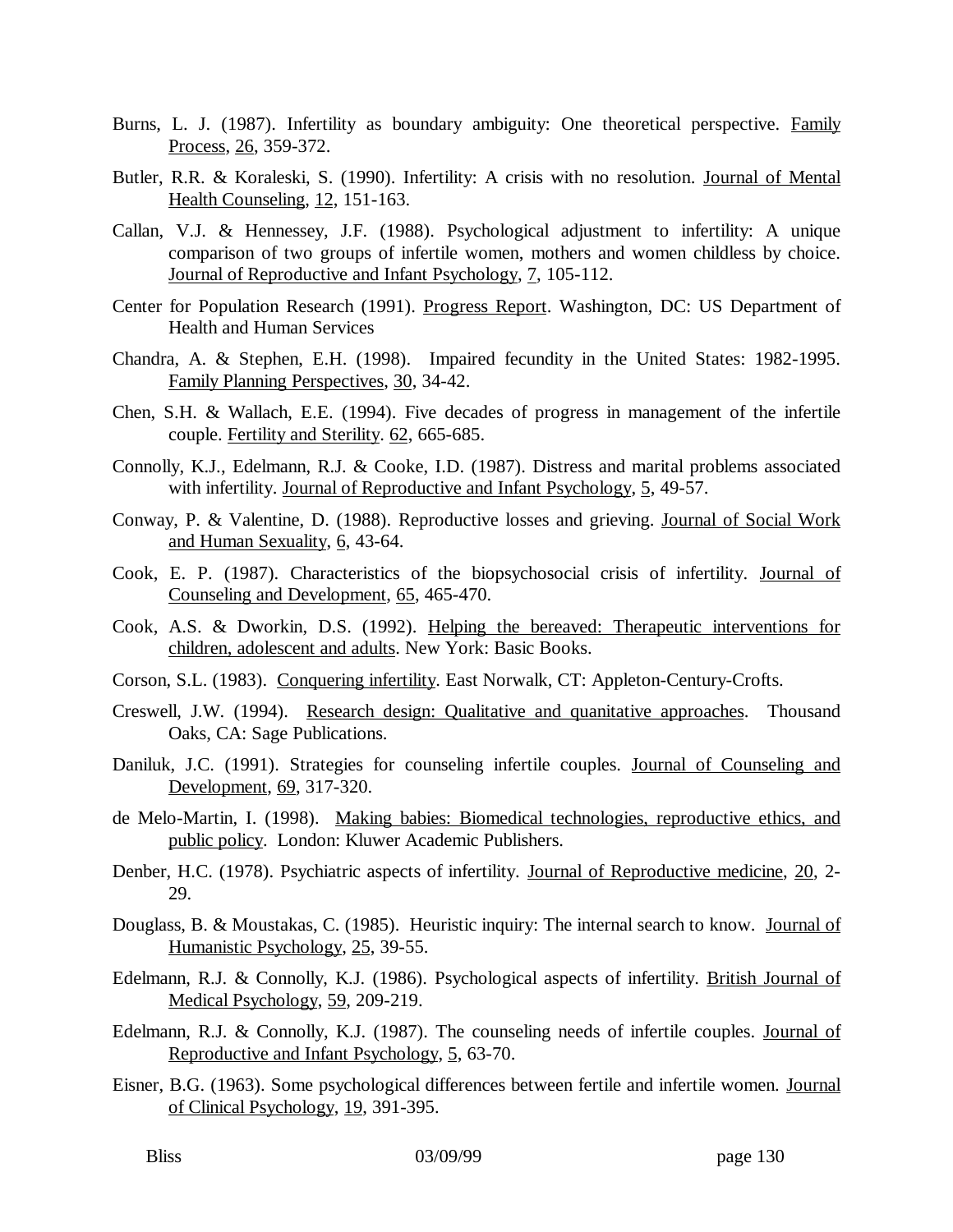Elmer-Dewitt, P. (1991, September). Making babies. Time, pp. 56-63.

Erikson, E. H. (1950). Childhood and society. New York: Norton.

Erikson, E.H. (1968). Identity: Youth and crisis. New York: Norton.

- Erikson, E.H. (1974). Dimensions of a new identify. New York: Norton.
- Evans, Debra. (1989). Without moral limits: Women, reproduction, and new medical technology. Westchester, IL: Crossway Books.
- Fenwick, L.B. (1998). Private choices, public consequences: Reproductive technology and the new ethics of conception, pregnancy, and family. New York: Dutton.
- Fouad, N. & Fahje, K. (1989). An exploratory study of the psychological correlates of infertility on women. Journal of Counseling and Development, 68, 97-101.
- Freud, S. (1957). Mourning and melancholia. In J. Strachey (Ed.), The standard edition of the complete psychological works of Sigmund Freud. London: Hogarth Press.
- Frey, K., Dodson, W., Andolsek, K, Klein, J. (1988). Infertility: A family practice approach. The Journal of Family Practice, 26, 499-505.
- Frias, A. & Wilson, S. (1985). When biological childlessness is inevitable. Medical Aspects of Human Sexuality, 19, 43-51.
- Geertz, C. (1973). The interpretation of cultures. New York: Basic Books.
- Gil, D.G. (1992). Unraveling social policy. Rochester, Vermont: Schenkman Books, Inc.
- Glaser, B.G. & Strauss, A.L. (1967). The discovery of grounded theory: Strategies for qualitative research. New York: Aldine de Gruyter.
- Gorovitz, S. (1985). Engineering human reproduction: A challenge to public policy. The Journal of Medicine and Philosophy, 10, 267-274.
- Greene R.R. & Ephross, P.H. (1991). Human behavior theory and social work practice. New York: Aldine de Gruyter.
- Greil, A.L., Leitko, T.A. & Porter, K.L. (1988). Infertility: His and hers. Gender and Society, 2, 172-199.
- Greil, A.L. (1991). Not yet pregnant: Infertile couples in contemporary America. New Brunswick, N.J.: Rutgers University Press.
- Guba, E.G. & Lincoln, Y.S (1981). Effective evaluation: Improving the usefulness of evaluation results through responsive and naturalistic approaches. San Francisco: Jossey-Bass.
- Halman, L.J., Abbey, A., & Andrews, F.M. (1992). Attitudes about infertility interventions among fertile and infertile couples. American Journal of Public Health, 84, 191-194.
- Hareven T.K. & Vinovskis, M.A. (1978). Family and population in nineteenth century America. Princeton, N.J.: Princeton Press.
- Harrison, R. F., O'Moore, A.M., O'Moore, R. A. & Robb, D. (1984). Stress in infertile couples. In R. F. Harrison, J. Bonnar & W. Thompson (Eds.), Fertility and Sterility. Lancaster, England: MTP Press.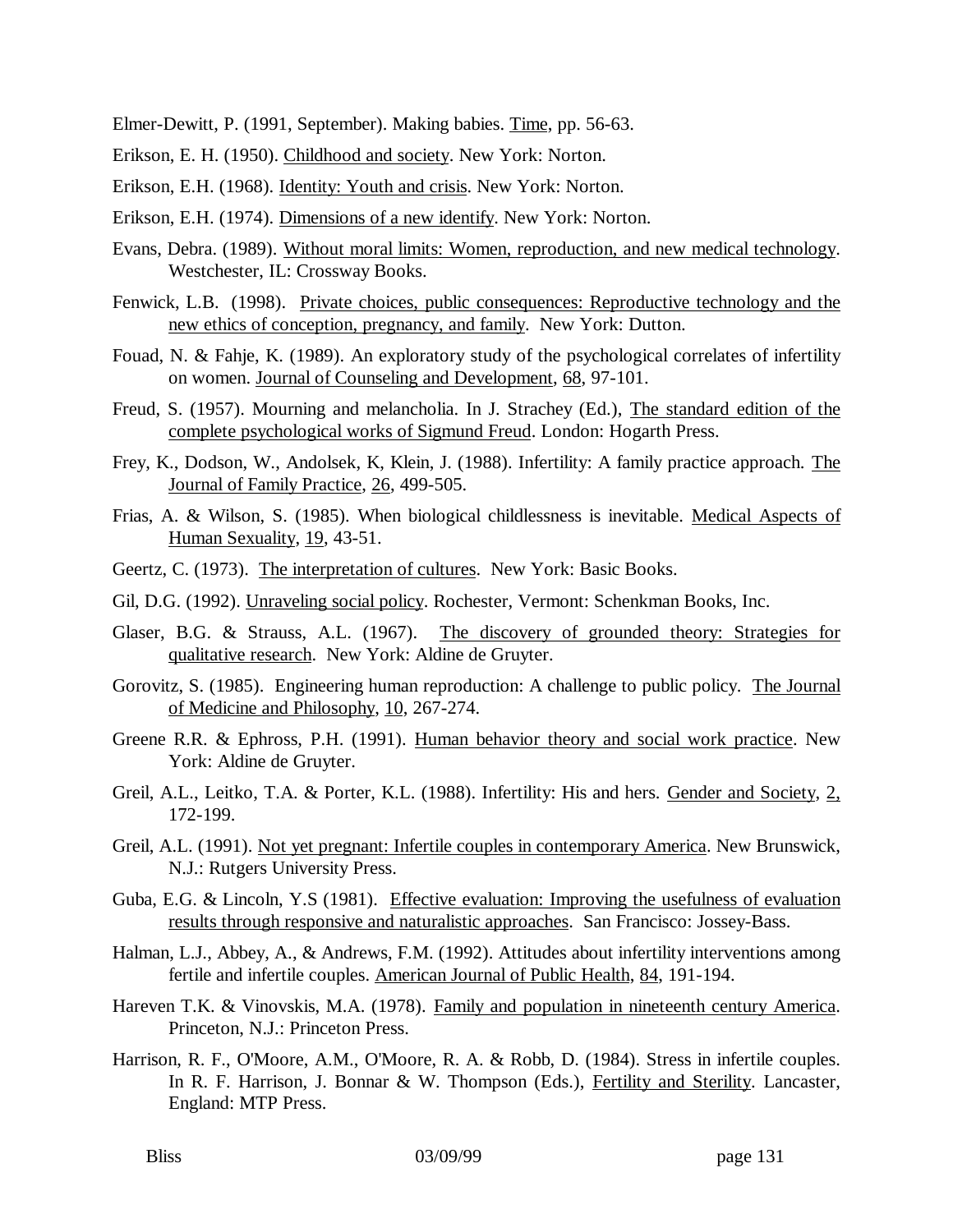- Henshaw, S.K. & Orr, M.T. (1987). The need and unmet need for infertility services in the United States. Family Planning Poerspectives, 19, 180-186.
- Hepworth, D.H. & Larsen, J.S. (1990). Direct social work practice: Theory and skills. Belmont, California: Wadsworth Publishing.
- Hirsch, W.D. (1982). Infertility trends among U.S. couples: 1965-1976. Family Planning Perspectives, 14, 22-28.
- Hirsch, M. B. & Mosher, W.D. (1987). Characteristics of infertile women in the United States and their use of infertility services. Fertility and Sterility, 27, 618-625.
- Holmes, G.E. & Saleebey, D. (1993). Empowerment, the medical model, and the politics of clienthood. Journal of Progressive Human Services, 4, 61-78.
- Hotz, R.L. (1991). Designs on life: Exploring the new frontiers of human fertility. New York: Pocket Books.
- How much the Clinton plan will cost you. (1993, September 23). Boulder Daily Camera.
- Howe, G., Westhoff, C., Vessey, M. and Yeates, D. (1985). Effects of age, cigarette smoking and other factors in fertility. Finding in a large prospective study. British Medical Journal, 290, 1697-1700.
- James, B. & Hughes, P.F. (1982). Psychological well-bing as an outcome variable in the treatment of infertility. British Journal of Medical Psychology, 55, 379-384.
- Jones, M. (1991). Infertility: Modern treatments and the issues they raise. London: Piatkus.
- Kaufman, S. A. (1970). New hope for the childless couple. New York: Simon and Schuster.
- Kempers, R.D. (1994). Where are we going? Fertility and Sterility, 62, 686-689.
- Kolata, G. (1993). Scientist clones human embryos. Denver Post, October 23.
- Kopitzke, M.S., Berg, B.J., Wilson, J.F. & Owens, D. (1991). Physical and emotional stress associated with components of the infertility investigation: Perspective of professionals and patients. Fertility and Sterility, 55, 1137-1143.
- Kraft, A.D, Palombo, J., Mitchell, D., Dean, D., Meyers, S. & Schmidt, A.W. (1990). The psychological dimensions of infertility. American Journal of Orthopsychiatry, 50, 618-628.
- Kubler-Ross, E. (1969). On death and dying. New York: Macmillan.
- Lalos, A., Lalos, O., Jacobson, L. & von Schoultz, B. (1986). Depression, guilt, and isolation among infertile women and their partners. Journal of Psychosomatic Obstetrics and Gynaecology, 3, 197-206.
- Lauersen, N.H. & Bouchez, C. (1992). Getting pregnant. New York: Fawcett Columbine.
- Lauritzen, P. (1990). What price parenthood? Hastings Report, March/April, 38-45. Briarcliff Manor, NY: The Hastings Center.
- Lentner, E., & Greer, G. (1991). Infertile couples' perceptions of infertility support-group participation. Health Care for Women International, 12, 317-330.
- Lave, J. & Wenger, E. (1991). Situated learning. Cambridge: Cambridge University Press.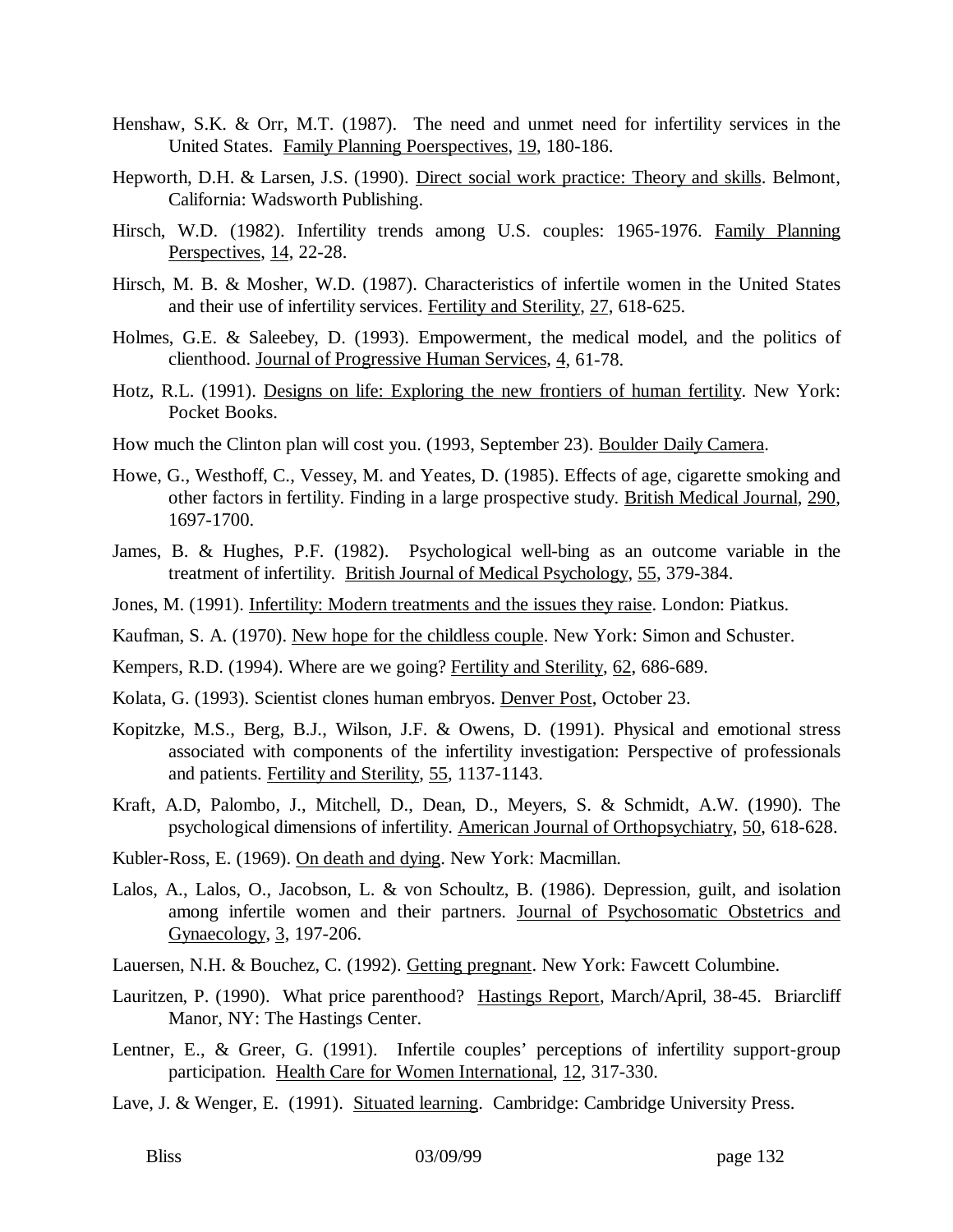Liebermann-Smith, J. (1987). In pursuit of pregnancy. New York: Newmarket Press.

Lincoln, Y. S. & Guba, E.G. (1985). Naturalistic inquiry.Newbury Park, CA: Sage Publications.

- Lindell, S. & Dineen, K. (1986). The stress of infertility. In D.K. Kjervik & J.M. Martinson (Eds.), Women in health and illness: Life experiences and crises (pp. 176-174). Philadelphia: Saunders.
- Link, P.W. & Darling, C.A. (1986). Couples undergoing treatment for infertility: Dimensions of life satisfaction. Journal of Sex and Marital Therapy, 12, 46-59.
- Mahlstedt, P.P. (1985). The psychological component of infertility. Fertility and Sterility, 43, 335-346.
- Marshall, C. & Rossman, G.B. (1989). Designing qualitative research. Newbury Park, CA: Sage Publications.
- Matthews, A. & Matthews, R. (1986a). Beyond the mechanics of infertility: Perspective on the social psychology of infertility and involuntary childlessness. Family Relations, 35, 479- 487.
- Matthews, A. & Matthews, R. (1986b). Infertility and involuntary childlessness: The transition to nonparenthood. Journal of Marriage and the Family, 48, 641-649.
- Maxwell, J. A. (1992). Understanding validity in qualitative research. Harvard Educational Review, 62, 279-300.
- Mazor, M.D. (1984). Emotional reactions to infertility. In. M.D. Mazor & H. F. Simons (Eds.), Infertility: Medical, emotional and social considerations. New York: Human Sciences Press.
- Meyers, M., Diamond, R., Kezur, D., Scharf, C., Weinshel, M., & Rait, D.S. (1995a). An infertility primer for family therapists: I. Medical, social, and psychological dimensions. Family Process, 34, 219-229.
- Meyers, M., Diamond, R., Kezur, D., Scharf, C., Weinshel, M., & Rait, D.S. (1995b). An infertility primer for family therapists: II. Working with couples who struggle with infertility, Family Process, 34, 231-240.
- McCartney, C.F. (1985). The doctor-patient relationship in infertility therapy. In M.G. Hammond & L.M. Talbert (Eds.), A practical guide for the physician. Oradell, N.J: Medical Economics Books.
- McDaniel, S.H., Hepworth, J. & Doherty, W.J. (1992). Medical family therapy: A biopsychosocial approach to families with health problems. New York: Basic Books.
- McEwan, K.L., Costello, C.G. & Taylor, P.J. (1987). Adjustment to infertility. Journal of Abnormal Psychology, 96, 108-116.
- McGuirk, J. & McGuirk, M.E. (1991). For want of a child. New York: Continuum.
- Menning, B.E. (1977). Infertility: A guide for the childless couple. Englewood Cliffs, NJ: Prentice-Hall.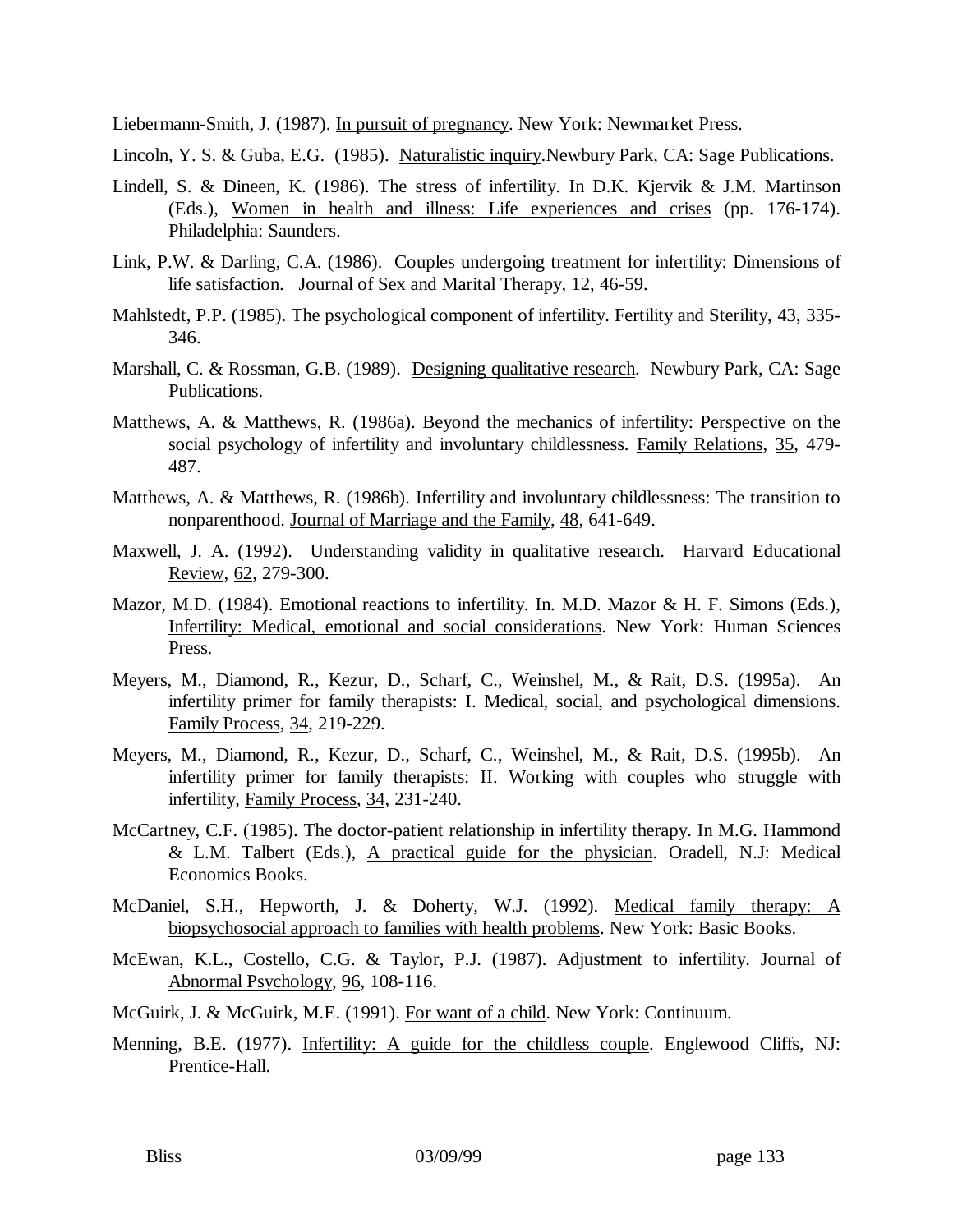- Menning, B.E. (1980). The emotional needs of infertile couples. Infertility and Sterility, 4, 313-319.
- Menning, B.E. (1982). The emotional needs of infertile couples. In C.R. Garcia, L. Mastroianni, R.D. Amelar & L. Dublin (Eds.), Current therapy of infertility. Trenton, NJ: B.C. Decker.
- Menning, B.E. (1984). RESOLVE: Counseling and support for infertile couples. In M.D. Mazor & H.F. Simons (Eds.), Infertility: Medical, emotional, and social considerations. New York: Human Sciences Press.
- Monach, J.J. (1993). Childless: No choice. The experience of involuntary childlessness. London: Routledge.
- Mosher, W.D. (1982). Infertility trends among U.S. couples: 1965-1976. Family Planning Perspectives, 14, 22-27.
- Mosher, W. & Pratt, W. (1990). Fecundity and infertility in the United States, 1965-1988. Advance Data, 192, 1-9.
- Moustakas, C. (1990). Heuristic research: Design, methodology, and applications. Newbury Park, CA: Sage Publications.
- Nachmias, C.F. & Nachmias, D. (1992). Research methods in the social sciences. New York: St. Martine's Press.
- Newman, B.M. & Newman, P.R. (1991). Development through life: A psychosocial approach. Pacific Grove, California: Brooks/Cole.
- Notman, M (1990). Reproduction and pregnancy: A psychodynamic developmental perspective. In N. Stotland (Ed.), Psychiatric aspects of reproductive technology. Washington, DC: American Psychiatric Press.
- Paige, H. (1989). Estimation of the prevalence and incidence of infertility in a population: a pilot study. Fertility and Sterility, 51, 571-577.

Patton, M.Q. (1990).

Qualitative evaluation and research methods. Newbury Park, CA: Sage Publications.

- Payne, M. (1991). Modern social work theory: A critical introduction. Chicago: Lyceum Books, Inc.
- Potter, J. (1965). The growth of population in America, 1700-1860. In D.V. Glass & D.E.C. Eversley (Eds.). Population in history: Essays in historical demography. Chicago: Aldine Publishing.

Rehner, J. (1989). Infertility: Old myths, new meanings. Toronto: Second Story Press.

RESOLVE (1991a). Impact of infertility in the working world survey.

RESOLVE (1991b). Treating infertility: Economics and societal issues and their implication for health care policy.

RESOLVE (1993). Newsletter (May).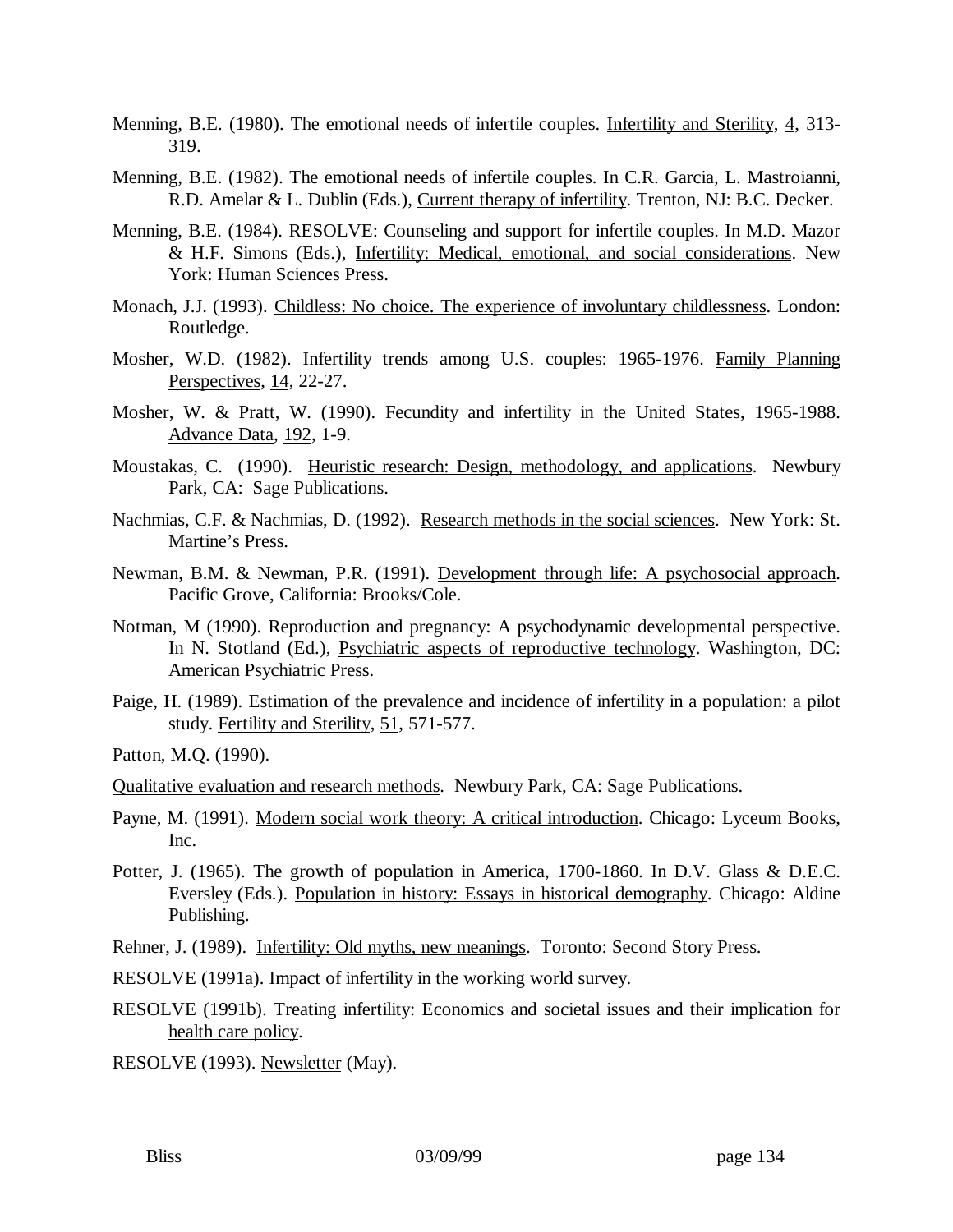- Rodway, M.R. (1974). Systems Theory. In F.J. Turner (Ed.), Social Work Treatment. New York: Free Press.
- Sadler, A.G. & Syrop, C.H. (1982). "The stress of infertility". The family therapy collections. Rockville, MD: Aspen Systems Corporation.
- Schwartz, L.L. (1991). Alternative to infertility: Is surrogacy the answer? New York: Brunner/Mazel.
- Shapiro, C. (1982). The impact of infertility on the marital relationship. Journal of Contemporary Social Work, 9, 387-393.
- Shattuck, J.C. & Schwartz, K.K. (1991). Walking the line between feminism and infertility: Implications for nursing, medicine, and patient care. Health Care for Women International, 12, 331-339.
- Siebel, M.M. & Taymor, M.L. (1982). Emotional aspects of infertility. Fertility and Sterility, 37, 137-145.
- Sieber, J.E. & Stanley, B. (1988). Ethical and professional dimensions of socially sensitive research. American Psychologist, 43, 49-55.
- Strauss, A. & Corbin, J. (1990). Basics of qualitative research: Grounded theory procedures and techniques. Newbury Park, CA: Sage Publications.
- Stanway, A. (1980). Why us? A common sense guide for the childless. London: Granada.
- Stotland, N. (1990). Introduction and overview. Psychiatric aspects of reproductive technology. Washington, DC: American Psychiatric Press.
- Taylor, P.J. (1990). When is enough enough? Fertility and Sterility, 54, 772-774.
- Taymor, M.L. (1978). Infertility. New York: Grune & Stratton.
- Tilly, C. (Ed.). (1978). Historical studies of changing fertility. Princeton, NJ: Princeton University Press.
- Turner, F.J. (1974). Social work treatment. New York: The Free Press.
- Tutty, L.M., Rothery, M.A. & Grinnell, Jr., R.M. (1996). Qualitative research for social workers. Boston: Allyn & Bacon.
- Valentine, D.P. (1986). Psychological impact of infertility: Identifying issues and needs. Social Work in Health Care, 11, 61-69.
- Ulbrich, P.M., Coyle, A.T. & Llabre, M.M. (1990). Involuntary childlessness and marital adjustment: His and hers. Journal of Sex and Marital Therapy, 16, 147-158.
- Wallach, E.E. & Jones, H.W. (co-chairs, The Ethics Committee of The American Fertility Society) (1994). Ethical considerations of assisted reproductive technologies. Fertility and Sterility, 62, # 5.
- Weinshel, M. (1990). Treating an infertile couple. Family Systems Medicine, 8, 303-312.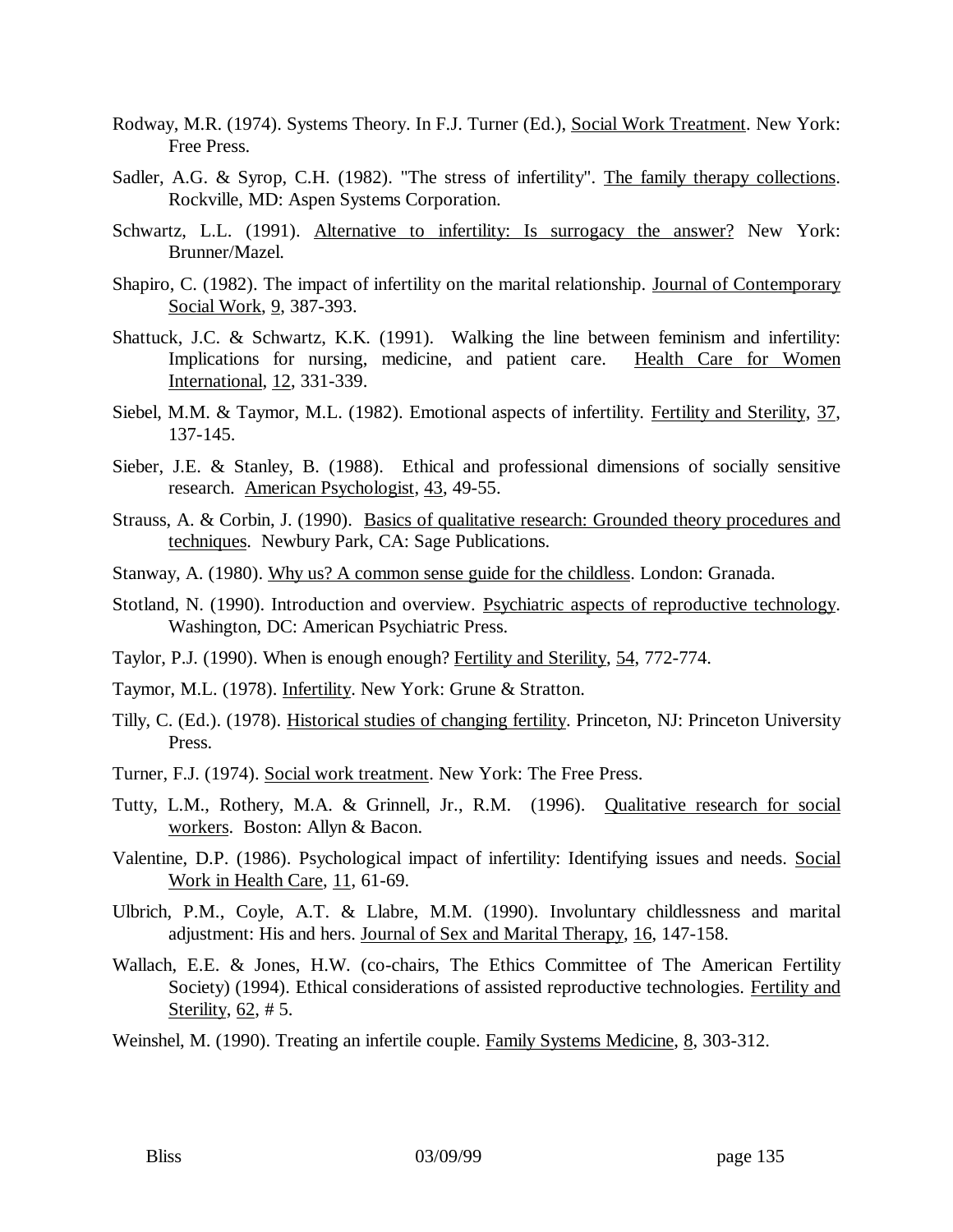- Wolcott, H.F. (1990). On seeking and rejecting validity in qualitative research. Inl E. W. Eisner and A. Peshkin (eds.), Qualitative inquiry in education: The continuing debate. New York: Teachers College Press. 121-152.
- Wolcott, H. F. (1994). Tranforming qualitative data: Description, analysis, and interpretation. Thousand Oaks, CA: Sage Publications.
- Yeh, J. & Yeh, M.U. (1991). Legal aspects of infertility. Boston: Blackwell Scientific Publications.
- Zastrow, C. (1992). The practice of social work. Belmont, California: Wadsworth Publishing.